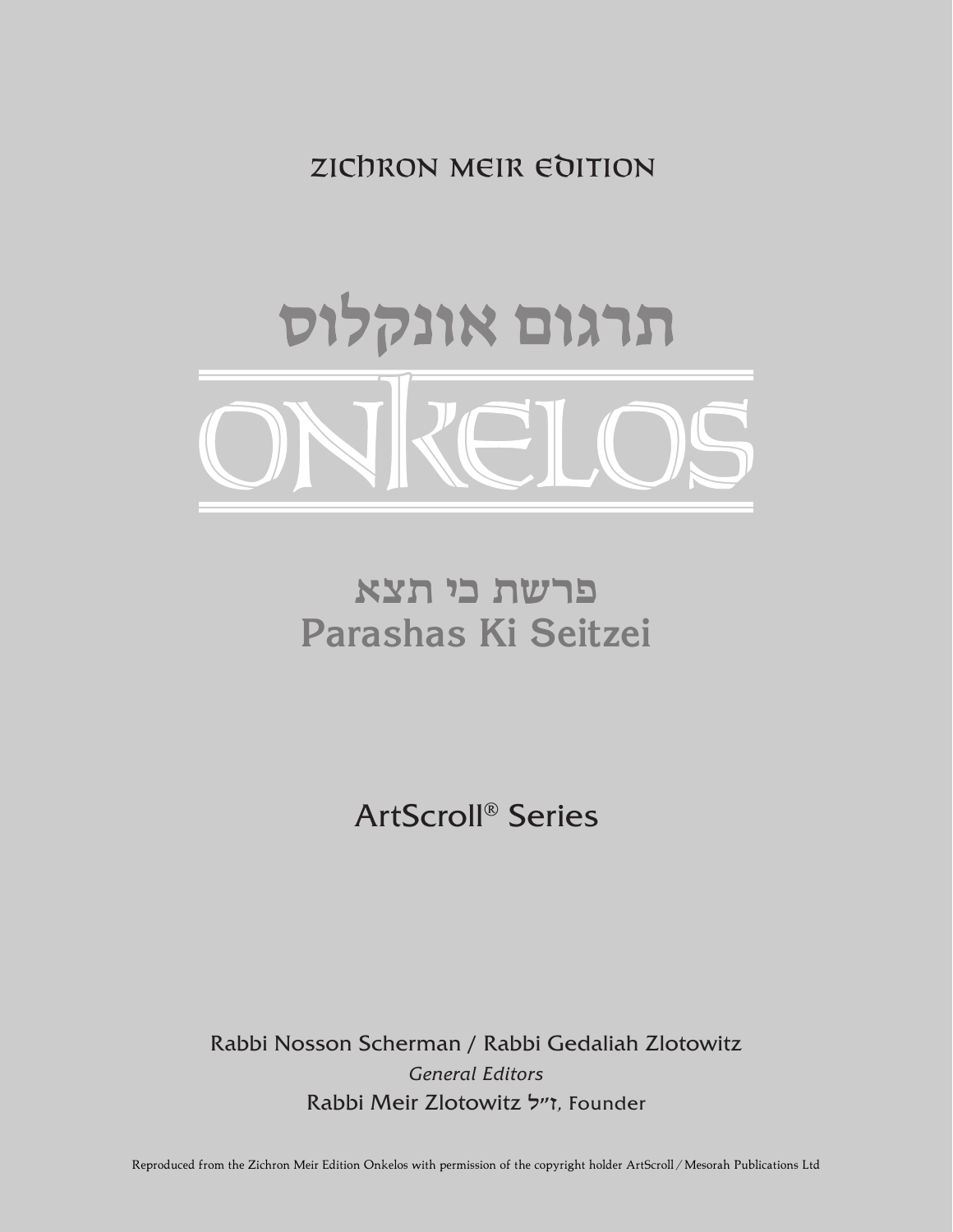### **פרשת כי תצא**

רש"י <u>.</u><br>-1 .<br>ค' ױָהַנֿ ָז<sup>ְנוֹ</sup> יהוְה אֱלֹהֶיךּ ִי כִּי־תֵצִא לַמִּלְחָמֶה עַלְ־אִיְבֶיךָ .<br>-<br>1 וְשָׁ $\ddot{}$ ּµבִיתָ *יֹו* ֹשְׁבְיְוֹ: <sub>יא</sub> וְרָא<sup>ָ</sup> ־אָנ<u>ּ</u>ך יתָ בַּשָּׁבְיָ<del>ּ</del> יָה אֵשֶׁת יְפַת־תְּ**ֹא**ַר ְבּי-י<br>דה .<br>-<br>1 <mark>ֶ</mark><br>בִּיתֱךְ ָ לְאִשֶּׁה: <sub>יִ נ</sub>ַהֲבֵאתֶה אֶל־תִּוֹךְ  $\overline{a}^{\overline{1}}$ <u>ֿוְחָשַׁקְתָ</u> בָֿ ּבָה וְלֵקַחְתָּ לְךָ ְ **וְיִמְסֵרְנּוּן** יִי אל- ה- ך תפּוֹק **אַגָהָא** קְרָבָ<sup>י</sup> א עַל בַּעֲלֵי דְבָבָךְ ְ ְו ִת ְשֵׁבּי **ִשׁ ְבְיהוֹן**: יא ְוֶתֱחֵז ְ י בּ ִשְׁבי ִ - $\kappa$  אתתא  $\dot{\mathbf{w}}$ פירת בִּידָך ְ ֿ לְאִנְתּוּ: יב וְתָ*נ* ַנִעֵלְנַהּ לְגוֹ בִיתָ ביתר ְו ִת ְתְרֵעי ב הּ **ְו ִת ְסּב** ותסבה ן<del>,</del> \*נ"א: ֵ ריו

| קדושין כא:): וְלַקֲחָתָ לְךָ לְאִשָּׁה. לֹא דְבָּרָה תוֹרָה אֱלָא                | (י) <b>בִּי הֵצֵא לַמְלִחֲמָה.</b> בִּמְלָחֲמֶת הָרָשׁוּת הַכָּתוּב מִדַּבֵּר       |
|----------------------------------------------------------------------------------|-------------------------------------------------------------------------------------|
| כְּנֵגֵד יָלֶר הַרֲע וקדושין שִׁס), שֶׁחָם חֶין הקב"ה מַתְּירָהּ יִשָּׂחֲנָה     | וספרי ריא), וֹשֶׁבְּמִלְחֶמֶת אֶרֶץ יִשְׂרָאֵל אֵין לוֹמַר "וְשָׁבִיתָ שִׁבִּיוֹ",  |
| בְּאִיִּסְוּר, אֱבַל אָם נְשָׂאָהּ סוֹפוֹ לְהָיוֹת שֹוֹנְאָהּ וִסְפְרִי רִידְ),  | ֹשֶׁהֲרֵי כִבָר גַּאֲמַר בָּשֶׁבַּט אוּמּוֹת "לֹא תִחֲיֵּה כָּל נִשָּׁמָה" ולטיל    |
| שֶׁכֶּחֱמַר אַתֲרָיו "כִּי תִהְיֶיֶן לְחִישׁ וגו'" (פסוק טו), וְסוֹפוֹ לְהוֹלִיד | כֹ, מּז): וְשָׁבִיתָ שִׁבְיוֹ. לְרַבּוֹת כְּנַטֲנִיִם שֶׁבְּתוֹכָהּ, וְאַף טַל פִּי |
| מִמֵּנַה בֵּן סוֹרֶר וּמוֹרֶה, לְכַךְ נִסְמְכוּ פַּרְשְׁיוֹת הֲלֵלוּ ותנחומא א): | ֹשֶׁהַן מִשֵּׁבַּט אוּמוֹת (שִׁם: (יֹא) אֵשֵׁת. אֲפִילוּ אֶשֶׁת אִישִׁ (שִׁם;       |
|                                                                                  |                                                                                     |

<sup>10</sup> *When you will go out to war against your enemies, and Hashem, your God, will deliver him into your hand, and you will capture his captives;* <sup>11</sup> *and you will see among the captivity a woman who is beautiful of form, and you will desire her, you may take [her] to yourself for a wife.* <sup>12</sup> *You shall bring her in to the midst of your house;* 

**10. ְ go will you When — ֲאֵר ִ י ת פּוֹק לֲאָגָח ְא קָרָב א ע ל בֲּעֵל ְ י דָבָבך ְ ְ וִי ְמָסִר ְ נּוּן יָי ,enemies your against war WAGE to out ְ ִ בּ ָידך הךָ לָאֱ — and Hashem, your God, will deliver THEM into THEIR capture will you and — ְו ִת ְשֵׁבּ ִ י שׁ ְבְיהוֹן ,hand your captives;**[1]

 $\mathbf{v} = \mathbf{v}$  **a** woman<sup>[2]</sup> who is beautiful **captiv the among see will you and — ְוֶתֱחֵז ְ י בּ ִשׁ ְבָיא 11. of APPEARANCE, ,her desire will you and — ְו ִת ְתְרֵע י בהּ** [3] **ְ ְ ל ִאְנתּוּ לך הּ ָ בסְּ תִ וְ — AND YOU WILL TAKE HER to yourself for a**  wife:[4]

**12. ְ midst the to in her bring** first **shall you — ְוָתֵע ִלנּ ְהּ ל ֵ גוֹ ב ָיתך**

1. This is referring to a discretionary war, i.e., a war other than those of the conquest of the land of Canaan; for in that war no captives were taken, as it says regarding them (above, 20:16), *You shall not allow any soul to live* (*Rashi*).

2. *Rashi* derives from the verse's use of the term שׁתֶאֵ (literally, *a woman of*) that the passage is discussing even a "woman of" another man, i.e., a married woman. Onkelos, however, translates the word according to the plain meaning of the verse (*Me'at Tzori*).

3. Elsewhere (*Bereishis* 29:17; see ibid. 39:6), Onkelos translates יפָת תּאֵר *beautiful of form*. Here, however, he translates it *beautiful of appearance* in order to teach us that actual beauty is not required; rather, as long as the woman appears beautiful in the eyes of the soldier, he may take her (*Igros Pri Megadim* §4 י אות ;see *Ibn Ezra*  with *Ramban*). This is consistent with the Gemara (*Kiddushin* 22a), which derives from the following

clause, *and you will desire her*, that as long as the soldier desires her, she is permitted to him even if she is not beautiful (see the following note). As to why the verse refers to her as beautiful, the Gemara (21b with *Rashi*) explains that it is in order to indicate that the Torah permitted her reluctantly, because due to the soldier's desire for her beauty, his *yetzer hara* is liable to persuade him to take her in violation of the law if he does not have a permissible means of doing so. Indeed, *Rashi* teaches that this marriage will not be productive: In all likelihood, he will end up hating her (see v. 15) and he will father from her a wayward and rebellious child (see v. 18), which is why the Torah places these three passages together.

Some texts of Onkelos, however, have ריו תֵ יר פִּ שׁ , *beautiful of form*, which is consistent with Onkelos' usual translation of the phrase.

4. *Ramban* (to v. 13) explains that this does not mean that the soldier may marry her immediately, for in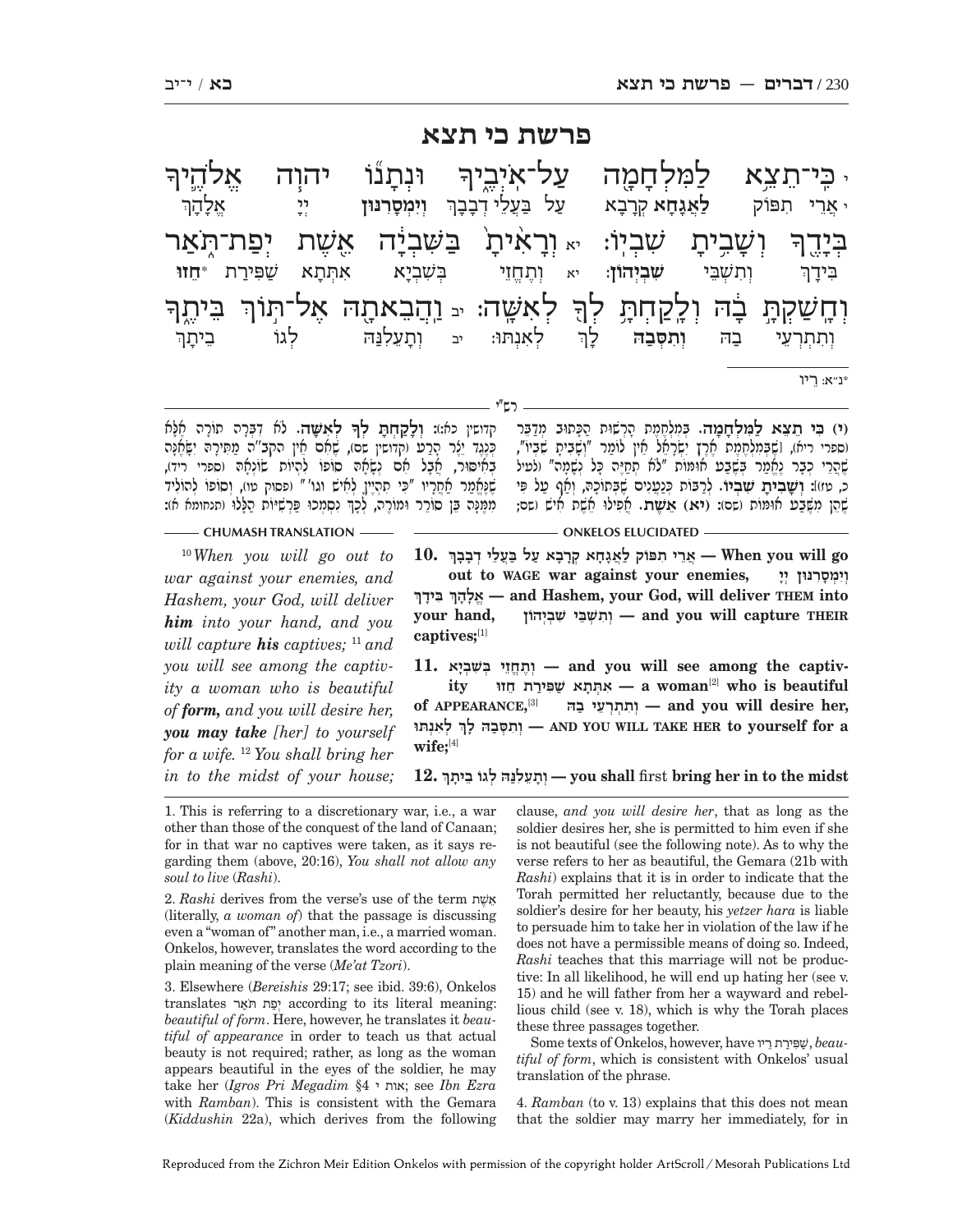**וְגִלְחָ** ֶזה אֶת־רֹא*ש* ה ועשתה את־צפּ ניה: יג **וְהֵסִירָ** ה את־שמלת .<br>ค. ּוּבְׁכְתָה אָת־אָ ַזְבִיהָ וְ **וְאָת־אִמָּה** ֿשָׁבְיַ<del>ּ</del> יָה<sub>ָ</sub> מֵעָ*ּבֶ* ּגִלֶּיהָ וְ **יְיִשְׁבָ** בֵׁנִי בֹּבֵיתֶׁבּ ָ לְאִשֶּׁה: .<br>ก יֶרַח י<sub>ָ</sub> ְמֶים וְאַחַר כֵּן תָּנ ֿיבׂוָא א<del>ַ</del>לֶּיד יהָ וּבְעַלְהָ תָּה וְהָיְתָה לְךָ וּתְגַלַּח יָת ו יַת רֵישַׁה **וּתִרַבִּי ַיבֵּי י**ָת טוּנ ָת טוּפְרָנ<u>ָ</u>הָ **א: יג וְתַעְדֵי יָת** נ ת כּסוּת ותבכי ית אבוּהא א וְיָת א ת אמּ הּ שִׁבְיַה מִנַּה וְתִתֵּב בְּבִיתָ בּבִיתַך ְ ְל ִאְנתּוּ: יִרַח יוֹמִין וּבַתַר ָנְת כֵּן תֵעוֹל לְנָ ָיָמַה וְתִבְעֲלִנַּהּ וּתְהֵי לָ ן<del>,</del>

 **he shall shave her head** – **וֹתְגַלַּח יָת רֵישָׁהּ** (shall shave her head **.GROW nails her LET and — ְוּתרֵבּ ָי י ְ ת טוּפָרָנָהא** [6]  **90. יְתֵעֲדִּי** יָת כִּסוּת שִׁבְיַהּ מִנֵּהּ 13. She shall remove the garment **of her captivity from** upon **herself,**[7] **ְ — ְו ִתֵתּ ְ ב בֵּב ָיתך ְ ו ִת ְבֵכּ ָ י י ֲת א ָבוּה ְא וָי ִת אמּ ְהּ ירח house your in sit shall she and יוֹמין ִ — and weep for her father and her mother for a full to inter frace** וּבְתַּר כֵּן תֵּעוֹל לְוָתָהּ<br>**after** that, you may come to **CHUMASH TRANSLATION ONKELOS ELUCIDATED**  *she shall shave her head and make her nails.* 13 *She shall remove the garment of her captivity from upon herself, and she shall sit in your house and weep for her father and her mother for*  **ְ (יב) וע ְ שׂת ֶ ה א ִת צפְּ רֶנ ָיה.** ְתּגְדֵּל ְם כֵּד ֶ י שִׁתּ ְתנֵוּול (ספרי ריב; יבמות מח.): **ְ (יג) וֵה ִסיר ֶ ה א ִ ת שׂ ְמל ִ ת שׁ ְבי הּ.** ְלִפ ֶ י שֵׁהם **ָ .** בּ בִּ י ֶ ת שִׁמּ ְשׁתֵּ מּשׁ ָנ ִא ֶ ים, שׁה ִ גּוֹיּ ְ ים בּ ֵ נוֹת ֶיה ִ ם מ ְתקְ שּׁטוֹת בִּ מְּלָחָמ ִ ה בְּשִׁב ְ יל להְ זנוֹת אֵ חִר ִ ים עָמֶּהם (ספרי ריג): **ְוי ְ שׁב ְ ה בֵּב ֶיתך** ְבּוֹ, נִכְנָם וְנִתְקַל בָּהּ יוֹגֵׁא וְנִתְקָל בָּהּ, רוֹאֶה בִּבְּכִיָּיתָהּ רוֹאֶה<br>בִּנְוּנְלָהּ כְּדֵי שֶׁתְּתְגֲנֶה טֲלֵיו (שִׁם): **וּבַבְּרֵוּה אֵת אַבְיּדָ**ז. כָּל כָּךְ לָמָה, כְּדֵי שֶׁתְּהֵא בַּת יִשְׂרָחֵל שְׂמֵתָה וְזוֹ טֲגַבָּה, בַּת יִשְׂרָחֵל<br>מִתַּקְשֵׁטָת וְזוֹ מִתְגַוּוֹלֵת ושׁם): רש"י

 **ְ ל ִאְנתּוּ ,her with live and — ְו ִת ְבֲע ִלנּהּ her she and — ְוּתֵה ָ י לך shall be a wife to you.** *a full month; after that, you may come to her and live with her, and she shall be a wife to you.* 

fact he may not do so until after he has performed the procedure described below. Rather, the meaning of this statement is that *you may take her* now in order for her to be *to you for a wife* later on.

However, this does not seem to be the opinion of Onkelos, for as a rule, Onkelos uses the root דבר, *lead*, rather than נסב, *take*, for the taking of people or animals, since they are led by command or persuasion rather than taken in hand (see *Rashi* to *Bereishis*  43:15 and Introduction to *Nefesh HaGer* קח ה"ד ;(he uses נסב in reference to a person only with regard to "taking" in marriage. Thus, by translating תּחְ קלוְ here as וְתִסְּבָהּ, Onkelos indicates that he understands it as referring to actual marriage, not to taking her now in order to marry her later (compare with *Bereishis* 12:19 and note 25 there). However, since in fact the soldier may not yet marry her, the verse must be interpreted to mean: *and you will desire her to take [her] to yourself for a wife*, i.e., if you desire to marry her, you must perform the procedure outlined in the following verses (see *Beurei Onkelos*). Our elucidation of Onkelos: *and you will take her for yourself as a wife*, so that this clause leads into the next verse, reflects this understanding.

5. The verse says "the *midst* of your house" to convey that in addition to bringing her into the house, he should familiarize her with the customs and traditions of a Jewish home, since she would be required to convert to Judaism (*Netziv*; for an additional explanation, see *Aderes Eliyahu*).

**ְ**

6. The literal meaning of תהשְׂ עוְ is *and she shall make*, or *attend to*. The Torah does not specify how she should attend to her nails, and the matter is subject to a dispute in the Gemara (*Yevamos* 48a): According to one opinion, it means that she should cut them, and according to another opinion, it means that she should grow them (see *Ramban*). Onkelos interprets it in accordance with the second opinion, which maintains that the purpose of shaving the head and growing the nails is the same: to make her repulsive in the soldier's eyes in the hope that he will lose his desire to marry her (see *Rashi*).

7. These garments are generally attractive, for it was the practice of idolaters to have their daughters adorn themselves and go to the battlefield to ensnare the enemy soldiers (*Rashi*). She is therefore required to remove these garments so that she will not be attractive to him.

8. [Literally, *a month of days*.] She shall sit in a place where he passes often, so that he will consistently see her unkempt and crying, and she will become repulsive to him (*Rashi*).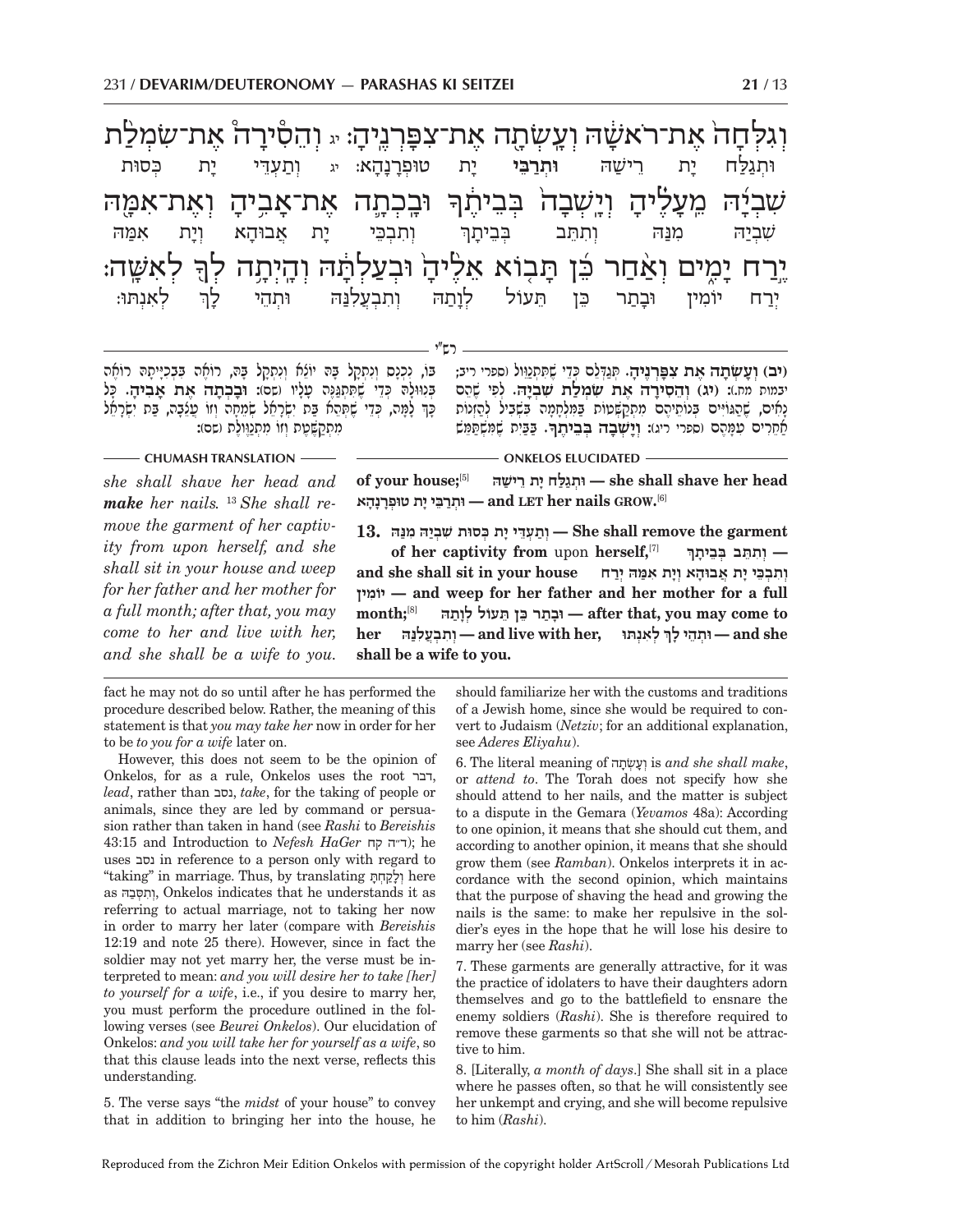יד <mark>וְ ה</mark>ָ ֓֓֓֓֓׆֧֪֬֓֓֓֓֓֓֓֓<br>׆ֺֺ יִיָּה אִם־לְֹא חָ <u>ٙ</u>ׂıڟٙڂڟٙٙؖڂ ּבָה וְשָׁלַחְתָּה<sub>ֹ</sub> לְנַפְשָׁ שָׁה<sub>ּ</sub> וּמָכְ יִכְר לְא־; <u>ֲ</u>תַכְּרֶנ א־תתעמר בּה X ר בּ Wהּ תּח ֲ ת אשׁ ִ V ר עִנּית7 הּ: ♪ **<sup>ס</sup>** טו ִכּי־ הٚ בֹוּבְיֶיךָ ָלְאִישׁ שְׁתֵ*ּי נָשׂ* שים האחת אהוּבה והאחת נוּאָה וְיֶלְדוּ־ ּלְוֹ בָ נְגִים הָאֲהוּבֶה וְהַשְּׂנוּאֶה וְהָיָה הַבֵּן הַבְּכֹר לַשְּׂנִיאָה: <sub>ײ</sub>ַוְהָ ֓֒֓֓֓֓׆֧<del>֛</del><br>׆ׇ יִלְה בְּיוֹםׂ הַנְחִילְוֹ אֶת־בָּ ׇׇ֧֧֘֓<u>֚֓</u>֓׆֬֬֬֬֓֬֓֬֓֓ נִ*ּׂיָיו אֵמ אֲשֶׁר־יִ*יְהְיֶה לֶוֹ לְֹא יוּכַׁל לְבַבֵּר יד ִו ֵיה ִ י אם ל- א **ִת ְתְרֵעי** ב הּ **ְו ִת ְפ ְטִרנּ ּה לְנַפְשַׁה וְזַבָּ** ثة ذ א תְזַבְּנִנּ**ּהּ בְּכַסְפָּ** א לָ תת**גר ָר בַה חֲלַף דִי עַנִּיתַה: טו אֲרֵי** יֶהוִין תֵרתֵּין נִשְׁין חֵדֵא רחימתא  $N$ וַחֲד א שְׂנִיאֲתָא וִילִידָ ן<br>, בִּנִין רִחִימַתַא וּשְׂנִיאֲתָא וִיהֵי בִּרַא בוּכִרַא א לִשְׂנִיאֲתָא: <sub>טז</sub> וִיהֵי בִּיוֹמַא דְיַחְסֶן א דְיַיַחְסֵן לִבְנְוֹהִי יָת ו ת דּ ְ י יֵה ֵ י להּ **ֵל ֵ ית ל ְהּ רשׁוּ** ְלב כּ- ר-א

רש"י

ָ ָ(יד) וְהָיַה <mark>אִם לֹא חָפַצְתָּ בָּהּ.</mark> הַכָּתוּב מְבַשֶּׂרְךָ שֶׁסוֹפְךָ – בִּלְשוֹן פַּרְסִי קוֹרִין לְטַבְדוּת וְשִׁימוּש טִימְרָאָה. מִיסוֹדוֹ שֶׁל רַבִּי<br>לשׂנֹאותה (שם ריד)**: לֹא תתעמר ב**ּהּ. לֹא תשתמש בּהּ (שם). לִשְׂלֹוֹתַהּ ושם ריד)**: לֹא תִתְעֲמֵר בֵּה.** לֹח תְשְׁתַּמֵּשׁ בַּהּ ושִם),

#### **CHUMASH TRANSLATION - <b>CHUMASH TRANSLATION** - **CHUMASH** TRANSLATION

<sup>14</sup> *But it shall be that if you did not desire her, then you shall send her on her own, but you may not sell her for money; you shall not enslave her, because you have afflicted her.*

<sup>15</sup> *If a man will have two wives, one beloved and one hated, and they bear him sons, the beloved one and the hated one, and the firstborn son is [born] to the hated one;* <sup>16</sup> *then it shall be that on the day that he bequeaths to his sons whatever will be his, he is not able to confer firstborn status*  **WILL you if** that **be shall it But — ִו ֵיה ִ י א ָ ם ל ִא ת ְתְרֵע י בהּ 14. • 
<b>hen** you – **hen** you – *l***en** 

**P** וְזָבְּנָא לָא תִזְבְּנִנָּהּ בִּכְסְפָּא , shall RELEASE her to be on her own **— but you may not sell her for money; בּהּ ר גתָּת אִ לָ — you <u>phene</u> decause wou – חֵלַף דִּי עַנִּיתַהּ — because you have afflicted her.**

 $\bf{15.}$  אֵרֵי יֵהֵוְיָן לְגִבַּר תַּרְתֵּין נִשְׁין **15.**  $\bf{15.}$  **A**  $\bf{16.}$  a man will have two wives, חֲדָא רְחִימְתָא וַחֲדָא שְׂנִיאֲתָא ne beloved and one hat-<br>רְחִימְתָא — and they both bear him sons, רְחִימְתָא **ִ ו ֵיה ְ י בָּרא ,one hated the and one beloved the — ְוּשִׂנ ֲיאָתא תאָיאֲ נִשְׂ ל אִ רָבוּכְ — and the firstborn son is** born **to the hated one;**

16. ייהי - then it shall be ויהי לבנוֹהי ית די יהי לה - then it shall be that **on the day that he bequeaths to his sons whatever he is not PERMITTED to** לִית לָהּ רְשׁוּ לִבְּכָּרָא — he is not PERMITTED to

9. The verse uses the phrase תּפְצְהּ, which literally means, *if you did not desire*, in the past tense, in order to indicate that it is so certain that he will eventually lose his interest in her that it is as though it happened already (*Rashi*, as explained by *Maskil LeDavid*). Onkelos, however, translates the clause in the future tense, in accordance with the simple meaning of the verse (see *Pas'shegen*).

10. *Ramban* (see also *Pas'shegen*) understands Onkelos to mean that you may not make merchandise of her. Accordingly, this is not a new prohibition, but an elaboration of the previous statement, *you may not sell her for money*; that is, it comes to teach that it is not only forbidden to sell her for

money, but also to sell her for other commodities (*Minei Targuma*; see *Sifrei*). *R' Chaim Paltiel*, however, understands Onkelos to mean that any kind of profit is prohibited, even having her work for him. Accordingly, Onkelos' translation is consistent with  $Rashi$ , who interprets לֹא תִתְעַמֵּר בָּהּ as you shall not *enslave her*.

Or HaChaim presents an allegorical interpretation of the entire passage, according to which the "war" is each person's battle against his *yetzer hara*, and the woman is the soul. In our verse, he relates Onkelos' גרתּתִ to the word גּרוּיֵ, *provocation*, and interprets this clause to mean: Do not provoke [the destructive angels] against [your soul] by sinning.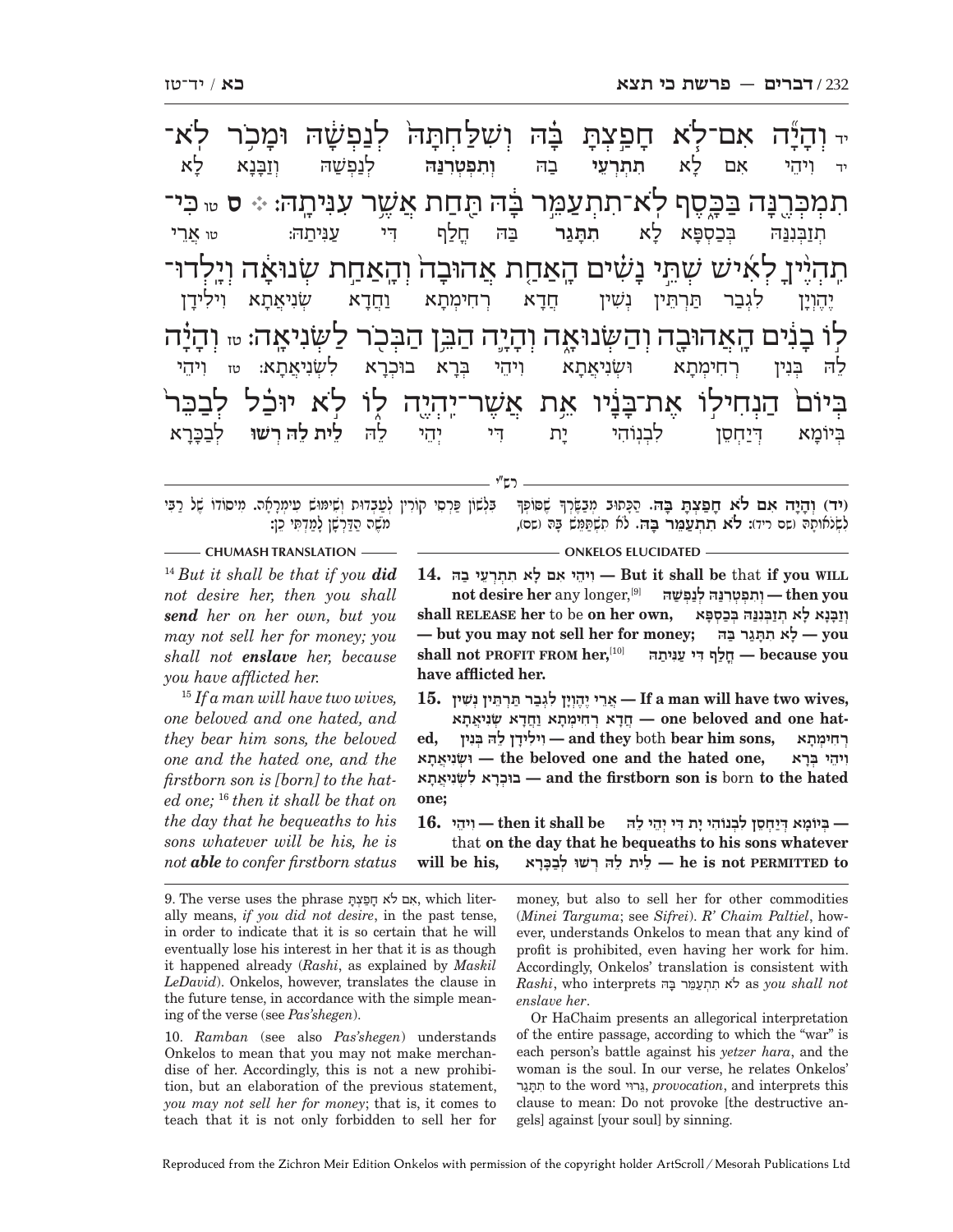אָת־בָּן־הָאֲהוּבָ<mark>ׁ</mark> פּני בן־השׂנוּאה הבכר: <sub>יז</sub> כּיֹ את־הבכו בֶּן־<u>ה</u>שְׂנוּאָ נוּאָה יַבִּיר לֶתֶת לוֹ פִּי שְׁנַּיִם בְּכִל אֲשֶׁר־יִמָּ יצֵא לְוֹ $\mu$ כִּי־הוּא<sup>ֹ</sup> רֵאשִׁית אֹנוֹ לֻוֹ מִשְׁפֵּט הַבְּכֹרֶה: ⊹ ס לְאִישׁ כֵּ֣ן סוֹרֵ֣ר וּמוֹרֶ֔ה אֵינֶנּוּ שֹׁמֵ֫עַ בְּקוֹל אָ ַזַּבָיו וּבְקַוֹּל אָמֶוֹ י-ת בַּר רְחִימְתָ אִפֵּי בַר שִׂנִיא<u>ַת</u>א בּוּכרא: א: יז אֲרֵי יָת בּוּנ<mark>ְ</mark> יַת  $\aleph$ ַבַר *שְׂ*נִיאֲתָ א **י ְ ִפְרֵשׁ לְמִתַּן לֵהּ תְּרֵין חֲלָקִין** בְּבֹל דִי יִשְׁתְּבַח לֵה אֲרֵי הוּא רֵישׁ תָּ תַקִפֶּה לֵהּ **חַזְיַא** בִכְרוּתַא: א: יח ֲאֵר ְ י יֵהי לִגְבַר בַּר סָ סטי וּמרוֹד ליתוֹהי מ**כבל בּ ְ ל לֵמימ אבוּהי ר** ִאֵמּהּ

רש"י

ַ<br>הָאָב כִּבְמוּחְזָק (שם; בכורות נב.)**: (יח) סוֹרֵר. סְר מִן** הַדֶּרֶךְ:<br>**וֹמוֹרה.** מסרב בדברי אביו. לשוֹן "ממרים" (לעיל ט. ז)**:** 

**ִ (יז) פּ ְ י שׁנִ ים.** ְכֶּנֶג ְד שֵׁני אִ חים (שם ריז): **ְבּ ֹכ ֲל א ֶשׁ ִר ימֵּ צא לוֹ.** מִכָּאֿן שֵׁאֵין הַבִּכוֹר נוֹטֵל פִּי שָׁנֵיִם בָּרָאוּי לָבֹא לְאַחֲר מִיתַח

#### **CHUMASH TRANSLATION** *CHUMASH TRANSLATION* **CONKELOS ELUCIDATED**

*to the son of the beloved one ahead of the son of the hated one, the firstborn.* <sup>17</sup> *Rather, he must recognize the firstborn, the son of the hated one, to give him double in all that is found with him; for he is the first of his vigor, to him is the right of the firstborn status.*

<sup>18</sup> *If a man will have a wayward and rebellious son, who does not listen to the voice of his father and the voice of his mother,*   **the of son the to — ָי ת בּ ְר ר ִח ְימָתא status firstborn confer beloved one** *על אַפּּי בָר שִׂנִיאֲתָא בּוּכִרָא* **beloved one <b>/ the hated one,** who is **the** true **firstborn.**[11]

**APART SET must he ,Rather — ֲאֵר ָי י ְ ת בּוּכָר א ב ְר שִׂנ ֲיאָת א י ְפֵרשׁ 17.**

**the** true **firstborn, the son of the hated one,**[12] **לּהּ ן ֵ תּמִ ל ְ** the of **PORTIONS TWO him give to — ְתֵּר ֳ ין חָל ִק ְ ין בּ ֹכ ִל דּ ִי י ְשׁ ְתּכ ֵח להּ** inheritance **in all** of his estate **that is found with him** at the  $\bf{r}$  **for he is the first**  $\bf{r}$  אֵרֵי הוּא רֵישׁ תֵּקְפֵּה $\bf{r}$  is the first  **the APPROPRIATE is him to — ֵל הּ חְזָי ְא בֵכ ָרוּתא ,vigor his of firstborn status.**[14]

18. אֲרֵי יְהֵי לִגְבַר If a man will have – בַּר סְטֵי וּמָרוֹד – a way<br>לִיתוֹהִי מִקַבֵּל לְמֵימַר אֵבוּהִי – ward and rebellious son,[15] **מּהֵּא רִ ימ מֵוּלְ — who does not HEED the WORD of his father and** 

11. Although the verse says, *he is not able,* etc., which implies merely that he is legally *unable,* Onkelos renders it as, *he is not permitted* (as he does elsewhere, e.g., 17:15 above), implying a prohibition. [See above, 12:17 note 32, for explanation citing *Ramban* here.] Accordingly, if a father attempts to transfer the birthright to his younger son, he transgresses a prohibition, despite the fact that his act is not valid (see *Ramban* here and to *Sefer HaMitzvos*, *Shich'chas HaLavin* §12; see *Bava Basra* 126b).

12. The term כּירִ י literally means *he shall recognize and acknowledge* [the firstborn son as the one entitled to the double portion]. However, the Gemara (*Kiddushin*  74a) interprets the term as יָכִּירֵנוּ לַאֲחֵרִים , he shall make *recognizable*, or *identify*, *him to others*, teaching that a father is trusted to say "this son is my firstborn." Onkelos' rendition, רשֵׁפְ י, *he shall set apart*, alludes to this interpretation (*Pas'shegen*).

13. A firstborn son inherits a double portion of the father's estate as it was at the time of his passing (*that is found with him*). However, any property that comes to the estate later (e.g., a loan repayment) is divided among all the brothers equally (*Rashi*).

**Onkelos renders פִּי** שְׁנַיִּם as תְּרֵין *n, two portions* (or *two parts*), rather than ריןֵתּ דְ ח ל ע, *double*, which is the literal translation of פִּי שָׁנַיִם (see *II Melachim* 2:9 with *Targum*; see also Onkelos to 32:41 below). This is because the verse's phraseology, "double in *all* that is found with him," can be misunderstood to mean a double portion of the entire estate  $-$  i.e., two-thirds of the estate — regardless of the number of brothers. Onkelos therefore modifies the translation to "two portions," to indicate that the firstborn receives an amount corresponding to the "portions of two brothers"; e.g., if there are three brothers, the estate is divided into four parts, and the firstborn receives two while the other two receive one each (*Marpei Lashon;* see *Rashi, Sifrei,* and *Bava Basra* 122b-123a). For an alternative approach to Onkelos, see *HaKesav VeHaKabbalah*.

14. See above, 18:3 note 5, regarding the translation of חויא as משפּט.

15. The Hebrew רהֶֹמ is related to ריםִמְ מ, *rebels* (above,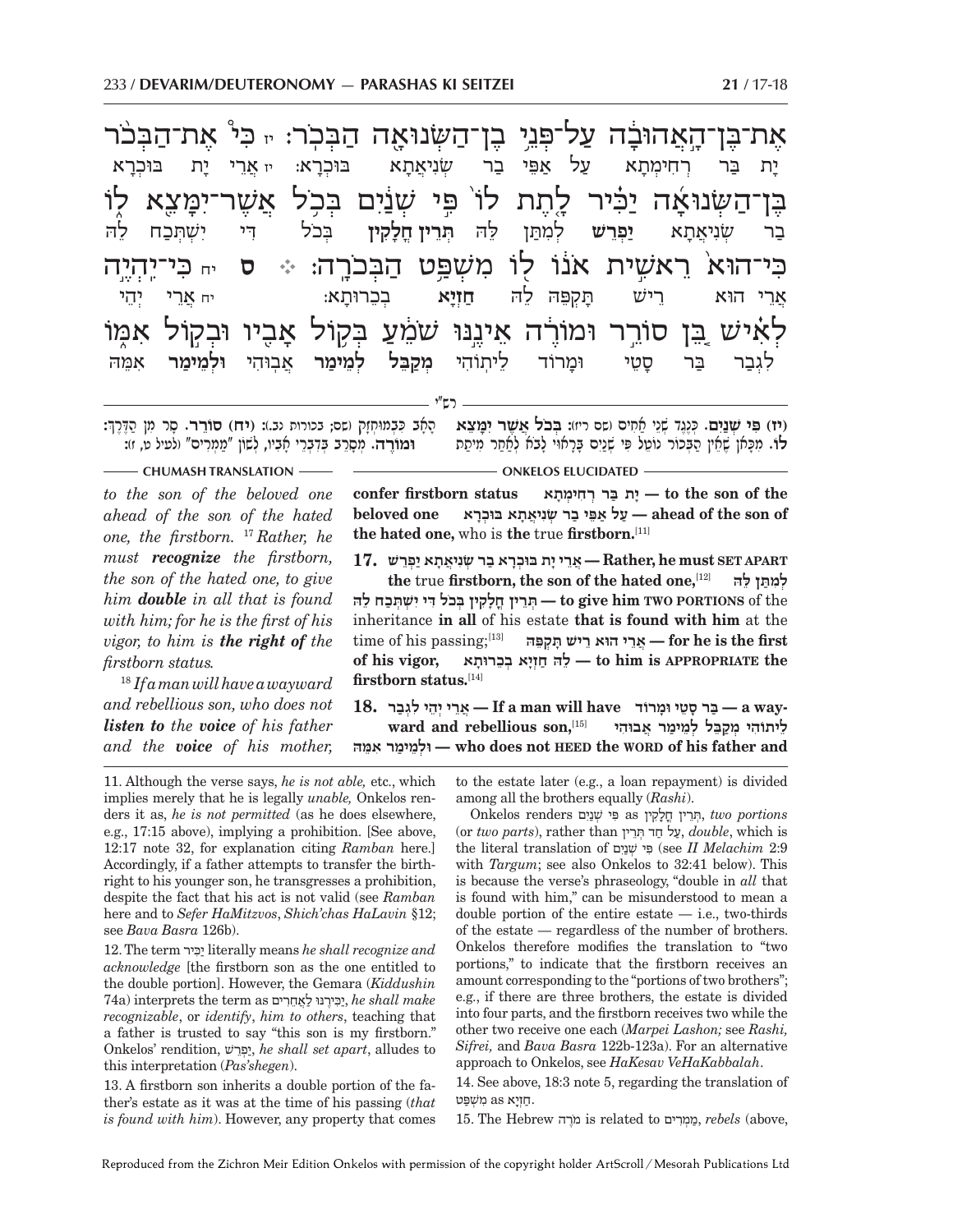וְיִסְּרוּ אֹתוֹ וְלִא יִשְׁמֻע אֲלֵיהֶם: <sub>יִי</sub> וְתָפְשׂוּ בָוֹ אָ אמו וְהוֹצִיאוּ אֹתֶוֹ אֶל־זִקְנֵי עִירָוֹ וְאֶל־שַׁעַר מְקֹמְוֹ: <sub>י</sub> וְאֵמְרֹוּ אָל־זִקְנֵי עִירוֹ בְּנֵנוּ זֶה סוֹרֵר וּמֹרֶה אֵינֶנּוּ שֹׁמֵעַ בְּקֹלֶנוּ ۚ זוֹלֵל **וְסֹבֵא: <sub>כֹּא</sub> וֹּרְגָ** יָמָ<del>ׁהוּ כ</del>ָ יָל־אַנְשֵׁי עִירָוֹ בְאֲבָ ֲנִים<sub>ٰ</sub> וָמֵׁ יָמֵׁת וּבְעַרְתָּ הָ ַיְרֻע **וּמ ְ לּ ִפין** י-יַתֵה וִלַא א **ְמקֵ ַ בְּבֵל מִנְהוֹן:** יט וְיֵיחֲדוּן בֵהּ אֲבְוּהִי וְאִמֵּה ְוי ְ פּקוּן י-ֵ תהּ **ִל ְקד ם** ס-ֵ בי קְ רֵתּ ְ הּ ו ִל ְתרע **ֵבּית ִדּין** א ְ תֵרהּ: <sup>כ</sup> ְוֵי ְימרוּן לְסָ קַרְחֵה ברנא דין סטי וּמֵרוֹד רוֹד ל ֽית ִוֹהי **ְמקֵ ְיְבֵל לְמֵימְרֶנָא ז**ָ ֵ לל **ְבּס ר עֵ בד**  $\overline{\langle}$  **ְדּ ִבישׁ** ְוס-גִמִנּהִ כּל אַנַשי קַרְחֵה ימוּת  $\overline{\langle}$ **חמר** 

רש"י

סנהדרין שם) ֵ . וּב ֵ ן סוֹר ֶ ר וּמוֹר ֶה נֱהָרג ע ֵ ל שׁ ִ ם סוֹפוֹ, הִגּ ָיעה ִּתוֹרָה לְסוֹף דַּעְתּוֹ, סוֹף שֶׁמְכַלֶּה מָמוֹן אָבִיו, וּמְבַקֵּשׁ לִימּוּדוֹ<br>וְאֵינוֹ מוֹלֵא, וְעוֹמֵד בְּפָרָשֵׁת דְּרָרִים וּמְלַסְטֵּם הַבְּרִיוֹת. אָמְרָה<br>תוֹרה: יַמוּת זַכַּאי וִאֲל יַמוּת חַיַּיב וספרי רכ; סנהד

**וִיִּסְרוּ אִתוֹ. מַתְרִין בּוֹ בְּפְנֵי שָׁלֹשָׁה וּמֵלְקִין אוֹתוֹ (סנהדרין** ִעּת). בֵּן סוֹרֵר וּמוֹרֵה אֵינוֹ חַיָּיב עַד שֵׁיְּגְנוֹב, וְיֹאכַל תַּרְטֵימַר בָּשֶׂר וְיִשְׁמָּה חֲלִי לוֹג יֵיִן, שֶׁנֶּחֱמֵר "זוֹלֵל וְסֹבֵא" (פסוק כ), וְנֶחֱמַר<br>"אל תּהי בסֹבאי יין בּזֹללי בשֹר למוֹ" (משלי כג, כ; ספרי ריט;

**CHUMASH TRANSLATION** — **CHUMASH TRANSLATION** — **ONKELOS ELUCIDATED** 

*and they discipline him, but he does not listen to them;* <sup>19</sup> *then his father and mother shall grasp him and take him out to the elders of his city and the gate of his place.*  <sup>20</sup> *They shall say to the elders of his city, ''This son of ours is wayward and rebellious; he does not listen to our voice; he is a glutton and a guzzler.''* <sup>21</sup> *All the people of his city shall pelt him with stones and he shall die; and you shall eliminate the evil*

**the WORD of his mother, תהֵּי ין ָ פִ לְּ וּמ — and they TEACH him** that  **not does he but — ְו ָל ְא מקֵבּ ִל מְנּהוֹן** [16],inappropriate is conduct his **ACCEPT** admonishment **FROM them;**

 **i hen** his father and mother shall — יְיֵיחֲדוּן בָּהּ אֲבוּהִי וְאִמֵּהּ  $\blacksquare$  **take shall they and — ְוי ְפּ ָ קוּן יֵת ִהּ ל ְקָד ָם סֵב י קְרֵתּהּ him grasp him out to** stand **BEFORE the elders of his city**[17] **דּין ית ִ בּ עֵ רתְ לִ ו ְ רהֵּתְ א — and to the gate of THE** *BEIS DIN* **OF his place** of residence.  **,city his of elders the to say shall They — ְוֵי ְימ ְ רוּן לָסֵב י קְרֵתּהּ 20.**

 **יְפֵעִי** וּמָרוֹד (is wayward יהוֹד – "This son of ours" – בִּרְנָא דֵין  **•** *A* **chellious; ליתוֹהי מקבּל למימרנא in be does not HEED our guzzler a and MEAT OF glutton a is he — ָזֵל ְל בּס ְר וָסֵב ֲ י חָמר ;WORD OF WINE."**[18]

 **shall city his of people the All — ְוִיְרְגֻּמֵנּ ָהּ כּ ֱל אָנֵשׁ י קְרֵתּ ְהּ בּא ְבנָיּא 21. ְ וּתפֵלּ ָ י עֵב ְד דּ ִבישׁ ;die shall he and — ִוימוּת stones with him pelt**

9:7). Onkelos generally translates this term as סרב) *refuse*) — which is how *Rashi* explains it here as well indicating passive disobedience, while translating מרד using the same root as the Hebrew, which connotes active rebelliousness (e.g., *Bereishis* 14:4). Here, however, Onkelos translates רהֶֹמ as מרוֹד, because passive disobedience is included in the previous term, *wayward* (see *Marpei Lashon*). [Indeed, the passage is discussing a son who engages in active rebelliousness; see note 18.]

16. The Hebrew root יסר has two possible meanings: It may connote verbal instruction or discipline, as it does above, 4:36 and 8:5, and it may connote physical affliction or punishment, as it does below, 22:18 (*Parshegen* to *Vayikra* 26:18). By translating וְיִסְרוּ here as וְמֵלְפִין, and *they teach*, Onkelos clearly indicates that it refers to verbal admonishment, as indicated by the verse's conclusion, *but he does not listen to them*. Although the Sages

(*Sanhedrin* 71b) derive from the word סּרוְּ יִוְ that initially a *ben sorer u'moreh* (*wayward and rebellious son*) is punished with *malkus*, and only if he persists in his behavior is he executed, the plain meaning of the clause is that his parents admonish him. However, the Sages expound, by means of a *gezeirah shavah*, that if he disregards their admonishment he receives *malkus* in *beis din* (*Pas'shegen*; *Marpei Lashon*; *Rashi* to *Sanhedrin* 71a מתרין ה"ד(. 17. "Before" is a respectful way of referring to coming for judgment (*Pas'shegen* to 1:17 above; see note 39 there). 18. This clause specifies what act of rebellion the *ben sorer u'moreh* committed: He indulged in gluttony and guzzling. The terms "glutton" and "guzzler" may be understood based on *Mishlei* 23:20: *Do not be among the guzzlers of wine, among the gluttons of meat for them-*

*selves*. Onkelos spells this out clearly in his translation of our verse: "a glutton of meat and a guzzler of wine."

Reproduced from the Zichron Meir Edition Onkelos with permission of the copyright holder ArtScroll / Mesorah Publications Ltd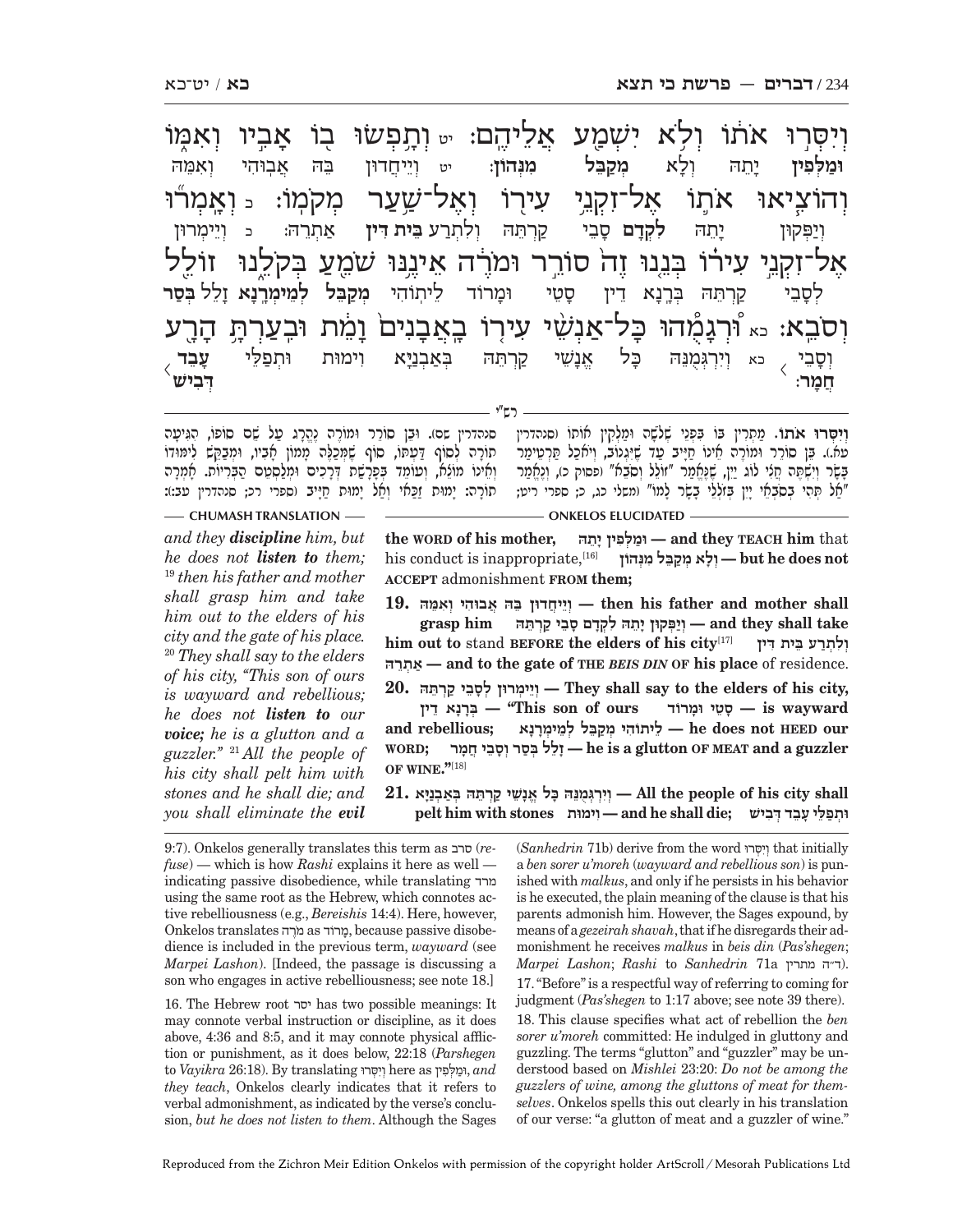.<br>-<br>1 וְבָל־יִ ־ל־יִשְׂרָ י *ישׁמעוּ* ויראוּ: ∻ ס <sub>שני כב</sub> ו ִמִקְּרבּ ך ּ חֵטְא מִשְׁפַּט־מֶוֶת וְהוּמֶת וְתָלִיתָ אֹתֻוֹ עַל־עֵץ: আַלְא־תָל **ֿי**לִין נִבְלָה תוֹ ֿעַל־הָעֵׁ זִעֵּץ כִּי־קָנ<sub>ָ</sub> נּוֹ בּיּוֹם ההוּא כּי לוּי ּ יְכָל יִ ל יִשְׂרָאִ רָאֵל יִשְׁמְעוּן וְיִדְחֲלוּן: כב וַאֲרֵי יְהֵי בִגְבַר ִמֵבּינ- ך **חוֹב ותצלוֹב יתה** ֵ תהּ ע ל **ְצ ִליב א**: כג ל ְ -א תְבִית נְבִילְתֵהּ **ִצְלִיבַא אֵרֵי מִקְבַּר הִקְבְּרִנֵּה** בִּיוֹמָא א ה הוּא **ֲאֵרי ע ל ְדּח ֳ ב קד ם ְיי ִ א ְצ ְט ִליב**

רש"י

.<br>הנסקלין נתלין, שנאמר "כּי קללת אלֹהים תִּלוּי", והמברך ה' ֧֖֖֖֖֖֖֧֚֚֚֚֚֚֚֚֚֚֚֚֝<u>֚</u> הקהן הקהות של האורים.<br>בִּסְקִילָה וסנהדרין מה:: (בג) בי קָלְלַת אֱלֹהִים תָּלוּי. זְלְזוּלוֹ<br>של מלד הוא. שאדם עשוי בדמות דיוקנו. וישראל הם בניו. ּוְחֶׁחָד נִתְפַּס לְלִסְמִיּוּת וְנִתְלָה, כָּל הָרוֹחֶׁה אוֹמוֹ אוֹמֵר הַשַּׂר תָּלוּי<br>(שם מו:). כָּל קְלָלֶה שֶׁבַּמִּחֲרָא לְשוֹן "הָקֵל וְזִלְוּל", כְּמוֹ "וְהוּא של מֶלֶךְ הוּא, שֶׁאֲדָם טָשׂוּי בִּדְמוּת דְּיוֹקְנוֹ, וְיִשְׂרָאֵל הֵם בָּנִיו.<br>מֵשֶׁל לִשְּׁנֵי אֲחִים תִּאוֹמִים שָהֵיוּ דוֹמִין זֶה לָזֶה, אֲחָד נַטֵשֶׂה שַׁר

**ְ**

ְ הְ כָרָזה **ְ (כא) וכ ִ ל י ְשׂרֵ א ִל י ְשׁ ְמ ְ עוּ וִיר אוּ.** ִמָכּ ֶ אן שָׁצִּריך פט.): **ְ (כב) ו ִכ ִ י י ְהֶי ְה ב ִא ֵ ישׁ ח ְט ִא מ ְשׁפּ בְּבֵית דְּין, פִּלוֹנִי נִסְקַל עַל שֶׁהֲיָה בֵּן סוֹרֵר וּמוֹרֵה (סנהדרין** הַפְּרָשִׁיּוֹת מִגִּיד שָׁאָם חַסִים עַלֵּיוּ אֲבִיוּ אוֹ אמּוֹ [נ"א: וְאִמּוֹ], ִדּין (תנחומא א): **ְות ִ לית ֹ אתוֹ ע ֵ ל עץ.** <sup>ר</sup> ֵ בּוֹת ָ ינוּ אְמ ָ רוּ: כּל ֶ סוֹף שֵׁיֵּצ ְא לתְ ר ָ בּוּת רָע ְה ויֲע ֲ בוֹר עֵב ְ ירוֹת וִי ְתחֵ יּ ִ יב מ ָית ְה בֵּבית

**CHUMASH TRANSLATION — CHUMASH TRANSLATION** 

*from among you; and all Israel shall hear and they shall fear.* <sup>22</sup> *If a man shall have* 

*committed a sin with a judgment of death, and he will be put to death, you shall hang him on a post.* <sup>23</sup> *His corpse shall not remain for the night on the post, rather you shall surely bury him on that day, for a hanging person is a curse of God,* **ינךָ בֵּמִ — and you shall eliminate the EVILDOER from among and hear shall Israel all and — ְוָכ ִל י ְשָׂרֵא ִל י ְשׁ ְמ ְ עוּן וִיְדֲחלוּן** [19]**;you they shall fear.**

 **LIABILITY have shall man a If — וֲאֵר ְ י יֵה ִ י ב ְגב ר חוֹב ִת דּ ִ ין דּ ְקטוֹל 22.**

**FOR a judgment of death**[20] **טלֵקְ תְ יִוְ — and he will be put a on hang him on a** – יִתְצְלוֹב יָתֵהּ עַל צְלִיבָא – you shall then hang him on a **GALLOWS.** [21]

 **for remain not shall corpse His — ָל ְא ת ִב ְ ית נ ִב ְילֵת הּ ע ְל צ ִל ָיבא 23. — ֲאֵר ִ י מ ְקבּ ִר תּ ְק ְבִּרֵנּ ְהּ בּ ָ יוֹמ א ההוּא ,GALLOWS the on night the ֲ אֵר י ע ְל דּ ָח ֳב קָד ְם יָי ,day that on him bury surely shall you rather ליבִ טְ צְ אִ — for BECAUSE HE SINNED BEFORE HASHEM, HE WAS HUNG;** [22]

Specifically, the son stole money from his father and used it to buy a *tarteimar* (a certain weight) of meat and a half-*log* of wine, which he then consumed (*Rashi*; *Sanhedrin* 71a).

19. *Rashi* (to the previous verse) explains that a *ben sorer u'moreh* is killed because of what will ultimately result from his behavior: Such a person will eventually exhaust his father's funds, and will seek to fulfill his desires by robbing people [and possibly killing them if they resist, making him liable to death]. It is therefore to his benefit that he is put to death before his behavior reaches that point.

20. Specifically, liability to *sekilah* [stoning] (*Rashi*; see dispute in *Sanhedrin* 45b, and see *Ramban*). [Our elucidation of Onkelos' קטוֹלְדּ ין ִ דּ תִ חוֹב is based on *HaKesav VeHaKabbalah* to 22:26 below, cited in note 36 there.]

21. The Mishnah (*Sanhedrin* 46a) describes this as an upright post with a crossbeam attached horizontally close to the top so that it extends outward to form a gallows (see *Rashi* and *Yad Ramah* ad loc.). After the sinner is executed (by stoning, see previous note), his body is briefly hung from this gallows.

to , ִכּ ִ י ק ְלל ֱת אלֹ ִה ים תּלוּי ,clause this explains *Rashi* 22.

mean *for a hanging person is a disgrace of God*. That is, since a human being is created in the image of Hashem, and moreover, Hashem calls the Jewish people His children, the hanging body of a Jew is disgraceful to Hashem. [See *Rashi* to the previous verse for an additional explanation of this clause.]

Onkelos likewise interprets לתלְ קִ) literally, *curse*) as *disgrace*, but explains it by inserting the word על, *because of*, before the word לתלְ קִ, so that the meaning of this clause is: *for because of the disgrace of God he was hung*, which Onkelos renders according to its intent: *for because he sinned before Hashem, he was hung* (see *Beurei Onkelos*). That is, the person was already punished for his sin by being executed and having his body hung from a gallows; there is no reason to disgrace him further by leaving him there overnight (*Tur al HaTorah* [Feldheim ed.]; *Nesinah LaGer*). Alternatively, Onkelos interprets the clause in the same manner as *Rashi* — *for a hanging person is a disgrace of God* — but explains it differently: that since *because he sinned before Hashem he was hung*, that in itself is a disgrace for Hashem. Therefore, the body may not hang for longer than necessary (see *Lechem VeSimlah*, *Marpei Lashon*).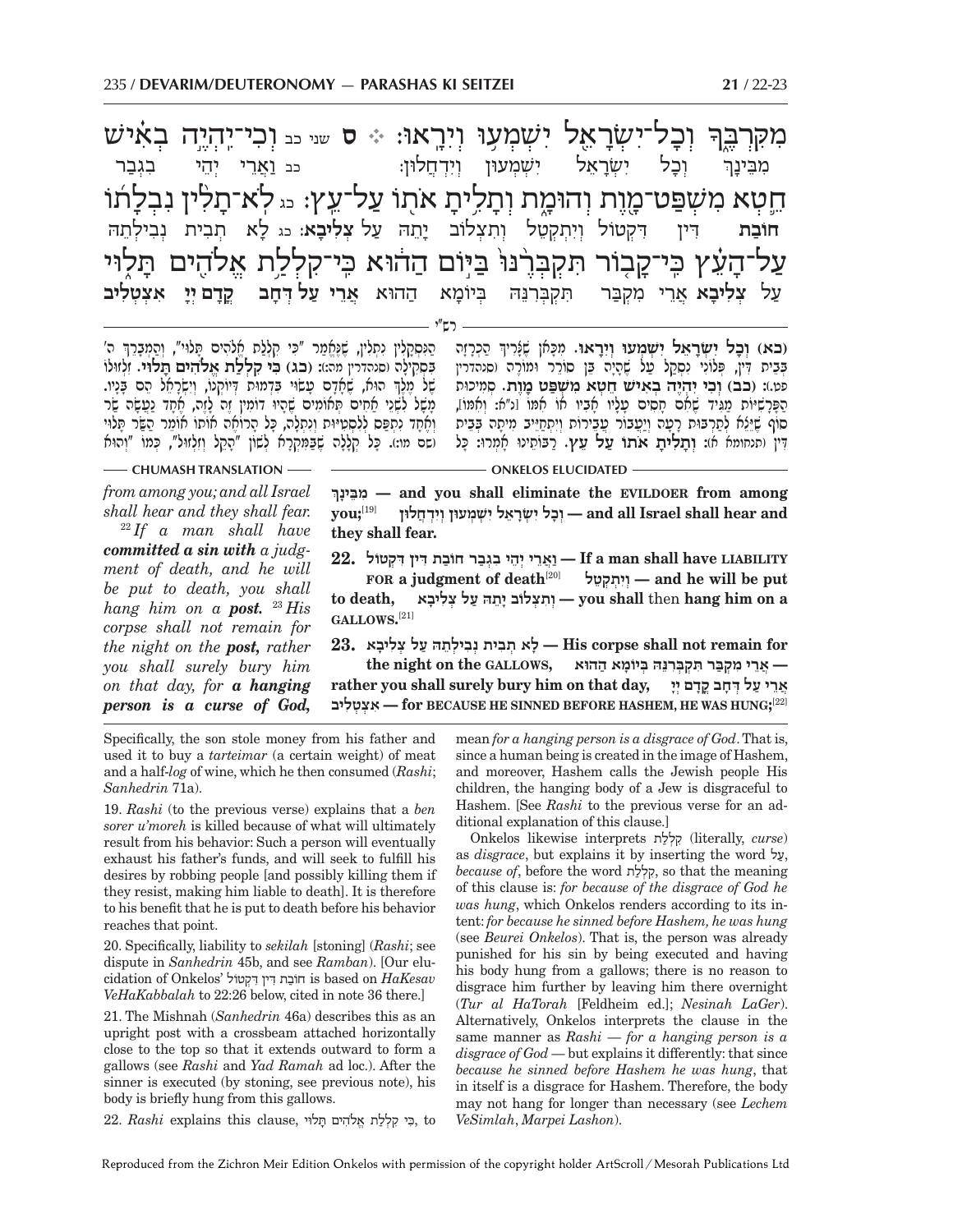רש"י ֖ <u>ุ</u><br>ค -<br>-<br>|-ּ *נִ*תֵן לְךָ ַ אֲשָׁר' יהוה אֱלֹהֶיך .<br>ค. מֹא אָת־ .<br>ר `אָוֹ אֶת־שׂיוֹ $\mu$ נַחֲלֶה: ס <mark>[כב</mark>] <sub>א</sub> לֹא־תִרְאֶה ۚ אֶת־שׁׂוֹר אָדִ לׁ הוגב י<br>זהיך אם קרוֹב<del>ּ,</del> **ֹּנְדָ** דָ ים והתעלמת מהם השב תּשיבם ֗ .<br>-<br>Fl  $\Rightarrow$  ְ וה-ֿיִיָה עִמְּךֹ ְ ֵ בּ ֶ֔יתך -<br>-<br>1 תו ואספתו אל־תּוּך .<br>-<br>ר אַלֵיך א-أبان<br>1⊔**ب**ك אֹתוֹ וַהֲשֵׁבֹתָוֹ לְוֹ: ג וְכֵן תַּעֲשֶׂה לַחֲמֹרוֹ וְכֵן .<br>ה ֿעַר דְּרָשׁ אָד ترابر ׅ֧֧֧֢ׅ֧֓֝֬֓֓<u>֓</u> י<br>י-<br>י-יהב ך  $\sum_{i=1}^{n}$  יוֹד $\sum_{i=1}^{n}$  אל- ה- ך וְלָא וִ א תְסָאֵב י<sub>ָ</sub> ת אַרְעָ ך ֿוֹ אוֹ יַת אִמְרֵה אַחֲסָ נ-.<br>א: **כב** א לָא י תחוי ית ָת תּוֹרָא דַאֲחוּךְ ְ : <sup>ב</sup> ְו ִאם ל-א ק-ִ ריב **ְדּט ע** ותתכבש מנהו<del>ו</del> אתבא תתיבנּוּן לַאַחוּךָ: ׇׅ֧֖֖֖֖֖֖֖֖֖֖ׅ֖ׅ֪ׅ֪֧֖֧֧֚֚֚֚֚֚֚֚֚֚֚֚֚֚֚֚֓֝֬֓֓֞֓֝֓֓֝֬֓֞֓֝֬֓֝֬֝֬ ָ<br>יִ יִיהֵי עִמָּ  $\mathcal{I}$ ְ ְול ְ -א יד ע ְ תּ ֵ להּ **ְו ִת ְכְנ ִשֵׁנּהּ** ְל ֵ גוֹ בית- ך ְ ְלו- ת- ך ֲאחוּך ְ י-יַתֵה וּתִתִיבְנֵה לֵהּ: וִכֶן לַחֲמַרֵהּ וְכֵן עד דיתבע אחוּף

ָ ֶ שִׁיּ ְתֵּנ ֶ הוּ לוֹ קוֹד ֶ ם שִׁיְּדְרֵשׁ ֶ הוּ, אָלּא **.** ְו ִכי תֲ עֶל ִ ה בְּלָבְבך **א ִ חיך ָ**ָהָבְיִהַ דְּרָשׁבֹתוֹ (סִא רַיִּמְא יוֹ הַיִּדְיָם יִת יֹתְבֶּי שָׁיִה יִתְשָׁבֹתוֹ<br>דֶּרְשָׁהוּ שֶׁלֹּא יְהֵא רַיַּמְא וֹספרי רכג; בבא מניעא כח:): **וַהֲשֵׁבֹתוֹ**<br>לוֹ. שִׁתְּהֹא בּוֹ הַשִּׁבֹּה, שַׁלֹּא יוֹאכל בּביתַךְ כִּ **לוֹ.** שִׁתָּהַתُ בּוֹ הֲשָׁבָּה, שֵׁלֹּתُ יֹתְכַל בִּבֵּיתָךְ כְּדֵי דָמָיו וְתִתְבָּטֵם מִמֶּנּוּ. מִכָּאֿן אָמְרוּ: כָּל דָּבָר שֶׁעוֹשֶׂה וְאוֹכֵל יַעֲשֶׂה וְיֹאכַל,

עִ י ְ ן כִּא ֵ ילּוּ א ֵ ינוֹ רוֹאהוּ: **לֹ ִא תְרֶא ְה ו ִה ְתע לּ ְ** <mark>מְלָלַיִי קְלָלָה נִמְרֶגֶת" ומלכים־א ב, ח): (א) וְהִתְעַלַּמְתָ. כּוֹבֵשׁ<br>טיו כּאילוּ אינו רוֹאהוּ: **לֹא תראה והתעלמת.** לא סראה</mark> שְׁאָה מִתְטַלֵּם וכו' (ספרי רכב; בבא מליטא ל.)**: (ב) עַד דְרֹש חׁוֹתוֹ שֵׁתִּתְטַלֵּם מִמֵּנּוּ, זֵהוּ פִשׁוּטוֹ. וְרַבּוֹתֵינוּ חָמִרוּ: פִּטָמִים** 

- CHUMASH TRANSLATION ——————————————————— ONKELOS ELUCIDATED -

*and you shall not contaminate your Land, which Hashem, your God, gives you as a heritage.*

#### **22.**

1  *You shall not see the ox of your brother or his sheep cast off, and hide yourself from them; you shall surely return them to your brother.* <sup>2</sup>  *If your brother is not near you and you do not know him, then you shall bring it inside your house, and it shall remain with you until your brother inquires after it, and you shall return it to him.* <sup>3</sup>  *So shall you do for his donkey, so* 

**ְ אֲחָסָנא ָ יֵה ָב לך ִ דּ ְי יָי ֱ אָל ָהך not shall you and — ְו ָל ְא תָסֵא ָב י ת אְרָעך ְְcontaminate your Land, which Hashem, your God, gives you as a heritage.**

**22.**

**1. ְ your of ox the see not shall You — ָל ֶא תֱחֵז ָ י י ָ ת תּוֹר א דֲאחוּך Prother ARE X HAT 2 A** *<b>i* **3 A** *<b> PHAT Prother A x <i>n x <b> b <i>x n n n n n n n n n n n n n n n n n n* **ARE WANDERING, from yourself hide and — ְו ִת ְת ְכֵּב ִשׁ מְנּהוֹן** [2] **them;**[3] **ְ them return surely shall you — ֲאָתָב ְא ת ִת ִיב נּוּן לֲאחוּך to your brother.**

**2. ְ ְ לָוָתך you near not s i brother your If — ְו ִא ָ ם ל ָא קִר ֲ יב אחוּך ְְ וְתִרְנְשְׁנֵּהּ לְגוֹ** and you do not know him,<sup>[4]</sup><br>ווּ — then you shall GATHER it inside your house.<sup>[5]</sup> **יתךָ בֵ — then you shall GATHER it inside your house,**[5] **יהיֵ ו ִ ְ מּךָעִ — and it shall remain with you תהֵּי ָ ְ — ע ְד דִּי ְתבּ ֲע אחוּך until your brother inquires after it, להּ הֵּ נֵּיבִ תִ וּתְ — and you shall** then **return it to him.**

**ְ וֵכן ,donkey his for do you shall So — ְוֵכ ן תּ ְעֵבּ ד לֲחָמֵרהּ 3.**

1. The Hebrew שׂיוֵֹ and Aramaic רהֵּמְּ אִ refer to the young of both sheep and goats; see above, 17:1 note 1.

2. The parallel verse in *Shemos* 23:4 uses the word עהֶתֹּ , *wandering*, which implies that the animal merely wandered from its path and can be returned without great effort. Our verse uses the term חיםִ דּנִ, *abandoned* or *cast off*, to imply that one must return it even if it had run far away and cannot be returned without great effort on the part of the finder (*Ramban*). Onkelos, however, does not differentiate between them, but translates both terms as טעי, *wandering* or *straying*; see, similarly, his translation of תּחְ דּנִוְ above, 4:19 (*Me'at Tzori*). 3. [Literally, *and suppress yourself from them*.] That is, you shall not suppress your eye and act as though you did not see the lost item (see *Rashi*).

4. That is, he is not near enough for you to inquire about him and find out who he is (*Ramban*, second approach, from *Sifrei*).

5. Onkelos follows his usual practice of translating אסף as כנש," gather," even when used in the context of bringing something into one's house. In such cases, it means to gather it in to the company of the others in the house (*Ramban*, *Bereishis* 30:23). *Rashi* (to *Bereishis* 49:29), however, explains that in such cases, אסף means "bring in," and cites our verse as one such example. See also *Rashi* to 16:13 above.

Reproduced from the Zichron Meir Edition Onkelos with permission of the copyright holder ArtScroll / Mesorah Publications Ltd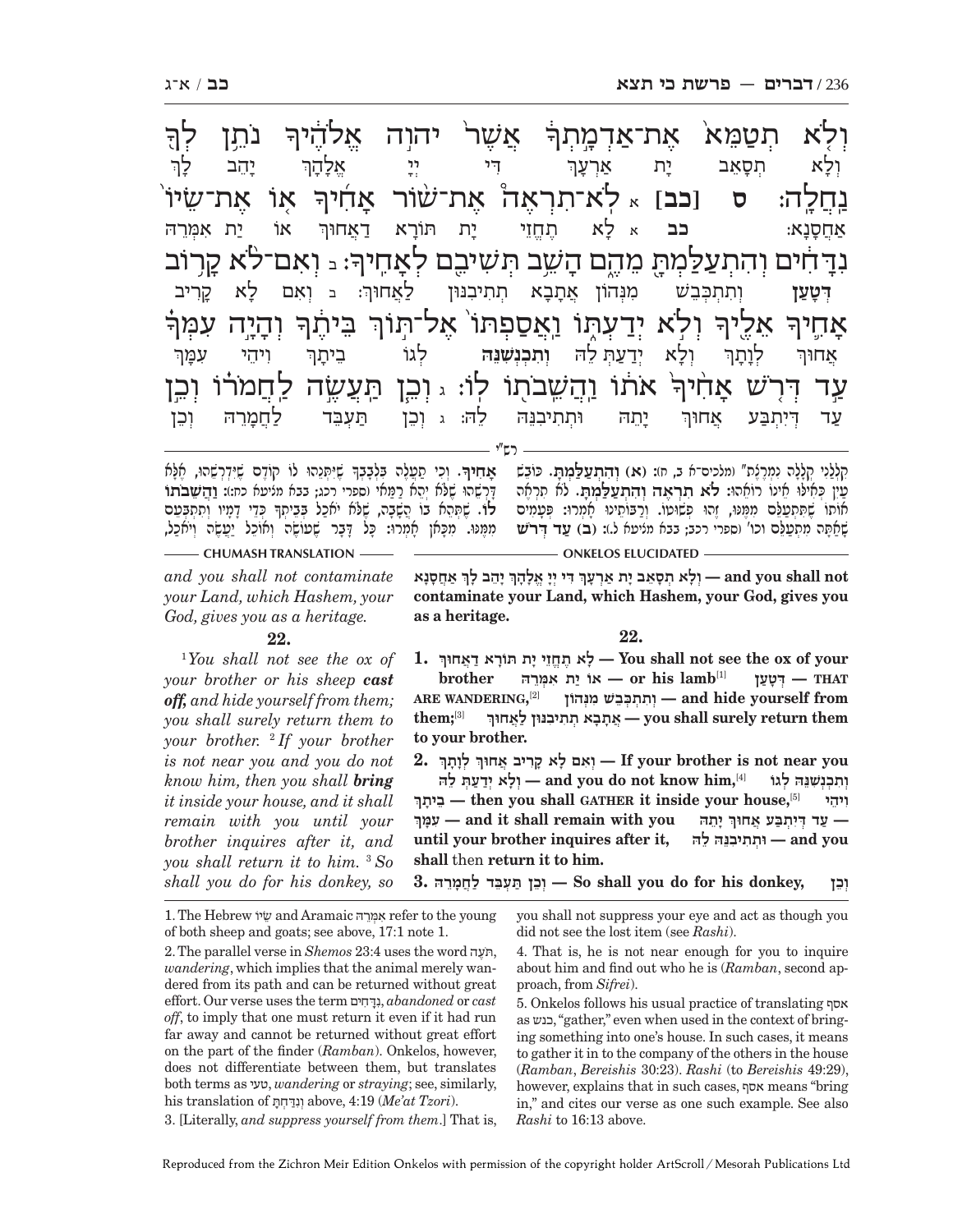רש"י .<br>אֲחֵיך ְאֲשֶׁר־תֹּאב*ָ*ד ּתַּעֲשָׂה לְשָׂמְלָ ּ עֹׂ דת מִמֶּנוּ וּמְצָ יָאתֶהּ לִא תוּכַל לְהִתְעַלֵּם: ס<sub>ַ ד</sub>לְא־תִרְאֶה<sup>ْ</sup> ִּ וְהִתְעַ<u>ל</u>ּמְהָ מִהֶם הָ קuם י<br>אָרויך אוֹ שוֹרוֹ נפלים את־חמור אד תּ-זָקִים עִמְּוֹ: ס<sub>ַ ה</sub>ּ לֹא־יֶהְיֶה כְלִי־גֶּבֶר<sup>ַ</sup> עַל־א*ִש*ֶׂ שָׁה וְלְא־יִלְבַּשׁ ַ יִדִּי תֵ<mark>יבַד</mark> תַּעְבֵּד לִכְסוּתֵהּ וְכֵן תַּעְבֵּד לְכָל זְ אַחוּך **ְ ְרשׁוּ** \* **ְלכ** .<br>ס**יוּת זה:** לָא ר א תֱחֵזי ִמֵנּ ְ הּ ות ְ שׁ ְכּ ִחנּ הּ **ֵלית ל ך** ְ ֵ אוֹ תוֹרהּ **ְרמ ן** ְבּא- $K \Pi$ א וְתִתְכְּב<sup>ָּיָ</sup>ש מִנְּהוֹן אֲקָ מ- א ית ת חֲמָרָ א דַאַחוּך ּתִקִים עָמֵהּ: הַלֲאַ יְהֵי א יֵהי **ִתקּוּן ֵזין** ִדְּגבר ע ִ ל א ְתּת ְ -אתתא א **ְיתֵ קּן** \*נ"א: ְ ל ִא ְתכּ סּ- א- ה

> ָוְשֶׁאֵינוֹ עוֹשֶׂה וְאוֹכֵל יִמֵּכֵר (בבא מניעא שם)**: (ג) לֹא** ָ ְ כִּא ֵ ילּוּ א ְינך **תוּכ ְ ל ל ִה ְתעֵ לּם.** ִלְכ ֵ בּוֹשׁ ע ְינך **(ד) הֵ קם תִּ קים.** ְ זוֹ ט ִע ָינ ְ ה, להְ ט ִעין מָ שּׂ ֶ אוֹ שָׁנּפ ֵ ל מָעָליו (בבא ְּיִי יִבְיִם בַּיְ יִי דְּבְּיָ, יִי יִבְּבְּיִ יִי יִשְׁבָּי יִי יָבָל יִי *ְבָּבֶּי. יִיבְּבָ* לוֹ וְחִמְרָ

ָלוֹ: הוֹאִיל וְטָלֶיךְ מִגְוָה אִם רָאִיתָ לְהַטְטִין טְטוֹן, פָּטוּר (שם):<br>(ה) **לֹא יהיה כלי גבר על אשה.** שִׁתַּהא דוֹמה לאיש **(ה) לֹ ִא י ְהֶי ְ ה כ ִל ֶ י גֶבר ע ִ** ְְבִי שֶׁתֵּלֵךְ בֵּיֹן הָתֲלָשִׁים, שֲׁתֵין זוֹ הָלָּח לְשָׁם נִיתוּף (ספרי רכו;<br>כְּדֵי שֶׁתֵּלֵךְ בֵּין הָתֲלָשִׁים, שֶׁתֵּין זוֹ הָלָּח לְשֵׁם נִיתוּף (ספרי רכו;

**CHUMASH TRANSLATION ONEXELOS ELUCIDATED** *shall you do for his garment, and so shall you do for any lost article of your brother that may become lost from him and you find it; you are not able to hide yourself.*

4  *You shall not see the donkey of your brother or his ox falling on the road and hide yourself from them; you shall surely stand them up, with him.*

 $^5$  **The garb of** a man shall not be on *a woman, and a man shall not wear* 

**ְ וֵכ ן תּ ְעֵבּד ,garment his for do you shall so — תּ ְעֵבּ ִד ל ְכ ֵסוּתהּ ְ ִ דּ ֵ י ת יב ִד מֵנּהּ any for do you shall so and — ְלָכ ֲל אֵבד ֲת אחוּך lost article of your brother that may become lost from him ְ ְ ר ְשׁוּ לכָסּ יוּתהּ ;it find you and — ְות ְשׁ ְכּ ִחנּהּ are you — ֵל ָ ית לך not PERMITTED to CONCEAL IT.** [6]

**ְ ֵ אוֹ תוֹרהּ 4. the see not shall You — ָל ֶא תֱחֵז ָ י י ֲת חָמָר א דֲאחוּך donkey of your brother or his ox חאָ רְאָבּ ן ְ מרְ — CAST on ;them from yourself hide and — ְו ִת ְת ְכֵּב ִשׁ מְנּהוֹן** [7]**road the** [8]**.him with ,up** them **stand surely shall you — ֲאָקָמ ְא ת ִק ִ ים עֵמּהּ**

 **THAT WEAPON A — ָל ְ א יֵה ִ י ת ֵ קּוּן ז ִ ין דְּגב ר ע ִ ל א ְתָּתא 5. ADORNS a man shall not be on a woman, קּןֵתי אְ לָו ְ**

6. Although in v. 1 (and in the following verse), Onkelos  *and* (meaning literal its to according ְו ִה ְתעלּ ְמתּ translates *hide yourself*), here he translates לּםֵעתְ הִ לְ) literally, *to hide yourself*) as *to conceal it*. This is because whereas v. 1 implies that the finder did not yet pick up the lost item, our verse says, *and you find it*, indicating that the item already came into the finder's hands (see *Bava Metzia* 27a). Onkelos therefore explains the earlier verse to mean that one may not hide himself from the item and ignore it, and our verse to mean that after picking up the item, the finder may not conceal it and keep it for himself (*Chizkuni* and *R' Chaim Paltiel,* second approach).

According to some texts, however, Onkelos translates לּםֵעתְ הִ לְ as אהסּכּתְ אִ לְ , *to conceal yourself*, similar to his translation in v. 1. As to why he translates תּמְ לּעתְ הִ וְ as לְהָתְעַלֵּם and וְתִתְכָּבֵשׁ as *לְה*ִתְעַלֵּם as וְתִתְכָּבֵשׁ, *Nesinah LaGer* explains in the same vein: that בשֵׁכְּ תְ תִ וְ) literally, *and suppress yourself*) indicates hiding yourself from the lost item and ignoring it, while אהסּכּתְ אִ לְ indicates concealing yourself from the owner after picking up the lost item, in order to keep the item for yourself.

*Rashi*, however, interprets לּםֵעתְ הִ לְ in our verse the same way he interprets תּמְ לּעתְ הִ וְ in v. 1: to hide yourself by acting as if you did not see it, indicating that this clause too refers to the time that the person finds the lost item, before he picks it up. See *Bava Metzia* 26b.

7. The word ליםִ פְ נֹ , *falling*, indicates that the animal is in the midst of falling. Onkelos translates it מןרְ, *cast*, in order to clarify that the animal has already fallen onto the road (*Nefesh HaGer* to 21:1 above). The verse is discussing a case where the animal has fallen and its load has fallen off of it, and the owner needs help reloading it (טְעִינַה). The case where the animal is weighed down by its load and the owner needs help unloading it (יקה רִפְּ ( is discussed in *Shemos* 23:5 (see *Rashi*, and see dispute in *Bava Metzia* 32a).

8. That is, help the owner stand the animal up and reload it. The concluding *with him* teaches that the mitzvah is to reload the animal *together with* the owner; but if the owner is able to join the effort but chooses not to do so, there is no obligation to help him (*Rashi*).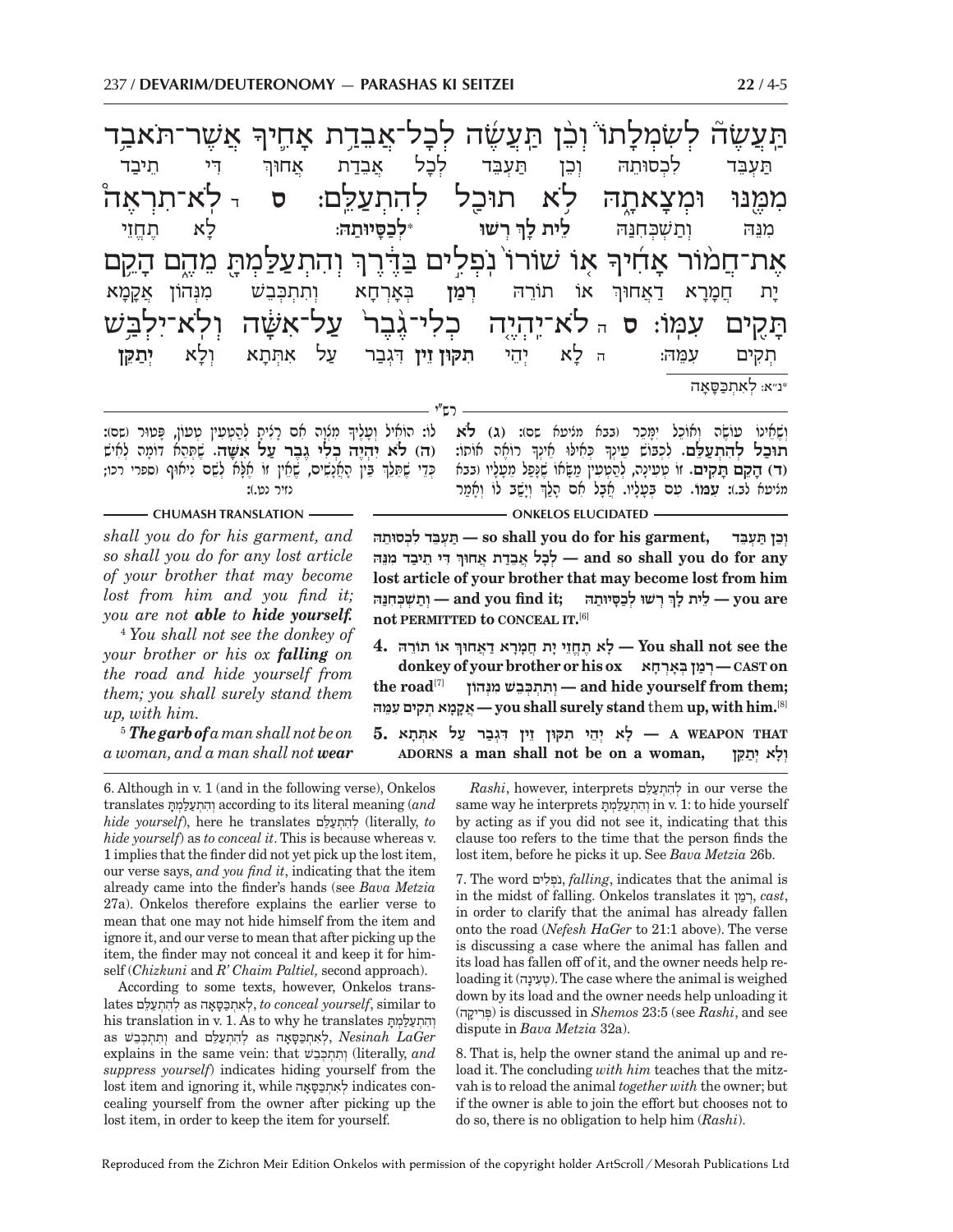גֶּבֶר שִׂמְלַת אִשֶּׁה כִּי תְוֹעֲבַת יהוָה אֱלֹהֶיךָ ֿ בָּל־עָ שׂה אלה: פ  $\mathbf{\mathbf{\Xi}}$ ַל־עֵץ | אוֹ עַל־הָאָׂ -חים ׆<mark>֑</mark>ڋۣؗڔ۬<del>ڔۦ</del> ְבַדְּרְךָ ו הֵי יִקְ ּוֹן אֵפּוֹר | לְפָ אַוֹ בִיצִים וְהָ ּהָאֶם רֹבֶצֶת עַל־הֶאֶפְרֹחִים אָוֹ עַל־הַבִּיצֶים לְא־תִקָּח ְ ה-זְאֵם עַל־הַבָּ נים: ז שׁלּח תּשׁלּח את־האם ֿואת: ה ה ָ<br>ו<u>ּ וְהָאֲר</u>ֹבְתֶ י .<br>מֵ**יּם: ס** שלישי ח כֵּי תִבְנֶה<sup>ֹ</sup> בַּיִת חָדָ<del>ּ</del> **ְ** ֿיָד<sup>ָ</sup>ש לְמַׁעַן יִיטַב לָךְ ְ כּ-ל עָנ ַנְבֵד אָלֵין: ְגּב ר **ְבּ ִת ֵקּוּני** ִא ְתּת ֲ -א אֵרי **ְמר מִרַחַק ק קד ם** ְ יי ֱ -: אַלָ ה- ך ֿ בְּאָרְחָא נְ בכל ל איל-ן אוֹ עַל אַרְעָא , א א ְפרֹ ִחין ו או **ָנ**ַרע קנָא ז א דְצִפְּרָא קֳדָ יִמְ  $\eta$ ך אוֹ בִיעִין וְאִמָּא רְבִיעָ עא על אפרֹחין אוֹ על בּי א תסּ ב ֧֧֧֢ׅ֧֢ׅ֧֦֧֚֝<u>֓</u> אָמָ על א: ז שַׁל<del>ָ</del> $\psi$  ז לחא תשׁלח ית אמַא וית ת בְּנַיָּא וִ תּסב ך י יוֹמִין: ח אֲרֵי תִבְנֵי בֵּיתָא דְ א חֲדַתָּא ותוֹר דייטב ך

רש"י

לה וגו׳. אם מלוה קלה שאין <del>בה חסרון כים אמרה תורה "למעו</del> ְִי יְהָ יְהָ יִתְּי יִתְיָ יִתְיֹ יִתְיֹ יִתְיֹ וֹ שִׁלְרָן שִׁל מְלָוֹת תְמוּרוֹת<br>יִיטַב לֶךְ וְהַאֲרַקְתָּ יָמִים", קַל וָחוֹמֶר לְמַתֵּן שְׂכָרֶן שָׁל מִלְוֹת תֲמוּרוֹת<br>(ספרי רכת: חולין ממב.): (ד) **בי תבגה בית חד'ש.** א (ספרי רכח; חולין קמב.): **ִ (ח) כּ ִ י ת ְבֶנה בִּ** ְָבְּנֵי יִבְיִי, וְבִי הָ יִיִבְיִי, בְּיִי, בְּיִי, בְּיִי, בְּיִבְיִי בְּיִבְּי שִׁי יִהְכַיְיָה עַלְוָת מַעֲקֶה,<br>מִלְוַת שָׁלוּחַ הַקֵּן סוֹפְךָ לִבְנוֹת בַּוֹת חָדָשׁ וּתְקַיֵּים מִלְוֹת מַעֲקֶה,<br>שמלוה גוררת מלוה ואנח ֹשֵׁמְּצָוָה גּוֹרֶרֶת מְגָוָה (אִבּוּת ד, ב), וְתַגְּיִטֲ לְכֵרֶם וְשָׂדֶה וְלִבְגֶדִים נַאִים,

ְולֹא ילבש גבר שמלת אשה. לילך ליֹזב בּין הגֹזיס וזס ושם). דָּבָר אַתֶּר, שָׁלֹּא יַסְיר שִׂעֲר הֻעֲרָוָה וְשָׂעַר שָׁל בֵּית הֲשֶׁחִי (נזיר שם): **ִכּ ֲ י תוֹעב ת.** לֹ ָא אְסָר ָ ה תוֹר ֶה אָלּ ְא לבוּשׁ הֵ מּ ִב ִ יא ל ֵידי קלט.): **לֹ ִא תקּ ח הֵ אם.** ְבּ ָעוֹדהּ **ע ל ה בִּ נ ְ ים: (ז) למ ע ִ ן ייט ב** ֵתוֹעָבה (שם ושם): **ִ (ו) כּ ִ י יקֵּ רא.** ְפָּר ִט ל ְמ ָ זוּמּן (ספרי רכז; חולין

*the garment of a woman, for anyone who does so is an abomination to Hashem, your God.*

6  *If a bird's nest happens [to be] before you on the road, on any tree or on the ground — young birds or eggs — and the mother is roosting on the young birds or on the eggs, you shall not take the mother on the young.* <sup>7</sup>  *You shall surely send away the mother and take the young for yourself, so that it will be good for you and you will prolong [your] days.*

 **THE WITH** himself **ADORN not shall man a and — ְגּב ְר בּ ִת ֵקּוּנ ִ י א ְתָּתא ְADORNMENTS OF a woman, [9] ֲאֵר ְ י מרח ֳק קָד ְם יָי ֱ אָלָהך — for anyone who does so is REPULSIVE BEFORE Hashem, your God. CHUMASH TRANSLATION ONKELOS ELUCIDATED** 

> **6. ְ** be to **happens nest s'bird a If — ֲאֵר ְ י יָער ִע קָנּ ְא ד ִצ ְפָּר ֳא קָדָמך before**  $\text{you}^{[10]}$  **= בְּצִרְחָא — on** the road, **= בְּא ֶא ְפרֹ ִח ֵ ין אוֹ ב ִיעין — ground the on or — אוֹ ע ל אְרָעא tree any — ְו ִאָמּ ְא ר ִב ָיע א ע ֶל א ְפרֹ ִח ין אוֹ ע ֵל בּ ִיעין — eggs or birds young and the mother is roosting on the young birds or on the eggs,**  she while **mother the take not shall you — ָל ִא תסּ ִב אָמּ א ע ְל בּנָיּא** is **on the young.**

> **ְ er- ,yourself for young the take and — ְוָי ְת בּנָיּ ִא תּסּ ָ ב לך moth the away send surely shall You — שָׁלּ ָח ְא ת שׁלּ ָח י ִת אָמּא 7. ְ ִ יוֹמין ְ ו ִתוֹריך לך בָ יט יִדּ יל ְ דִבְּ — so that it will be good for you and ְyou will prolong** your **days.**[11]

> **,house new a build you If — ֲאֵר ִ י ת ְבֵנ ֵ י בּ ָית ֲ א חדָתּא 8.**

8  *If you build a new house,* 

9. *Rashi* in his first approach explains ברֶג יֶ לִ כְ as the *clothing* of a man and שּׁהא תִ למְשִׂ as the *clothing* of a woman. That is, one may not wear clothing of the opposite gender in order to mingle with the opposite gender for immoral purposes. Onkelos, however, understands it to mean that one may not even adorn/arm himself/herself in a manner specific to the opposite gender. See dispute in *Nazir* 59a (*Mefareish* there שלא ה"ד ;*Sefer HaChinuch* §542-543; *Mizrachi*; see *Pas'shegen*). *Shulchan Aruch* (*Yoreh Deah* §182) rules in accordance with Onkelos' view.

[*Targum Yonasan* to *Shoftim* 5:26 and *Yalkut Shimoni*, *Shoftim* §56 say that it was in order to avoid

transgressing this prohibition that Yael stabbed the enemy general Sisera with a tent-peg (*Shoftim* 4:21) instead of using a conventional weapon (see also *Mefareish* to *Nazir* ibid.; *Rabbeinu Bachya*).]

10. The term רעעי/אְ רֵקּיִ, *happens*, teaches us that this law applies only when one chances upon a nest, and it does not apply to a nest that is in one's possession (*Rashi*).

11. These are two separate commandments: a prohibition against taking the mother bird while she is roosting on the young, and a positive command to send the mother away from the nest.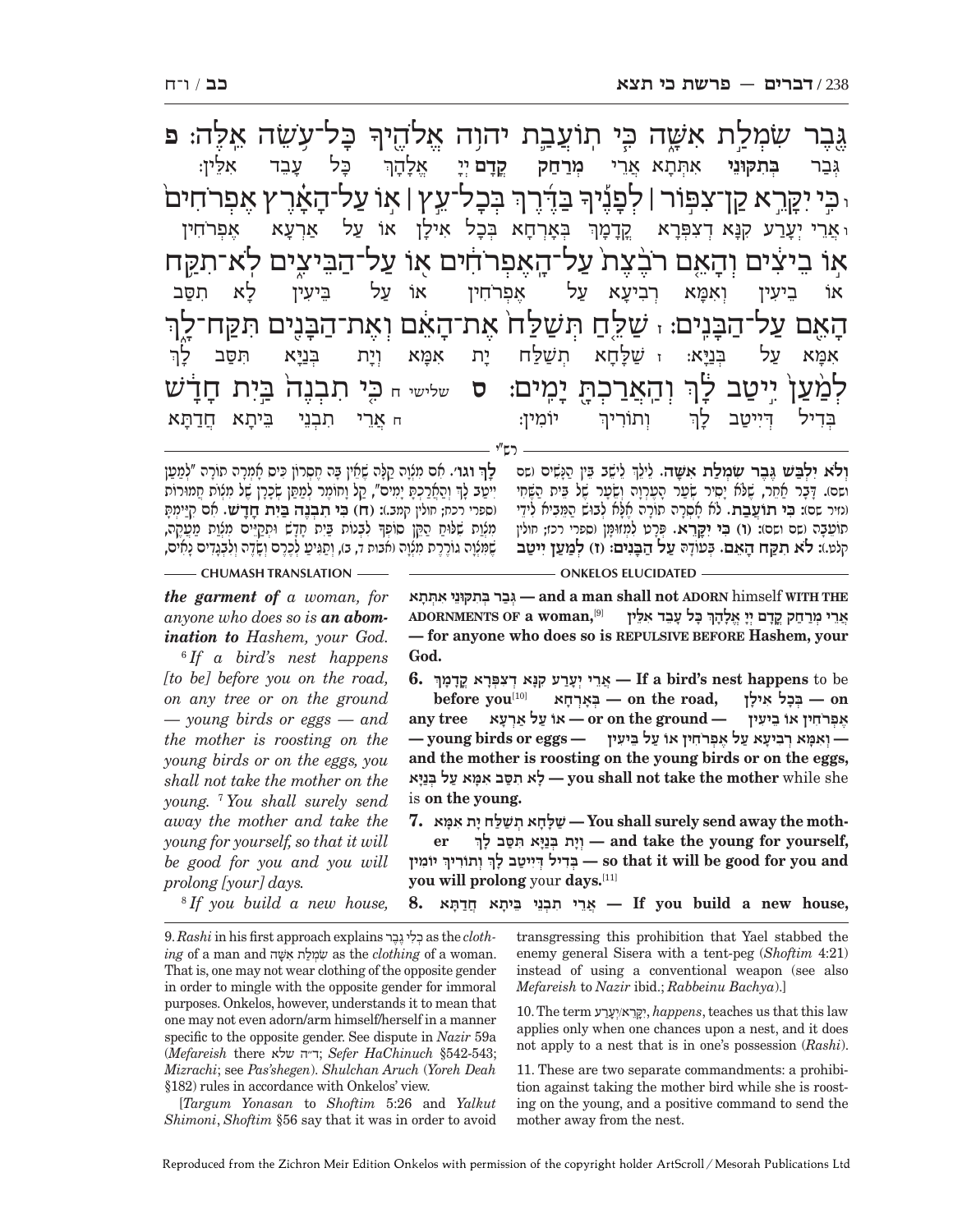| <del>ב</del> ָבִיתֶך<br>כי־                                                    |           | וְעָשִׂיתָ מִעֲקֵה לְגַגֶּךְ וְלְא־תָשָׂים דָמִים <sup>ֹ</sup>                      |      |                 |            |
|--------------------------------------------------------------------------------|-----------|-------------------------------------------------------------------------------------|------|-----------------|------------|
| תְּנָקָא לְאִגְרָךְ וְלָא תְשַׁוֵּי חוֹבַת דִּין דִּקְטוֹל בְּבֵיתָךְ אֲרֵי    |           |                                                                                     |      |                 | וְתַעְבֵּד |
| יִפְּל הַנֹּפֶל מִמֶּנּוּ: לֹא־תִזְרֵע כַּרְמְךָ כִּלְאֶיִם פֶּן־תִּקְדַּשׁ    |           |                                                                                     |      |                 |            |
| יִפֵּל דְּנָפֵל מִגֵּה: טּלָא תִזְרַע כַּרְמָךְ עֵרוּבִין דִּילְמָא תִסְתָּאַב |           |                                                                                     |      |                 |            |
| ־ס לֹא                                                                         |           | הַמְלֵאֶה הַוָּ֫רַע <sup>ֹ</sup> אֲשֶׁר תִּזְרָ <sup>ׂ</sup> ע וּתְבוּאַת הַבְּרֶם: |      |                 |            |
| י לַא                                                                          | ּבַּרְמָא | ּדִּי תִזְרַע וַעֲל <u>ָל</u> ַת                                                    |      | <u>ז</u> ִרְעָא | דִמְעַת    |
|                                                                                |           |                                                                                     | רם"י |                 |            |

לב.): **ִ (ט) כּ ְלאִ ים.** ִחָטּ ְ ה וּשׂ ָעוֹר ְה וחְ רָצ ְ ן בּמ ֶ פּוֹל ָת יד (ברכות כב.): יִ *יְבִּ* בֹּי יִיְאָ יִ יִ דְּבִי יְבִי יִ דְּבִי הָ יִ יִצְר הָ הִ הִ עֲל הָאָדֶ בֹּוֹ הַלְדָם.<br>פ**ִּז תִקְדֹשׁ. כִּ**תְרְגּוּמו "תִסְתְּאָב". כִּל דְּבַר הִנְתְּעַב עַל הָאְדָם. הן היום של השורה הקהלת הגולים להקהלת של היום.<br>בֵּין לְשֶׁבַּח כְּגוֹן הֶקְדֵּשׁ, בֵּין לִגְנַאוֹ כְּגוֹן תִוּסוּר, נוֹפַל בּוֹ לְשׁוֹן קֹדֶשׁ,<br>כִּמוֹ "אל תּגֵשׁ בִּי כִּי הִדֹשִׁמִיּךְ" (יִשְטִיה סה. הָ: **הִמְלֹאה.** זה מי

ְ ִ נ ְס ְמכוּ פְּ רִשׁיּוֹת הָ לּלוּ (תנחומא א): **מֲ עֶקה.** ָגֵּד ָר ס ִביב לָ גּג. ָ , ְו ְאוּנְק ִ לוֹס תְּרֵגּ ְ ם "תָּיָק ְ א", כּ ִ גוֹן תּ ֶ יק שְׁמּשֵׁ מּר מ ֶ ה שְּׁבּתוֹכוֹ: **ִכּ ִי י ֹפּל** ְלָכך **ה ֹ נֵּפל.** ָר ֶ אוּי ז ִה ל ְ יפּוֹל, וא ף ע ִ ל פּ ֵ י כן לֹ ִא ת ְתגְּלֵגּ ִ ל מ ָיתתוֹ ע ָ ל י ְדך ָשְׁמְגַלְגְּלִין זְכוּת עַל יְדֵי זַכַּאִי וְחוֹבָה עַל יִדֵי חַיַּיב וספרי רכט; שבת

**CHUMASH TRANSLATION ONKELOS ELUCIDATED** 

*you shall make a fence for your roof, so that you will not place blood in your house if one who falls shall fall from it.*

9  *You shall not sow your vineyard kilayim, lest the growth of the seed that you plant and the produce of the vineyard become set apart.*

**ְ you shall make AN ENCLOSURE for your** — **بَرْبِوَج** לְאִגְּרָךְ  $\textbf{root}$ <sup>[12]</sup>  **not will you that so — ְו ָל ְא ת שֵׁוּ י חוֹב ִת דּ ִ ין דּ ְק ְ טוֹל בֵּב ָיתך** place LIABILITY FOR A JUDGMENT OF DEATH in your house<sup>[13]</sup> [14]**.it from fall shall falls who one if — ֲאֵר ִי יֵפּ ְל דָּנֵפ ִל מֵנּהּ**

**ְ ֵ ע ִרוּבין 9. vineyard your sow not shall You — ָל ִא תְזר ע כְּרָמך**  $\bm{r}$  **דִּ יִלְמַא תִסְתָּאֵב דְּמִעַת זַרְעָא**<br>דִּ דִּ  **you that seed the of PRODUCE the lest — ִדּ ִ י תְזר ע וֲע ָלל ת כְּרָמא plant and the produce of the vineyard**[16] **become IMPURE** as a  $result.<sup>[17]</sup>$ 

12. The term קהֶעֲמ means a fence that surrounds the roof. Onkelos renders it הְיָקָא, which is related to the word תּיקִ , *container* or *case* (see, e.g. Mishnah, *Keilim* 16:8), since this fence protects that which is inside it like a container (*Rashi*).

 $[Aruch$  (ע׳ תק צ׳ (ע׳ תק ב) suggests that the word תִּיקוֹ monly used by the Gemara to mean that an inquiry is left unresolved, is derived from the word תּיקִ , for the matter is obscure like something in a sealed container.]

13. I.e., do not cause yourself to be liable in judgment for having caused a person's death. The phrase דּין תִ חוֹב קטוֹלְדִּ, *liability for a judgment of death*, is being used here in a different sense from its use in 21:22 above and v. 26 below, where it refers to liability to the death penalty. See 19:10 above for a similar use of the phrase.

14. The term "one who falls" indicates that he deserves to fall; for indeed, one will fall only if it has been decreed in Heaven that he will fall (see *Shabbos* 32a with *Rashi*). Nonetheless, the Torah warns you not to be the cause of his death, for calamity is brought about through one who is guilty (*Rashi*).

15. That is, do not sow a grape seed together with wheat and barley (or certain other mixtures of two species in addition to the grape seed; see *Rambam*, *Hil. Kilayim* 5:1,3) at one time (*Rashi*; cf. *HeKesav VeHaKabbalah*). One who sows only one other species together with the grape seed, or who does not sow all three species at the same time, does not transgress this prohibition (see

dispute in this regard in *Chullin* 82b, and see *Berachos* 22a). As to whether he transgresses a different prohibition, or a Rabbinic prohibition, and whether the produce becomes forbidden, see sources cited in *Derech Emunah*, *Hil. Kilayim* 5:27.

The verse (*Vayikra* 19:19), *Do not plant your field kilayim*, already forbade sowing with any mixture of species. Our verse teaches that one who sows a mixture that includes grape seeds transgresses an additional prohibition [and that in that case, the produce becomes forbidden, as the verse goes on to say] (*Mizrachi*).

16. Our elucidation of Onkelos' עתמְ דִּ as *produce* follows *Mizrachi* to *Shemos* 22:28, who says that although produce is generally called בוּאה תְּ in Hebrew and תּאלְ לעֲ in Aramaic, when the verse distinguishes between produce of a field and produce of a vineyard, the produce of a field is called מִלְאֲה/דְּמְעָא and the produce of a vineyard is called הָבוּאַה/עַלַלְהַא Other commentators (Nesinah *LaGer*, *Nefesh HaGer*), however, explain Onkelos' עתמְ דִּ as *mixture*. This is consistent with *Rashi's* interpretation (*Temurah* 4a תרומה זו ה"ד (of the term in ִד ְמֲעך *Shemos* 22:28 as *your mixture*. According to both approaches, Onkelos is interpreting the word אהלֵמְ ה) literally, *the fullness*) according to its implied meaning (see Introduction to *Pas'shegen*; *Me'at Tzori*). *Rashi*, however, as meaning plain its to according ה ְמֵלא ה הֶזּרע interprets referring to *the fullness*, i.e., *the growth*, of the seed.

17. The term דּשׁקְתִּ literally means *shall be set apart*, and is most commonly used to refer to something set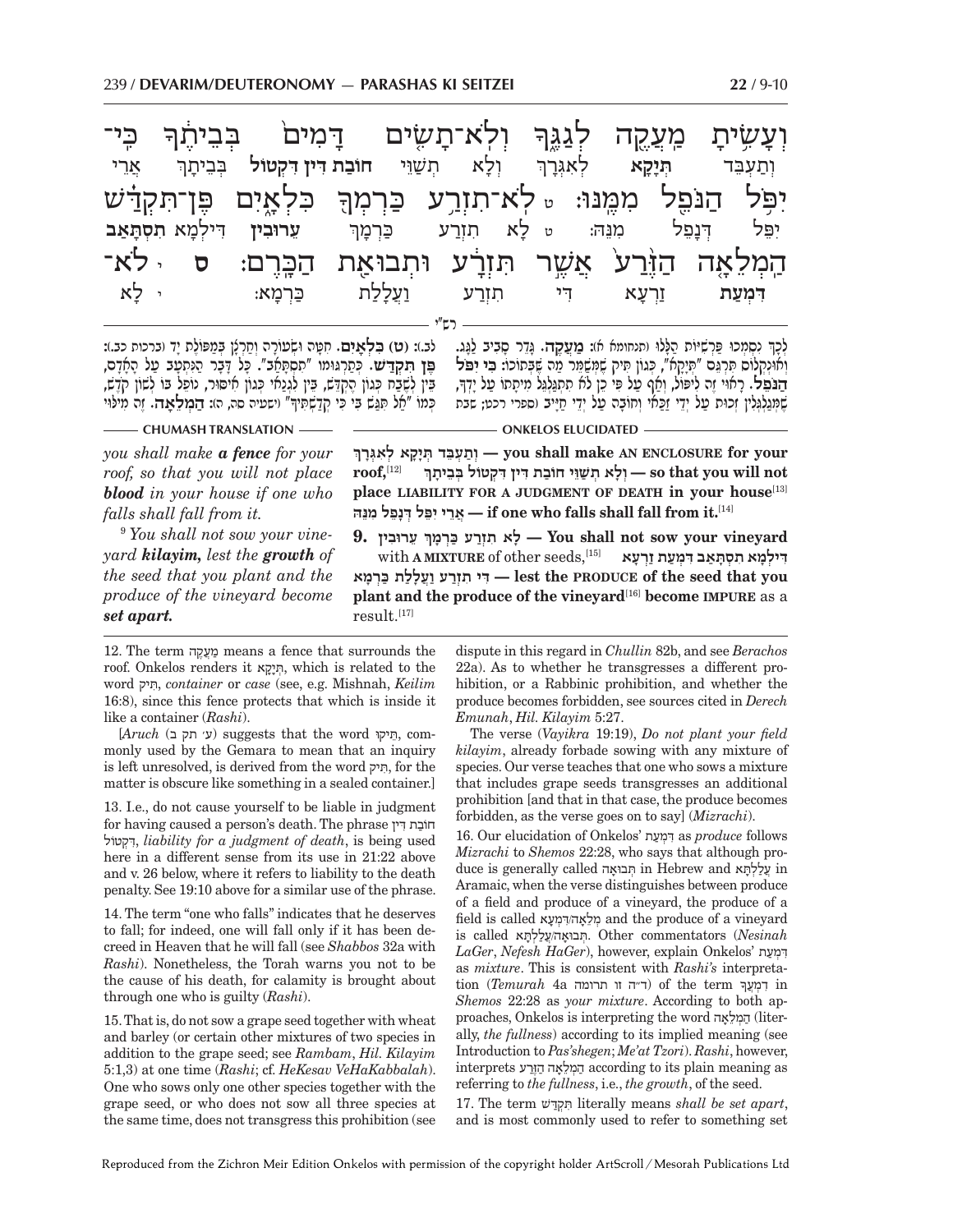תַּחֲרֹשׁ בְּשָׁוֹר־וּבַחֲמֻר יַחְדֶּו: אֵלָא תִלְבַּשׁ שַׁעַטְנֵו צֶמֶר ִ עַל־אַרְבַּע כַּנְפ<mark>ָ</mark>וֹת וּפִשְׁהָים יַחְדֶו: סּ בּגְדִלֶים תַּעֲשֶׂה־לֶךְ ֖ ֲ אשׁ ְ V ר תּכֶ סּה־בּ7 הּ: **ס** יג כּ ִ " י־יקּy ח א ִ b ישׁ אשּׁZ ה וּב ֵ 9 א א1ליה-.<br>ล. **ּ**בְּסְוּתְךָ ֿוּשְׂנִאָה: <sub>יד</sub> וְשָׂם ל ת דבו ים והוצא גַלֵיהָ שָׁם רֶע וְאָ יָקָעָ ִתְרֵדּ ְ י בתוֹר-רָא וּבַחֲמָרָא כַּחֲדָ א: יא לָא - ר א תִלְבַּשׁ שַׁעַטְנֵזָא *י*ָ עמר ֿי עַל אַרְבַּע כַ<mark>ּ</mark>נְפֵי **ְמח** .<br>1⊑ .<br>**י** יב **בְּרֻסְפְּדִין** תַּעֲבֶד לְ ך וְכִתַּן  $\overline{\langle}$ כַּ חֲדָ א: ָ יִ יִ יִפֵּב הָּ - יִ אֲרֵי יִפֵּב גְּבַר אִתְתָא וְ א וְיֵעוֹל לְנָ וְתַה<sub>ּ</sub> בְסוּתָ ך וְיִסְנִנּהּ: יד וִישַׁוֵּי לַהּ תַּסְקוֹפֵי מִלִּין וְיַפֵּק עֲלַהּ שׁוּם בִּישׁ וְיֵימַר

רש"י

ְ(**יִב) גִּדליִם תִּעְשׂה לִ**ךְּ. אֵף מִן הְכַּלְאִיִם, לִכְךְּ סְמִכְן הְכִּתְוּב **ְ**(יבמות ד.): **(יג) וּב ֵ א אֶליה ְ וּשֵׂנא הּ.** סוֹפוֹ **ְ (יד) ושׂ ם להּ ְעֲלִילֹת דִּבַרִים. עֲבֵירָה גוֹרֶרֶת עֲבֶירָה (אבות ד, ב). עָבַר עַל** "לֹא תָשְׂנַא'" (ויקרא יט, יז) סוֹפוֹ לַבֹּא לִידֵי לַשְׁוֹן הֲרָע (ספרי רלה):

**וּבַחֲמֹר.** הוּא הַדְּין לִכַל שָׁנֵי מִינִים שֵׁבַּטוֹלַם, וְהוּא הַדְּין לְהַנְהִינֵם וְתוֹסֶפֶת שֶׁהַזֶּרַע מוֹסִיף (פסחים כה.): <mark>(י) לֹא תַחֲר'ש בְּשׁוֹר</mark><br>**וּבחמֹר.** הוּא הדִין לכל שני מינים שבּעוֹלם. והוּא הדִין להנהיגם יִפְּר ְקְשׁוּרִים זוּגִים בְּהוֹלָכַת שׁוּם מַשָּׂא (ספרי רלא): (**יא) שַׁעֲטְבֵוּ.**<br>מַן קְשוּרִים זוּגִים בְּהוֹלָכַת שוּם מַשָּׂא (ספרי רלא): (**יא) שַׁעֲטְבֵוּ.**<br>לשוֹוּ מִירוּבּ. ורבּוֹתזינוּ פּירשׁוּ: שוּנּ מוּוּי וֹ

 $-$  CHUMASH TRANSLATION ———————————————————— ONKELOS ELUCIDATED —

<sup>10</sup> *You shall not plow with an ox and a donkey together.* <sup>11</sup> *You shall not wear shaatnez, wool and linen together.*

<sup>12</sup> *You shall make for yourself twisted threads on the four corners of your garment with which you cover yourself.*

<sup>13</sup> *If a man marries a woman, and comes to her and hates her,*  <sup>14</sup> *and he presents libelous words against her, and he brings forth a bad name against her, and he says,* 

- 
- **with plow not shall You ָל ִא תְרֵדּ ְ י ב ָתוֹר א וּבֲחָמָר א כֲּחָדא 10. an ox and a donkey together.**[18]
- $\mathbf{I1.}$  **w**ֲשָׁעֲנָזָא  $\div$ X You shall not wear shaatnez, $^{[19]}$  עֲמַר [20]**.together JOINED linen and wool — ְו ִכָתּ ְ ן מחבּ ר כֲּחָדא**
- **12. ְ**  *tzitzis* **yourself for make shall You ְכֻּר ְס ְפִּד ין תּ ְעֶבּ ָ ד לך ְ** $\mathbf{F}\mathbf{R}\mathbf{ING}\mathbf{ES}^{[21]}$  **the on — ע ל אְרבּ ע כְּנֵפ ְ י כ ָסוּתך four corners of your garment with which you cover** yourself.
- **13.** *woman, igh* **אֲרֵי יִסֵּב גִּבַר אִתְּתָא [13.] A man marries a woman, i**  subsequently **and — ְוִי ְסִננּהּ her to comes and — ְלָותהּ hates her,**
- **words libelous presents he and ִו ישֵׁוּ י ל הּ תּ ְס ֵקוֹפ ִ י מ ִלּין 14. forth brings he and — ְויֵפּ ֲק על ִ הּ שׁוּם בּישׁ ,her against a bad name against her, ימר יֵוְ — and he** falsely **says,**

apart on account of its sanctity. Here, however, it refers to something set apart on account of its becoming *impure*, i.e., prohibited. Onkelos translates it accordingly (*Rashi*).

18. The same applies to any two species of animal: It is forbidden to plow with them together or to lead them tied together for the transporting of any burden (*Rashi*).

19. The word נזֵטְ עשׁ denotes a mixture. Alternatively, it is a contraction of three words: שׁוּע) *smoothed*), טווּי (*spun*), נוּז) *twined*), and comes to teach that the prohibition of *shaatnez* applies to a combination of wool and linen fibers that have undergone one of these three processes. [The term שׁוּע , *smoothed*, is usually found in the Aramaic; for example, see Onkelos to *Bereishis* 27:11] (*Rashi* here and to *Vayikra* 19:19; see further, note 35 there).

20. Onkelos adds the word בּרחמְ , *joined* or *attached*, to indicate that, unlike the previous prohibition against plowing with two species of animals together, this prohibition applies only if the materials are attached in some way. It is permitted, however, to wear a garment of wool and a garment of linen that are not attached to each other (*Nesinah LaGer*, *Beurei Onkelos*; see also *Ritva*, *Niddah* 61b).

21. The word דיןִפְּ סְ רֻכְּ is a Greek term referring to unwoven threads that are left hanging at the end of a garment, i.e., fringes (*Aruch* מל ערך with *Mussaf HeAruch*  (ערך כרספד). This is similarly conveyed by the Hebrew term יצתִ צִ) *Rashi* to *Bamidbar* 15:38, first approach). Although our verse uses the term ליםִ דִגְּ, *twisted threads*, not יצתִ צִ , Onkelos retains the expression that he uses in *Bamidbar*, דיןִפְּ סְ רֻכְּ . For further discussion, see *Bamidbar* 15:38 note 40.

Reproduced from the Zichron Meir Edition Onkelos with permission of the copyright holder ArtScroll / Mesorah Publications Ltd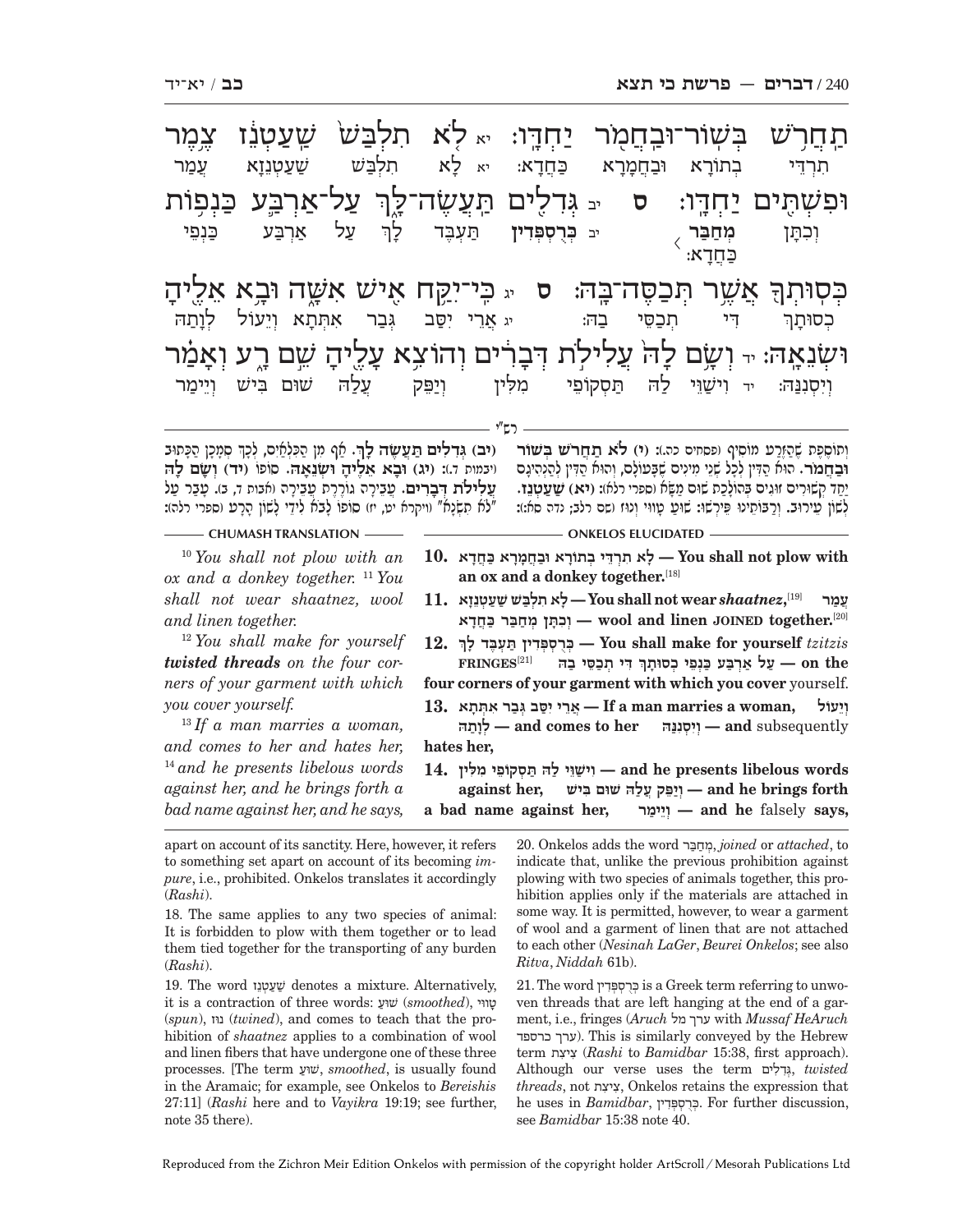רש"י את־האשה הזֹאת לקחתי ואקרב אליה וְלְא־מָ**ּ** לה ּבְּתוּלִים: <sub>ײ</sub>ַוְלָ הַ עֲרָה [הנער כּ] **וֹאִמֵ**הֹ **ו**ד **ה** הנער כּּ] **אל** זְקָנֵי הַעֲיר ערה: <sub>טז</sub> **ְ**זַמְר אֲבֶי ּהַנַּעֲרֶה [הנער כּ] אֶל־הַזְּקֵנֶיִם אֶת־בִּתִּ֫י נָתַ֫תִּי לַ ישׁ הזה  $\dot{\rm w}$ יַת ת אִתְּתָ א ה-הַדָא **נסבית** ועלית לותה א אַשְׁבָּחִית לַה בְּתוּלִין: טּוּ וְיִסֵּב אֲבְוּהָא דְעוּלֶמְתָּא א ו ִאמּ ְ הּ וי ְ פּקוּן י-יַת לִתְרַע **בֵּית** <sub>γ טז</sub> וְיֵימַר אֲבְוּהָ א בְּתוּלֵי עוּלֶמְתָּ **לקדם ס**בי זֶבֵי קַרְתָּא **ִדּין א ְ** .<br>**אַתְרָא** ֿעוּלמתּא א לס-לסביּא ית בִּרַתִּי יִהֲבִית ֿיִבִית לְגַבְרָא הָ הַדֵין לִאִנִתּוּ

אֶת הָאִשָּׁה הַוֹּאת. מִכְּאן שֶׁאֵין אוֹמֵר דָּבָר אֶלָּא בִּפְנֵי בַּעֲל \_ יִתְבַּזּוּ טָנֶיהָ (שׁם): <mark>(טו</mark>) וְאָמַר אֲבִי הַנַּעֲרָה. מְלַמֵּד שֶׁאֵין<br>דִין (שם): (**טו) אבי הנערה ואמה.** מי שגדלו גדולים הרעים יִתְבַּזּוּ טָלֶיהָ ושם): <mark>(שוז) וְאָמַר אֲבִי הַגַּעֲרָה.</mark><br>רשוּת לאשה לדבר בפני האיש ושם):  **נֲּ ער ְ ה ו ִאמּ הּ.** ִמ ֶ י שִׁגְּדּ ִ לוּ גּ ִדּוּל ָ ים הָרִעים

#### $-$  CHUMASH TRANSLATION ———————————————————— ONKELOS ELUCIDATED —

*''I married this woman, and I approached her and I did not find [signs of] virginity on her.''* <sup>15</sup> *Then the father of the maiden and her mother should take and bring forth [proofs of] the maiden's virginity to the elders of the city, to the gate.*  <sup>16</sup> *The father of the maiden shall say to the elders, ''I gave my daughter to this man as a wife,*  **— ְוע ִלּ ְ ית לָותהּ ,woman this married I — "ָי ִת א ְתָּת ָא הָד ְא נֵס ִבית find not did I and — ְו ָל א א ְשָׁכּ ִח ית ל ְהּ בּ ִתוּלין her TO CAME I and** signs of **virginity on her."**[22]

**maid the of father the Then — ְוִיסּ ֲב א ָבוּה ְא ד ֶעוּל ְמָתּ ְא ו ִאמּהּ 15.**

*וְיַפִּקוּן יָת בְּתוּלֵי עוּלַמְתָּא should take וְיַפִּקוּן יָת בְּתוּלֵי עוּלַמְתָּא* **— and bring forth** proofs of **the maiden's virginity ביֵס םָ דָקְ ל ִ — ִל ְתר ֵע בּ ִ ית דּ ין א ְתָרא ,city the of elders the BEFORE — קְרָתּא to the gate OF THE** *BEIS DIN* **OF THE PLACE.** [24]

 **the of father The — ְוֵי ימ ֲ ר א ָבוּה ְ א ד ֶעוּל ְמָתּ ְ א לָסבָיּא 16. ָ י ְת בּר ִתּ ְ י יָה ִב ְ ית לג ְבָרא ,elders the to say shall maiden נתּוְּאִ ל ין ְ דֵהָ" — I gave my daughter to this man as a wife,**

22. He wishes to divorce her, but seeks to exempt himself from paying her *kesubah* by alleging that she committed adultery, thereby forfeiting her *kesubah* (*Ramban*). The Gemara (*Kesubos* 46a) states that our passage refers specifically to a case where the husband hired false witnesses to testify that his wife committed adultery between the *erusin* (the first stage of marriage, in which a man betroths a woman, rendering her an *arusah*, a legally married woman) and *nisuin* (the second stage of marriage, in which the couple enters the *chuppah*, after which they begin living together as husband and wife).

The Gemara there cites a dispute among the Tannaim: R' Eliezer ben Yaakov maintains that the law of our passage applies only in a case where the husband had relations with his wife before making his claim, while the Sages maintain that it applies even if he did not have relations with her. The Gemara explains that according to R' Eliezer ben Yaakov, the words וּבָא אֵלֵיהָ (*and comes to her*) of the previous verse and יְאֵקְרַב אֱלֶיהָ (*and I approached her*) refer to cohabitation, whereas according to the Sages, "*and he comes to her*" means that he comes with libelous words; "*and I approached her*" means: I approached her with words [i.e., in order

to inquire regarding her virginity (*Magen Gibborim*)].

Onkelos translates both of these terms — וּבא and רַאֲקָרָב) — using the root עול), which is commonly used to refer to cohabitation (as in 21:13 above), as opposed to translating וּבא as יתיֵ יֵוְ, which is his standard translation for *come*, and רבקְאֶו according to its literal meaning as יביתִ רֵוּקְ , *and I approached*. This implies that he holds like R' Eliezer ben Yaakov (see *Me'at Tzori*; cf. *Beurei Onkelos*). See note 25 for further discussion.

23. The Hebrew term רהעֲנ refers to a girl in the first six months after she reaches adulthood (which takes place when she turns twelve years of age and shows signs of puberty). The laws stated in this passage apply exclusively to a *naarah* (see *Kesubos* 40b). Onkelos translates רהעֲנ as תּאמְ עוּלֶ , *maiden*, just as he translates ערנ as ימא עוּלֵ , *youth* (e.g., *Bereishis* 21:12).

24. Although it is Onkelos' practice to add the words דּין ית ִ בֵּ to the term *gate* in order to clarify that the reference is to the gate of the *beis din* (as in 21:19 above), he does not usually add the term *of the place* if it is not written in the verse (see e.g., 17:5 above). *Beurei Onkelos* explains that Onkelos adds this term here in order to imply that this judgment must take place in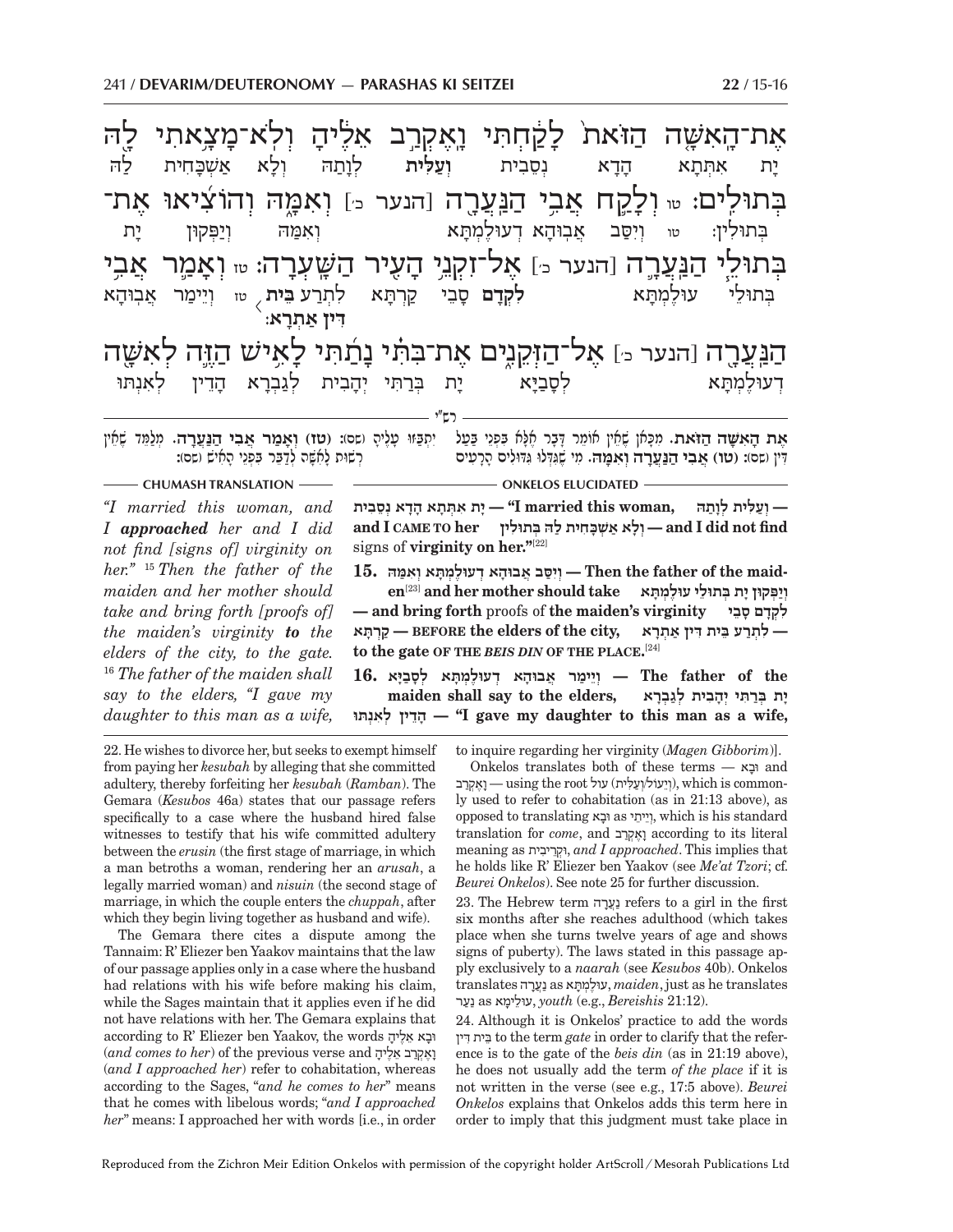רש"י <u>ו</u>יִּשְׂנָ  $\Delta$ ج: זנה־הוּא ּעֲםׂ עֲלִילֹת דְּבָרִים לֵאמֹר לְא־מָ ַ צֻאתִי $\mu$ ַ בְּתוּלִים וְאֵלֶה בְּתוּלֵי בִתֶּי וּפֵרְשׂוּׂ הַשִּׂמְל לָה לִפְנֵי .<br>ล. <u>לְבִהָן -</u> <mark>ֿ</mark>זִקְנֵי הָ ז**ַעִיר: <sub>יח</sub> וְלֵקְחֶוּ זִקְנֵי הָ** ֿיִעִיר־הַהָו<mark>ֹא אָת־</mark>הָ ֿאֱישׁ וְיִסְּרוּ ֿאֹתְוֹ: <sub>יט</sub> יְעֳנְשׁוּ אֹתוֹ מֵאָ ָּזָה כֶּסֶף וְנֵתְנוּ<sup>ּ</sup> לַאֲבִי הַנִּעֲן ּרָה ְוּסִננּ הּ: יז ְוה-ַזִא הוּא שַׁוִּי תַּסְקוֹפֵי מִלִּין לְמֵימַר לָ א אַשְׁבָּד $\,$  חית ְ ְבּ ִתוּל ְ ין ו ִאֵלּ ְ ין בּ ֵתוּל ְ י בר ִ תּ ְ י וִי ְפְרסוּן **ִשׁוֹשׁיפ א** ֳקד-קרַם לִבְרַתָּ ך ס-ַזְבֵי קַרְתָּ ּוָא: יח וְיִדְבְּרוּן סָ זֶבֵי קַרְתָ*ּ* א ה ִ היא י-ית א **ְוי ְ לקוֹן** יתה: ֵ תהּ: יט **ְוִיְג ִ בּוֹן מֵנּהּ** ְמא-יָה ס**ָלְעִין** דִּבְסַף וְיִתְנוּן לַאֲבוּהָא ו א דְעוּלֶמְתָ א

> **(יז) וּפְ רשׂוּ ה ִ שּׂ ְמל ה.** ֲהֵר ֶ י ז ָה מָשׁ ְ ל, מ ָחוּוִרין הְ דָּבִר ְ ים כִּשְׂמָלה (שם רלז; כתובות מו.): **ְ (יח) וִי ְסּ ֹ רוּ אתוֹ.** מְ לקוּת (ספרי רלח; כתובות שם):

#### **CHUMASH TRANSLATION ONKELOS ELUCIDATED**

*and he hated her.* <sup>17</sup> *And behold! he presented libelous words, saying, 'I did not find [signs of] virginity on your daughter' — but these are the [proofs of] virginity of my daughter!'' And they shall spread out the garment before the elders of the city.*

<sup>18</sup> *The elders of that city shall take the man and discipline him.* <sup>19</sup> *And they shall fine him one hundred silver [shekels] and give [them] to the father of the maiden,* 

**נּהּנִוּסְ — and he hated her.**

 **presented he! behold And — ְוָה א הוּא שִׁוּ י תּ ְס ֵקוֹפ ִ י מ ִלּ ְ ין לֵמ ימר 17. libelous words** against her, **saying, ְ ָ ל א א ְשָׁכּ ִח ִ ית ל ְברָתּך תוּליןִ בְּ' — I did not find** signs of **virginity on your daughter' but these are the** proofs of **virginity** — **<b> they — יִיפִרְסוּן שׁוֹשִׁיפָּא קֵדָם סָבֵי קַרְתָּא** — And they — וִיפִרְסוּן ו **shall spread out the CLOTH before the elders of the city.**[25]

 $\bf 18.$  **P** $\bf 18.$  הְרִתְּא הָהִיא יִת גִּבְרָא (18. The elders of that city **shall take the man תהֵּי קוֹן ָ לְ יוְ — and they shall GIVE him LASHES.** [26]

 **And they shall COLLECT** וְיִגְבּוֹן מִנֵּהּ מִאָה סְלְעִין דִּבְסֵף **FROM him** a fine of **one hundred silver** *SELA'IM***, ְ וִי ְתּנוּן** [27] **תּאָמְ עוּלֶ ד אְ בוּהָ אֲל — and they shall give** them **to the father of** 

the *beis din* of the city (*the place*) where the maiden's father resides, for if it turns out that she did commit adultery, she is executed at the entrance of her father's house (as stated in v. 21).

25. The Gemara (*Kesubos* 46a) indicates that the meaning of this clause is dependent on the dispute between R' Eliezer ben Yaakov and the Sages (cited in note 22): According to R' Eliezer ben Yaakov, who holds that the passage is referring specifically to a case where they already had relations, it is to be understood literally: that the maiden's parents shall produce the cloth which was customarily used to determine whether the bride was a virgin, and show it to the *beis din* in order to prove their daughter's innocence. [Cf. *Rambam*, *Hil. Naarah Besulah* 3:12.] According to the Sages, it is a metaphor, meaning that they shall clarify her innocence so that it is as plain to see as a cloth (see *Tosafos* there ה"ד דברים(. *Ramban* (to *Bereishis* 38:18) notes that whereas Onkelos generally translates the Hebrew להמְשִׂ as כּסוּתְ , *garment* (as in v. 3 above), here he translates it יפא שׁוֹשִׁ , *cloth*, indicating that it refers to the cloth used to establish virginity (known as a סוּדר in Talmudic language,

see *Kesubos* 10a). This would be further proof that Onkelos holds like R' Eliezer ben Yaakov (*Nesinah LaGer*, *Chalifos Semalos*, *Nefesh HaGer*; cf. *Beurei Onkelos*). [The term יפא שׁוֹשִׁ here may also refer to the bed sheet; see *Rashi* to *Yeshayah* 3:22.]

*Rashi* himself, however, interprets the phrase, *and they shall spread out the cloth*, in accordance with the opinion of the Sages, that they shall clarify the matter like a cloth.

26. That is, they shall administer the penalty of *malkus* (*Rashi*; see below, 25:2-3). Although the word סּרוְּ יִוְ does not necessarily indicate *malkus*, or any kind of physical punishment (see above, 21:18 note 16), the Sages (*Keusbos* 46a) derive the matter by means of a *gezeirah shavah*.

27. *Sela* (pl. *sela'im*) is the Aramaic equivalent of the coin that the Torah calls a *shekel*. [The literal meaning of *shekel* (קלֶשֶׁ ( is "weight," on account of the specific weight of silver it contained. The Aramaic term לעסֶ, literally, *stone*, has a similar connotation, since in earlier times people would use stones to weigh objects (*Or HaTargum* to *Bereishis* 23:16; see *Ramban* to *Shemos*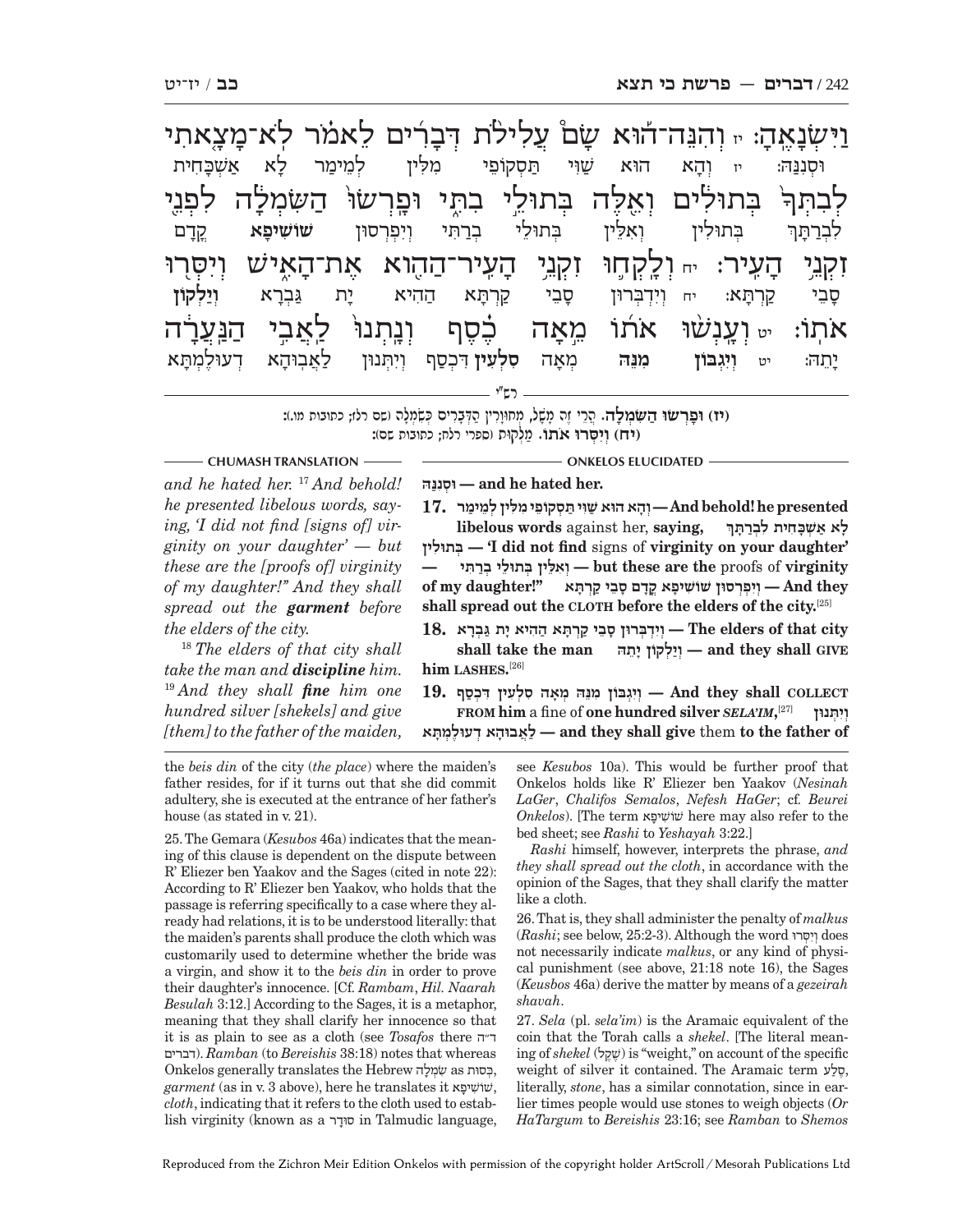כִּי הוֹצִיא<sup>ֹ</sup> שֵׁם וְ שם רע על בתוּלת ישׂראל ֿתהיה שּׁה לֹא־יוּכ*ֵ*ל לְשַׁלְחֶהּ בָּ בל־ימיו: ס כ **ואם**־ ֓֓֓֓֓֓֓֓֓׆֬<br><del>ׇ</del> بَذָה הַדָּ נ<sup>ְבָר</sup> הַיֶּה ים <u>לנַע</u>רַה [לנער כּ]: <sub>כא</sub> וְהוֹצִיאוּ אֶת־ ּרָה ּה] אל־פּתח בית־ אביה ױַקָלן<sub>ּ</sub> ֿוּהָ אַנְשֵׁי עִירֶה בֵּאֲבָ ָנִים<del>ּׁ</del> **וָ**מֵׁתָה כ כּי־עשתה -ַלַ ה לינזור נוֹת בּית <mark>ٞ</mark><br>ئٖڐ؞ڬ ױ**בְעַרְ**תָּ .<br>ค. ָ: ס <sub>כּב</sub> כִּי־יִמָּעֵּׁא אִישׁ שֹׁבֵב | עִם־אִשָּׁה בְעֻלַת־בַּ֫עַל ה-ֿיָרֶע מִקְּרְבֶּך<del>ּ,</del> ָשׁוּם בִּישׁ עַל בִּתוּלְתֵּא דישׂראל ָ־אֵל וְלֵהּ תְּהֵי לְאִנְתּוּ למפטרה<del>ּ</del> כּל יוֹמִוֹהִי: <sub>כ ו</sub>ֹאִם קַשָּׁטַא א הֲנָה נ ה פִּתְנָמָא הָ ֵ דין לִא א אשתכחוּ עוּלמתּא: א: כא וְיַפְּקוּן יָת עו*יכְ*: ית א לִתְרַע בּית  $X$ בוּהָא ויִרְגָּמִנּהִ א*ַנַשֵׁי* קרתַה א וּתמוּת אר עבדת ֶנָא נ<sub>ִ</sub> א בִּיִשְׂרָאֵל לְזַנָּ לוַנאַה בִּית ה בֵּית אֲבְוּהָא וּתְפַלֵּי <sub>כב</sub> ארי ישתכח גבר דשכב עם אתתא **א<sup>תַת גְּב**ַ</sup>  **ר** .<br>**עָבֵד** *ְ* מִבֵּינָךְ  $\overline{\langle}$ **ְדּ ִבישׁ**

(ב) <mark>וְאִם אֱמֶת הָיָה הַדָּבָר. כְּ</mark>טֵדִים וְהַתְרָתָۢה, שֶׁזְּנְתָה לְחַתַּר | גִּידּוּלִים שֶׁגְדַּלְתֶּם (שִׁס מה.)**: אַנְשֵׁי עִירָה.** בְּמַטֲמַד כָּל "אַנְשֵׁי<br>אירוסיו (כתובות מד:): (בא) אל פתח בית אביה. ראו | טירה" ְגִּידוּלִיִּם שֶׁגְּדַלְמֶם ושם מה.)**: אַנְשֵׁי עִירָה.** בְּמַטֲמַד כָּל "אַכְשִׁי":<br>טִירַהּ" וספרי רמז**: לִזְגוֹת בֵּית אַבִיהַ. כִּמוֹ בְּ"כֵית אַבִּיהַ":** ח וכתובות מד:)**: (בא) אֵל פֵּתַח בֵּית אַבִיהַ.** רְאוּ

רש"י

- CHUMASH TRANSLATION ——————————————————— ONKELOS ELUCIDATED -

*for he had brought forth a bad name against a virgin of Israel, and she shall remain to him as a wife; he is not able to divorce her all his days.*

<sup>20</sup> *But if this matter was true — [signs of] virginity were not found on the maiden*  $-$  <sup>21</sup> *then they shall bring out the maiden to the entrance of her father's house and the people of her city shall pelt her with stones and she shall die, for she had committed a disgrace in Israel, to act promiscuously in her father's house, and you shall eliminate the evil from your midst.* 22 *If a man will be found lying with a woman [who has] cohabited with a husband,*

 **he for — ֲאֵר י אֵפּ ִ ק שׁוּם בּ ישׁ ע ְל בּ ְתוּלָתּ ְא דִי ְשָׂרֵאל ,maiden the had brought forth a bad name against a virgin of Israel, ֵ לית ;wife a as him to remain shall she and — ְוֵל ְהּ תֵּה ְ י ל ִאְנתּוּ divorce to PERMITTED not is he — ֵל ְהּ ר ְ שׁוּ ל ִמ ְפ ְטר ָהּ כּ ִ ל יוֹמוֹהי her all his days.**

 $\bf 20.$  יְאִם קָשָׁטָא הֲוָה פִּתְגָמָא הָדֵין **I**ut if it was verified that **ָל ִא א ְשׁ ְתָּכ ְ חוּ ב ִתוּל ְ ין ל ֶעוּל ְמָתּא — true was matter this —** signs of **virginity were not found on the maiden**[28] **—**

 ${\bf 21.}$  **Pring —**  ${\bf 21.}$  **יוּפּקוּן ית עוּלמתּא לתרע בית אבוהא<code>bring</code>** 

**out the maiden to the entrance of her father's house city her of people the and — ְוִיְרְגֻּמנּ ֱהּ אָנ ֵשׁ י קְרתּ ְהּ בּא ְבנָיּ ְ א וּתמוּת shall pelt her with stones and she shall die,**[29] **דתבָע י ֲ רֵא ֲ** grace in Israel, to act promiscuously in her father's house, **dis a committed had she for — ְק ָלָנ ְא בִּי ְשָׂרֵא ְל לזָנָּא ֵה בּ ֲ ית א ָבוּהא ְ .midst your from DOER-EVIL the eliminate shall you and — ְוּתפ ֵלּ ָ י עֵב ְד דּ ִב ִ ישׁ מֵבּ ָינך**

**ְ דּ ָשֵׁכ ִב ע ִם א ְתָּתא found be will man a If — ֲאֵר ִי י ְשׁ ְתּכ ְח גּבר 22. ברגּ תְ תּאִ — lying with a woman** who is **A WIFE OF A MAN,** [30]

30:13; see 25:13 below with *Rashi*).] Onkelos interprets our verse's reference to *silver* as *silver sela'im* in accordance with the teaching (*Bechoros* 50a) that whenever the Torah mentions an amount of "silver" without specifying a denomination, it means *sela'im*.

she committed adultery between the *erusin* and *nisuin*, with prior warning (*Rashi*; see note 22).

29. That is to say, she shall be stoned in the presence of all the people of her city (*Rashi*).

28. That is, there were valid witnesses testifying that

30. The Hebrew עלבּ ת לעֻבְ literally means, *who has cohabited with a husband*. However, since this verse is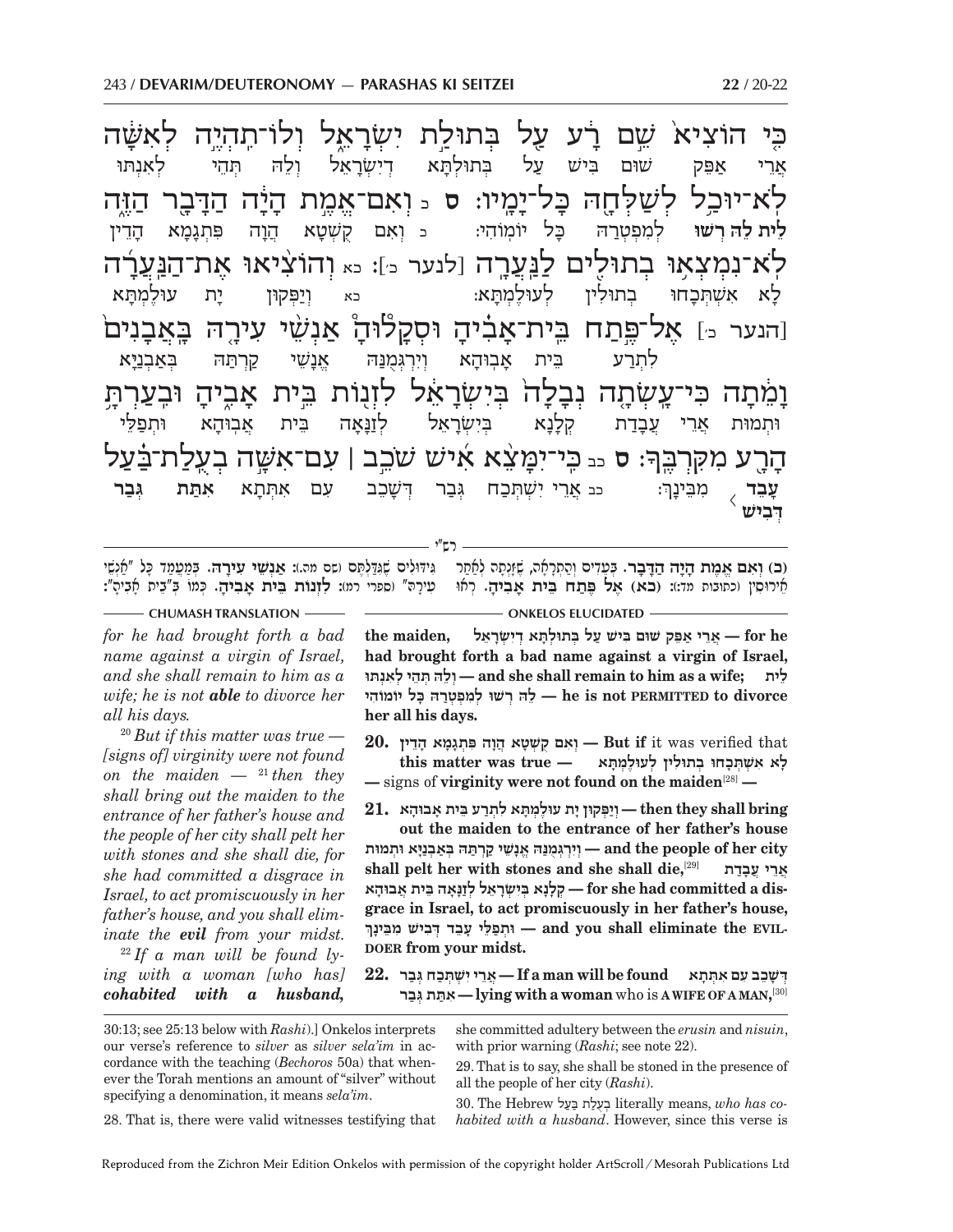רש"י וּמֵٰתוּׂ גַּם־שְׁנֵיהֶם הָ האיש השכב עם־האשה ה-ֿיָרֶע מִיִּשְ<del>ֹ</del>רָ רָאֵל: ס <sub>כג</sub>כֶּי יֶהְיֶה נַעֲרֶה [נער כּ] בְתוּל תוּלה **ׂ**מְאֹרָ ָרְשֶׂה לְאֶישׁ וּמְצָאָהּ אֶישׁ בָּ ַעָיר וְשָׁ $\,$ עמה: 1ה והוצאתם אֶת־שָׁנֵידֶם אֶל־שַ<u>ׁ</u>עַר | הָ זַעֲיר הַהָוא וּסְקַלְמֶם אֹתָם בִּאֲבָ נִים;<br>נ **וְ**בִ ָׂמֵתוּ אֶת־הַנַּעֲרָ<del>ׁ</del> ה [הנער כ<sub>´</sub>] **על־דִבו** ַ־עִיר **וית** קנ <mark>ֿיְטְלוּן אַ</mark>ף תַּרְיֵיהוֹן גַּבְרָא וְ גברא דִּשַׁכֵב וֶכֵב עִם א<sub>ִ</sub>תְּתָא וְ א וְאִתְּתָא וּו ֿוַא וּתְפַלֵּי **עָבֵד** <sub>/</sub> מִיִּשְׂרָ ָרָאֵל: כּג אֲרֵי תְהֵי עוּלֶמְתָּא א בְּתֻלְּתָ א  $\overline{\langle}$  **ְדּ ִבישׁ דִּמְאָרְסָא לְגְבַר וְיַשְׁבְחִנַּהּ גְּבַר בְקַרְתָּא** וְ א וְיִשְׁכּוֹב עִמַּהּ: <sub>כד</sub> וְתַפְּקוּן י-ת תַּרְוֵיהוֹן לִתְרַע קַרְתָּ קרְתַּא הַהִיא וִתְרְגִּמוּן יתהוֹן א וימוּתוּז ית עוּלמתּא א עַל עֵסַק דִּי לָא א צוחת ְחַת בְקַרְתָּא

**ֵ (כב) וּמתוּ גּ ְ ם שֵׁנ ֶיהם.** ְל ִהוֹציא מֲ עֶשׂ ִה ח ִדּוּדים (שם רמא), ֵמא ֵ חוֹר ֶיהם] (שם) ָ . דָּבר אֵ חר, **גּ ְ ם שֵׁנ ֶיהם**ְ לר יוֹת הוּ הַבִּי <sub>קָבּוֹת</sub> יָבִי קְרוֹת הַוָּבָאֶ יִהְיוֹת שֹׁיָתֵיהֶם [נ"א:<br>שָׁאָין הָאָשָׁה נֶהֱנֵית מֵהֶם**: גַּהַ. לְרַבּוֹת הַבָּאִים מַקְרֵיהֶם [נ"א:**<br>מאחוריהם] נשם). דבר אחר, **גם שניהם** לרבות את הולד. ְָשָׁלִָּם הָיָתָה מִטוּבֶּרֶת חֵין מַמִתְּינִין לָהּ עַד שֵׁתֲלֵד (ערכין ז.): **(כג) וּמִצָאָה אִישׁ בָּעִיר. לְפִיכָךְ שָׁכַב עִמָּהּ, פִּרְנָה** ַקוֹרְאָה לַגֲנָב (ספרי רמב), הָא אִילוּ יַשְׁבָה בְּבֵיתָה לֹא אֵירֲע לָהּ:

*then both of them shall die, the man who lies with the woman and the woman; and you shall eliminate the evil from Israel.*

<sup>23</sup> *If there will be a virgin maiden betrothed to a man, and a man finds her in the city and lies with her,* <sup>24</sup> *then you shall bring them both out to the gate of that city and you shall pelt them with stones and they shall die: the maiden because of the fact that she did not cry out in the city,* 

**CHUMASH TRANSLATION** —— **CHUMASH TRANSLATION** 

 **,DEATH TO PUT BE shall them of both then — ְוִי ְתק ְט לוּן א ף תְּרֵויהוֹן woman the with lies who man the — גּ ְבָר ְא דּ ָשֵׁכ ִ ב ע ִ ם א ְתָּתא d an — ְוּתפ ֵלּ ָ י עֵב ְד דּ ִב ִ ישׁ מִיּ ְשָׂרֵאל** [31]**;woman the and — ְו ִא ְתָּתא you shall eliminate the EVILDOER from Israel.**

[32]**maiden virgin a be will there If — ֲאֵר ְ י תֵה ֶ י עוּל ְמָתּ ְא בֻת ְלָתּא 23.**

 וישׁבּחנּה — WHO IS betrothed to a man,  $^{[33]}$   $\blacksquare$  דמארסא לגבר **תּאָרְקבּ רְ בגְּ — and a** different **man finds her in** the streets of **the city,** where there are people who would hear her cries for help, **,her with lies and — ְוִי ְשׁ ִ כּוֹב עמּהּ**

 **24.** יְתַפִּקוֹן יָת תַּרְוֵיהוֹן — then you shall bring them both out **ְ ו ִתְרְגּמוּן** [34]**city that of gate the to — ִל ְתר ע קְרָתּ א ה ִהיא and stones with them pelt shall you and — ָי ְת ְ הוֹן בּא ְבנָיּ ִא וימוּתוּן the — ָי ֶ ת עוּל ְמָתּ א ע ֵ ל עס ִק דּ ָ י ל ְא צָוח ְת בּקְרָתּא :die shall they maiden because of the fact that she did not cry out in the city,** 

referring even to a woman who has entered the *chuppah* and has not yet had relations with her husband (see *Sanhedrin* 66b, and see note 33), Onkelos renders it ברגּ תְ תּאִ , *the wife of a man* (see *Me'at Tzori*). As to why the verse words this by saying that she *has cohabited with a husband*, see *Kiddushin* 9b.

31. The penalty for adultery with a married woman is death by strangulation [נקֶחֶ[, as is the case wherever the Torah prescribes the death penalty without specifying the method of execution (*Rashi* to *Vayikra* 20:10). The previous passage and the following passage, which prescribe death by stoning [סְקִילָה], refer specifically to the case of adultery with a *naarah* who is an *arusah* (see note 33).

32. Although the verse speaks in the masculine (יהֶהְ יִ, *it will be*), meaning, if this situation will occur, Onkelos translates it in the feminine (היֵתְ , *she will be*), referring to the maiden, for the sake of simplicity (*Chalifos Semalos*).

33. Our verse states three conditions for executing adulterers through stoning: The woman must be a "maiden," i.e., a *naarah* (see note 23); she must be a virgin; and she must be "betrothed," i.e., an *arusah*. If any of these conditions are missing, their case is treated like a general case of adultery and the penalty is death by strangulation (*Sanhedrin* 66b; see there).

34. I.e., the gate of the city where they sinned (*Nesinah LaGer*; see *Kesubos* 45a-b and *Maharsha* to 45b on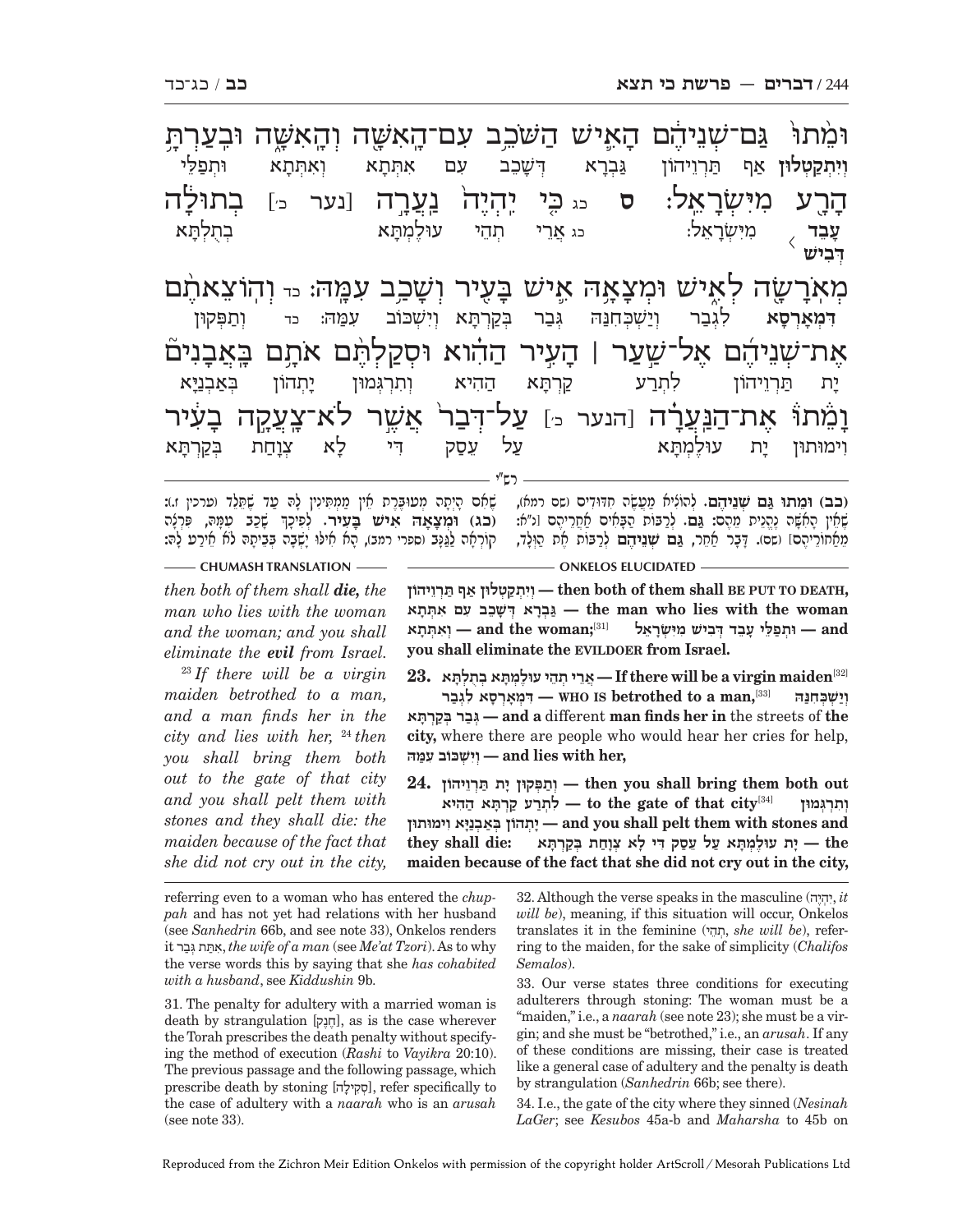,<br>**(כו) כִּי כֵּאשׁר יִקוּם וגו'. לפי פֹּזוּטוֹ זהוּ מֹזמִטוֹ: כּי** (כו) כִּוּ בַּאֲשֶׁר יָקוּם וגוי. לְפִי פְשׁוּטוֹ זֶהוּ מַשְׁמָטוֹ: כִּי ۖ לְהָרְגוֹ. וְרַבּוֹתֵינוּ דָרְשׁוּ בוֹ: הֲרֵי זֶה בָּא לְלַמֵּד וְנִמְגָא לָמֵד וכו'<br>אֲנוּסָה הָיא וּבְחֵזְקָה עֲמַד עֲלֵיהֶ, כְּאֲדָם הֻטוֹמַד עֲ רש"י **וְאֶׁת־הָא**ִ ֿזָאִישׁ עַלְ־דְּבַר אֲשֶׁר־עִנָּה אֶת־אֵשֶׁת רֵעֵהוּ וּבְעַרְתָּ .<br>ล. : **ס** כה ו ִ אם־בּ שֶּׂ֞ -ּעָׂדֶה יִמְצָא הָא<u>ִ</u> ֿזאַישׁ אָת־ ה-ֿיָרֶע מִקְּרְבֶּ<mark>ךְ</mark> ערה הנער כ<sub>'</sub>] **המארשה** [ המאו והחזי ֿאַישׁ וְשָׁ עמה ּוּמֵׁת הָ  $\boldsymbol{W} \boldsymbol{\aleph}$ עמה לבדוֹ: c ולנערה [ולנער <sub>כ׳</sub>] לֹא־תַעֲשֶׂה דָבָ  $\frac{1}{2}$ ָ־בֹֽר אֵין לַנִּעֲרֶה [לנער כּ] חֵטְא כָגֶוֶת כִּי ֿכַּאֲשֶׁר<sup>ַ</sup> יָל ֿקױם אָישׁ עַל־רֵעָהוּ<sub>ּ</sub> ױִרְצָדְ ּיְחָוֹ נֶׁפָּשׁ כֵּן הַדָּ ר הַזֶּה:  $\Xi$ ְוי-ת גַּבְרָ א עַל עֵסַק דִּי עַנִּי יָת א ית אתּת חברה ָ : כה הְוֹאָם בְּחַקְלָ $\,$ ישכּח גַבְרַא יַת **עֵבֵד** *,* מִבֵּינָ ך  $\overline{\langle}$  **ְדּ ִבישׁ** למתא דמאר  $N<sub>D</sub>$ וְיָתְקֵף בַּהּ גַּבְרַא שׁכּוּב עמה **וְיִתְקְטֵל גַּבְרָא** - ו שְׁבֵיב עָמַה בִּלְחוֹדוֹהִי: <sub>כו </sub> למתא ל-א תַעְבֵּד מִדְעַם לֵית לְעוּלֶמְתָּ א **חוֹב ת ִדּין ִדּ ְקטוֹל** ֲאֵרי כִּמַא דִי יִקוּם גַּבִרַא חַבְרֵהּ וְיִקְטְלִנֵּהּ נִפַּשׁ כֵּן :ָמָא הָ ֵ דין:

**CHUMASH TRANSLATION - <b>ONKELOS** ELUCIDATED -

*and the man because of the fact that he violated the wife of his fellow; and you shall eliminate the evil from your midst.*

<sup>25</sup> *But if in the field the man will find the betrothed maiden, and the man will seize her and lie with her, only the man who lay with her shall die.* <sup>26</sup> *But you shall do nothing to the maiden, [for] the maiden has no sin [worthy] of death, for like a man who rises up against his fellow and kills him, so is this thing;*   **of because man the and — ְוָי ת גּ ְבָר א ע ֵל עס ִק דּ י ע ִנּ ָ י י ִת אתּ ת ח ְבֵרהּ the fact that he violated the wife of his fellow;**[35] **בדֵע י ָ לֵּ פוּת ְ ְ ינךָ בֵּמ ישׁ ִ בִ דְּ — and you shall eliminate the EVILDOER from your midst.**

25. אָבּרא יָת עוּלַמְתָּא דְמְאַרְסָא – But if it is in

**the field** that **the man will find the betrothed maiden, lie and her seize will man the and — ְוִי ְתק ף בּ הּ גּ ְבָר ְא וִי ְשׁ ִ כּוּב עמּהּ man the only — ְוִי ְת ְקֵט ל גּ ְבָר ִא דּ ְ י שֵׁכ ִ יב עמּ ִהּ בּ ְל ִ חוֹדוֹהי ,her with who lay with her shall BE PUT TO DEATH.**

 **to nothing do shall you But — ְוּל ֶעוּל ְמָתּ ָא ל א ת ְעֵבּ ִ ד מדּ: עם 26.**

the maiden, לית לְעוּלָמְתָא חוֹבַת דִּין דִּקְטוֹל<br>אַרֵי בְּמָא – for the maiden has no LIABILITY FOR A JUDGMENT of death, אֲרֵי בִּמָּא  **rises who man a like for — ִד ְ י י קוּם גּ ְבָר א ע ל ח ְבֵר ְהּ וִי ְק ְט ִלֵנּ ְהּ נפשׁ up against his fellow and kills him,** בין פּתגמא הדין — so is **this thing;**

*Tosafos* סוקלין ה"ד(. This is unlike the case discussed in vv. 20-21, where witnesses came after *nisuin* and testified that the maiden committed adultery when she was an *arusah*, in which case she is stoned at the entrance of her father's house (*Kesubos* 44b-45a with *Rashi*; cf. *Rambam*, *Hil. Issurei Biah* 3:9).

35. The woman is liable to death because since she was in the city, where someone would have heard her cry and come to save her, by failing to cry out she demonstrated that she acted willingly. Nonetheless, the man

is said to have *violated* (or *afflicted*) her, a term used to indicate cohabitation by force, since he did not obtain her consent (*Ramban*).

36. By inserting the word דּיןִ, *judgment*, into his translation of this phrase, Onkelos indicates that he does not interpret the word טאְ חֵ here in its usual sense as *sin*, but as *punishment*; see similar usage of the term טּאתח in *Zechariah* 14:19. He therefore translates טאְ ח ֵ ותֶמ as *liability for a judgment of [the] death [penalty]* (see *HaKesav VeHaKabbalah*).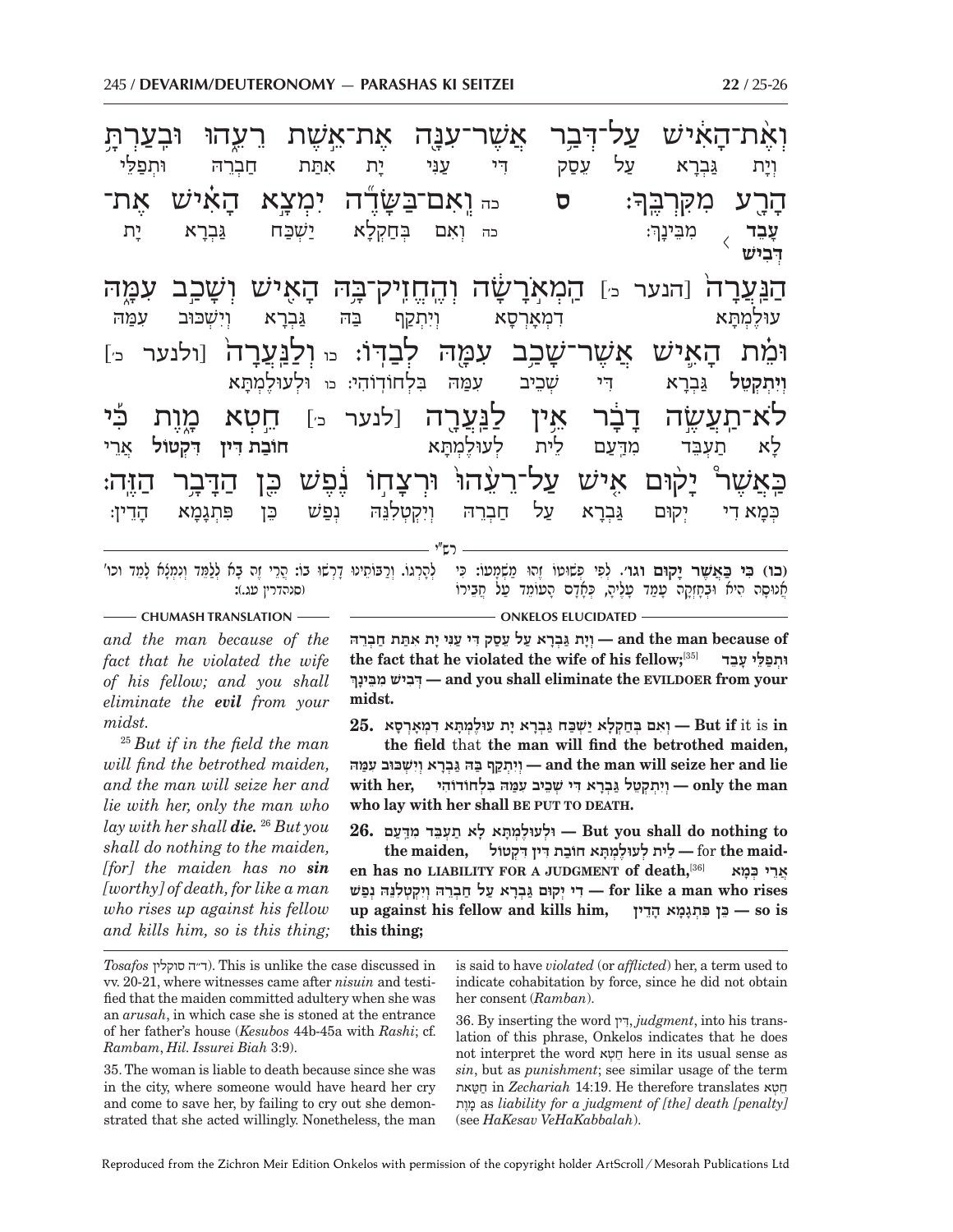| <sub>ײ</sub> ַ בִּשְׂדֶה מְצָאֶהּ צֶעֲקָה הַנַּעֲרָה <sup>ָ</sup> וַהנער <sub>י</sub> ַ הָמְאָרָשָׂה וְאֵין |
|-------------------------------------------------------------------------------------------------------------|
| <sub>כז</sub> אֲרֵי בְחַקְלָא אַשְׁבְּחַהּ צְוָחַת עוּלֶמְתָּא<br>ולית<br>דִמְאַרְסָא                       |
| מוֹשֶׁיעַ לֶהּ: ס בחַבְּי־יִמְצָא אִישׁ נַעֲרֶה [נער בּ] בְתוּלָה                                           |
| דְּפָרִיק לַהּ: دחאֲרֵי יַשְׁכַּח גְּבַר עוֹלֶמְתָא בְּתֻלְתָּא                                             |
| אֲשֶׁר לְא־אֹרָשָׁה וּתְפָשֶׂה וְשָׁבַב עִמֶּה וְנִמְצְאוּ: כּי וְנָתַנ הָאִיש                              |
| דִּי לָא מְאָרְסָא וְיֵיחֲדְנַהּ וְיִשְׁכּוֹב עִמַּה וְיִשְׁתַּכְחוּן: <sub>כֹּט</sub> וְיִתֵּן<br>גַּבְרָא |
| הַשֹּׁבֵב עִמָּה לַאֲבִי הַנַּעֲרֶה וַהנער מּ] חֲמִשִּׁים בֶּסֶף וְלוֹ־תֶהְיֶה                              |
| דִשָּׁבֵב עִמַּה לַאֲבִוּהָא דְעוּלֶמְתָּא — חַמְשִׁין <b>סִלְעִין</b> וְלֵה<br>הֲנדֵי<br>דִּכְסַף          |
| לְאִשָּׁה <u>ַתּחַ</u> ת אֲשֶׁר עִבָּה לְא־יוּבַל שַׁלְחֶה בָּל־יָמֶיוּ: ס [כג] <sub>"</sub> לְא־           |
| לְאוּתוּ חֱלַף דִּי עַנְּיַה <b>ּ לִית<sup>ָ</sup>לֵה רְשוּ</b> לְמִפְטְרַהּ כָּל יוֹמְוֹהִי:<br>בג אַלָא   |
| יִקַח אֶישׁ אֶת־אֵשֶׁת אֲבִיוּ וְלָא יְגַלֶּה בְּנַף אָבְיוּ: ס בּלְא־                                      |
| גְּבַר יָת אִתַּת אֲבְוֹהִי וְלָא יְגַלֵּי כַּנְפָא דַאֲבְוּהִי: בּלָא<br>יִסַב                             |
|                                                                                                             |

(א) **לא יקח.** אין לו בּה לקוּחִין ואין קדוֹשין תּוֹפְסין בּה (קדושין סו:)**: ולא יגלה בנח אביו.** שומרת יבס של אביו הראויה לאביו.

<sup>27</sup> *for he found her in the field, the betrothed maiden cried out, but there was no one to save her.*

<sup>28</sup> *If a man will find a virgin maiden who was not betrothed, and takes hold of her and lies with her, and they are discovered,*  <sup>29</sup> *then the man who lies with her shall give the father of the girl fifty silver [shekels], and she shall become his wife, because he violated her; he is not able to divorce her all his days.*

### **23.**

1  *A man shall not take his father's wife; and he shall not uncover the corner of his father's [garment].* 

**CHUMASH TRANSLATION ONELOS ELUCIDATED** 

 **,field the in her found he for — ֲאֵר ְ י בח ְק ָל א א ְשׁ ְכּח הּ 27. cried maiden betrothed the — ְצָוח ֶ ת עוּל ְמָתּ ִא ד ְמָאְרָסא out, להּ יק רִפָדּ ית ְ לֵוְ — but there was no one to save her.**[37]

**ֶ עוּל ְמָתּ ְא בֻת ְלָתּ ִא דּי find will man a If — ֲאֵר י י ְשׁכּ ְח גּבר 28. סאָרְאָמ אְ לָ — a virgin maiden**[38] **who IS not betrothed,**[39]  **and** force by **her of hold takes he and — ְוֵי ֲיחִדנּ ְהּ וִי ְשׁ ִ כּוֹב עמּהּ lies with her, כחוּןְ תּשְׁ יִוְ — and they are discovered,**

 **who man the then — ְוִיֵתּ ן גּ ְבָר ְא דּ ָשֵׁכ ִב עמּ הּ לֲא ָבוּה ְא ד ֶעוּל ְמָתּא 29. lies with her shall give the father of the maiden שׁיןִ מְ ח she and — ְוֵל ְהּ תֵּה ְ י ל ִאְנתּוּ ,***IM'SELA* **silver fifty — ִס ְל ִע ִ ין דּ ְכָסף** shall become his wife if this is what she and her father want,<sup>[40]</sup> **ֵ ל ֵ ית ל ְהּ ר ְ שׁוּ ל ִמ ְפ ְטרהּ ;her violated he because —ֳחל ִף דּ י עְנּיהּ וֹהיִ יוֹמ ל ֽ כָּ — he is not PERMITTED to divorce her all his days. 23.**

**1. בוּהיִ א תֲ תּא תִ י רָ בגּ בְ סּי אִ לָ — A man shall not take his father's wife** to be his own wife, after the father has died

 **not shall he and — ְו ָל ְא יגֵלּ י כְּנָפ א דֲא ִבוּהי** ,her divorced or **uncover the corner of his father's [garment].**[1]

*"is" not betrothed*, implying that this law applies even if the woman was *once* married with *erusin* but was then divorced. This follows the view of R' Akiva cited in a Baraisa in *Kesubos* 38a; see dispute there in this regard (see *Meshech Chochmah* to *Shemos* 22:15, cited by *Me'at Tzori*; see further, *HaKesav VeHaKabbalah* here). 40. See *Kesubos* 39b.

1. Taking a woman in marriage is called "spreading

<sup>37.</sup> I.e., even if she would have cried out, there would have been no one there to save her; therefore, she is exempt from guilt even if she did not cry out (*Ramban*, second approach).

<sup>38.</sup> Here too, the word "maiden" refers specifically to a *naarah* (see note 23, and see *Kesubos* 40b).

<sup>39.</sup> Onkelos veers from the Hebrew יָאֵשׁר לֹא ארָשָׂה, who  $\degree$ *was" not betrothed*, and translates רִיי לָא מְאָרְסָא, who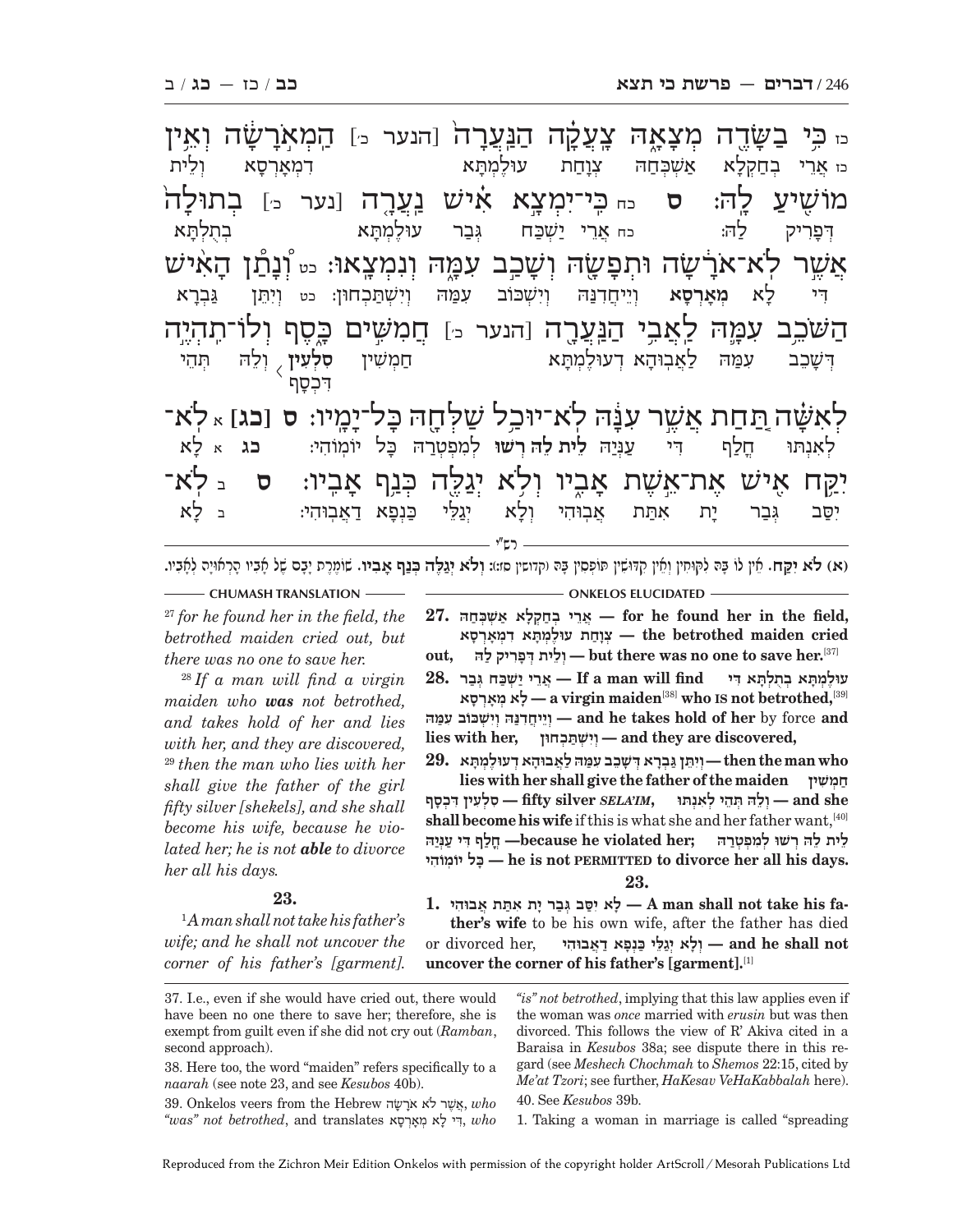| יָבָא פְּצְוּעַ־דַּכְּה וּכְרָוּת שָׁפְכָה בִּקְהַל יהוְה: ס גלְא־<br>ג לַא                                                      | בִּקְהָלָא דַייַ: |  | יִרְכֵּי דִפְסִיק וְדִמְחַבַּל לְמֵעַל                                                   |  |
|----------------------------------------------------------------------------------------------------------------------------------|-------------------|--|------------------------------------------------------------------------------------------|--|
| יָבָא מַמְזֶר בִּקְהַל יהוֶה גַּם דְּוֹר עֲשִׂירִי לְא־יַבְא לוֹ<br>דָרָא עֲשִׂירָאָה לָא יִדְבֵּי לֵה <sub>ּ )</sub><br>לְמֵעַל |                   |  | יִדְבֵּי מַמְזֵרָא ֻבִּקְהָלָא דַייָ אַף וָ<br>יִדְבֵּי מַמְזֵרֵא בִקְהָלָא דַייָ אַף וָ |  |

ְבָּה כָּרֵת (יבמות מט.)**: (ב) פְצוּעַ דַבֶּה.** שֶׁנִּפְלְטוּ אוֹ נִדְכְּאוּ בֵּילִים<br>שֶׁלוּ (ספרי רמז; יבמות טה.)**: וּבְרוּת שַׁפְּבָה.** שֶׁנִּכְרַת הַגִּיד, וְשׁוּב<br>אינו יוֹרה הילוּח זרט אלא שוֹפּדּ ושוֹתת. ואינו מוֹליד **(ג) לֹא יבֹא מ ְ מֵז ִר בּ ְקה** َ שָׁלּוֹ (ספרי רמז; יבמות עה): **וּבְרוּת שֶׁפְבָה**. שֶׁנִּכְרַת הַגִּיד, וְשׁוּב<br>אֵינוֹ יוֹרָה קִילוּח זֵרַע אָלָא שׁוֹפַךְ וְשִׂוֹתֶת, וְאִינוֹ מוֹלִיד (שִׁם עה:):

**CHUMASH TRANSLATION ONKELOS ELUCIDATED** 

2  *One who is injured, crushed, or one who is severed from spilling [seed] shall not enter the congregation of Hashem.*

3  *A mamzer shall not enter into the congregation of Hashem, even his tenth generation shall not enter for him* 

ָוהָרי כבר מוּזהֶר עליה משוּם "עַרוֹת חִסי חבידּ" וויקרא יה. יד). ְָהָלֶא לַעֲבוֹר טַל זֶה בִּשְׁנֵי לַאוֹין ויבמות ד.), וְלִסְמוֹךְ לָה "לֹא יָבֹא<br>מִמוֹר" ופסוה ג) ללמד שאין ממזר אלא מחייבי כריתוֹת. והל מְמִזר" (פסוק ג) לְלַמֵּד שָׁאֵין מִמְזֶר אֲלָא מִחַיִּבֵי כְּרִיתוֹת, וְקַל וַחוֹמֵר מֵחַיֵּבֵי מִיתוֹת בִּית דִּין , שֵׁחֵין בַּעֲרָיוֹת מִיתַת בֵּית דִּין שֶׁאֵין

 $ERED^{[2]}$  or one who is MAIMED<sup>[3]</sup> shall not BE CONSIDERED 2. יִרְבֵּי דִפְסִיק וַדְמְחַבָּל לְמְעָל בִקְהָלָא דַיִי One who is SEV-**PURE** to be allowed **TO enter the congregation of Hashem;** i.e., he may not marry a Jewish woman.[4]

 **BE not shall**] 5[*mamzer* **A — ָל ִא יְדֵכּ י מ ְמֵזָר ְא לֵמע ִ ל בּ ְק ָה ָל א ד ָיי 3. CONSIDERED PURE** to be allowed **TO enter into the congregation of Hashem** through marriage;[6] **אהָירָ שִׂ ע אֲ רָדּ ףָ א —** his **ָ ל ִא יְדֵכּ ֵ י ל ְהּ לֵמעל generation tenth his** to **even** descendants

one's garment over her" (*Kiddushin* 18b). Doing the same with the "corner" of one's garment refers to a state similar to marriage — namely, where one's brother dies childless, and the dead brother's wife (the *yevamah*) is not free to marry another, but must wait to be taken in *yibum* by the surviving brother (see *Haamek Davar,*  and *Rashi* to *Rus* 3:9). Our verse prohibits a person to marry not only his father's wife, but even his father's *yevamah* who awaits *yibum* [see below, 25:5] (*Rashi,*  from *Yevamos* 4a).

2. I.e., the cords by which the testicles are suspended in the scrotum are severed (*Nefesh HaGer;* see *Yevamos*  75b with *Rashi* בכולן ה"ד(. The severed cords cannot convey the seed to his organ, so he is incapable of fathering children.

3. I.e., the male organ is maimed, to the extent that the man cannot father children (see *Rashi*).

The Hebrew כּהדּ צוּע פְּ translates literally as *bruised, crushed,* referring to the testicles, while כהפְשׁ רוּת כְּ means *severed from spilling [seed],* referring to the severing of the male organ, from which a man's seed is emitted (*Rashi*). Onkelos does not translate literally, but instead employs the Aramaic terms [רְפְסִיק וְדְמְחַבֵּל] that were in common use to describe men made sterile through damage to the genitals. For example, the Aramaic בלחֲ) in *Daniel* 3:25) — related to Onkelos' בּלחמְ דִוְ — is explained in the Gemara (*Sanhedrin* 93b) to be referring to a castrate (see *Nesinah LaGer; Me'at Tzori;* cf. *Marpei Lashon*).

4. Ordinarily, in this context, Onkelos would translate אֹיב as ייעוֹלֵ, *enter.* However, that might be taken to mean that these castrates are *entirely* banished from

the congregation of Hashem for all matters. Therefore, **Onkelos** translates: לָא יִדְכֵּי... לְמֵעַל, he shall not "be *considered pure" to enter,* to indicate that this prohibition is a matter of "purity," which is the term used to describe one's fitness to marry into the Jewish people [as demonstrated in the verses that follow; see note 6]. The sterile men mentioned in our verse are prohibited only to *marry* into the congregation, but are part of the congregation in all other ways (*Beurei Onkelos;* see *Me'at Tzori,* from *Yerei'im*).

5. A *mamzer* is the offspring (male or female) of a forbidden union. The Tannaim disagree (in *Yevamos* 49a) as to the severity of the prohibition that produces a *mamzer.* The accepted halachah is that a *mamzer* is the offspring of a union prohibited under penalty of *kares* or death (*Shulchan Aruch, Even HaEzer* 4:13). See *Beurei Onkelos;* cf. *Nesinah LaGer.*

6. This verse prohibits a *mamzer* from marrying a Jewish woman of pure lineage. However, a *mamzer* is permitted to marry a *mamzeress* [i.e., a female *mamzer*] or a convert (Mishnah, *Kiddushin* 69a), because they are not considered to be of "the congregation of Hashem" (*Rashi,* with *Mizrachi*). Similarly, a *mamzeress* may not marry a Jewish man of pure lineage (Mishnah, *Yevamos* 78b), but is permitted to marry a *mamzer* or a convert.

Throughout this passage (vv. 3-5, 9), Onkelos uses the term *shall not be considered to be pure* regarding the prohibition to marry into the congregation of Hashem. The idea that permission to marry into the congregation depends on "purity" is found in a Mishnah (*Kiddushin* 3:13) discussing a possible way to free the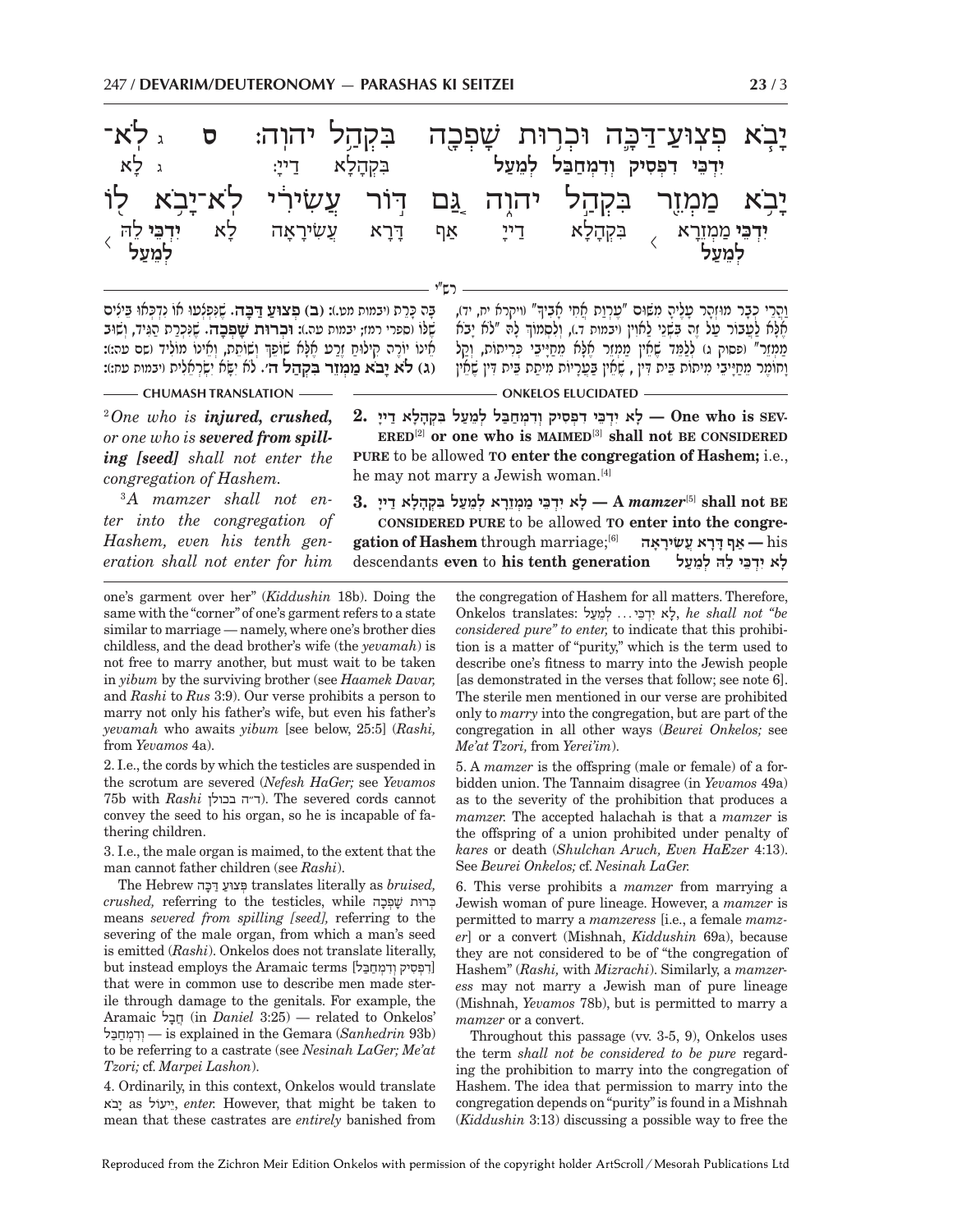רש"י ִבּ ְקה ֽ a ל יהוה: **ס** <sup>ד</sup> ֽ לֹא־י-עמוני יהוה ֶגַּם דְּוֹר עֲשִׂירִי לְא־י<del>ָ</del> ּבְא לָ ְיֶהֶם בִּקְהַל יהוֻה עַד־עוֹלֶם: ׅ֧֧֢ׅ֖֖֖֖֖ׅ֖֧֚֚֚֚֚֚֚֚֚֚֚֚֚֚֓֝<u>֚</u> ה **עַל־דְּבֵּר אֲשֶׁר לְא־קִדְּמָוּ אֶתְבֶם** בַּלֶּחֶם וּבַמַּיִם בַּדֱרֶךְ .<br>-<br>1 ָ אֶת־בִּלְעֲם בֶּן־בְּעֹוֹר בְּצִאתְכֶם מִמִּצְרֶיִם וַאֲשֶׁר<sup>ַ</sup> שָׂכַ טֲבַ**ׁר עָ**ל <u>ָי</u>לִיך ִבּ ְקה-ַיָּל דייַ: : <sup>ד</sup> ל- א **ִיְדכּוֹן ע מּוֹנֵ אי וּמוֹא בֵ אי ְלֵמע ָּנ<sup>ָ</sup>ל בִּקְ**הָ ַיָּל א דַייִ דיי אַף יִרָא *יְ* א *עֲ*שִׂירָ א-ה לָ א **ִיְדֵכּי** ְ להוֹן **ְלֵמע** ב**ק**ד ַיֹּלְ דיי ַעֲר עָ ְנַלְ ם: ה עַל עֵסַק הִי ל א ע-נְרְעוּ יָו יתכון א וּבְמַיָּא ו*ִּ* א בּא-**้**<br>วุ้มา א ְ י ִ -יַת בִּלְעַם בר בעור בִּמִפַּקָכוֹן מִמִּצְרֵיִם וִדִי אֵגַר ך

**(ד) לֹא יבֹא ע ִ מּוֹני.** לֹ ִא יָשּׂ ִא י ְשְׂרֵאִלית (שם עז:): **(ה) ע ל**  י היי די שְׂיֹי אִת שִׁי*ְּע יִהְ יְעֲיָת עִפּ שִׁיְּה יָתָ* שִׁיְּת שִׁיְּת שִׁיְּת עַל שִׁיְתָּל. **ְ**בִּלְ**טָם" (בּמדבר לא, טז)] (ספרי רט: בַּדֶּרֶךְ.** בְּשֶׁהֱיִיתֶם בְּטֵירוּף<br>סט:

**CHUMASH TRANSLATION - CHUMASH TRANSLATION - CHUMASH TRANSLATION** 

*into the congregation of Hashem.*

<sup>4</sup>*An Ammonite or a Moavite shall not enter into the congregation of Hashem, even their tenth generation shall not enter for them into the congregation of Hashem, forever,* <sup>5</sup>  *because of the fact that they did not greet you with bread and water on the way when you were leaving Egypt, and that he hired against you Bilaam the son of Beor,* 

**ייָ ד א לָ הָ קְ בִּ — shall not BE CONSIDERED PURE for him, TO enter**  into the congregation of Hashem.<sup>[7]</sup>

 **AND AMMONITES — ָל ִא יְד כּוֹן ע ָמּוֹנֵא ָ י וּמוֹאָבֵא ְ י לֵמע ִ ל בּ ְק ָה ָל א ד ָיי 4. MOAVITES shall not BE CONSIDERED PURE** to be allowed **TO — א ָף דָּר ֲא ע ִשׂ ָירָאה** [8]**;Hashem of congregation the into enter ָ ל ִא יְדֵכּ ְ י להוֹן generation tenth their** to **even** descendants their **TO ,them for PURE CONSIDERED BE not shall — ְלֵמע ִל בּ ְק ָה ָל א ד ָיי enter into the congregation of Hashem, לםָ ע דָ ע — forever,**[9]

 **the of because — ע ֵ ל עס ִ ק דּ ָ י ל ָא עָר ָ עוּ י ְת ְ כוֹן בּל ְחָמ ְ א וּבמָיּא 5. fact that they did not greet you with bread and water, ְ**— cn the way when you were leav<mark>- בְּאָרְחָא בְּמִפַּקְכוֹן מִמִּצְרָיִם</mark><br>— וִדִי אֵנֵר עֵלְךְ יָת בִּלְעָם בַּר בִּעוֹר — and that he (the the(**he that and — ְוִד ֲ י אג ֲר ע ָלך** Moavite nation) **hired against you Bilaam the son of Beor,**[10]

descendants of a *mamzer* from *mamzer* status: רפוֹןְט י בִּ ר אוֹמֵר יְכוֹלִין מַמְזֵרִים לְטֵהֵר,  $Rabbi$  Tarfon says, "Mamzerim *are able to become pure";* meaning, their descendants will be permitted to marry regular Jews of pure lineage. Likewise, in *Malachi* 3:3 and *Kiddushin* 71a, "purify" is used with respect to preventing *mamzerim*  from marrying into the congregation. In the same way, Onkelos uses the term "be considered pure" to describe one's fitness to marry into the Jewish people (*Nesinah LaGer* to v. 2; see also *Marpei Lashon*).

7. The verse could be understood to imply that the prohibition lapses after ten generations, but in fact, the Sages learn from the law of the Ammonites and Moavites (taught in the next verse) that this is an eternal prohibition. See *Kiddushin* 69b, and see there for a possible exception.

8. This refers to an Ammonite or Moavite who converts to Judaism. Despite his conversion, he is prohibited to marry a Jewish woman (see *Yadayim* 4:4).

The restriction applies only to an Ammonite or

Moavite male; a female Ammonite or Moavite convert, however, is allowed to marry a Jewish man. This is seen from the verse's use of the masculine form and ע ִמּוֹנית feminine the to opposed as *—* ע ִמּוֹנ י וּמוֹא ִבי ביתִ מוֹא *.* The Gemara infers: an מּוֹניִ ע but not an מּוֹניתִ ע *;* a ביִ מוֹא but not a ביתִ מוֹא *.* This teaching allowed Boaz to marry Rus, a marriage that produced the line of David HaMelech (*Yevamos* 76b; see *Tosafos* 77a כתנאי ה"ד(.

9. All future male descendants of a Moavite or Ammonite convert, until the end of time, are forbidden to marry into the Jewish people (Mishnah, *Yevamos*  ibid.). [The same applies to the descendants of a *mamzer,* whether male or female; see above, note 7.]

10. The beginning of the verse is in the plural, *"they" did not greet you,* because both Ammon and Moav were guilty of that offense. Here, though, the verse uses the singular *"he" hired*, because only the Moavite nation hired Bilaam. The Ammonites did not participate in that act (*HaKesav VeHaKabbalah; Haamek Davar;* cf. *Ramban;* see *Sforno* and *Chizkuni*).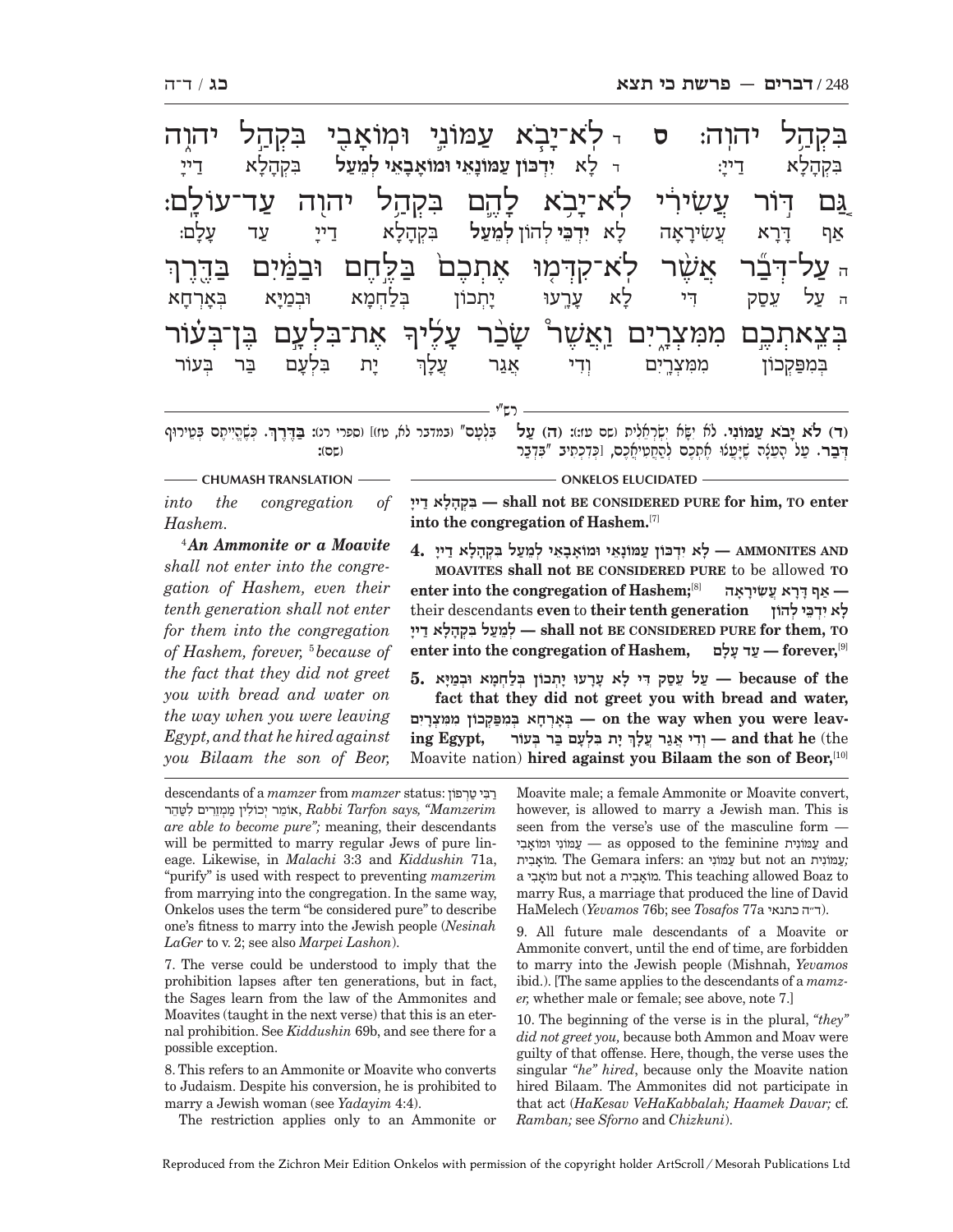לִשְׁמִׂעַ .<br>ค' מפתור ארם נהרים לקללה: ּו ־אל ֿאַבָּה יהוָה אֱלֹהֶיך<sup>ֶּי</sup> את־ה ְלָה לִבְרָ רַכֶה כִּי ์<br>ก - ְ לּך יהוה א ְ אָל<sup>-</sup>בִּלְעָׄ עָם <u>ויּה</u>ִפֹן <u>.</u><br>-1 ולה: : ז ֽ לֹ ִא־תְד֥רֹ ְשׁ שׁלֹמ ְ ם ו ֽטֹב-خَتَرَ ذَ יל־י<br>י <u>ְ</u>ׂמֻיך הוה .<br>-<br>1 **ְא**ֲהָבְךָ .<br>וך ַ הֶוּא לְאֹ־ לְעוֹלָם: ס<sub>ַ רביעי ח</sub>ַ לְא־תְתַעֵּב אֲדֹמִ֫י כִּי אָ <mark>ب</mark>آدك ְ **ְלק בּ ל א** וְרָא אַ אַבָא יִ  $\zeta$   $\zeta$   $\zeta$   $\zeta$ אל: ה- ך מפּתוֹר ארם פּרַת יוּת- ך  $\frac{1}{\tau}$  - ת **ְלו ִ ט ְ ין ל ִבְרכ ן** ֲאֵרי : לַנ  $\sum_{i=1}^{N}$ אָלָהָך מז וַ הַפַּך ׇׅ֧֧֧֦֧֢ׅ֖֖֧֓֝֬֓֓֓֓֓֓<u>֓</u>  $\mathsf{R}$  : ז לָא ר תתבּע מהוֹן ּוָבְתְהוֹן כָּ יִל יוֹמָ יך  $\sum_{\tau}$   $\sum_{\tau}$ אָלָהָר " <u>ׁר</u>ִ חֲמָ  $\mathcal{I}$ הוּא א לְעָ ַנְלַ ם: <sup>ח</sup> ל- א **ְתרֵ** .<br>ר**ִחֵק אֱדוֹמָאָה א**ֲ ארי אחוּר

רש"י

(ספרי רנא): **(ח) לֹ ְא תתֵ ע ֲב אדֹ ִמי.** ְלג ְ מֵרי, א ף ע ִ ל פּ ֶ י שָׁראוּי ) **כא <u>תְּתַ</u>עֵב אֲדמִי.** נְגַמְרֵי, חַןְ<br>לךּ לתִטְבוֹ שִׁיּלַא בּחרב לקראתך**:** ָ

 " ָ ֵ יֵשׁ ְב בִּקְרְבּך **(ז) לֹ ִא תְדרֹ ְשׁ שׁלֹמ ם.** ִ מ ְכָּל ֶ ל שֶׁנֱּאמ ִ ר "ע ְמּך ָ(להלן פסוק יז), יכוֹל אף זה כּן, תִּלְמוּד לוֹמר "לֹא תדרש שלֹמִם"

#### **CHUMASH TRANSLATION ONKELOS ELUCIDATED**

*from Pesor, Aram-naharaim, to curse you.* <sup>6</sup>  *But Hashem, your God, was not willing to listen to Bilaam, and Hashem, your God, transformed the curse into a blessing for you, because Hashem, your God, loved you.*  7  *You shall not seek their peace or their welfare, all your days, forever.*

8  *Do not despise an Edomite, for he is your brother; do not* 

 **THAT Aram** of land the in **,Pesor from — ִמ ְפּ ֲ תוֹר אר ִם דּ י ע ְל פָּרת IS ON THE EUPHRATES** River,  $[11]$ **.you curse to — ְללָטּ ָ יוּתך**

**ְ** $\mathbf{G}$ . וּלָא אָבָא יִיְ אֱלְהָךְ לְקַבָּלָא מִן בִּלְעָם  $\mathbf{B}$ ut Hashem, your God, was not willing to ACCEPT FROM Bilaam to curse Israel,<sup>[12]</sup> **ְ ָ י ְת לָו ִט ְ ין ל ִבְרָכן ָ לך ְ יָי ֱ אָל ָהך פךהֲו —and Hashem, your God, trans-ְְformed the** intended **CURSES into BLESSINGS for you,**[13] **ריֵא ֲ ְ ְְ יָי ֱ אָל ָהך מךָחֲר — because Hashem, your God, loved you.**

 **peace their seek not shall You — ָל ִא ת ְתבּ ְ ע שָׁל ְמ ְ הוֹן וָטָב ְתהוֹן 7. ְ ְ לָע ָלם** [14]**,welfare their or יוֹמיך ל ָ כָּ — all your days, forever.**

**,Edomite an REJECT** entirely **not Do — ָל ְא תר ֵח ֱ ק א ָדוֹמָאה 8.** *יָ הוּאָרוּ אֲחוּךְ* הוּא [15] *A***Y and the set of he is your brother;** 

**11.** The name אֲרָם נַהֲרַיִם means Aram of two rivers. *Rashi* explains (*Bereishis* 24:10) that Aram was situated between two rivers, the Euphrates and the Tigris. [This is the ancient land of "Mesopotamia," which is Greek for "between rivers."] However, in *Bamidbar*  22:5, Bilaam's home is identified as being "on the river," singular — meaning, the Euphrates — which is why Onkelos identifies it as such here and in *Bereishis*  ibid. (*Chalifos Semalos; Me'at Tzori*). [According to Onkelos, the term "the river," when left unspecified, refers always to the Euphrates.] Although יםִרהֲנ, *two rivers,* implies that Aram was alongside *both* the Euphrates *and* the Tigris (and not just the Euphrates), in fact, this place was primarily identified with the Euphrates, which flowed consistently, and not with the less-reliable Tigris, which would sometimes run almost dry. Therefore, the *Bamidbar* verse says it was "on *the river*" (*Zohar,* Vol. 3, 193a, as explained by *Me'at Tzori*). Alternatively, according to Onkelos, the "two rivers" are not the Euphrates and Tigris, but two branches of the Euphrates itself; hence, the singular "on the river" is accurate (*Shaarei Aharon, Bereishis* ibid.).

12. When the Hebrew verb שמע is meant in the sense of *accepting —* as opposed to *hearing* or *listening* — Onkelos uses the Aramaic root קבל. See above, 1:43 note 69.

 *curse* ,הַקּללָה לִבְרַכָה ,the curse ,הַקּללָה ל *into a blessing,* is singular, Onkelos views these as general terms, and therefore translates in the plural: *curses, blessings* (see above, 11:26 note 2). However, the Gemara in *Sanhedrin* (105b) infers from the verse's use of the singular that only one of Bilaam's intended curses was fully transformed into a blessing (*Me'at Tzori*).

14. This refers not to Ammonites or Moavites who converted to Judaism, as discussed above, but to the Ammonite and Moavite nations (see *Ramban* and *Chizkuni;* cf. *Targum Yonasan*).

15. Edomites are the descendants of Eisav, the brother of Yaakov (*Bereishis* 36:43). Because Edom came out to war against Israel [and did not allow them to pass through the land of Edom] (*Bamidbar* 20:14-21), the Edomites deserve to be rejected entirely from marrying into the congregation (*Rashi*). However, says the Torah, because Edom are our brothers, they are not entirely rejected.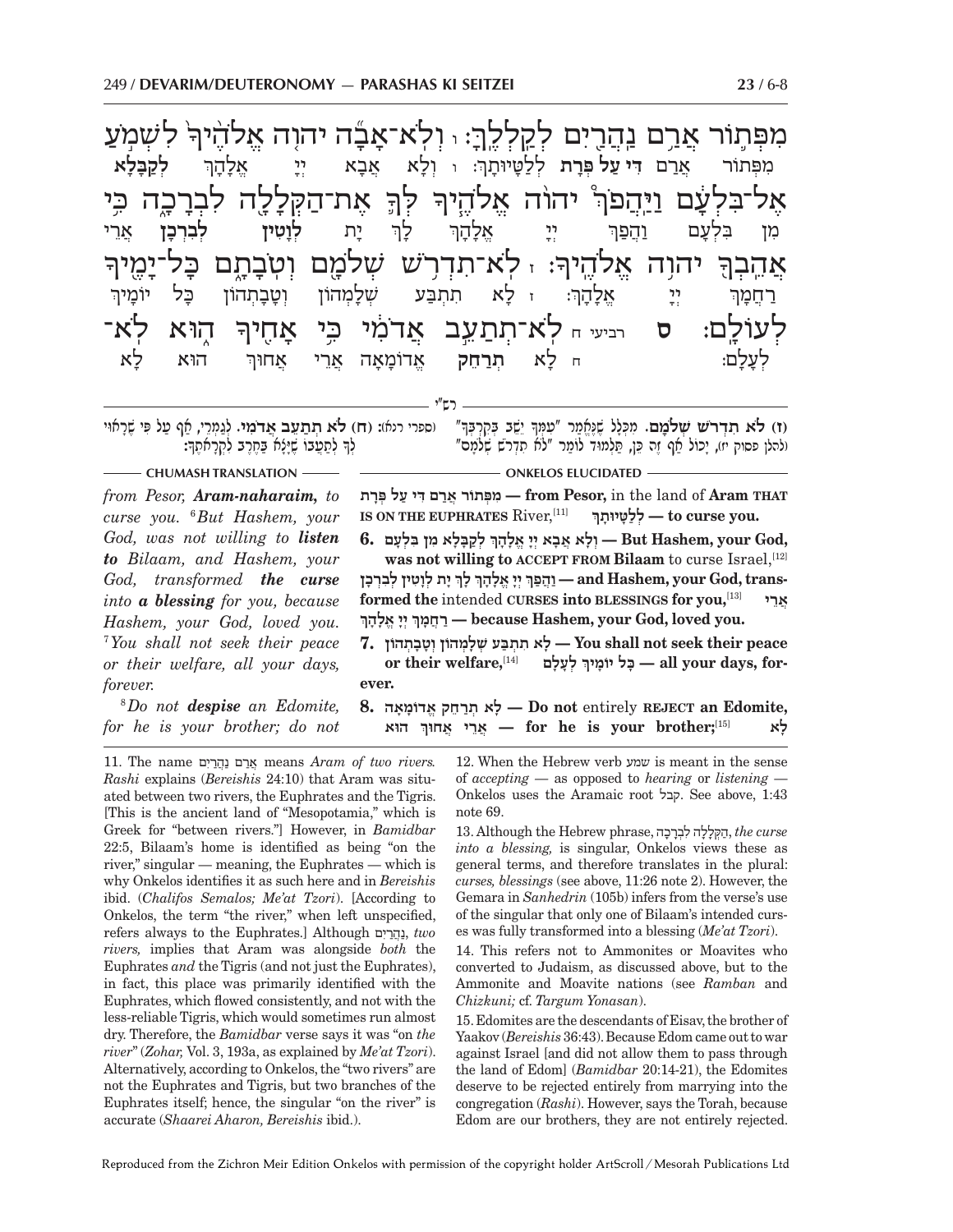תְתַעֵּב מִצְרִ֫י כִּי־גֶר הָ היית בְאַרְצְוֹ: <sub>ט</sub> בָּ יֶנֵים אֲשֶׁר־יִוֳּלְדָוּ לָ باتاط ּדְּוֹר *שְׁלִיש*ֶי י ֥בֹא ל-הָם בִּקְהַל יהוְה: סּ <sub>י</sub> כִּי־תֵצֵא מַחֲנֶה<del>'</del>  $\dot{\mathbf{v}}$ אִיש .<br>ค. <u>-</u><br>-โ ڹ*ٚ*ڹٚڣؚڝؚڗڿ תּ ִ מ֖ ֹכּל דּ-רָבְר רָע: <sub>יא</sub> כִּי־יְהְיֶה בְךָ <del>-</del> <u>עַל־אָיְב</u>ֶיך ֿאֲשֶׁר לֹא־יִהְיֶיָה טָ**ז** ּוָהָוֹר מִקְּרֵה־לֵיְלָה וְ ה וְי<mark>ּ</mark> יצ.<br>-יָא אָל־מִחְוּץ לַמְּחֲנֶה **ְתרֵ חק** ִמ ְצר-ָ־אָה א ה אֲרֵי דַיָּר ד<mark>ָ</mark> הויתא א באְ רֵעהּ: <sup>ט</sup> ְבִּנ ִ ין דּ ִ י י ְתי ְ ל ְ דוּן להוֹן דּ-ְיִרְא וְ א ת ִלית- א- ה \***ִיְדֵכּי** ְ להוֹן **ְלֵמע ֿגל** בִּקְהָלָ :<u>דיי</u> : י אֲרֵי תִפּוֹק מַשְׁרִיתָ א ְ ְגּב ר ְ וְתִסְתְּמַר מִכֹּל מִדְעַם בִּישׁ: יֹא אֲרֵי יְהֵי בָ בָך ַעַל בַּעֲלֵי דְבָ בְבָ ך דִי לַא יִהֵי א יֵה ְ י דֵכי **ִמ ְקֵּרי** ֵל ְילי ְ -ויפוֹק מברא א לְמַ*שְׁרִיתָ*  א \*נ"א: ִ יְדכּוֹן

רש"י

ְוּמִן הָטוֹלָם הַבָּא. לְפִיכֶךְ אֱדוֹם שֶׁקִּדְמָם בַּחֶרֶב לֹא נִתְטַב, וְכֵן<br>מִלְרַיִם שֶׁמַּבְּטוּם, וְאֲלוּ שֶׁהֶחֱטִיאוֹם נִתְטָבוּ ושם רנבז: (י) בִּוּ<br>תצא וגו׳ וגשמרת. שהשטו מקטרג בשטח הסכנה ותנחומא ָמִלְרַיִם שֶׁמִּבְּעוּם, וְחֵלוּ שֶׁהֶחֱמִיאוּם נִתְטָבוּ ושם רנב): (י) בִּוּ<br>ה**ֵצֵא וּגו**׳ וְנִשְׁמַּרְתָּ. שֵׁהֲשָׂטֶן מִקַטְרֵג בִּשְׁעַת הַסֵּכְּנֵה ותנחומא ויגש א; ירושלמי שבת ב, ו): **ִ (יא) מ ְקֵּרה לְ יל ה.** ִד ֶיבּר הָ כּתוּב בּ הֶֹווה (ספרי רנה): **ְוי צ ֶ א א ִל מחוּץ ל מֲּ חֶנה.** ִ זוֹ מְצו ֲ ת עֵשׂה:

**לֹ ְא תתֵ ע ִ ב מ ְצִרי.** ִמ ֹכּ ָ ל ו ֹכל, אף ע ִ ל פּ ֶ י שָׁזְּר ְ קוּ ז ֵכוּר ֶיכם ְי יויד. ש<sup>י</sup> יוֹר. מִה שִׁעָּה אִ יוֹר. מְלֹי הָ יוֹר. שִׁה יִן יִן לְפִיכֶךְ (ט)<br>לִיאוֹר. מה טּעם. שהיו לכם אִכְסְנִיא בּשׁעת הדְּחַק, לִפִיכֶךְ (ט) **בִּ נ ֲ ים א ֶשׁ ִר יוּ ְ לדוּ לֶ ה ְ ם דּוֹר שׁ ִל ִישׁי וגו'.** ְוּשָׁא ָר האוּמּוֹת ָמוּסֶּרִין מִיָּד. הָא לָמַדְםְ שֶׁהַמַּחֲטִיא לְאָדָם קָשֶׁה לוֹ מִן הַהוֹרְגוֹ,<br>שֵׁהֲהוֹרְגוֹ הוֹרְגוֹ בָּטוֹלֶם הַזֶּה וְהַמַּחֲטִיאוֹ מוֹלִיאוֹ מִן הָטוֹלָם הַזֶּה

**CHUMASH TRANSLATION ONKELOS ELUCIDATED** 

*despise an Egyptian, for you were a sojourner in his land.*  9  *Children who are born to them in the third generation shall enter for them into the congregation of Hashem.*

<sup>10</sup> *When you shall go out as a camp against your enemies, you shall guard against anything bad.* <sup>11</sup> *If there will be among you a man who will be impure from a nocturnal occurrence, he shall go to outside the camp;* 

**ֲ אֵר י דָיּר ,Egyptian an REJECT** entirely **not do — ְתר ֵח ִק מ ְצָרָאה** [16]**.land his in sojourner a were you for — ֲהֵו ָית ְא באְרֵעהּ**

 **who children** ,Rather **— ְבִּנ ִ ין דּ ִ י י ְתי ְל ְ דוּן ל ָ הוֹן דָּר ְא ת ִל ָיתָאה 9. are born to them,** i.e., to Edomite or Egyptian converts,  **BE shall — ִיְדֵכּ ְ י ל ְ הוֹן לֵמע ִ ל בּ ְק ָה ָל א ד ָיי generation third the CONSIDERED PURE for them, TO enter into the congregation of Hashem.**[17]

**10. ְ as out go shall you When — ֲאֵר ִ י ת פּוֹק מ ְשִׁר ָית א ע ל בֲּעֵל ְי דָבָבך a** military **camp** to fight **against your enemies, מרתְּ סְ תִ ו ְ** [18]**.bad anything against guard shall you — ִמ ֹכּ ִל מדּע ִם בּישׁ**

**ְ(** $\mathbf{r}$  בְּבֵר דִּי לְא יְהֵי דְבֵי  $\mathbf{r}$  If there will be among you in the camp **a man who will be impure יאָילְ ל י ֵ רֵקְּ מִ — from a nocturnal EMISSION, shall he — ְוִי ְ פּוֹק ל ִמָבָּר ְא למ ְשִׁר ָיתא** [19]

16. The Egyptians too deserved to be rejected entirely from marrying into the congregation, because of how they oppressed the Jewish people. But since Egypt hosted Yaakov and his family during the famine in Yosef's time, the Egyptians are not entirely rejected (ibid.).

17. The grandchild of an Edomite or Egyptian convert — the third generation from the one who converted is permitted to marry a Jew of pure lineage. The convert himself and his children, however, whether male or female, are prohibited to marry Jews (Mishnah, *Yevamos*  77b). Converts from other nations (besides Ammon and Moav) are permitted to marry Jews (*Rashi*).

The verb כּיֵדְיִ, *shall be considered pure,* is in the singular, because its subject is the singular אהית לִ ת אְ רדּ, *third generation.* Some versions of Onkelos have the plural verb דכּוֹןְיִ *;*according to this version, the subject  $i$  is the plural בִּנְין דִּי יִתְיַלְדוּן לְהוֹן, the children who are born *to them* (*Pas'shegen;* see *Beurei Onkelos* and *Lechem VeSimlah*).

18. As delineated in the verses below.

When the Hebrew ברדּ is used to mean *word, utterance, thing* or *matter,* Onkelos translates it as גםתְ פִּ — see below, v. 15. Here, though, ברדּ is used to mean *anything;* therefore, Onkelos translates עם? מדִּ , equivalent to the Hebrew מְאוּמָה [which is translated  $$ see above, 13:18] (see *Aruch* מדעם' ע*,* and see *Nesinah LaGer;* cf. *Pas'shegen*).

 $19$  The Hebrew phrase נִקְרֵה לְיִלָּה translates literally as *from a nocturnal "occurrence"* [the מ of רהֵקְּמִ is a prefix meaning *from* (*Ibn Ezra*)], and is a euphemism for a seminal emission. Based on this phrase, ריִקֶ became the accepted term in Rabbinic parlance for such an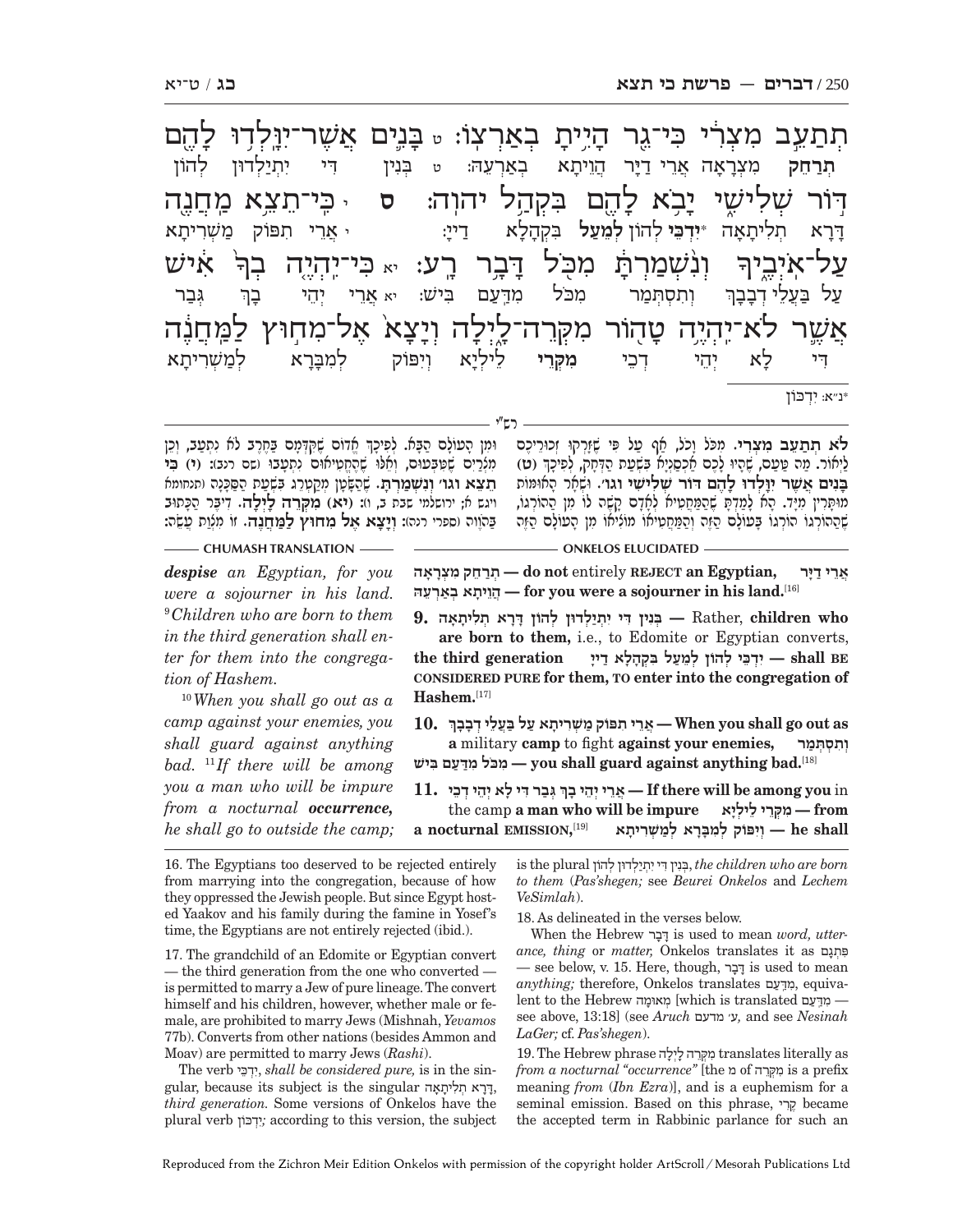**ְ ה מֲּ חֶנה.** ִ זוֹ מְצות לֹא תֲ עֶשׂ ְה. וָא ִ סוּר ל ָיכֵּנס **לֹא יבֹ ֶא אל תּוֹך** רש"י חנה: ַזְיָה לִפְנְוֹת־עֶרֶב יִרְחַץ בַּמֶּיִם ֥לֹא י-בִא אֶל־תִּוֹךְ ֔ ִ מ ֖חוּץ .<br>ค המחנה: ד תִּהְיֶה לְךָ, וּכְבְא הַשֶּׁמָ*יֹ*שׁ יָ א אל־תּוֹר .<br>-<br>| ִֿ עַל־אֲזֵנֶך <u>ุ</u><br>ค לַמֵּׁ חֲגֶה וְיָ צׁאתֿ. שמּה ה חְוּץ: <sub>יד</sub> וְי<mark>י</mark> תֵד תִּהְיֶה לְךָ $\frac{1}{2}$  $: \exists$ ً דווע וְחָפַרְתָּה ב<del>ָ</del> ה בָה וְשַׁבְהָ וְכִסִּיתָ א<sub>ָ</sub> אַת־צֵאַ זה<br>ז <u>ุ</u><br>-โ ְוה-י<br>י-ָה<sup>ָ</sup> בְּשִׁבְתְּךָ לְא יִ לגוֹ מֹשׂריתא: א: יב וִיהֵי לְמִפְנֵי רַמְשָׁא יִ א יִסְחֵי בְּמַי*ַּ*  א ְ ִמבּ- ר- $\aleph$ **וֲ את זר ְ יְהֵי לַ**  ך שמשׁא יעוֹל א יֵעוֹל לְגוֹ מַשְׁרִיתָא: <sub>יג</sub>  $\overline{\langle}$  **ְמת קּ ן** ֦֧֧֖֖֖֖֖֧֧ׅ֧֧֧֧֧֧֧֧֚֚֚֚֚֚֚֚֚֚֚֚֚֚֚֚֚֚֚֬֝֓֝֬֓֓֝֬֝֓֝֬֝֬֝֓֝֬֝֬֝ ֿ עַל זֵינ<mark>ָ</mark> ך לְמַשְׁרִיתָא <sub>וִ</sub> ותפּוֹק תִּמּוֹ ן לְבָ ר-וסכּתא תֵּהי ך ת מַפַּקְתָּך<del>ּ</del>: ָ<br>דְּבָרָא וְ א וְתַחְפַּר בַּה וּתְתוּב וּתְכַסֵּי יָ וִיהֵי בְּמִתְּבָךְ

**ָ .** ְכּתְ רגּוּמוֹ "וֲאת ְ ר", כּמוֹ הֶ שֶּׁמשׁ (שם רנו): **ְ (יג) וי ִ ד תּ ְהֶי ְה לך ָ .** ְכּ ְ מוֹ כֵּלי ִ"אישׁ ע ָ ל ידוֹ" (במדבר ב, יז; ספרי רנז): **ִמחוּץ ל מֲּ חֶנה.** חוּץ ָיִ יִי יִדְ עִל אִזֶנֶךָ, לְבַדְ תִּשְׁמֹר כְּלִי תְּשִׁתְּישֵׁךְ: אִזְנַךְ **ָ**

ְ ְ להֲ עֵר ִ ב שְׁמ ִ שׁוֹ י ְט ֶ בּוֹל, שֵׁא ָ ינוֹ ט ְ הוֹר בּלֹא הֲ עֵרב ְלמֲ חֵנ ְה לִוָיּ ְה וָכ ֶ ל שֵׁכּ ְ ן למֲ חֵנ ְה שִׁכ ָינה (שם): **ְ (יב) וה י ִ ה ל ְפנוֹת ִעֲרֵב. סְמוּךְ לְהֻטֵרֶב שָׁמְשׁוֹ יְטְבּוֹל, שֶׁחֲינוֹ טָהוֹר בָּלֹח הֻטַרֶב** 

**CHUMASH TRANSLATION** — **CHUMASH TRANSLATION** *he shall not enter within the* 

*camp.* <sup>12</sup> *And it will be toward evening he shall immerse in the water, and when the sun sets, he shall enter into the camp.* <sup>13</sup> *And you shall have a handy [place] outside the camp, and you shall go out to there, outside.* <sup>14</sup> *You shall have a spike in addition to your weapons, and it will be that when you sit outside, you shall dig with it, and you shall go back and cover your excrement.* 

 **not shall he — ָל ֵא י ְ עוֹל ל גוֹ מ ְשִׁר ָיתא ;camp the outside to go enter within the camp.**[20]

**ִ י ְסֵחי evening toward** that **be will it And — ִו ֵיה ְ י ל ִמ ְפֵנ י ר ְמ ָשׁא 12.**

**יִּהְמֵעֵל — he shall immerse** himself in the water,<sup>[21]</sup> + בְּמֵיִא  **shall he — ֵי ְ עוֹל ל גוֹ מ ְשִׁר ָיתא ,sets sun the when and — ִשׁ ְמ ָשׁא enter into the camp.**[22] **ְ**

 **ִ מָבָּר ְא למ ְשִׁר ָיתא 13. a have shall you And — וֲאת ְר מתקּ ְ ן יֵה ָ י לך PREPARED PLACE**[23] **outside the camp** to serve as a latrine,

**.outside ,there** to **out go shall you and — ְו ִת פּוֹק תָּמּ ְ ן לָבָרא**

**14. ְ ע ֵל ז ָינך in** digging for **spike a have shall You — ְו ִס ְכָּת ְא תֵּה ָ י לך ְ**addition to your weapons,<sup>[24]</sup>  **it and — ִו ֵיה ְ י בּ ִמ ְתָּבך**

**will be that when you sit** in the place **outside** the camp to relieve yourself, **בּהּ ר פּחְ תוְ — you shall dig** a hole **with it** and relieve yourself there, **ְ go shall you** then **and — ְוּת ְ תוּב וּתכֵסּ ָי י ת מפּ ְקָתּך back and cover your excrement.**

emission. It is in that sense that Onkelos uses the word here (*Lechem VeSimlah;* and see *Targum Yonasan*). [Onkelos certainly intends the euphemism — *nocturnal emission* — and not the literal meaning — *occurrence —* because the Aramaic word for "occurrence" is ירוּע עֵ — see Onkelos to *Bamidbar* 28:18; above, 22:6*.*]

A seminal emission makes a man *tamei* whenever it happens, whether by night or by day. The verse speaks of a *nocturnal* emission because that is the norm (*Rashi*).

20. A Jewish war camp is a place of sanctity, where the *Shechinah* is present (see v. 15). Therefore, one who is *tamei* is forbidden to remain in the camp, just as a *tamei*  is forbidden to be in the Mishkan or Beis HaMikdash (*Ramban*). In fact, it is from this verse that the Sages learn that a man who is *tamei* because of a seminal emission may not enter the Temple Mount (see *Rashi*). 21. The term יםִמּבּ, *in "the" water,* tells us that the reference is to immersion (*tevilah*) [of the entire body] in a *mikveh* (see *Rashi, Shemos* 29:4, with *Mizrachi*).

22. The purification of one who became *tamei* through a seminal emission proceeds in stages. Upon immersion, he is essentially *tahor,* but a measure of *tumah* remains until sundown. Before night arrives, his status is that of *tevul yom,* "one who has immersed that day."

23. The word יד) literally, *hand*) is sometimes used to mean "place," specifically a place that is easily accessible and within the reach of one's hand ("handy"). Accordingly, Onkelos translates <sub>And</sub> , *a prepared place*, i.e., a place that is easily accessible and ready for use (see *Rashi* here and to *Bamidbar* 2:17; see also .(שרש יד *Shorashim ,Radak*

24. The Hebrew נךֶזֵאֲ is from the root זיןֵ, *weapon;* the א is extraneous (see *Rashi; Ibn Ezra*). The Gemara  $(Kesubos$  5a-b) expounds the usage of  $\frac{1}{2}$  as though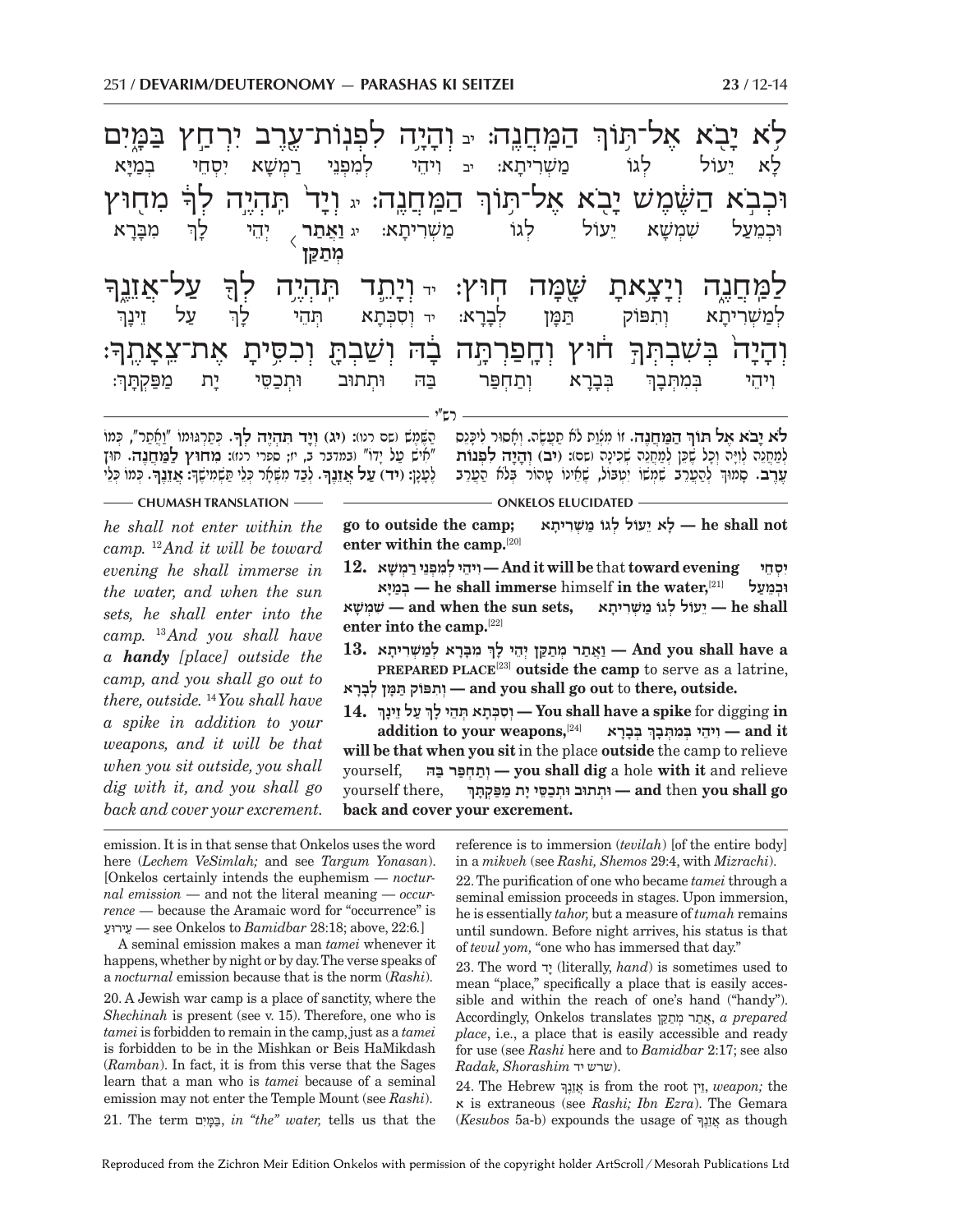| ּבְקֶרֶב מִּחֲנָ <sup>ּ</sup> ךָּ לְהַצִּילְךָּ<br>מַשְׁרִיתָךְ לְשֵׁי <b>זָבוּתָךְ</b><br>וּלִמְמִסַר                                                                                                                                                                                                                                                                                                                                                                                                                                                                                                                                                                                                                                                                                                                                                                                                                                                                                                 | <sub>ײ</sub> כִּי יהוֹה אֱלֹדֶיךִ<br>ּמִתְהַלֵּךְ  <br>אֱלָהָך<br>בִּגוֹ<br>לל<br>ד<br>טו אַרֵי<br>שְׁכִינְתֵה<br>מהלכא                                                                                                                    |  |  |  |  |  |
|--------------------------------------------------------------------------------------------------------------------------------------------------------------------------------------------------------------------------------------------------------------------------------------------------------------------------------------------------------------------------------------------------------------------------------------------------------------------------------------------------------------------------------------------------------------------------------------------------------------------------------------------------------------------------------------------------------------------------------------------------------------------------------------------------------------------------------------------------------------------------------------------------------------------------------------------------------------------------------------------------------|--------------------------------------------------------------------------------------------------------------------------------------------------------------------------------------------------------------------------------------------|--|--|--|--|--|
| <b>יְלְא</b> ־יִרְאֶה<br>בִּך<br>יּיִתְחֲזֵי<br>עֲבֵרַת<br>בְך<br><sub>טז</sub> <b>לְא־תַסְגִּיר עֶבֶד אֶל־אֲדֹנָיִו</b><br>י לָא תִּמְסַר עֶבֶד לְוָת רִבּוֹנֵהּ<br>עַמְמִין                                                                                                                                                                                                                                                                                                                                                                                                                                                                                                                                                                                                                                                                                                                                                                                                                          | קְרָוֹשׁ<br>לִפְנֵיךּ<br><b>יִהְיָה</b><br>מֵׁחֲנֵיךָ<br>וִלַא<br>קַדִּישָׁא<br><b>מַשָׁרִיתָך</b><br>וּתְהֵי<br>ִקֳדָכְּיִך<br>סָנְאָיך<br><b>דָבֶּׁר</b><br>מֵאַחֲרֶיךָ: ס<br>וְשָׁב<br>וִיתוּב מִלְאוֹטָבָא )<br>מֵימִרֵה (כָן:<br>هزنخ |  |  |  |  |  |
|                                                                                                                                                                                                                                                                                                                                                                                                                                                                                                                                                                                                                                                                                                                                                                                                                                                                                                                                                                                                        | נ״א: יָהֱזֵי                                                                                                                                                                                                                               |  |  |  |  |  |
| ְכְּנַעֲנִי שֶׁל יִשְׂרָחֵۢל שֶׁבָּרַח מֵחוּנָۢה לָמָרֶץ לְאֶרֶץ יִשְׂרָחֵۢל ושם רנט;<br>גיטין מה.):                                                                                                                                                                                                                                                                                                                                                                                                                                                                                                                                                                                                                                                                                                                                                                                                                                                                                                   | וַיִּינְךְ (ספרי שס): (טו) וְלֹא יִרְאָה בְךָ הַקְב"ה עֶרְוַת דָּבָר:<br>(טו) לא תַסְגִּיר עֲבֵד. כְּסַרְגּוּמוֹ. דָבָר מַקֵר, מַפְילוּ טֵבֵד                                                                                              |  |  |  |  |  |
| - CHUMASH TRANSLATION<br><b>ONKELOS ELUCIDATED</b><br>15. אַרִי יִיִ אֱלְהָךְ שְׁבִינְתֵּהּ מְהַלְכָא בְּגוֹ מַשְׁרִיתָךְ — For Hashem, your<br><sup>15</sup> For Hashem, your God,<br>God, HIS SHECHINAH walks in the midst of your camp, [25]<br>walks in the midst of your<br>לשֵׁיזָבוּתְךְ — to rescue you – וּלְמִמְסַר סָנְאָיךָ קֵדָמָךְ — and to de-<br>camp to rescue you and to<br>liver THOSE WHO HATE YOU <sup>[26]</sup> before you; וּתְהֵי מַשְׁרִיתָךְ קַדִּישָׁא<br>deliver your enemies before<br>— and accordingly, your camp shall be holy, <sup>[27]</sup> יִתְחֵזֵי בְךָ<br>you; and your camp shall be<br>שברת פּתוּם – and THERE SHALL NOT BE SEEN among you a mat-<br>holy, and He shall not see a<br>- ויתוב מימרה מלאוטבא לך and thus it shall not<br>ter of $\text{SIN},^{[28]}$<br>matter of <b>immorality</b> among<br>happen that HIS WORD WILL turn away <sup>[29]</sup> from DOING GOOD FOR<br>you and turn away from you.<br>you.[30]<br>$16$ You shall not deliver |                                                                                                                                                                                                                                            |  |  |  |  |  |
| to a slave to his master,                                                                                                                                                                                                                                                                                                                                                                                                                                                                                                                                                                                                                                                                                                                                                                                                                                                                                                                                                                              | 16. לא תִמְסַר עֻבֶּד עַמְמִין לְוָת רִבּוֹנֵה - You shall not deliver a slave                                                                                                                                                             |  |  |  |  |  |

it said נךֶזְאֹ , *your ears*, teaching that if a person hears something that is not proper, he should place his finger, which is tapered like a spike, in his ears.

25. The verse states that Hashem walks in the camp, but Onkelos adds the words "His *Shechinah"* to avoid ascribing physical motion to Hashem Himself (*Beurei Onkelos, Or HaTargum;* see *Nesinah LaGer*). Others understand the verse's mention of Hashem as a reference to the *Aron* (Holy Ark) that would accompany Israel in battle (*Rashbam; Chizkuni*).

26. Onkelos usually translates ְ as ֹאְיֶביך  *your* ,בֲּעֵל ְ י דבבך *enemies,* as in v. 10, but on occasion he uses ְ  *those* ,סְנאיך *who hate you,* as in this verse. See *Me'at Tzori* here, and in *Miluim* to 1:42, and see *Haamek Davar* below, 30:7. 27. That is, it shall be free of excrement. The Gemara derives from this phrase that one may not recite *Shema* or say a prayer in the presence of excrement (*Berachos* 25a).

֦  $28.$  Simply understood, יִרְאֵה בְּךָּ עֵרְוַת יָרָאֵה  ${\it mass}$  and *He shall not see among you a matter of immorality,* referring to forbidden unions (*arayos*). However, Onkelos explanation One *.sin of matter a* ֲ,עֵבר ִת פּ ְתגם translates is that Onkelos understands the verse to be referring not only to *arayos,* but to all sorts of sin, none of which should be found in the Jewish camp (*Beurei Onkelos,* 

based on *Sifrei* to v. 10; see, however, *Sifrei* here).

Alternatively, the term והרְעֶ, *nakedness,* refers to a person's private parts (*ervah*). The verse teaches that one may not recite *Shema* (or other sacred readings) when an *ervah* is in sight (see *Berachos* 25b). Onkelos expresses this prohibition with the phrase עֲבֵרַת פִּתְגָם, *a matter of sin.* The term גםתְ פִּ is appropriate, because it also means "word," referring to the words of *Shema*  that are recited in a sinful manner  $-$  i.e., within sight of an *ervah* (see *Pri Megadim, Mishbetzos Zahav* 74:1; see also *Lechem VeSimlah*).

[Some versions of Onkelos translate more literally, ְ בך י זֵחֱי אֶ ל, *and He shall not see among you.* However, *Lechem VeSimlah* strongly favors our reading of לאו ְ ְ בך י זֵחֲתְ יִ*, and there shall not be seen among you.*]

29. It is not Hashem Himself who will turn away from the Jewish people, Heaven forbid, but *His word;* i.e., His Providence [*hashgachah*] (see *Akeidas Yitzchak, Bereishis* §31). The verse is saying that if the camp is a sinful place where holiness is lacking, Hashem might withhold the special providential aid that He gives the Jewish people. See *Nefesh HaGer; Nesinah LaGer; Beurei Onkelos*.

30. This parallels *Vayikra* 26:9: וּפָנִיתִי אֲלֵיכֶם, and I *[Hashem] will turn [My attention] to you,* to which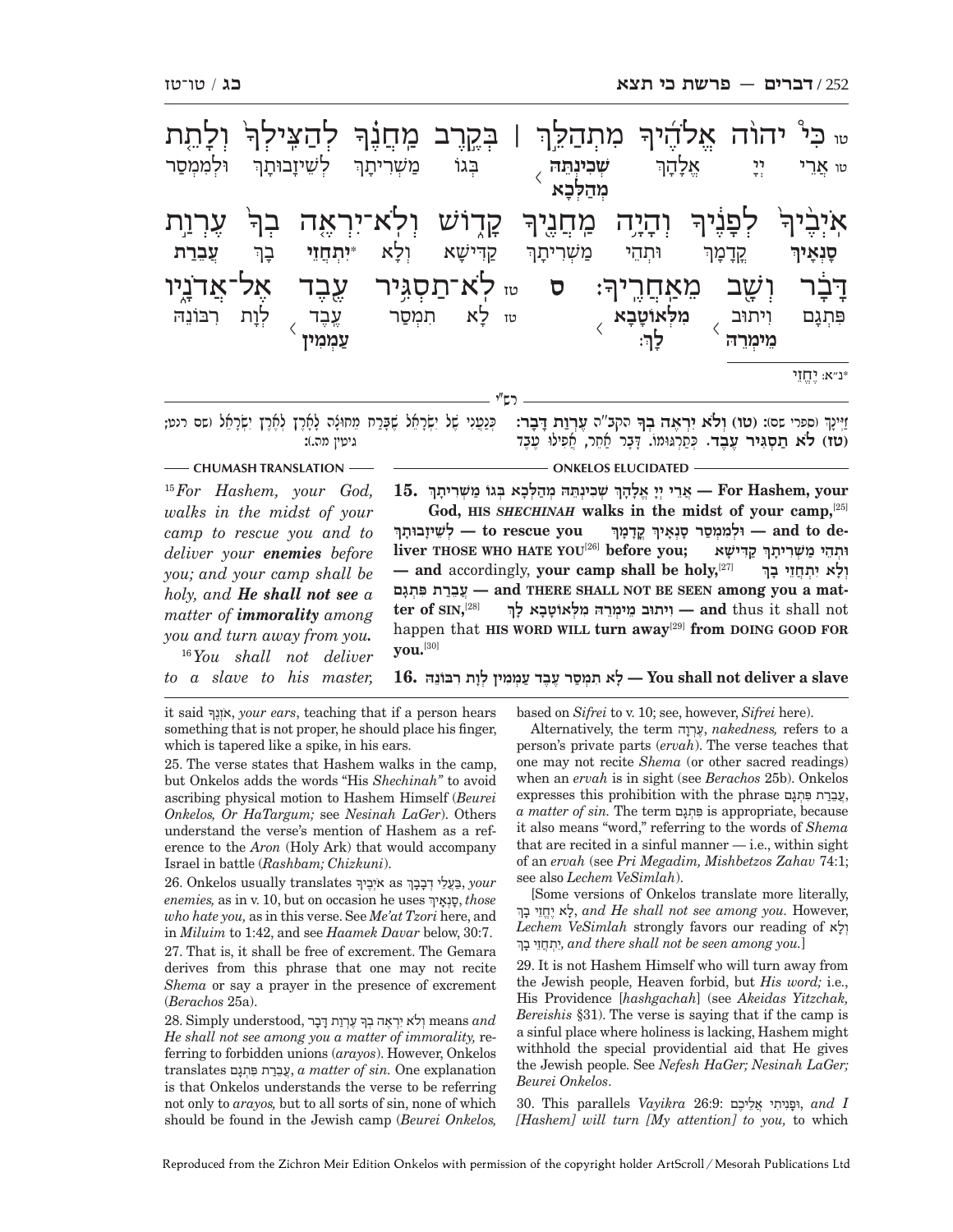. בַּכָּ*ו* יקוֹם $\eta$ .<br>ค. ֿ יֵ*יֹשֵׁ*ב בְּקִרְבְּךָ .<br>คิ .<br>-<br>1 ָמְעָם אַדֹנַיו: **ָאֲשֶׁר־יִנָּ** צֵל אַלֶּיך .<br>-<br>1 ב**ּטוֹב לוֹ לֹא תּוֹננּוּ: ס** יח **ְאֲשֶׁר־יִבְהַר בְּאַ**חַד שְׁעָ <mark>ְ</mark>נָרֶיךָ קְדֵשָׁה מִבְּנִוֹת יִשְׂרָ ־אֵל וְלֹא־יֶהְיֶה קָ דָשׁ מִבְּנֵי*ָ יִ*שְׂרָ $\nu$ ־אֵל: ָ<br>יִ בְּאַתְרָ  $\aleph$ יִתֵּב בִּינַר **מו קדם רבונה:** יז עִמַּךְ ּדִּי יִשְׁתֵ**ּיזֵב לְ**נָ ת- ך **ְ ִבְּדִייט** לה*ּ* לא תוֹנוּהּ: א תֵהי ִדּי **ִי ְתְרֵעי** בֲּ חד ִ -א מן **ִקְרו יך** אתְתָא מִבְּנָת יִשְׂרָאֵל **לִגְבַ - יִ** יְלָא - יִ א יסּב **גּ ְ בר א** ִ מ ְבֵּנ ִי י ְשׂרֵ - אל **ִאתּ א א מ א**:

רש"י

(יח) <mark>לא תִהְיֶה קְדֵשָׁה. מוּ</mark>פְקֵרֶת, מְקוּדֶשֶׁת וּמְזוּמֶנֶת וְאוּנְקְלוֹס תִּרְגֵּם "לָא תְהֵי אִתְּתָא מִבְּנַת יִשְׂרָאֵל לִגְבַר טָבֵד",<br>לזנות: **ולא יהיה קדש.** מזוּמו למשכב זכור וסנהדריו נד:). שאף זו מופקרת לבעילת

**CHUMASH TRANSLATION** *CHUMASH TRANSLATION* **CONFIDENTIAL ONKELOS ELUCIDATED** 

*who has escaped to you from his master.* <sup>17</sup> *He shall dwell with you, in your midst, in the place that he will choose, in one of your gates, where it is good for him; you shall not harass him.*

<sup>18</sup> *There shall not be a prostitute from among the daughters of Israel, and there shall not be a prostitute from among the sons of Israel.*  **OF THE NATIONS**<sup>[31]</sup> back **to his master, ִ דּ ִ י י ְשֵׁתּ ֵיז ְב לָוָתך בּוֹנהֵּ רִ —** one **who has escaped**[32] **to you from BEFORE his master. ְ 17. בְּאַתְרָא** Rather, he shall dwell with you, בְּאַתְרָא **ְֵ בּ ָינך עיֵרְתְ י יִ דִּ — in your midst, in the place that he will FAVOR, ְ where — ִבְּדִי יט ֵב להּ** [33]**,CITIES your of one in — בֲּחָד ִא מ ִ ן קְרָויך IT WILL BE good for him; נּהֵּתוֹנ א ִ לָ — you shall not harass him.**

among **from WOMAN A — ָל ְא תֵה ִ י א ְתָּת ִא מ ְבָּנ ִת י ְשָׂרֵא ִל ל ְגב ָר עֶבד 18.**

**the daughters of Israel shall not be** married **TO A MALE**  Canaanite **SLAVE, and — ְו ָל ִא יסּ ב גּ ְבָר ִא מ ְבֵּנ ִי י ְשָׂרֵא ִל אָתּ ָא אָמא** [34] **A MAN from** among **the sons of Israel shall not TAKE A** Canaanite **SLAVEWOMAN** as a wife.<sup>[35]</sup>

Onkelos adds: לכוֹן אְ באוֹט לְ , *to do good for you.* Here, the Torah warns about Hashem turning *away* from the Jewish people, so Onkelos adds: ְ  *doing from* , ִמ ְלּ אוֹטב א לך *good for you* (*Nefesh HaGer; Beurei Onkelos*).

31. Meaning, a slave belonging to an idolater. *Mizrachi*  identifies this person as a Jewish slave who was sold to an idolater; see *Lechem VeSimlah* and *Me'at Tzori.* Alternatively, this is a non-Jewish slave belonging to an idolater, who escaped his master and wishes to live among Jews (*Nefesh HaGer;* see *Ramban*).

By contrast, the Gemara says that the verse refers to a Canaanite slave of a Jewish master (who has a status of a semi-convert; he is obligated in many of the mitzvos). The master lives outside Eretz Yisrael, and the slave flees to Eretz Yisrael (*Gittin* 45a, cited by *Rashi*). [See *Beurei Onkelos* and *Marpei Lashon,* who reconcile Onkelos' approach with the Gemara, and see also *Pas'shegen*.]

32. Literally, *who has been rescued.*

33. See above, 5:14 note 22.

34. A שׁה דֵקְ is a prostitute — see *Bereishis* 38:21. Thus, in the verse's plain meaning, it prohibits a Jewish woman from conducting herself promiscuously, as a prostitute does. Onkelos' case of a Jewish woman who marries a Canaanite slave is an example of promiscuity, because a marriage between a slave and a Jewish woman is legally invalid (see *Kiddushin* 68a); hence, their relations are effectively a form of promiscuity (*Rashi*).

According to *Ramban,* this command is not directed at individuals, but at the courts, who are ordered to prevent regular and public promiscuity, such as that which takes place at a house of prostitution. *Ramban*  explains Onkelos in this light: Since marriage with a slave is not legally valid, one who enters such marriage is engaging in promiscuity. And because everyone knows that this couple is living as husband and wife without benefit of marriage, their union constitutes regular, public promiscuity, which falls under this commandment (*Ramban*).

Onkelos' source to interpret the verse with respect to Canaanite slaves is the fact that these prohibitions are directed at "the daughters of Israel" and "the sons of Israel." These specifications should not have been necessary, since the entire Torah is addressed to the Jewish people! The reason the Torah specifies the sons and daughters of Israel is to teach that marrying Canaanite slaves (who have a status of a semi-convert, as mentioned in note 31) is also prohibited under this law (*Ramban* to *Sefer HaMitzvos, Lo Saaseh* §355). For another approach, see *Lechem VeSimlah;* and see *Baal HaTurim.*

35. The דשֵׁק is a male counterpart to the שׁה דֵקְ ;meaning, a promiscuous man (*Rashbam, Ramban*). Here too, Onkelos gives an example of this: Since the marriage of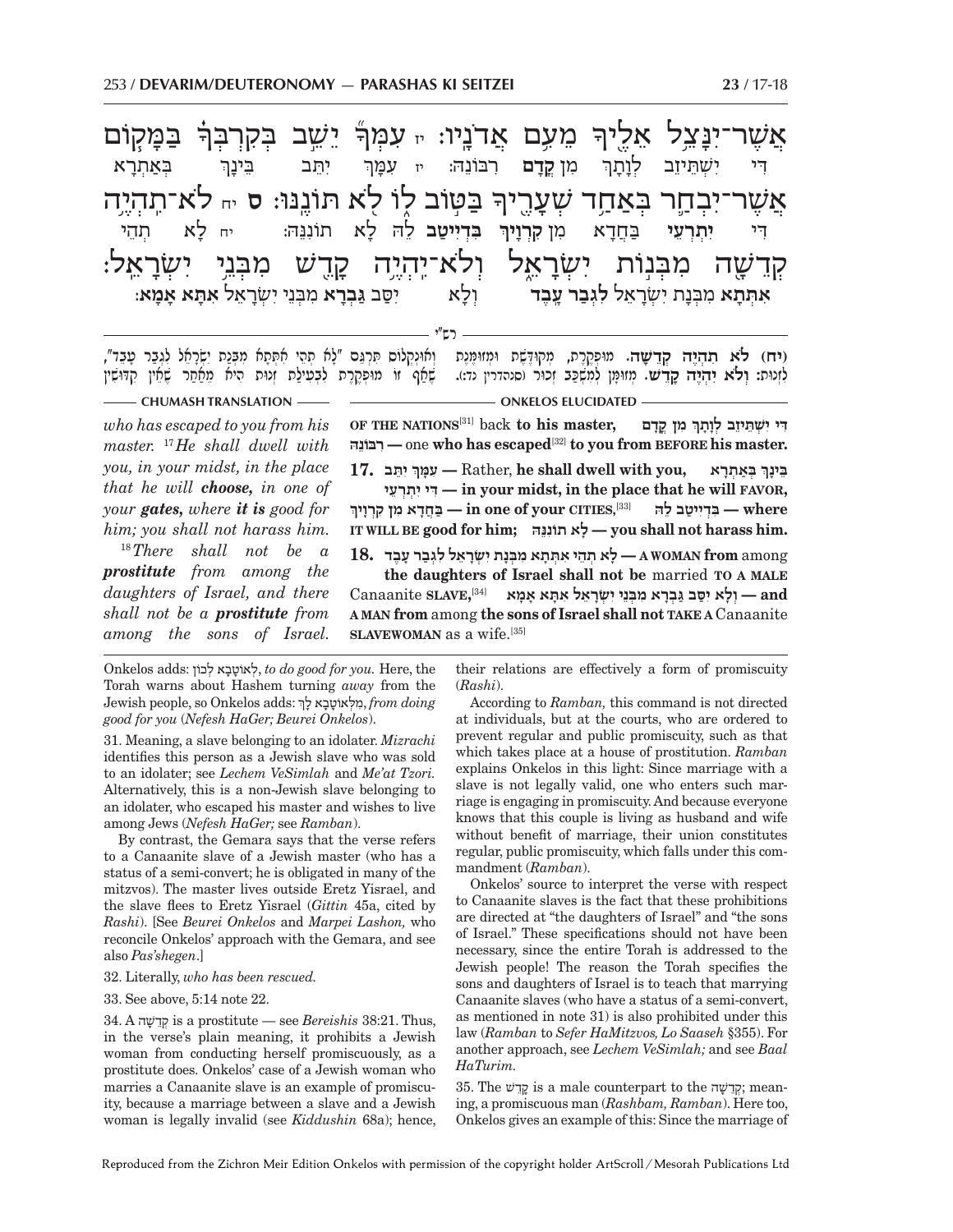| <sub>ײַ</sub> לְא־תָבִיא វរុתְנַן זוֹנָה<br>ּבֶּלֶב בֵּית יהוָה<br>אֵלהֱיךּ<br>וּמחיר<br>וְחוּלְפַן כַּלְבָא <b>לְבֵית</b> דַייָ<br>יט לַא תָעֵל אֲגַר<br>אֱלָהָך<br><b>זְנִיתְא</b><br>מַקְרִשָׁא                                                                                                                                                                                                                                                                                                                                                                                                                                                                                                                                                                                                                                                        |  |  |  |  |  |  |  |  |
|-----------------------------------------------------------------------------------------------------------------------------------------------------------------------------------------------------------------------------------------------------------------------------------------------------------------------------------------------------------------------------------------------------------------------------------------------------------------------------------------------------------------------------------------------------------------------------------------------------------------------------------------------------------------------------------------------------------------------------------------------------------------------------------------------------------------------------------------------------------|--|--|--|--|--|--|--|--|
| לְכָל־נֶדֶר כִּי תְוֹעֲבֶת יהוָה אֱלֹהֶיךִּ<br>- לֹא<br><u>גַּם־שָׁנֵיהֶם:</u><br>$\overline{\mathsf{U}}$<br>ּ לַא<br>ּנִדְרָא אֲרֵי מְרַחַק קֵדָם יְיָ אֱלָהָךְ<br>לִבְל<br>אַף תַּרְיֵיהוֹן:                                                                                                                                                                                                                                                                                                                                                                                                                                                                                                                                                                                                                                                            |  |  |  |  |  |  |  |  |
| <del>ַ</del> תַשִּׁיןּ לְאָחִוּךְ גָשֶׁךְ כֶּסֶף<br>כָּל־דָבֶר<br>אָבֶל נֶשֶׁךָ<br>ٟؾۭڛٚ٦                                                                                                                                                                                                                                                                                                                                                                                                                                                                                                                                                                                                                                                                                                                                                                 |  |  |  |  |  |  |  |  |
| לַאֲחוּךְ רִבִּית כִּסַף<br>כֵּל מִדְעַם<br>רבית<br>עיבור<br>תִּרַבֵּי<br>רִבְּית                                                                                                                                                                                                                                                                                                                                                                                                                                                                                                                                                                                                                                                                                                                                                                         |  |  |  |  |  |  |  |  |
|                                                                                                                                                                                                                                                                                                                                                                                                                                                                                                                                                                                                                                                                                                                                                                                                                                                           |  |  |  |  |  |  |  |  |
| לְהַקְרָבָה (ספרי רסא; תמורה כט.): <b>וּמְחִיר בֵּלֶב.</b> הֻחֱלִיף שֶׂה<br>תּוֹפְסִין לוֹ בָהָ, שֶׁהֲרֵי הוּקְשׁוּ לַחֲמוֹר, שֶׁנֶּחֲמַר "שִׁבוּ לָכֵם פֹּה<br>בְּלֶב (ספרי שם; תמורה ל.): גַ <b>ּם שְׁנֵיהֶם.</b> לְרַבּוֹת שְׁנִּייֵהֶם, כְּגוֹן<br>טָם הַחֲמוֹר" ובראשית כב, ה), טַם הַדּוֹמֵה לַחֲמוֹר וקדושין סת.).<br>"וְלָא יִפַּב גַּבְרָא מִבְּנֵי יְשִׂרָאֵל אִתְּחָא אָמָה", שָׁאֲף הוּא נַטֲשֶׂה<br>חִמְיִם וַטֲשָׂמָן סֹלֵת ותמורה ל:): (ב) <b>לֹא תַשִּׁיוּ</b> ךָ. מַזְהָרָה לַלּוֵֹה<br>ֹשֶׁלֹּח יְתֵּן רִבִּיִת לַמַּלְוֶה. וְחַׂחַר כָּךְ חַוְהָרָה לַמַּלְוֶה "חֶת כַּסְפְּךָ<br>קֵדֶשׁ טַל יָדָהּ, שֵׁכָּל בִּטִילוֹתָיו בִּטִילוֹת זְנוּת שָׁחֵין קְדּוּשִׁין תּוֹפִסִין<br>לוֹ בָּהּ וִשְׁם): (יְטֵ) אֶתְנַץ זוֹנַה. נָתֵן לָהּ טָלֶה בְּחֶתְנַנֶּהּ פִּסוּל<br>לא תִתֵּן לוֹ בְּנֵשֶׁךְ" וויקרא כה, לז; ספרי רסב; בבא מליעא עה:): |  |  |  |  |  |  |  |  |
| <b>CHUMASH TRANSLATION</b><br><b>KELOS ELUCIDATED</b>                                                                                                                                                                                                                                                                                                                                                                                                                                                                                                                                                                                                                                                                                                                                                                                                     |  |  |  |  |  |  |  |  |
| 19. לא תִעֲל אֱגַר זְנִיתָא — You shall not bring the wage of a har-<br>$19$ You shall not bring the wage<br>יחולפו בּלִבְּא or the exchange for a dog, $^{[37]}$<br>lot, <sup>[36]</sup><br>לבית<br>of a harlot, or the exchange for                                                                                                                                                                                                                                                                                                                                                                                                                                                                                                                                                                                                                     |  |  |  |  |  |  |  |  |

*of a harlot, or the exchange for a dog [to] the house of Hashem, your God, for any vow, for the both of them, too, are an abomination to Hashem, your God.*

20 *You shall not pay interest to your brother, interest of money, interest of food, interest of anything* 

**ְ ְ לָכ ִל נְדָרא ,Hashem of HAMIKDASH BEIS the TO — מ ְקְדּ ָשׁ א ד ָיי ֱ אָל ָהך ְ** $\boldsymbol{\mathrm{your}}$  God, for any vow, [38] **— ֲאֵר ְ י מרח ֳק קָד ְם יָי ֱ אָל ָהך for the both of them, too, are REPULSIVE BEFORE Hashem, your God.**[39]

**20. ְ your to**]40[**INCREASE pay not shall You — ָל ְא תרֵבּ י לֲאחוּך brother** above the amount that you borrowed, **סףכּ ית ְ בִּ רִ —** not an **INCREASE of money** that was borrowed, **עיבוּר ית ִ בִּ רִ— ִ ר ִבּ ָ ית כּ ִל מדּעם** ,borrowed was that] 41[**GRAIN of INCREASE** an nor

a Jewish man and a Canaanite slave is legally invalid, when the man has relations with his "wife," he is in effect engaging in promiscuity, which is forbidden under this prohibition (*Rashi;* see previous note).

[The Gemara explains the term דשֵׁק differently, as referring to a male prostitute, the passive partner in an act of sodomy (*Sanhedrin* 54b; see *Rashi*). Nevertheless, many of the Rishonim cite Onkelos' interpretation as authoritative; see, e.g., *Rashi, Kiddushin* 69a ה"ד and; ד"ה לישא שפחה a88 *Pesachim ,Tosafos*; או דיעבד *Rambam, Hil. Issurei Biah* 12:13. For further discussion, see *Nesinah LaGer* and *Beurei Onkelos;* see also *Minei Targuma.*]

36. This refers to an item given to a woman in payment for cohabitation (*Rashi*). Elsewhere, Onkelos renders זוֹנה as יאעֲטְ מ — literally, *a woman who strays* (e.g.,  $Vayikra$  11:7, 14), and sometimes as נַפְקַת בַּרַא.*one who goes outside* [i.e., a prostitute] (e.g., *Bereishis* 38:15). Here, though, the Aramaic is like the Hebrew: יתא נִז. For discussion, see *Pas'shegen* to *Bereishis* 34:31, and *Lechem VeSimlah* here.

37. That is, an item given in exchange for a dog. If a person traded his dog for a sheep, that sheep is *the exchange for a dog* (*Rashi*).

38. These items may not be brought as sacrificial offerings or given as monetary gifts to the Beis HaMikdash (see *Temurah* 30b).

40. This is a prohibition for a borrower to pay interest to the lender. A passage elsewhere (*Vayikra* 25:36-37) teaches a separate prohibition for a lender to take interest from a borrower (*Rashi;* see *Bava Metzia* 75b; *Targum Yonasan*).

The word ְ ְ in as (ֶנֶשׁך שּׁיךִ ת — (literally, *that which bites —* is usually translated as *interest,* while בּיתִ רִ (related to בּיֵרתְ ( means *increase.* These are different terms for the same activity, lending or borrowing at interest (*Rashi, Vayikra* 25:36; see note 50 there). Elsewhere, Onkelos translates ְ , ִח ְבּוּליא as ֶנֶשׁך *that which wounds,* paralleling the Hebrew ְ  *bite* ֶ,נֶשׁך (*Shemos* 22:24; *Vayikra* ibid.). However, that verse teaches the *lender's* prohibition to take interest. In that case, the expression יאבּולְ חִ is appropriate, because it is the lender who inflicts the wound (or "bite") upon the borrower. Here, though, where the verse discusses the *borrower's* prohibition to increase the amount he pays, the appropriate expression is not "that which wounds," but בּיתִ רִ, *increase* (see *Chalifos Semalos,* and

Reproduced from the Zichron Meir Edition Onkelos with permission of the copyright holder ArtScroll / Mesorah Publications Ltd

<sup>39.</sup> See 17:4 note 7.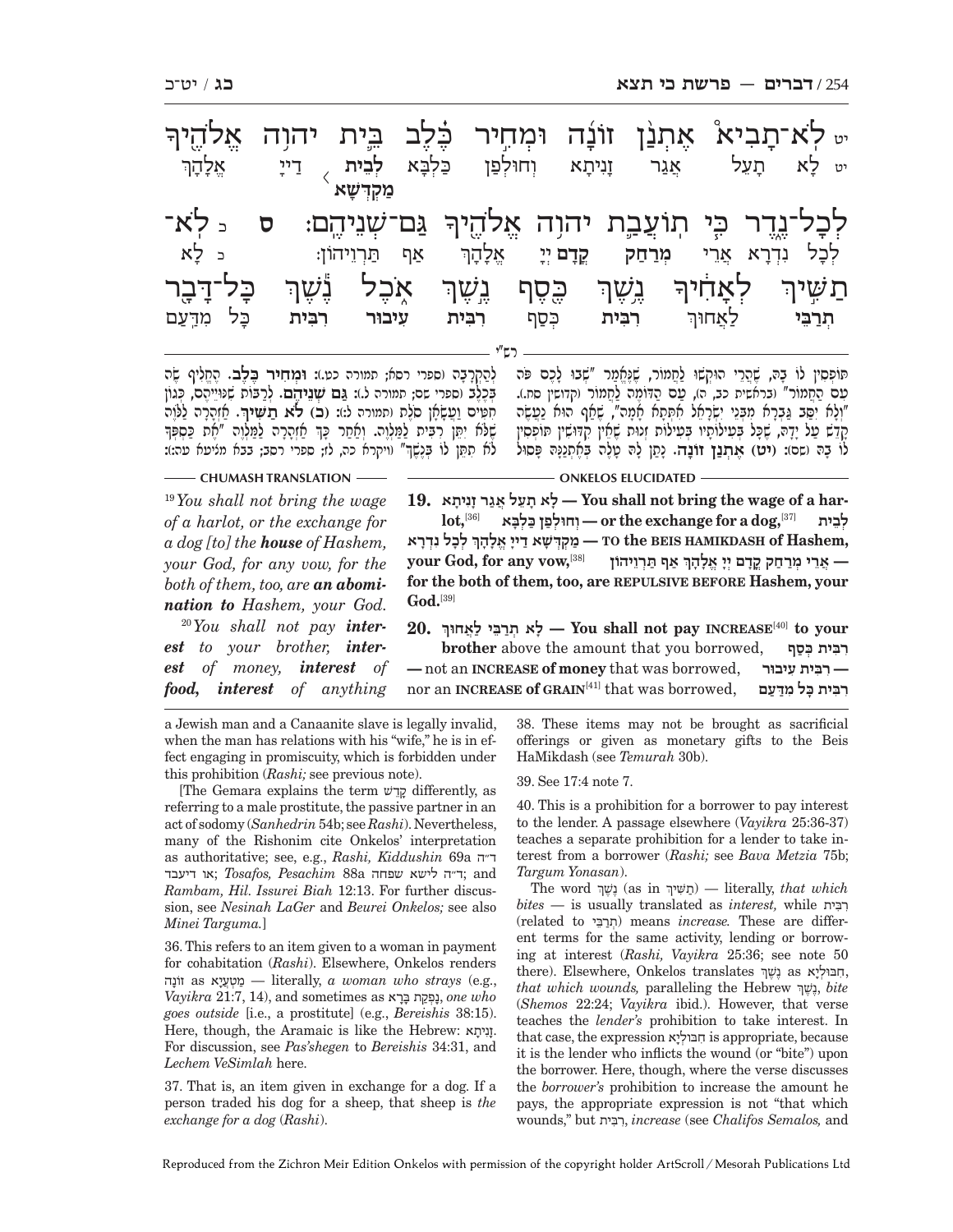ֺ .<br>ค. י לְמַ<mark>ׁעַן יְב</mark>ֶרֶכְךָ .<br>ค' לֹא תַשִּׁיך<sub>ֹ</sub> ּוָבְרִי תַשַּׁיךְ וּלְאָ <mark>ُ</mark><br>تاسد  $\vdots$   $\vdots$ נֻ אֲשֶׁר יִשֶּׁךְ .<br>ค' ַעַל־הָאָ -ֿיָאָרֶץ אֲשֶׁר־אַתָּה בָ א־ יהו<mark>ָה אֱלֹ</mark>הֶיך  $\Box$ משלח <u>ؖ</u><br>בְּ .<br>-<br>|-לִא תְאַחֶר שמה **ְיֹה לְרִשְׁתָּהּ: ס** כב כִּי־תִדְּיֹר נֶֽדֶר לֵיהוְה אֱלֹהֶיךִ ֖ ח ְ K טא: .<br>-<br>1 .<br>י יִה<del>ָ</del> י**ְי**ָה בְךָ **ٞ**מֵעָּמֶּךְ .<br>ค' לְשַׁלְמֶוֹ כִּי־דָר ְשׁנּוּ יהוה אלהי ֧֧֢ׅ֧֢ׅ֧֚֝<u>֓</u> י לַא תְרַ ...<br>ר**ִבֵּי** בְּדִיל דִּיבָ **ָיִרְבְנָּ**  ך **ְלב** .<br>נר תרב **ַרִבֵּי וְלַאֲחוּך** ִדּי **ִמ ְתרֵ בּי**: כא $\overline{\langle}$  **ע ְ מ ִמין** ֿ עַל אַרְעָא <sub>ו</sub> א ד<sup>ִי</sup>י אַתְּ עָ יָלַל ֿיְ בְּבל אוֹשָׁטוּת יְדָ יִדו י<br>די אל: ה- ך ֹי לַא ו א הָאַחַר לְתַמָּן ק ן לֵמ ְירת הּ: כב ֲאֵר ִ י תדּ ְ ר נד ר **ֳקד ם** ְ יי ֱ -: אֵל ה- ך ְ חוֹב- א: וִיהֵי בַך י**ָ** מִנְּךְ ַלְשַׁכָּמוּתֵהּ אֲרֵי מִתְבַּע יִתְבְּעִנֵּה יְיָ אָלָהָר "

ָ(<mark>בא) לַגַּבְרִי תַשִּׁיךְ.</mark> וְלֹא לְמָקִיךְ. לָאוֹ הַבָּא מִכְּלֵל טֲשֵׂה, הִצַּחֵר <mark>לְשַׁלְמוֹ.</mark> שְׁלֹשֶׁה רְגָלִים, וּלְמָדוּהוּ רַבּוֹתֵינוּ מִן הַמִּקְרָא<br>טשה. לעבור טליו בשני לאויו וטשה ובבא מניטא ט: ובב) **לא ְְתאֵ ח ְר לשׁ ְ** (ראש השנה ד:):

רש"י

**CHUMASH TRANSLATION** —— ————————————— ONKELOS ELUCIDATED -

*that he may take as interest.* <sup>21</sup> *To a stranger you may pay interest, but to your brother, you may not pay interest, so that Hashem, your God, will bless you in all that you put your hand to, on the Land into which you are entering, to take possession of it.*

<sup>22</sup> *When you make a vow to Hashem, your God, you shall not delay in paying it, for Hashem, your God, will demand it of you, and there will be upon you a sin.* 

**בּיֵרתְ מ י ִ דִּ —** nor an **INCREASE of anything that MAY BE PAID AS INCREASE** above the amount that was borrowed.<sup>[42]</sup>

 **may you NATIONS** other **OF MEMBER A To — ְלב ר ע ְמ ִמ ְ ין תּרֵבּי 21. ְPAY INCREASE, אחוּךֲלוְ — but to your brother,**  your fellow Jew, **you may not PAY INCREASE, יָי ְ ְ ְ ְ בִּד ִ יל דּ ָיבְר ִכָנּך הךָ לָאֱ — so that Hashem, your God, will bless you אוֹשׁטוּת ל ָ כֹ בּ ְ ְ על ארעא די את עלל , in all that you put your hand to.** על ארעא די א **תהּירְ מֵל ן ְ מָּתלְ — on the Land into which you are entering, to take possession of it.**

**22. ְ BEFORE vow a make you When — ֲאֵר ִ י תדּ ְר נד ֳר קָד ְם יָי ֱ אָל ָהך Hashem, your God,** to bring an offering,[43] **חראת א ְ ל ָ ְ ֲ אֵר ִ י מ ְתבּע** [44]**,it paying in delay not shall you — ְל שָׁלּ ֵמוּתהּ ְ or Hashem, your God, will demand it of** – יִתְבְּעָנֵּהּ יִיָ אֵלְהָךְ מִנָּךְ **ְ ָ חוֹבא ,you בך י ָ יהֵ וִ — and there will be upon you** the punishment for **a sin.**[45]

see Mishnah, *Bava Metzia* 60b*;* see *Tosafos U'Miluim*  for another approach).

41. The prohibition to collect or pay interest applies not only to loans of money, but to loans of other commodities as well, such as grain. For example, one may not borrow two *se'ahs* of grain on condition that he repay three *se'ahs* (see Mishnah, *Bava Metzia* 60b). *Nesinah LaGer* maintains that Onkelos' translation of כלֶאֹ) *food*) as עיבוּרִ , *grain,* parallels the example given in that Mishnah, which concerns wheat, a type of grain. However, various commentators point out (a) that Onkelos sometimes translates the root אכל this way even though this reason does not apply (e.g., above, 2:6,28 and *Bereishis* 41:35-36); and (b) that in *Vayikra* (25:37), which discusses interest paid in the , אול אוואלט (בסוס), אוואר מואלט איזורא (בסוס) או גער form of food, Onkelos translates פְרַכְלֶךְ, *your food,* and not as *your grain* (see *Nefesh HaGer* and *Me'at Tzori*). See further, *Tosafos U'Miluim.*

42. This includes payment via speech. Although Onkelos translates ברדּ here as עםדּמִ , *anything* (see above, note 18), ברדּ also means "word," which teaches that speech too can be prohibited as an interest payment. For example, if a person borrows money and meets his lender in the street, if he is not accustomed to greeting the lender first, he may not do so now, because the greeting is a form of repayment. If he does greet him, he has violated this prohibition (*Bava Metzia*  75b).

43. I.e., sacrificial offerings, as well as pledges of donations for the upkeep of the Beis HaMikdash and *tzedakah* vows; see *Rosh Hashanah* 4a-b, 6a; *Arachin* 6a.

44. That is, beyond three pilgrimage festivals [three *regalim*] after the vow has been made (*Rashi;* see *Rosh Hashanah* 4b).

45. See *Ibn Ezra.*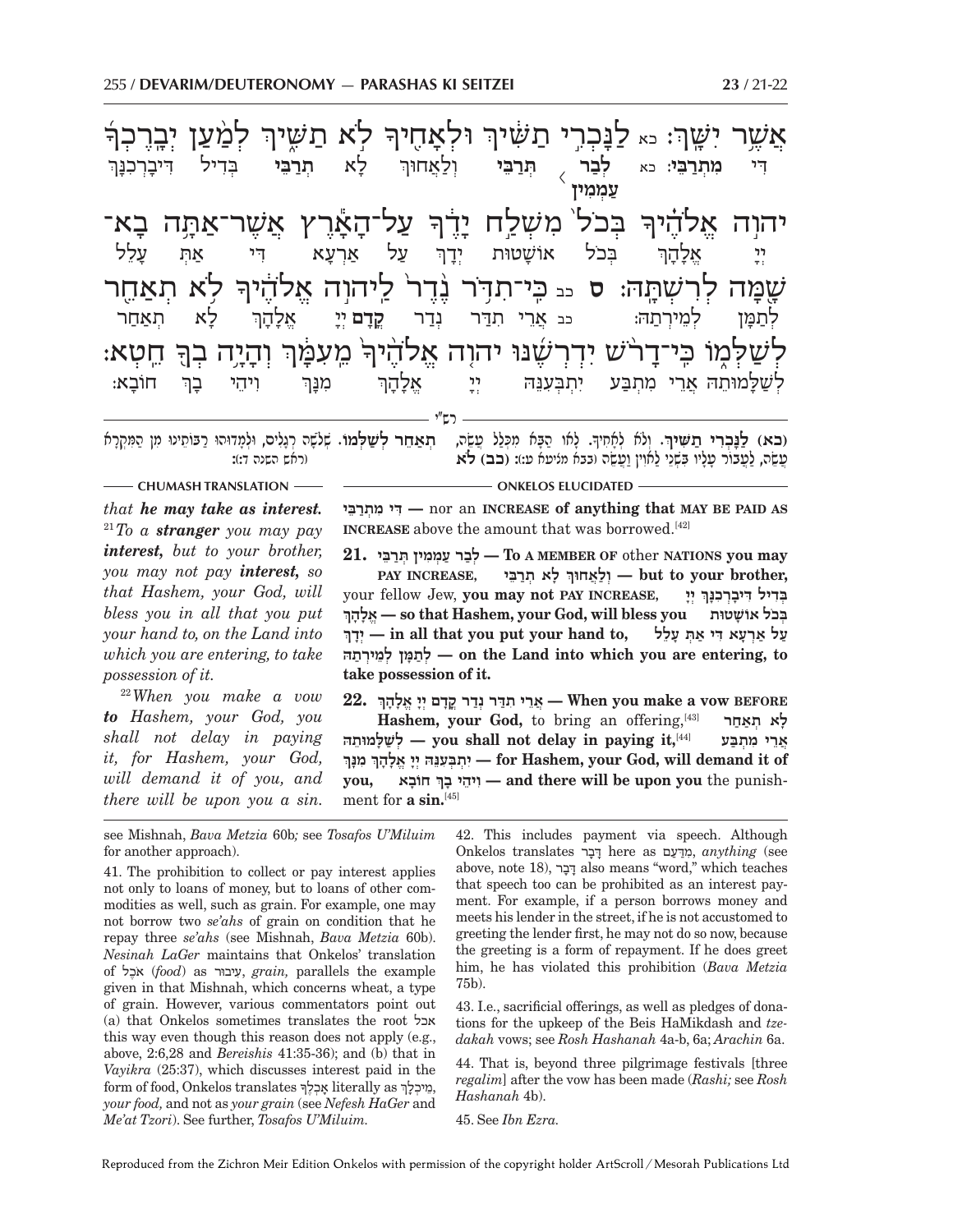<u>.</u><br>-1 חטא: בר מוֹצא <mark>י</mark>ֿייַן<del>,</del> .<br>ค. د וֹכִי תֶחְדָל לִנְדֶר לֹא־יִהְיֶה בְךָ **ֲ נָדָבָ** .<br>-<br>-רָבָה אֲשֶר <del>ָ</del> .<br>ค' ֿתִּ יִשְׁמָ*ּׂר* וְעָ ַבְשֱׂיתָ כַּאֲשֶׁר נ<u>ָ</u> <u>ٙؖٙٙڋڶڗۺٙ</u> הוה .<br>ล. <u>ڶ؆ؘڐڂڷ</u>ٚ .<br>-ן : **ס** חמישי כה כּzי ת-**ָזבֹא** בְּבֶרֶם רֵעֶךְ نةَلْشَ ب בִּפְיך ֖ ֥ לֹ ִ א תתּK ן: **ס** כו כּzי .<br>-<br>1 .<br>ค. **וֹאָל־כָּלְיְךָ** ֖ שׂ-**ٞ**ؘ۪ڹڐۭڗ؊ۭ -<br>-<br>1 ֲענ-ָבִ**ים כְּנַפְשְׁךָ** न וְחֶרְמֵשׁ לִא תָ*ּ*נִ נִירִי .<br>-<br>1 וְקֵטַפְתָּ מְלִיל<sub>ָ</sub>ת בְּיָ ביד ת-ָזבֹא בְּקָ <sub>ו</sub>ַמַּת רֵעָ<del>ּךְ</del> ֧֧֢ׅ֧֢ׅ֧֚֝<u>֓</u> :תוֹבַא א: כד אַפָּקוּת סִפְןָ ת- ך כג **וַארי תתמנע** א יֵהי ב- ך י נְדַבְתָּא דִי תִּטַּר וְתַעְבֵּד בְּמָאדִי נְדֵרְתָּ ֿיִתַא **קַדַם** יִיַ : אֵלָ ה- ך ְ ְוֵתיכוֹל ְ : כה ֲאֵרי **ִתתּ ג ָר בְּכַרְמָא** ו א דְחַבְרָך מַלֶּלְתָּא וּ א בֻּפמּ- $\mathcal{I}$ ְ לָא ו א תֵתּן: כו ֲאֵרי ְ ְוּלמ-יִנ<sub>ָ</sub> ך ְ ִשְׂבע- ך  $\varphi$ עִנְבִין  $\qquad \qquad$  ך ן וּמַגְּלָא ל**ָ**  א **ְתִרים** ֿתקטוף ֿ ן בִּידָך **ִתתּ ג ּ**<br>**יִר** בְּקָמְתָא וְ א דְחַבְרָךְ \*נ"א: ְ דּמ ְ לי- ן

רש"י

דִּבְּרָה תוֹרָה חֶלָּא בִּשְׁעַת הַבָּגִיר, בִּזְמַן שָׁמַתָּה נוֹתֵן לְכָלְיוֹ שֶׁל<br>בַּעֲל הַבַּיִת, חֵבָל חִם בָּא לַטֵּדוֹר וּלְחֲשָׁחֲשׁ חֵינוֹ אוֹכֵל וִשִׁם פּינוּ: **ָ .** א ְ ף זוֹ בּ ֵפוֹעל הָ כּ ְ תוּב מדֵ בּר **ִ (כו) כּי ת בֹ ְא בּק מ ֵ ת רֶעך** (שם פז:):

 **ִ תּ ְשׁמֹ ְ ר [וע ִ שׂ ָית].** ִל ֵיתּ ֲ ן עֵשׂה ע ל לֹא **(כד) מוֹצ ְ א שׂפֶ תיך ָ .** ְ בּ ֵפוֹעל הָ כּתוּב **.** תֲ עֶשׂה (שם ו.): **ִ (כה) כּי ת בֹ ְא בֶּכֶר ֵם רֶעך ָָ**ּפְרָצה (שִׁי יִשְׁרָעֶךָ, עֲדָי שְׁחַלְלָה (שִׁסְּ): שָׁבְעֶךָ,<br>מְדַבֵּר (נכּא מגיעא פז:): **בְּנַבְשְׁךָ. כַּמָּה שֶׁמְרְ**לֶה (שִׁס): שָׁבְעֶךָ,<br>ולא אכילה גסה (שס: **ואל בליה לא תתז.** מכּאו שׁלֹּא ְולֹ ֲ א אִכ ָילה גָ סּה (שם): **ְוֶא ֶ ל כּ ְלְיך**

#### **CHUMASH TRANSLATION ONKELOS ELUCIDATED**

<sup>23</sup> *But if you refrain from vowing, there will be no sin upon you.*  <sup>24</sup> *That which emerges from your lips, you shall safeguard and do, as you vowed to Hashem, your God, a voluntary gift, that you spoke with your mouth.*

<sup>25</sup> *When you will come into the vineyard of your fellow, you may eat grapes as you desire, [to] your fill, but into your vessel you may not put.*

<sup>26</sup> *When you will come into the standing grain of your fellow, you may pluck ears with your hand, but you may not wave a sickle*  **a making from refrain you if But — וֲאֵר ִ י ת ְת ְמנ ִ ע מ ְלּ ִמדּר 23. ְ ָ חוֹבא ,vow** for punishment **no be will there — ָל ְא יֵה ָ י בך sin upon you.**[46]

**ְ** $24$ . מִּפָּקוּת סְפִוְתָךְ הִטֵּר וְתֵעָבֵד $\geq 24$ . **That** which emerges from your **Lips** as a vow, **you shall safeguard and do, במא די נדרתּא ְ ְ נד ְבָתּא ,God your ,Hashem BEFORE vowed you as — ֳקָד ְם יָי ֱ אָל ָהך a voluntary gift,**[47] **ְ** voluntarily **you that — ִדּ י מֶלּ ְלָתּ ְא בֻּפָמּך uttered with your mouth.**[48]

**25. ְ IN** work to **HIRED BE will you When— ֲאֵר ִ י תָתּג ְר בּכְרָמ ְא דח ְבָרך the vineyard of your fellow,**[49] **ְ you — ְוֵת ִ יכוֹל עְנּ ִב ְ ין כּנ ְפ ָשׁך may eat grapes as you desire, ְ ָ לא** [50]**,fill your** to **— ִשׂ ְבָעך ְ וּלָמָנך ְתּןֵתִ — but into your vessel you may not put** them to save for later. **26. ְ** work to **HIRED BE will you When — ֲאֵר ִ י תָתּג ְר בָּק ְמָת ְא דח ְבָרך** *IN the standing grain of your fellow***<sup>[51]</sup> ותקטוף מלילן ידךָ בִּ — you may pluck ears** of grain **with your hand** and eat **sickle a RAISE not may you but — וּמְגָּל ָא ל ְא תִרים** [52],them

here, that the verse discusses a hired worker; see Issi ben Yehudah (ibid. 92a) for a different opinion (*Nesinah*  50. I.e., to satisfy your hunger, but you may not gorge

yourself (*Rashi*).

51. Here too, the verse speaks of a hired worker (*Rashi*). See note 49, and *Bava Metzia* ibid.

52. יקלילת is the Aramaic form of the Hebrew

<sup>46.</sup> Vowing an offering is not obligatory, and one who chooses not to make a vow is not liable to punishment. It is therefore better not to vow than to make a vow and not keep it (see *Koheles* 5:4; *Chullin* 2a-b). 47. No one forced you to make a vow; you did so voluntarily (*Chizkuni;* see also *Ramban*). 48. See *Ramban*. גרתּת י ִ רֵאֲ, *when you will be hired.* Only a worker hired by the owner is permitted to eat. This follows the understanding of the Sages (*Bava Metzia* 87b), cited in *Rashi LaGer, Nefesh HaGer,* et al.; cf. *Beurei Onkelos*).

<sup>49.</sup> The Hebrew אֹתב י כִּ means, *when you come.* Lest one say that the verse allows anyone who comes into a vineyard to eat its grapes, Onkelos explains that the verse refers to someone who was *hired* to work there: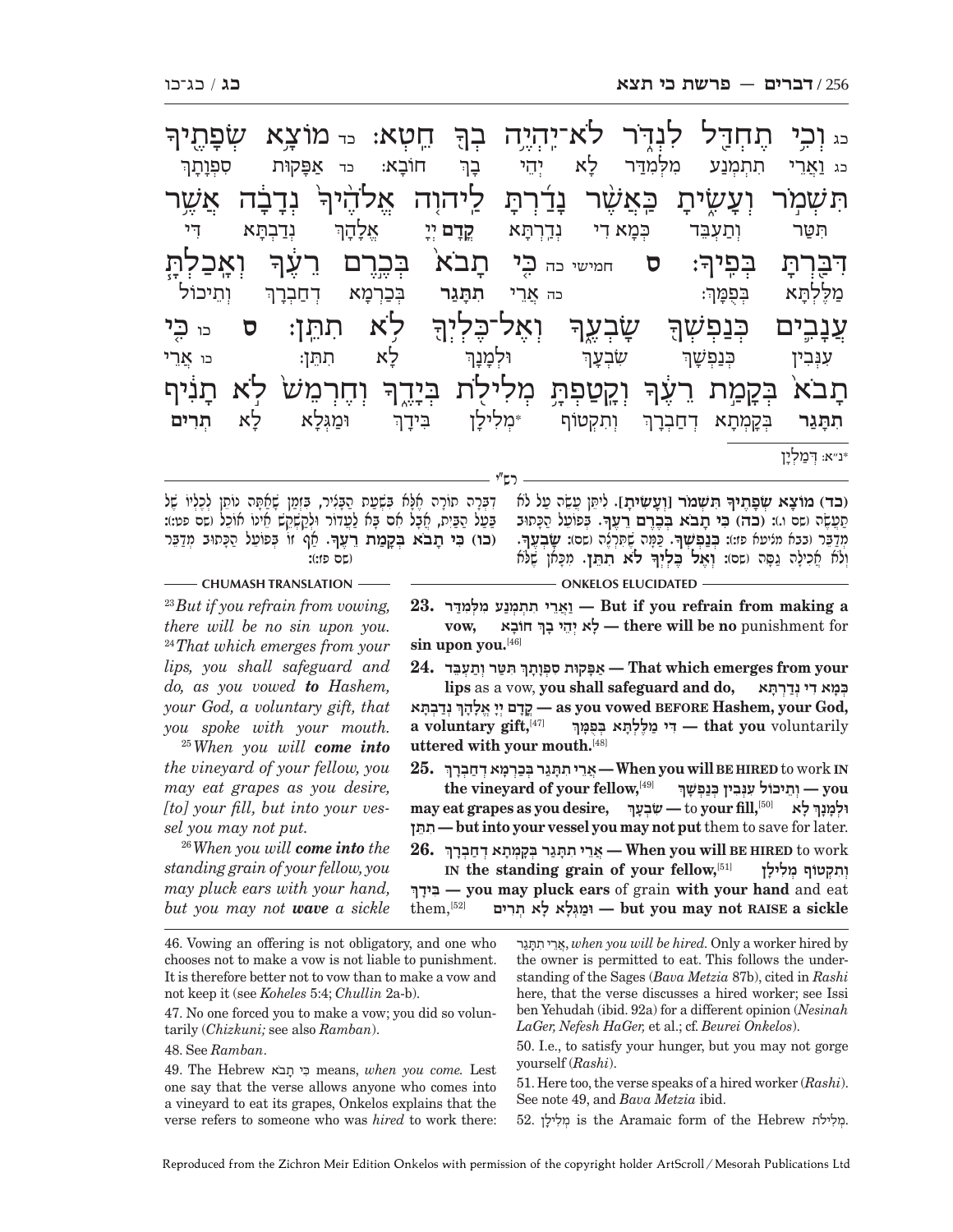| קָמַ <i>ֶּ</i> ת רֵעֱךָּ: ס [כֹּד] ×כְּי־יָקֵח אֶישׁ אִשָּׁה וּבְעָלֶה<br>וִיִּבְעֲלִנַּה     | אִתְּתָא                                                                      | גִּבַר |         | א אֲרֵי יִסֲב                          | כד                 | ּדְחַבְרָךָ | קֲמָתָא | עַל<br>על                       |
|-----------------------------------------------------------------------------------------------|-------------------------------------------------------------------------------|--------|---------|----------------------------------------|--------------------|-------------|---------|---------------------------------|
| וְהָיָָّה אִם־לָׂא תִמְצָא־חֵן בְּעֵינָיוּ כִּי־מֶצָא בָה <sup>ֹ</sup> עֶרְוַת דָּבָר<br>هٰرو | 同型<br>עֵבֵרַת                                                                 |        |         | ּבְעֵינְוֹהִי אֲרֵי אַ <i>שְׁבַּ</i> ח | תַשְׁבַּח רַחֲמִין |             | אם לא   | ויהי                            |
| מביתו:<br>מִבֵּיתֵהּ:                                                                         | לָה סֵפֶר כְּרִיתֻת <sup>ֹ</sup> וְנָתַן בְּיָדָה וְשִׁלְחֶה<br>וִיִפְטְרְנַה |        | בִּידַה | וִיְחֵן                                | פטורין             | ֶנט         | לה      | <u>וְכָ</u> ׂתַב<br>וִיִכְתּוֹב |
|                                                                                               |                                                                               |        |         |                                        |                    |             |         |                                 |

(א) **בּי מצא בה ערות דִבר.** מִנוְה [עַלִין לְגְרָשׁה] שׁ"לֹּא תְמְנֹא חֵן בַּעִינִין" (גִיטִין נ):

**ְ**

**CHUMASH TRANSLATION - THE RESOLUTION ONKELOS ELUCIDATED** 

*over the standing grain of your fellow.* **24.**

1  *If a man marries a woman and lives with her, it shall be if she will not find favor in his eyes, for he found in her a matter of immorality, and he writes her a scroll of severance, and he presents it into her hand and sends her away from his house,* 

[53]**.low-fel your of grain standing the over — ע ָ ל ק ְמָת ְא דח ְבָרך 24.**

 $\mathbf{f}$  **a man marries a woman**  $\mathbf{f}$  **/**  $\mathbf{f}$  *i i*  $\mathbf{f}$  *i n*  $\mathbf{f}$  *i*  $\mathbf{f}$  *i*  $\mathbf{f}$  *i*  $\mathbf{f}$  *i*  $\mathbf{f}$  *i*  $\mathbf{f}$  *i*  $\mathbf{f}$  *i*  $\mathbf{f}$  *i*  $\mathbf{f}$  *i*  $\mathbf{f}$  **it — ִו ֵיה ִ י א ָם ל א ת ְשׁכּ ח רֲח ִמ ְ ין בֵּע ִ ינוֹהי ,her with lives and shall be**[1] that **if she will not find favor in his eyes, ריֵא ֲ ,SIN of matter a her in found he for — א ְשׁכּ ח בּ ֲהּ עֵבר ִת פּ ְתָגם** [2] [4]**RELEASE of**]3[**BILL a her writes he and — ְוִי ְכ תּוֹב ל ֵהּ גּ ִט פּ ִטּוּרין** (i.e., a divorce document; a *get*), **ידהּ בּ ן ִ תֵּיִוְ — and he presents from it into her hand angly into property**  $\sim$   **<b>***and* RELEASES her from **his house,**

Some editions of Onkelos have יןלְ מדְּ,*] ears] that are full;* i.e., the kernels inside are ripe and plump. According to this version, the word תֹלילִ מְ comes from מלא, *full*  (*Marpei Lashon; Me'at Tzori;* see, however, *Nesinah LaGer*). [See, however, *Rashi* (*Shabbos* 19a מלילות ה"ד(, who says that תֹלילִ מְ are ears that are *not* fully ripened; see also *Yerushalmi Pesachim* 3:1.]

53. One who uses his hand can pluck only one ear of grain at a time, whereas one who uses a sickle can harvest several ears at once.

The Hebrew word ניףִת) of the root נוף (is generally understood by the Sages as "waving," in a horizontal, back and forth motion. Onkelos, though, consistently translates this as ריםִתְ , *raise.* See, for example, *Vayikra*  23:11; *Bamidbar* 5:25. Regardless, the underlying meaning of our verse is the same: the worker may not use a sickle to cut the grain he eats (see *Me'at Tzori*).

1. This and the following two verses are connected to v. 4, so that the Torah is saying that *it shall be* that if the following sequence of events, recounted from here until the end of v. 3, will occur, then the law stated in v. 4 applies (see *R' D. Z. Hoffman*).

2. Onkelos translates the verse's ברדּ ת ורְעֶ) literally, *a*   $matter$   $of\,immorality)$  as עברת פּתְגָם, *a matter of sin*, for the reference is not specifically to an act of infidelity, but to any transgression (compare 23:15 above with note 28). This is in accordance with the opinion of Beis Hillel (Mishnah, *Gittin* 90a), who disagree with Beis Shammai and maintain that a man may divorce his wife for transgressing against him in any manner, such as for neglecting his needs, and not only for immoral behavior (see *Beurei Onkelos*, *Marpei Lashon;* cf. *Torah U'Peirushah*).

3. Although Onkelos usually translates סְפָרָא, *book* or *scroll*, here he translates it גּטֵ, *bill*, based on the context. Although most commonly associated with a bill of divorce, the term גּטֵ is actually synonymous with טרשְׁ , *document*, and is occasionally used for other documents as well (*Rashbam* to *Bava Basra* 160a ה"ד ר"ה המביא גט  $\it Ga$  to *Gittin*  $2a$  ר"ה המביא גט פשוט *Rabbeinu Bachya* here) for why this term is generally used specifically for a divorce document. See also the fascinating explanations cited in *Me'at Tzori, Miluim*.

*HaKesav VeHaKabbalah* notes that the meaning of פרֶסֵ in our verse is the subject of a dispute among the Tannaim, as explained by the Gemara (*Gittin* 21b): According to R' Yose HaGlili, it means *bill*, while according to the Sages, it means *narration* (ספּוּרִ ; i.e., the language of the divorce document that severs the bond between the husband and wife). By translating it as גּטֵ, Onkelos seems to be following the interpretation of R' Yose HaGlili. It should be noted, however, that *Rashba* (*Gittin* ibid., on the Mishnah later on the page) says that according to the Sages, the word פרֶסֵ connotes both *narration* and *bill*; hence, Onkelos' translation would not necessarily support either opinion (see also *Levush*, *Even HaEzer* 126:16; *Me'at Tzori*).

4. The verse's יתתֻ רִכְּ , literally, *severance*, is a form of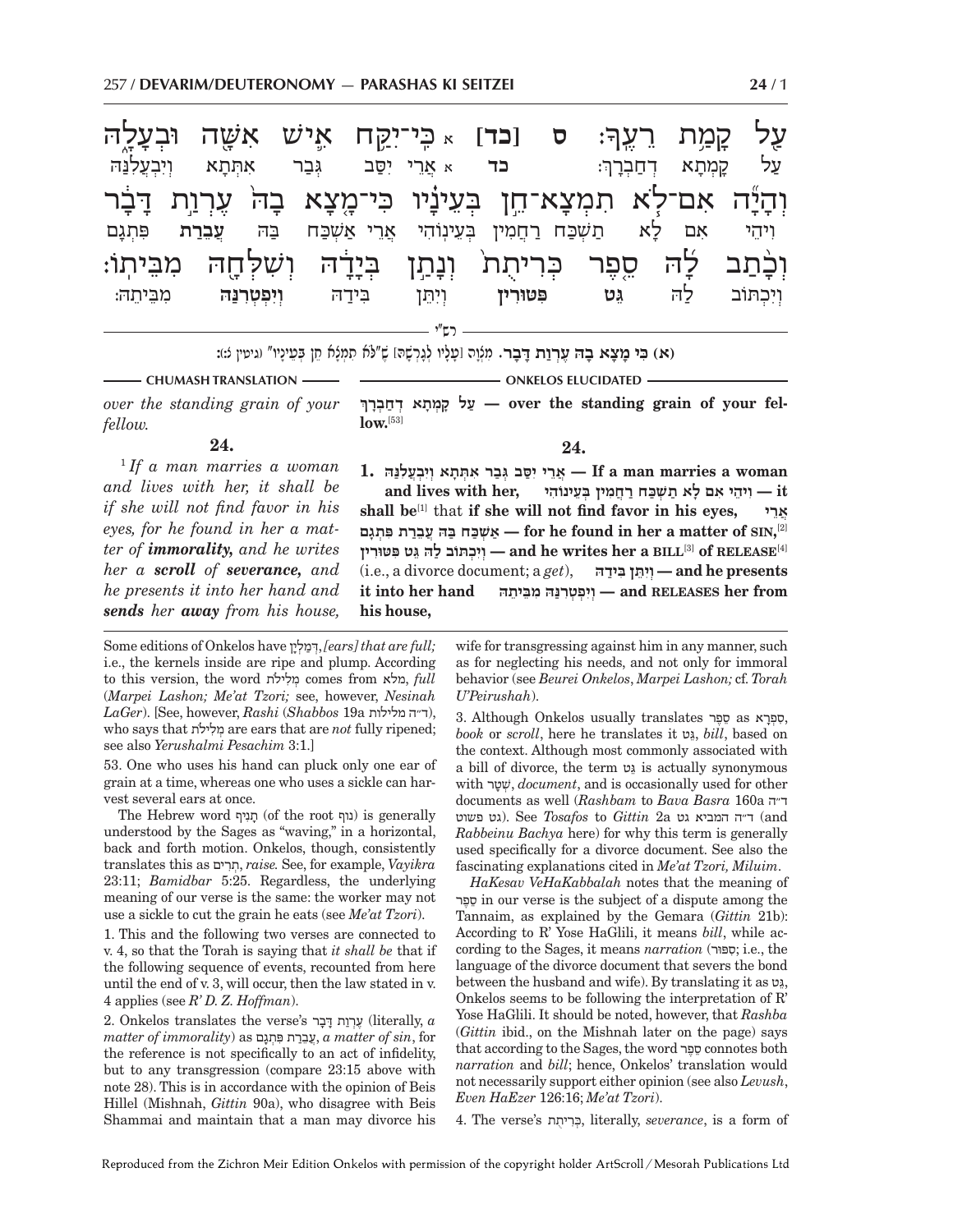| ג <b>וֹשָׂנֵאַה</b>             | לְאֶישׁ־אַחֱר:                        |                                                                                                              | ڹؾڶڂۭڐؾ           | מִבֵּיתֶוֹ             | ֿ <i>ַ</i> יְרְצְאָה                                                 |
|---------------------------------|---------------------------------------|--------------------------------------------------------------------------------------------------------------|-------------------|------------------------|----------------------------------------------------------------------|
| <b>וְיִסְנֵינַה</b><br>ı        | לִגְבַר<br>ֹאָחֱרָן                   | וּתְהֵי                                                                                                      | <b>וּתְהָן</b>    | מִבֵיתֵה               | וְתִפּוֹק<br>$\Box$                                                  |
| וִיִפְטְרְנַה                   | בִּידַה<br>וְיָהֵן                    | הָאִיּשׁ הָאַחֲרוֹןْ וְכָּתַב לָה סֵפֶר כְּרִיתֻת <sup>ֹ</sup> וְנָתַן בְּיָדָה וְשִׁלְחֶה<br>גֵּט פִטוּרִין | וְיִכְתּוֹב לַה   | בַּתְרָאָה             | גַּבְרָא                                                             |
| לאנתו:                          | נַסְבַה לֵה                           | מִבֵּיתֶוֹ אָוֹ כֵי יָמוּת הָאֵישׁ הָאַחֲרֹוֹן אֲשֶׁר־לְקָחָהּ לִוֹ לְאִשֶּׁה:<br>בַתְרָאָה דִי              | גַּבְרָא          | אֲרִי<br>יְמוּת        | İΚ<br>מִבֵּיתֵה                                                      |
| ַלָשׁוּב לְקַחְתָּה<br>למִסְבַה | לִמְתָב                               | - לֹא־יוּכַל בַּעְלֶה הֶרִאשְׁוֹן אֲשֶׁר־שָּׁלְחָה<br>דִי פַטְרַה                                            |                   |                        | ר ל <b>ית לה רשו</b> לְבַעֲלַה קַדְמָאָה                             |
| הוא<br>הִיא<br>מְרַחֲקָא        | ּכִּי־תְוֹעֵב <del>ְ</del> ה<br>אַרִי | אַחֲרֵי <sup>ּ</sup> אֲשֶר הֻטַּמָּ֫אָה<br><b>דִי אִסְהָאֲבַת</b>                                            | בָּתַר            | לְאִשַּׁה<br>לְאִנְתוּ | לַהִיּֽוֹת לִוֹ<br>לה<br>לְמֶהֱוֵי                                   |
| אַלהֶׁיךִּ                      | יהוְה                                 | אָת־הָאָ2ֶרֶץ אֲשֶׁר <sup>ֶ</sup>                                                                            | ֿתַ <b>הֲטִיא</b> | ולא                    | לִתְּנֵי<br>יהוה                                                     |
| אֵלְהָךָ                        | דְי<br>לל<br>ד                        | אַרְעָא<br>יָת                                                                                               | תְחַיֵּב          | וְלָא                  | לל<br>ד<br>קְרָם<br>Adim Alm distri bs ident me and communicate your |

(ב) לאיש אחר. אין זה בּו זוּגוֹ שׁל ראשׁוֹן, הוּא הוֹנִיא רשׁעה מִפּוֹךְ בּיתוֹ וזה הכניסה (שׁט: (ג) וְשׂנאה האיש האחרוֹז. הָ כּ ְ תוּב מבְ שּׂ ֶ רוֹ שׁ ִ סּוֹפוֹ לְשֹׂנ ָאות ְהּ, ו ִא ָם לאו קוֹבְ ר ֶ תּוֹ שֶׁנֱּאמ ִ ר "אוֹ כ ָ י ימוּת" (ספרי ער; גיטין שם): **(ד) אֲ חֵר ֲ י א ֶשׁ ֻר הטּ מּ א ה.** ְלר בּוֹת ָסוֹטָה שֵׁנִּסְתָּרָה (ספרי שם; יבמות יא:):

2  *and she leaves his house and she goes and becomes married to another man,* <sup>3</sup>  *and the latter man hates her and writes her a scroll of severance and presents it into her hand and sends her away from his house, or the latter man who took her for himself as a wife dies —* <sup>4</sup>  *her first husband who divorced her is not able to take her again to become his wife, after she had been defiled, for it is an abomination before Hashem; and you shall not bring sin upon the Land that Hashem, your God,* 

#### **CHUMASH TRANSLATION ONKELOS ELUCIDATED**

**ְ ְ וּתֵה ִ י ל ְגבר ,house his leaves she and — ְו ִת ִ פּוֹק מֵבּ ֵיתהּ 2. וּתִהַרְ וּתְהֵי לְגִבְר רןָחֳאָ — and she goes and becomes** married **to another man,**

**ְ וִי ְכתּוֹב her hates man latter the and — ְוִי ְסֵנ ינ הּ גּ ְבָר א ב ְתָרָאה 3. טּוּריןִ פּ ט ִ גּ הֵּ ל — and he** too **writes her a BILL of RELEASE ְוִי ְפ ְטִרנּ ִהּ מֵבּ ֵיתהּ hand her into it presents he and — ְוִיֵתּ ִ ן בּ ידהּ ֲ אוֹ אֵר ְי י מוּת גּ ְבָר א ב ְתָרָאה ,house his from her RELEASES and— נתּוְּאִ ל הְּ ל הֵּ בסְ נ י דִּ — or if the latter man who took her for himself as a wife dies —**

 **first her** ,case a such in **— ֵל ֵ ית ל ְהּ ר ְ שׁוּ לבֲעל הּ קְדָמָא ִה ד י פ ְטרהּ 4.**

**husband who** had previously **RELEASED her** with a *get* **is her take to — ִל ְמָת ְ ב ל ִמ ְסּב ְהּ לֶמֱהֵו ֵ י ל ְהּ ל ִאְנתּוּ PERMITTED not after** she = בְּתֵר דִי אִסְתָּאֵבָה = after she had been defiled to him by being married to another man,<sup>[5]</sup> יִי מְרַחֲקָא הִיא קֵדָם יְיָ: — for [this marriage] is REPULSIVE be<mark>-</mark><br>רוֹלָא תְחַיֵּב יָת אַרְעָא — and you shall not bring fore Hashem; יְלָא תְחַיֵּב יָת אַרְעָא — and you shall not bring<br>**sin upon the Land** — דִּי יִי אֵלְהַךְּ — that Hashem, your God,  **,God your ,Hashem that — ִדּ ְ י יָי ֱ אָל ָהך**

the verb כרת, *cut off*, or *sever*. Onkelos' טּוּריןִ פִּ , *release*, is in accordance with the implied meaning of the word, and follows the later clause וְשָׁלְחַהּ מִבֵּיתוֹ, which Onkelos translates יְיִפְטִרְנַּהּ מִבֵּיתֶה, "he shall release her from his house" (*Nefesh HaGer*). A divorce is referred to as such for it releases both the husband and the wife from their marital obligations to one another (*Me'at Tzori*).

actual text of a *get* (Mishnah, *Gittin* 85b), and is a common Aramaic term for a bill of divorce (see *Rashi* to .(ד"ה ר' נתן b65 *Gittin*

5. This is the plain meaning of this clause (see *Ramban*). *Rashi*, however (as explained by *Ramban*), interprets it as stating an additional case in which a woman becomes forbidden to her husband — if she was *defiled* through adultery.

The term טּוּריןִ פּ טִ גֵּ used by Onkelos appears in the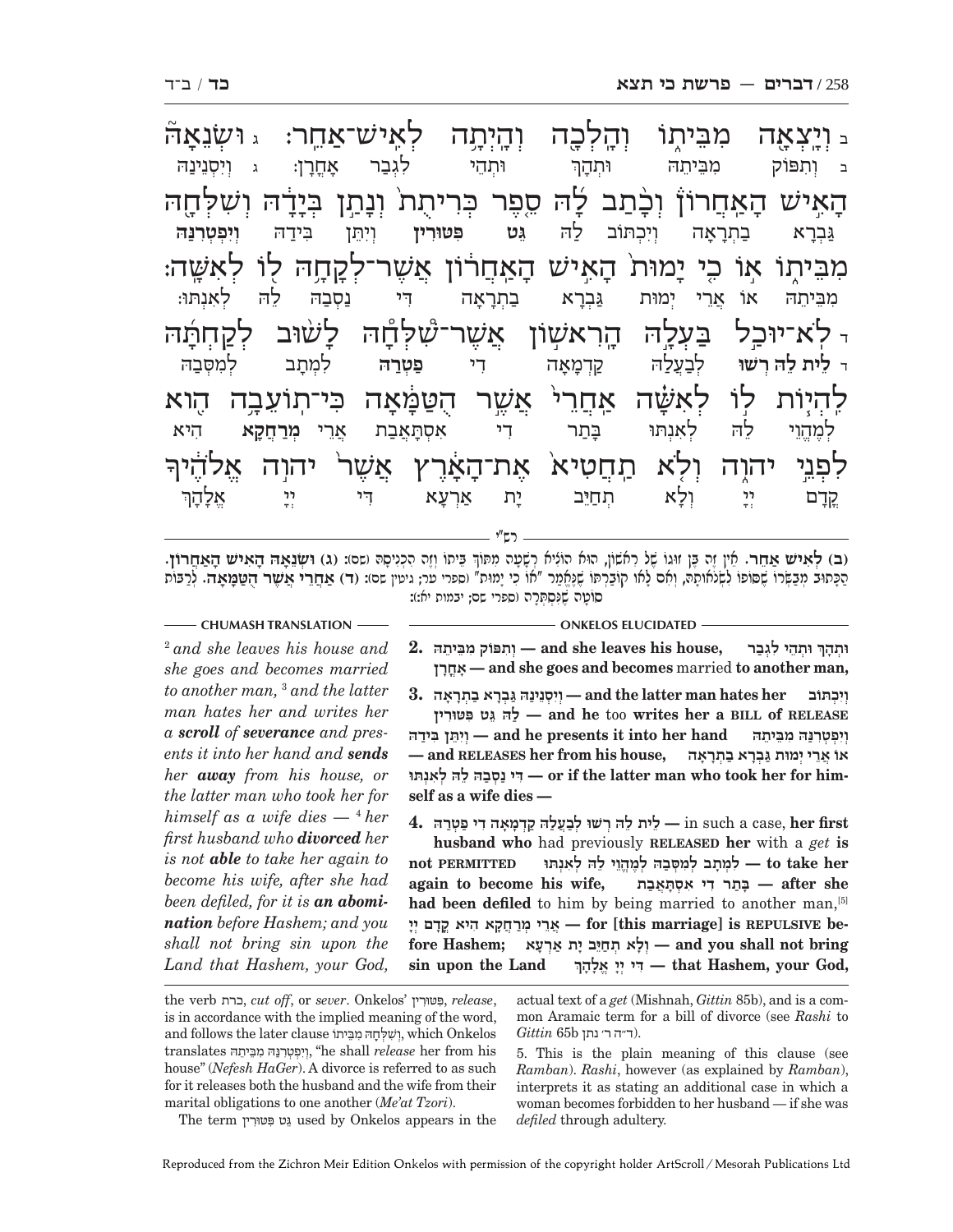֖ נ6ֲ חל7 ה: **ס** ששי ה כּ ִ " י־יקּ ִ yח אישׁ֙ ִ אשּׁ ֲ >ה חד֔-֧֝֓֕֓֕֓֕֓֕׆֧ׅ֧֓֬֓֬֓֜<mark>׀</mark><br>֧֘֩ ־שָׁה לְא .<br>-<br>1 נת ז יֵצֵא בַצָּבָ  $\sum_{i=1}^n$ יֲבָא וְלֹא־יַ<u>עֲ</u>בָר עָ **ַ**נְלֻיו לְכָ ל־דּ-יִבְר נ<sub>ָ</sub> ְקִי יְהְיֶה לְבֵיתוֹ שָׁ $\ddot{v}$ יָנָה ֿאָדָ חָת וְשִׂמַּח אֶת־אִשְׁתָּוֹ אֲשֶׁר־ל<del>ָ</del> ֹקֳחָ: ּ לֹא־יַחֲבָל רֵחֲיִם וָ רֶ Z כב ָ<br>אֲ חָטָ נ-א: ה אֲרֵי יִסַּב גְּבַר אִתְּתָא זְ א חֲדַתָּ א ל- א יָהֵב לָ ך יִפּוֹק בְּחֵילָא וְ א וְלָא יִ א יְעִיבַר עֲלְוֹהִי לְכָל נ ל מִדְּעַם **פְּנֵי** יְהֵי לְבֵיתֵהּ שַׁתָּ א יִסֵּב ְ רִחְיָא וְרִכְבָּ א ֲחד ִ -א וִיח<del>ַ</del>דִּי יָת א ית אתתה די נסיב: א $\overline{\langle}$ ֿמַשְׁכּוֹנָא

רש"י

**יִהְיֶה. לְרַבּוֹת אֶת כַּרְמוֹ (ספרי שם; סוטה מג.): <b>וְשִׂמֵּח.** יְשַׂמֵּת  **ח.** ְישׂ מּח ְו ִחְלּ ֵ לוֹ, א ָ ינוֹ ז ִ ז מֵבּ ִ יתוֹ בְּשִׁב ָ יל צְרֵכי הִ מְּלָחָמה: **ְלֵביתוֹ.** ֶז ֵה ביתוֹ: הָעֶלְיוֹנְה: לֹא יַחֲבֹל. מִם בָּא לְמַשְׁכְּנוֹ עַל חוֹבוֹ בְּבֵית דְין, לֹא<br>ימשכננו בדברים שטושים בהו אוֹכל נפש ובבא מגיעא היג.. הטו.): הָלֶא הָעֲ הַיִּאֲל הַמְהַיִּאָ (וּ , דְחַיִּם, הָיֹא הַמַּקְמוֹנָה: וָדָבֶב, הְיֹא<br>חָטְלִיא שָׁל "וְשָׂמַח": (וּ) <u>ר</u>ְחַיִּם, הִיא הַמַּקְמוֹנָה: וָדָבֶב, הִיא<br>הטליוֹנה: לֹא **יִחבֹל,** אִם בּא למשכנו טל חוֹבוֹ בּבִית דִּי אֶת אִשְׁתּוֹ, וְסַרְגּוּמוֹ "וְיַחְדֵי יָת אִתְּחֵיה". וְהַמְסַרְגֵם וְיֵחְדֵי עִם<br>אִתְּחֵיהּ ותרגום יונתן) טוֹטֶב הוּא, שֶׁאֵין זֶה תַּרְגּוּם שֶׁל "וְשִׂמַּח"<br>אלא של "ושמת": (ו) רחים. היא התּחִתּוֹנה: ורכב. היא

**ִ (ה) אשּׁ ֲ ה חד שׁ ה.** ֶשִׁה ֲ יא חָדָשׁה לוֹ, וֲאִפילּוּ אְ לָמָנ ְ ה, פָּרט ְאִי הָבָּאָיִ, הְּנָשָׁיִ, הְּנָשָׁיִ, הְּנָשָׁיִ, הְּנָבֹל עֲלָ**יוּ, דְּבַר**<br>לְמַחֲזִיר גְּרוּשְׁתוֹ (ספרי רעא; סוטה מד.): **וְלֹא יַעֲבֹר עָלְיוּ,** דְּבַר<br>הַצְּבֹא: **לבל דִּבר.** שהוּא נִוֹרֶדְּ הַצִּבֹּא. לֹא לִספּק מִ הַגָּבָא**: לִבְל דַבָר.** שָׁהוּא נוֹרֵךְ הַגָּבָא, לֹא לִסַפֵּק מֵיִם וּמָזוֹן וְלֹא לְתַקֵּן דְּרָכִיִם. אֲבָל הַחוֹזְרִים מֵטוֹרְכֵי הַמִּלְחָמָה עֲל פִּי כֹּהֵן, כְּגוֹן<br>"בָּנָה בַּיִּת וְלֹא חֲנָכוֹ" אוֹ "אֲרַשׂ אִשָּׁה וְלֹא לְקָחָהּ" ולעיל כ, ה;<br>ז), מַחִפִּיקִין מֵיִם וּמָזוֹן וּמִתַּקְנִין אֶת הַדְ **לְבֵיתוֹ.** אַף בְּשָׁבִיל בֵּיתוֹ, אִם בָּנָה בַּיִת וַחֲנָכוֹ, וְאִם נַטַט כֶּרֶם

*gives you as a heritage.*

5  *When a man marries a new wife, he shall not go out to the army, nor shall it be placed upon him for anything; he shall be absolved for his home for one year, and he shall gladden his wife whom he has married.*

6  *One shall not take as security a lower millstone or an upper millstone,* 

6. The Torah forbade a person to remarry his divorcee if she married someone else in the interim, in order to prevent a situation in which men can exchange wives with one another temporarily by divorcing their wives and then remarrying them. This is liable to *bring sin upon the Land* (*Ramban*).

7. That is, he has performed the second phase of marriage (*nisuin*) by taking her into his home. The law of one who has performed only the first phase of marriage (*erusin* or *kiddushin*) by betrothing a woman is stated above, 20:7 (see note 9).

The phrase "a new wife" means that she is new to him, as opposed to one who remarries his divorcee. However, she may have been married to a different man before (*Rashi*).

8. Literally, *shall not "pass over" him.*

9. This includes preparing food and drink for the soldiers and constructing roads for the army. However, those who return from the battlefront because they have built a house and not yet begun to live in it, planted a vineyard and not yet deconsecrated it, or betrothed a woman and not yet taken her [or because they are fearful and softhearted (*Sefer HaChinuch* §581)], as stated above,

**ְCHUMASH TRANSLATION CONFIDERED ONKELOS ELUCIDATED** 

 **אֲחָסָנא לך בָ הֵיָ — gives you as a heritage.**[6]

 **new a marries man a When — ֲאֵר ִ י יסּ ְב גּב ִר א ְתָּת ֲא חדָתּא 5. wife,**[7] **ילאָ חֵ בּ פּוֹק ְ י אִ לָ — he shall not go out to** fight  **it shall nor — ְו ָל ְא י ִע יב ֲר ע ִלוֹה ְ י לָכ ִל מָדּעם ,army the** with (i.e., the matter of the army) **be placed upon him**[8] **for anything;**[9] **דאָח אֲ תָּשׁ הּ יתֵ בֵל י ְ הֵי י ְ נֵפְּ — he shall be FREE**[10] **for his home for one year,** *י***תּתהּ דִּי נֵסיב i (and he shall gladden his wife whom he has married.**[11]

 **as take not shall One — ָל ִא יסּ ב מ ְשׁ ָכּוֹנ ִא ר ְחָי ְא וִר ְכ ָבּא 6.** security for a loan<sup>[12]</sup> a lower millstone or an upper

> 20:5-8, are obligated in non-combat assignments (*Rashi*). 10. Where the Hebrew term נקה is used in the sense of innocence from guilt or absolution from punishment, Onkelos translates it זכי) as in 5:11 and 19:10 above). Here, however, where it means that he shall be absolved from *obligation*, he translates it according to its implied meaning as ניֵפְּ , *free* or *available* (see *Nefesh HaGer*).

> 11. Onkelos translates מּחשִׂ וְ literally as a transitive verb (דּיֵיח וִ, *and he shall gladden*), and אתֶ in its usual sense (ית) as a term preceding the direct object of a verb (see *Nesinah LaGer*). *Targum Yonasan*, however, renders ייחדי עם אנתתיה, he shall be glad with his wife, interpreting מּחשִׂ וְ as an intransitive verb and אתֶ according to its alternative meaning, *with*. See *Rambam*, *Sefer HaMitzvos, Asei* §214 (with *Mitzvas HaMelech* there) and *Sefer HaChinuch* §582, who seem to follow this understanding of the verse. *Rashi*, however, follows Onkelos and adds that he who renders ויחדי עם תיהֵּתְּ אִ is mistaken, for if that were the case the Hebrew should have been vowelized וְשָׂמַח.

> 12. The verse is discussing a creditor who comes to *beis din* to claim security for an overdue debt. This is the connotation of the Hebrew term חבל. The Torah does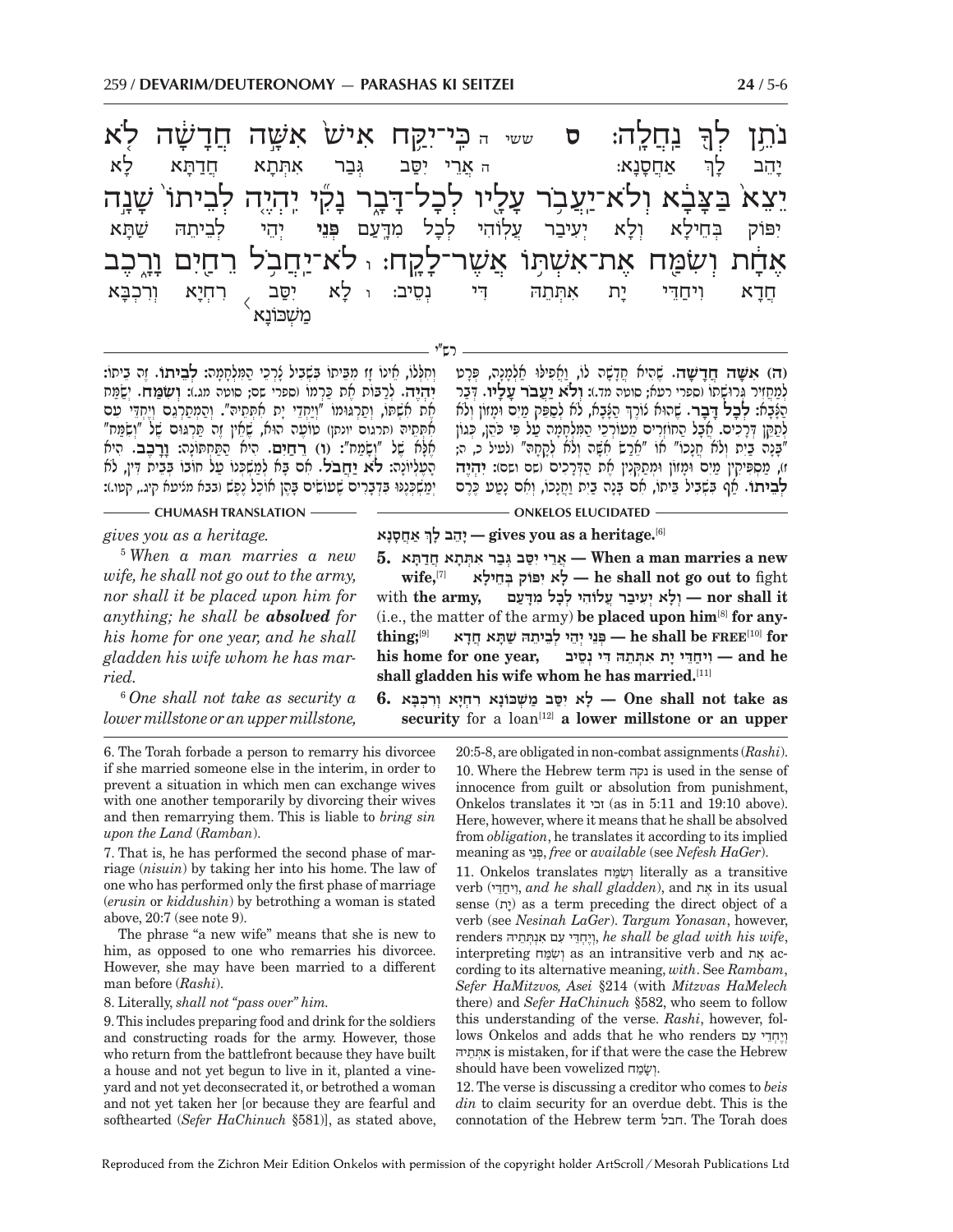**ִ (ז) כּ ִ י ימֵּ צא.** ְ בֵּעִדים (ספרי רעג) ְ והְ תָרָא ְ ה, וֵכ ָ ן כּ ִ ל "יָמֵּצא" י הַיִּבְּרֵה יִפְרֵי יִפְרֵי יִפְרָי יִתְּעֲמֶר בּוֹ. חֵינוֹ חַיֶּיב<br>שֶׁבַּפוֹרָה (מכילתא נזיקין פרק ה): **וְהִתְעַמֶּר בּוֹ.** חֵינוֹ חַיָּיב<br>עד שישׁפּוּש בּוֹ (ספרי שס): (ח) **השמר בּוּגע הצרעת.** ָשׁלֹא תִּתְלוֹשׁ סִימָנֵי טוּמְתָה וְלֹא תָקוֹן חֶת הַבַּהֶרֶת ומכות<br>כב.)**: בְּבֹל ְאֵשֶׁר יוֹרוּ אֶתְבֶּבּוּ.** תִּס לְהֻסְגִּיר, חָם לְהֻחֵלִיט, רש"י ִכּי־נ1ֶ פ ֥שׁ ה ֹ וּא חבK ל: **ס** ז כּ ִ " י־ימֵּ֨ -ימצא איש גּנב נפש מאחי ָזיוֹ מִבְּנֵי  $\ddot{\textbf{x}}$ יִשְׂרָ עמֵר־בִּו וּמִכַוִ ֹיְרֶוֹ וּמֵת הַגַּנְּב הַהוּא וּבְעַרְתָּ הָ הר .<br>-<br>1 : **ס** <sup>ח</sup> ִ השֶּׁ מ ְר בּנF ג ע־ה צּ-יָּרֵעַת לִשְׁמָ*֫*ר מְאָד וְלַעֲשֶׂוֹת בְּכֹל ָמִקְרָ<u>ב</u>ֶּך אֲשֶׁר־יוֹרוּ אֶתְכֶם הַכְּהֲנִים הַלְוִיֵּם כַּאֲשֶׁר צִוִּיתֶם תִּשְׁמְרִוּ לַעֲשְׂוֹת: **ִבְהוֹן מִתְעֵבֵד מַזוֹן**  $\alpha$  ז אֲרֵי יִשְׁתִּכַח  $\alpha$ גָּבר גַּגֵב <u>נפשא</u> מאחוהי מבני  $\overline{\langle}$  **ְלכ ל ְנפ שׁ**: ֲאֵרי **עֵ בד**  $\overline{\langle}$  **ְדּ ִבישׁ**  $\ddot{\psi}$ יִשְׂרָ ו<u>ִית</u>ּגַר  **ר** ֵבּ ִ הּ ויז ְ בִּנֵנּהּ **ְוִי ְת ְקֵטל** גּ נּ-גּנַבא הַהוּא וּתִפַלִּי וּ **אִסְתְּמַר בְּמַכְתּ**שׁ סְגִירוּ לְמִטַּר לַחֲדָא וּק יא וּלְמֶעְבָּד <sub>ִ</sub> ד כְּכֹל מִבֵּינָךְ דִי יַלְפוּן יָו תכוז' יֶהֲנַיָּא לֵנָ לֵוַאֵי כִּמַא דִי פַקֵּד תִּנּוּן מעבד:

 $-$  CHUMASH TRANSLATION ————————————————————— ONKELOS ELUCIDATED *for a life he would be taking as*  ע ֶ ד שִׁיּ ְשׁתֵּ מּשׁ בּוֹ (ספרי שם): **ִ (ח) השֶּׁ מ ְ ר בֶּנג ע ה צּ ר ע** ִא ְם לטֵ הר:

*security.* 7  *If a man is found kidnaping a soul from among his brethren, the Children of Israel, and he enslaves him and sells him, that kidnaper shall die, and you shall eliminate the evil from your midst.*

8  *Beware with regard to the tzaraas affliction, to be very careful and to perform; according to everything that the Kohanim, the Leviim, shall teach you — as I have commanded them — you shall be careful to perform.* 

 **THEM WITH for — ֲאֵר ְ י ב ִ הוֹן מ ְתֲעֵב ָד מ ְ זוֹן לָכ ְל נפשׁ ,millstone FOOD IS PREPARED FOR EVERY SOUL.** [13]

7. אֵרֵי יִשְׁתִּכָח גִּבַר גַּנֵב נַפְשָׁא מֵאֵחוֹהִי מִבְּנֵי יִשְׂרָאֵל — If a man is

**found kidnaping a soul** (i.e., a person) **from among his brethren, the Children of Israel, princes** - **princes** - **princes — ְוִי ְת ְקֵט ל גָּנָּב א ההוּא** [14]**,him sells and him FROM PROFITS he that kidnaper shall BE PUT TO DEATH, ְ ְוּתפ ֵלּ ָ י עֵב ְד דּ ִב ִ ישׁ מֵבּ ָינך — and you shall eliminate the EVILDOER from your midst.**

8. אַסְתְּמַר בְּמַרְתַּשׁ סְגִירוּ, Beware with regard to the *tzara-*<br>לַמְטֵר לַחֲדָא וּלְמֵעָבָּד it o be very careful – לִמְטַר לַחֲדָא וּלְמֵעָבָּד  $\alpha$ s affliction,<sup>[15]</sup> – לְמִטֵּר לַחֲדָא וּלְמֶעְבָּד – to be very careful and to perform; – בְּכֹל דִּי יַלִּפוּז יַתְבוֹן בִּהֲנֵיִא לָוָאִי **to everything that the Kohanim,** who are from the tribe of **the Leviim, shall teach you** regarding how to proceed **— ִ תּ ְטּרוּן — them commanded have I as — ְכָּמ ִא ד י פֶקְּד ִתּנּוּן בּדָ עְ מֶל ְ — you shall be careful to perform.**

not, however, place any limitation on a security taken at the time the initial loan is made (*Rashi* with *Sefer HaZikaron*; *Rashi* to *Shemos* 22:25 and to v. 17 below; cf. *Rambam*, *Hil. Malveh VeLoveh* 3:2).

13. The verse says metaphorically that one who takes a millstone as security would be "taking a soul." Onkelos explains the intent of the verse, which is that these items are used to prepare food, and without them one might starve (*Beurei Onkelos;* see also *Rashi*). As to why Onkelos adds the word *every*, *Nesinah LaGer*  explains that it is to indicate that it is prohibited only to take utensils that are needed to prepare foods that eaten by all people, but not those that are used for preparing dishes that are consumed only by the wealthy [similarly to the term פשֶׁנ לֶ כל הְ וֶשׁ , *a need common to all* 

*people*, used with regard to Yom Tov] (*Nesinah LaGer*; see *Me'at Tzori* for another approach).

14. According to *Ramban* (above, 21:14), Onkelos understands מּרֶעתְ הִ וְ to mean *and he makes merchandise of him*, so that it is synonymous with the following term, *and sells him*. According to *R' Chaim Paltiel* there, however, the word תְתֵּגֵר used by Onkelos there (as well as the word גרתּיִוְ used here) may refer to any kind of profit, including labor. This fits with *Rashi*, who derives from מּרֶעתְ הִ וְ that the kidnaper is not liable unless he had used the victim as a slave prior to selling him. See further, 21:14 note 10.

15. [See above, 17:8 note 13, and *Vayikra* 13:2 note 5 for explanation of Onkelos' term גירוִּסְ .[

The term מרֶשּׁ הִ , *Beware*, always signals a prohibition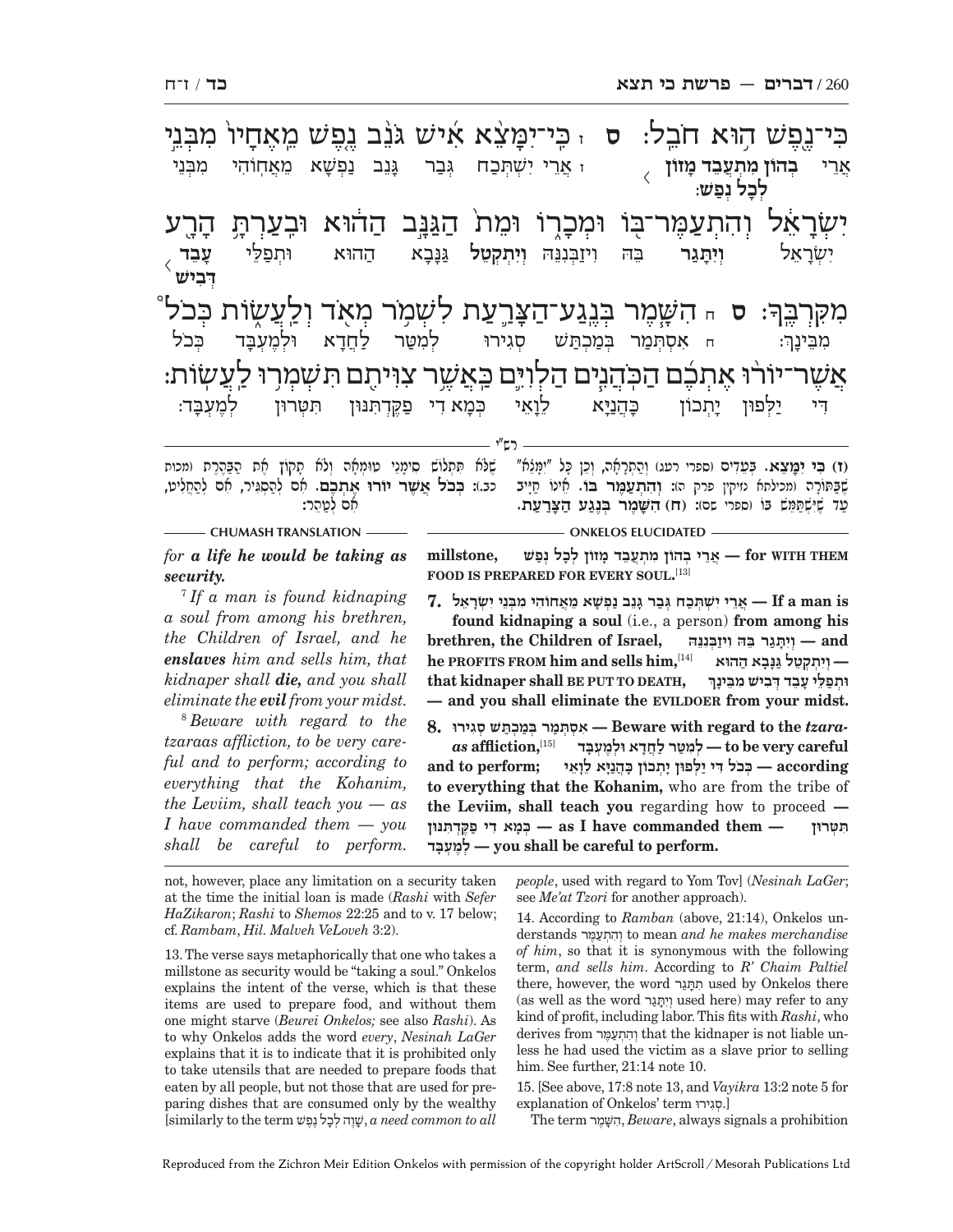<mark>ֶ</mark> בְּצְאתְכֶם היה <u> לְמִרְיֶם בַּ</u>דֶּרֶךְ ט **וָב**ّ את שַׂה יהוה אל ַ מַשַּׁאת מְאֶוּמָה לְא־תָנ*ִ*  בֹא .<br>ค. מִמִ<mark>ּ צְרָיִם: ס</mark> קִי־תַשָּׁה בְרֵצ<del>ְ</del>ךָ ֿטוֹ: <sub>יא</sub> בּחוּץ תּעמֹד איש א זָה *ׁ נֹשֶׁ*ה .<br>ค' ּ אֶת־הָעֲבֻוֹּט הַחְוּצָה: ּבּ וְאִם־אִישׁ עָ עני הוּא בוֹ יוֹצִיא אֵלֶיךִ ֿ לְמִרְיָם בְּאָ **ָ** זְרְהָא בּמפּקָבוֹן הֱוֵי <sub>/</sub> יָת **ּו** ָת דִי *עֲבַ*ד יִי א אל: ה- ך ט $\overline{\langle}$  ְד ִכיר ן ישוּ מד<mark>ִעם לָא</mark> רִ א תעוֹל ּמִמִצְרֶיִם: י אֲרֵי תִרְשֵׁי – בְחַבְרָ בחברר  $\alpha$ משכונה: יא **בִּבָרָא** תּקוּם וגברא א דִּי אַתְּ רָ שׁי  $\frac{1}{\tau}$   $\frac{1}{\tau}$ ית משׁכּוֹנא א לְבָרָ א: יב ְו ִא ְ ם גּב ר **ִמ ְסֵכּן** הוּא ל- א בה יפק ת-ך

(ט) <mark>זָבוֹר אֵת אֲשֶׁר עָשָׂה וגו׳ לְמִרְיָם.</mark> אִם בָּאמָ לְהָזֶהֵר | שֶׁדִּבְּרָה בְאֶחִיהָ וְלָקְתָה בִּנְגָעִים (ספרי ערה): (**ו**) <mark>בִּי תַשֶּׁה</mark><br>שלא תלקה בנרעת אל תּספּר לשוו הרע. זכור העשוי למרים | ברעב. תחוב בחבירה: ְ : **מ שּׁ ְ .** ֵ ת ְ חוּב בּחְ ב ָירך **ְבֵרֲעך את מאוּמ ה.** ֶ חוֹב שׁ ְ ל כּלוּם: ֶשִׁדְּבָּר ְ ה בָאִח ָיה ְ וָלְקָת ִ ה בְנָג ִעים (ספרי ערה): **ִ (י) כּי ת ֶ ָ**

רש"י

**CHUMASH TRANSLATION - THE RESERVITY ON KELOS ELUCIDATED** -9  *Remember what Hashem, your God, did to Miriam on the way, when you were leaving Egypt.*

<sup>10</sup> *If you shall hold a debt against your fellow, a debt of anything, you shall not enter his home to take his security.*  <sup>11</sup> *You shall stand outside; and the man against whom you hold the debt shall bring the security outside to you.* <sup>12</sup> *If he is a poor man, you shall not* 

**ְ ְ ל ִמְרָים 9. ,Hashem what Remember— ֱהֵו ְי ד ִכ ָ יר י ִת דּ ֲ י עב ְד יָיֱ אָל ָהך your God, did to Miriam**[16] who spoke against Moshe, and *עמצרים — היוחא במפקבון ממצרים — נדרחא במפקבון ממ***צרים — <b>***p a* the **way, when you were leaving Egypt.**

**10. ְ your against debt a hold shall you If — ֲאֵר ִ י תְר ֵשׁ ְ י בח ְבָרך ָ ל ֵא תעוֹל** [18]**,anything of debt a — ְר ִשׁוּ מָדּעם** [17]**,fellow his take to home his enter not shall you — ְלֵב ֵית ְהּ ל ִמסּ ב מ ְשׁ ֵכּוֹנהּ** security.<sup>[19]</sup>

**ְ וג ְבָר ִא דּ י א ְתּ ָ ר ֵשׁי ;outside stand shall You — ְבָּבָר ְא תּקוּם 11. בהֵּ — and the man against whom you hold the debt פּקֵי ְ ָ י ת מ ְשׁ ָכּוֹנ ְא לָבָרא תךָוָלְ — shall bring the security outside to you.**  $\mathbf{r}$  **לְא**  $\mathbf{r}$  לִא  $\mathbf{r}$   $\mathbf{r}$  **|**  $\mathbf{r}$  **|**  $\mathbf{r}$  **|**  $\mathbf{r}$  **|**  $\mathbf{r}$  **|**  $\mathbf{r}$  **|**  $\mathbf{r}$  **|**  $\mathbf{r}$   $\mathbf{r}$  **|**  $\mathbf{r}$   $\mathbf{r}$  **|**  $\mathbf{r}$   $\mathbf{r}$   $\mathbf{r}$   $\mathbf{r}$   $\mathbf{r}$   $\math$ 

(*Zevachim* 106a). This is a prohibition against cutting off the *tzaraas* or removing the hairs that render it impure (*Rashi*) or even refraining from showing the affliction to a Kohen (*Ramban*). *Sifra* (to *Vayikra* 26:3, as explained by *Ramban* to the following verse), however, understands this statement as a warning to guard oneself *from* being afflicted with *tzaraas* by recalling mentally what happened to Miriam for speaking *lashon hara*, in addition to the verbal recollection derived from the following verse. *Ramban* adds that this includes a prohibition against speaking *lashon hara*, lest one be stricken with *tzaraas* as a result. See further, *Chafetz Chaim*, *Pesichah*, *Lavin* §3 with *Be'er Mayim Chaim*.

16. The Hebrew word זכוֹר is a command written as an infinitive (a continuous action), implying a requirement to remember this thing constantly (see *Rashi* to *Shemos* 20:8). This explains why Onkelos translates it הֵי דִּכִּר, literally, be remembering, rather than ,*אֲ*דִּכַר, *remember* (*Me'at Tzori*). See similarly above, 9:7 with note 13 there, and below, 25:17.

*Rashi* reads this verse as a statement of caution: If

you wish to avoid being stricken by *tzaraas*, be sure to avoid *lashon hara*. *Ramban*, however, follows *Sifra*  (cited in the previous note), which states that this is a mitzvah-obligation to recall verbally what happened to Miriam.

17. *Rashi* seems to have had a different text of Onkelos here: אֵרֵי תֵּחוּב בִּחֲבָרָ, The meaning, however, is the same; see *Mizrachi*.

18. I.e., of any kind, even a debt whose origin is not from a loan, such as a purchase on credit which has been later designated to be a loan [such as by writing a document for the debt] (*Mizrachi*, *Nachalas Yaakov*; see *Bava Metzia* 115a and *Rashi* to 72a וזקפן ה"ד(. Alternatively, it means a loan of any amount (*Tzeidah LaDerech*).

19. This verse (like v. 6; see note 12 there) refers to one who comes to *beis din* to take security for an overdue debt. The verse prohibits the creditor from entering the house of the debtor in order to collect the security (see  $Rashi$  to *Bava Metzia* 113a ה"ה המלוה.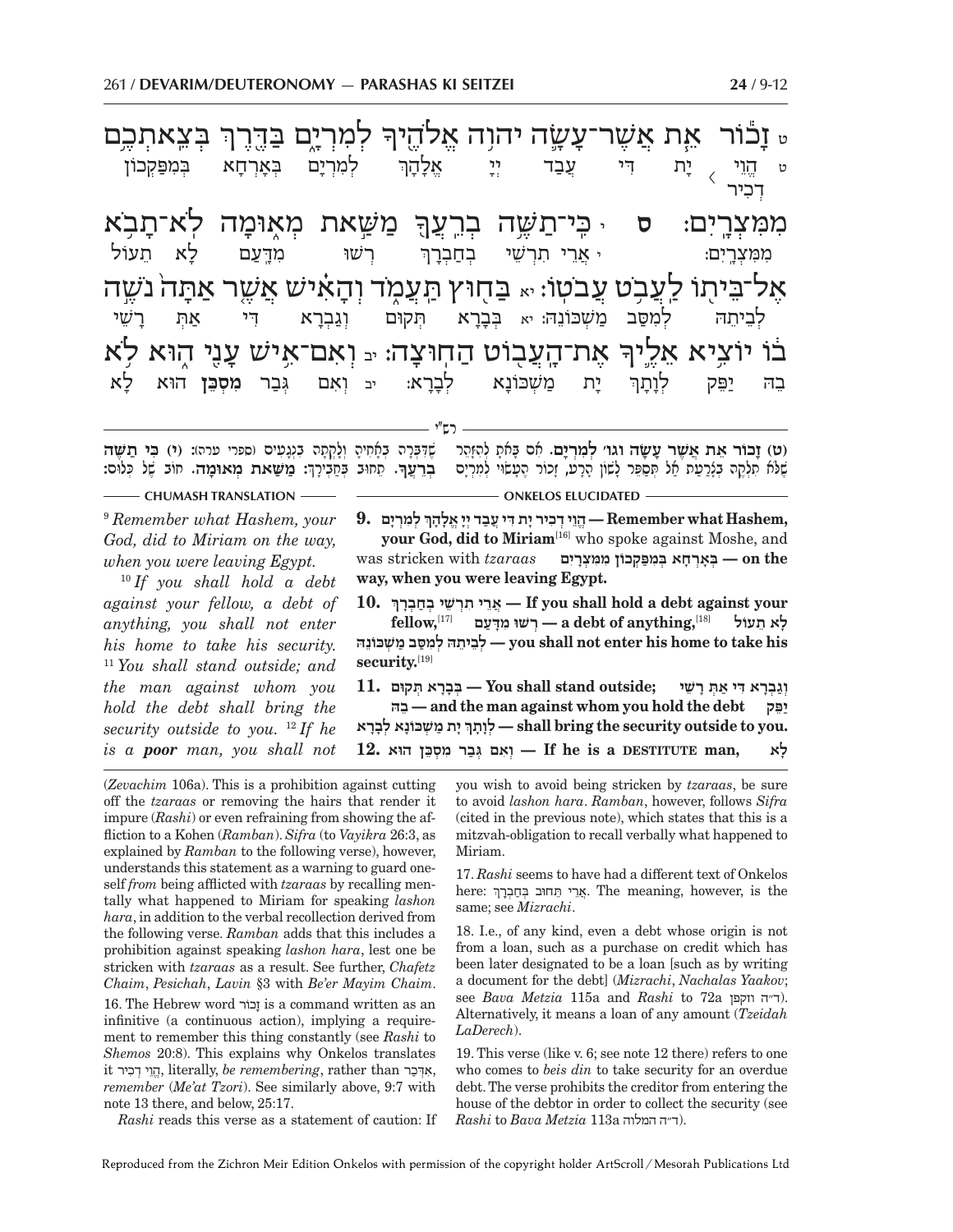| פִבוֹא                    |         |              | ֿאָת־הָעֲבוֹט              | לוֹ      | תֲשִׁיב                 | ֿיג <b>דָז<sup>י</sup>ָשׁב</b> |                     | בַעֲבֹטְוֹ:        | תִשְׁכָּב                    |
|---------------------------|---------|--------------|----------------------------|----------|-------------------------|--------------------------------|---------------------|--------------------|------------------------------|
| בִּמְעַל                  |         | מַשִׁכּוֹנַא | יָת                        | לֲה      | תָּתֵֽב                 | אתבא                           | יג                  | בִּמַשְׁכוֹנֵהּ:   | תשכוב                        |
| ¥ַדָקֶ <sup>ׂ</sup> ה     |         | תְּהְיֶה     | וּלִךְ                     |          | <u>וּבְרָכֶךְ</u>       | <i>ַּבְּשַׂלְּמָתָוֹ</i>       |                     | וְשָׁבְב           | השׁמש                        |
| <b>ַ</b> זְכוּתָא         |         | תְּהֵי       | וִלְךָ                     |          | וִיּבְרְכִנְּךָ         | בִּכְסוּתֵה                    |                     | וִיִשְׁכוֹב        | שׁמְשָׁא                     |
| שָׂבֻיר                   |         |              | לא־מַעֲשָ <i>ׁ</i> ק<br>יד | שביעי    | ס                       |                                | <b>ֹאֲלֹהֶיךְ</b> ׃ | יהוה               | לִתְּנֵי                     |
| אֲגִירָא                  |         | תַעֲשׁוֹק    | לַא<br>$\mathbf{r}$        |          |                         |                                | אֲלָהָן׃            | לל<br>ד            | ֶקְרָם                       |
| בִּשְׁעָרֶיך <del>ּ</del> |         |              | <u>בָּאַרְצְךָ</u>         | אֲשֶׁר   | ּמִג <del>ּ</del> ְרְךָ | אָרֹ                           | <b>ٞ</b> ڟؚڬڷؽڶڂ    | <b>יְאֶבְיֶוֹן</b> | עָנִי                        |
| ּבְקִרְוָיךָ:             |         |              | <b>בְאַרְעָ</b> ךָ         | דִי      | מִגִּיּוֹרָךְ           | İΝ                             | מֵאַחָיךָ           | וּמִסְבֵנָא        | עַנְיָא                      |
| הוא                       | עַני    | כל           | השֹׁמִשׁ                   | עַלְיו   | תִּבְוֹא                |                                | ֿשָׂבָרו            | <u>תְהֵ</u> ׂן     | ֿבִ <sup>יוֹ</sup> מוֹ<br>טו |
| הוא                       | עַנִיִא | אֲרִי        | שׁמְשָׁא                   | עַלֽוֹהי | תֵעוֹל                  | וְלָא                          | אַגְרֵה             | תְּחֵן             | בִיוֹמֵה<br>טו               |
|                           |         |              |                            |          |                         |                                |                     |                    |                              |

ָרֵעֲךָ"] (ויקרא יט, יג), אֶלָּא לַעֲבוֹר עַל הָאֶבְיוֹן בִּשְׁנֵי לַאוִין**, לֹא**<br>תעשׂק שכר שב**יר** שהוא עני ואביוֹז [ורטה, שבכלל "לֹא ָ**תֲ עשֹׁק** ְשׂכר **שׂ ִ כיר** ֶשׁהוּא **עִ נ ְ י וֶא ְביוֹן** ְ[וֵרֲעך ָי הוּ הוּ הוּז הוּזה הוּזה לְּבִּי הוּזה הוּזה לֹא תַעֲשֶׂה יוֹזה.<br>תַּעֲשָׂק את רָעַדְּ" הוּא), ועל הַעשׁוּר כִּבֶּר הוּזהר "לֹא תַעֲשָׂק **ָ**ַז גִּ דְּבָל הַיְהִית הָ דָּבִי הַעֲלָךְ הַעֲלָךָ אֲ עֲר לָדֶק<br>חֶת רֵעֲדְ": אֶבְיוֹן. הַתָּחֵב לְכָל דֶּבָר: מִגַּרְךָ, זֶה גֵּר לֶדֶק<br>וספרי רעת: בבא מגיעא קיא:**: בשעריר.** זה גּר תּוֹשׁב האוֹכל ׅ֧ׅ֧ׅׅׅ֧ׅ֧ׅ֧ׅ֧ׅ֧ׅ֧֧֚֚֚֚֚֚֚֚֚֚֚֚֚֚֚֚֚֚֚֚֚֚֡֡֝֝֡֝֡֓֡֡֓֡֜֜֜֜֜֝֬ **ָ**(ספרי רעח; בבא מציעא קיא:): **ִבּ ְשׁעֶ ריך ָ**יְצִי הַיֹּשֶׁ עֵד הַאֶלָּ הַעֲלוֹת (שם ושם): **ְאֲשֶׁר בְּאַרְצְךָ. לְ**רַבּוֹת שְׂכַּר בְּהֲמֶה וְכֵלִים,<br>יְבֵילוֹת (שם ושם): **יְאֲשֶׁר בְּאַרְצְךָ. לְ**רַבּוֹת שְׂכַּר בְּהֲמֶה וְכֵלִים,

ָ (שם **(יב) לֹ ִא ת ְשׁכּ ב בֲּ עבֹטוֹ.** לֹ ִ א ת ְשׁכּב וֲע ֶ בוֹטוֹ אְצְלך רעז): **ְ (יג) כּבוֹא ה ֶ שֶּׁמשׁ.** ִא ְם כּסוּת לְ יָל ְ ה הוּא. ו ִא ְם כּסוּת יוֹם הֲחֵזִירֶהוּ בַבֹּקֵר (שם), וּכְבָר כָּתוּב בְּוָאֱלֶה הֲמִשְׁפָּטִים יִם הַ הְ שִׁי הַשְׁיִבְּוּ (לוֹ" (שמות כב, כה), כּל הִיּוֹם תִּשִׁיבֹּנּוּ ) מִי דְּכְנוֹ הַשֶּׁמֶשׁ עִּיְמְוֶעָדּ וֹכֹבוֹ וּוֹנִישׁוֹ קִיזְיֹג. דְּבֵרְבֶּךָ, וְיִוֹט<br>אֵינוֹ מְבָּכֶכְךָ, מִכָּל מָקוֹם **וּלְךָּ תִּהְיֶה צְדָקָה** וִפִּכּי שִׁם):<br>(**יִד) לֹא תִעְשֹׁה שִׂבִּיר**. וְהִלֹּא כִבּר כִּתְּוּ **ִ תּ ְהֶי ְ ה צד ק ה** (ספרי שם): ְ לוֹ וּכבֹא הֶ שֶּׁמ ִ שׁ תָּקֶּחנּוּ (בבא מציעא קיד:): **ֵוּבֲרֶכָךּ.** ְו ִאם ָ(**יד) לֹא תַעֲשֹׁק שַׂבְיר. וַהֲלֹח כְבָר** כָּחוּב ["לֹח חֲטָשֹׂק חֶת

*sleep with his security.* <sup>13</sup> *You shall return the security to him when the sun sets, and he will sleep in his garment and he will bless you, and for you it will be a merit before Hashem, your God.*

<sup>14</sup> *You shall not withhold from a poor or destitute hired worker of your brethren, or of your proselyte who is in your Land, in your gates.* <sup>15</sup> *You shall pay his wage on its day; the sun shall not set upon him, for he is poor,* 

**CHUMASH TRANSLATION ONKELOS ELUCIDATED** 

**כּוֹנהֵּ שְׁ מבּ כּוֹב ְ שְׁ תִ — you shall not sleep with his security** in your possession.<sup>[20]</sup>

 **the return shall You — ָאָתָב ָא תֵת ֵב ל ָהּ י ת מ ְשׁ ָכּוֹנ ְא כֵּמע ִל שׁ ְמ ָשׁא 13. security to him** each day **when the sun sets,**[21] **שׁכּוֹבְ יִו ְ ְ נּךָכִ רְיבָ ו הִּ סוּתֵ כְ בִּ — and he will sleep in his garment and he will bless you, ְ ְ ְ תֵּה ָ י ז ָכוּת ֳא קָד ְם יָי ֱ אָל ָהך לךָ וְ — and for you it will be** considered **a merit before Hashem, your God.**[22]

14. אַגִירָא עַנְיָא וּמִסְבֵּנָא (עֵקְיָא בּתָאֵל — You shall not withhold wag-<br>פּאַחִיךְ — מַאֲחִיךְ — of – מִאֲחִיךָ  **of — ֵמאָחיך your brethren, ְ ְ ְ בּ ִקְרָויך ִ דּ ְ י באְרָעך יּוֹרךָ גִּ מ אוֹ ִ — or of your pros-ְelyte who is in your Land,** living among you **in your CITIES.** [24] **ְ ו ָלא ;day its on wage his pay shall You — ְבּ ֵ יוֹמ ִהּ תֵּתּ ן אְגֵרהּ 15. שׁאָ מְ שׁ י ִ לוֹהִ ע עוֹל ֲ תֵ — the sun shall not set upon him** be-

fore he receives his wage,[25] **הוּא יאָנְע י רֵאֲ — for he is poor,**

20. In v. 14 below and elsewhere, Onkelos translates ניִע as יאנְע, *poor*, and ביוֹןְ אֶ, a term used for someone who lacks everything (*Rashi* there), as כּןֵסְ מִ , *destitute*. Here, however, he renders ניִע as כּןֵסְ מִ , since our verse is referring to someone who is so poor that he has nothing else with which to sleep (*Or HaTargum*; see also *Pas'shegen*). 21. This passage refers to a garment worn at night. The creditor returns the garment each night and may then take it back in the morning. In *Shemos* 22:25-26, the Torah teaches that the same applies to a day garment if the debtor has nothing else to wear: The creditor returns the garment each morning and may then take it back when the sun sets (*Rashi*).

22. See the similar expression in 6:25 above, with note 29 there.

23. Although it is forbidden to withhold the wages of any hired worker, as it says (*Vayikra* 19:13), *Do not withhold from your fellow*, one who withholds the wages of a poor or destitute worker transgresses the additional prohibition stated here (*Rashi*).

24. Regarding Onkelos' rendering of "your gates" as "your cities," see above, 5:14 note 22.

25. The wages of a hired worker are due at the conclusion of his task. Thus, our verse is referring to a night worker, whose wages are due at dawn. His employer has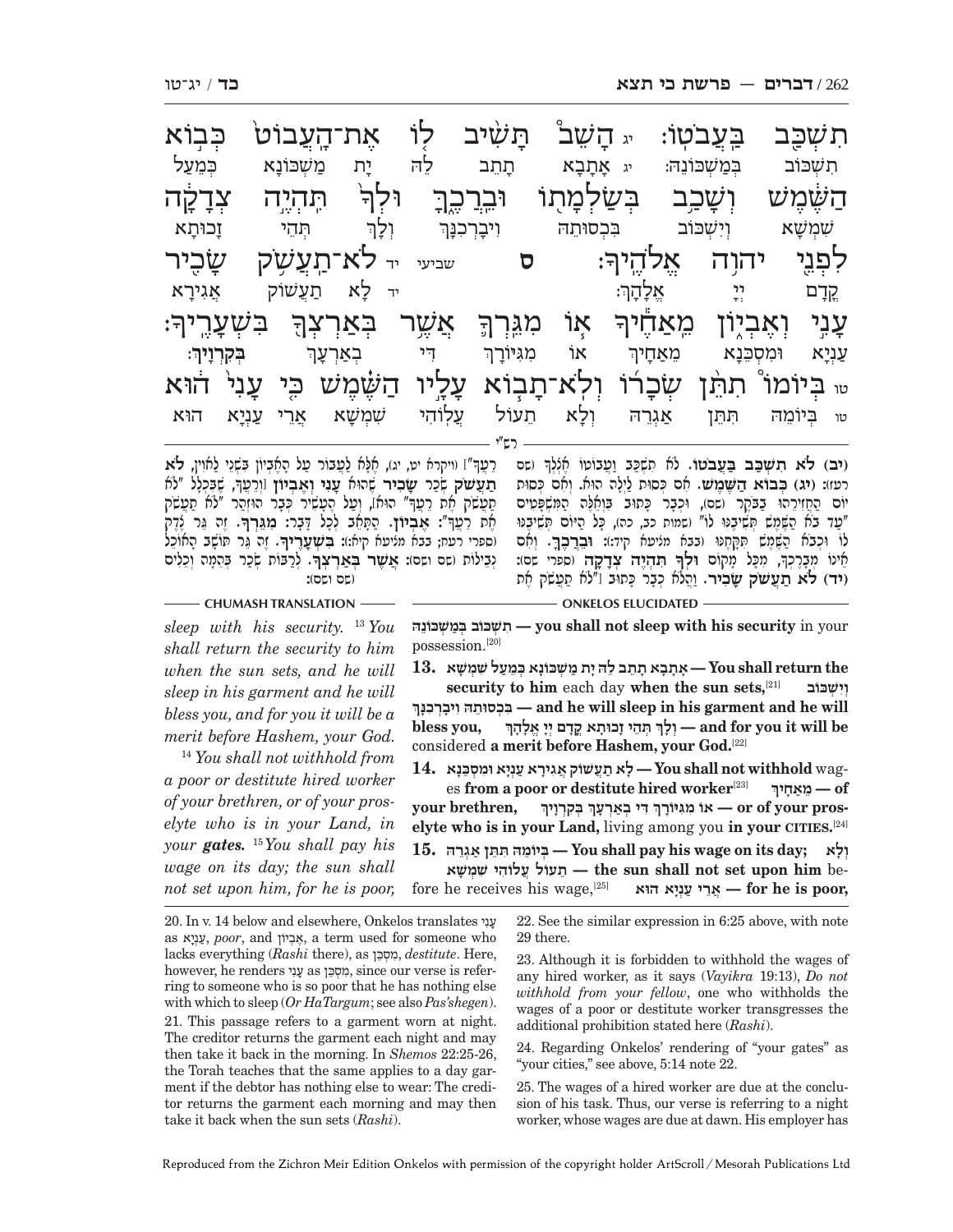|                  |                         |            |              |       | וְאֵלָיוּ הָוּא נֹשֵׂא אֶת־נַפְשָׁוֹ וְלְא־יִקְרֶא עָלֶיךְּ אֶל־יהוֹה                |     |                  |                            |               |
|------------------|-------------------------|------------|--------------|-------|--------------------------------------------------------------------------------------|-----|------------------|----------------------------|---------------|
| לל<br>ד          | קדם                     | עַלַר      | יקרי<br>יקרי | וִלַא | <u>נפשה</u>                                                                          | יָת | מַסַר            | $N\overline{1}$            | וְלֵה         |
|                  |                         |            |              |       | בְךָ חֵטָא: ס <sub>יי </sub> לֹא־יִוּמְתְוּ אָבוֹת <sup>ֹ</sup> עַל־בָּנִים וּבָנִים |     |                  |                            | וְהָיָה       |
| וּבְנִין         |                         |            |              |       | טו לָא יְמוּתוּן אֲבָהָן עַל-פָּם בְּנִין                                            |     | חוֹבַא:          | בֶּךְ                      | וְיֹהֵי       |
| <sub>יי</sub> לא | $\overline{\mathbf{U}}$ | יומתו:     |              |       | אָישׁ בְּחֶטְאָוֹ                                                                    |     |                  | לֹא־יִוּמְתְוּ עַל־אֲבְוֹת |               |
| $\kappa$ לָא     |                         | יִמוּתוּן: |              | בחובה | אֵנָשׁ                                                                               |     | עַל פֶּם אֲבָהָן |                            | לַא יִמוּתוּן |
|                  |                         |            |              |       |                                                                                      |     |                  |                            |               |

**in you.**[27]

**א בוֹת ע ל בִּ נים.** ְבֵּע ָ דוּת בִּנ ְ ים. ו ִא ֹ ם תּאמר בֲּ עוֹ ָ ן בִּנים, כְבָר לָאֱמַר **אִישׁ בְּחֶטְאוֹ יוּמָתוּ** (שם רפ). אֲבָל מִי שֶׁאֵינוֹ<br>אִישׁ מֵת בַּעֲוֹן אָבִיו, הַקְטַמִּים מֵתִּים בַּעֲוֹן אֲבוֹתֶם, בִּידֵי שָׁמָיִם<br>(שבת לב:):

**ְ (טו) וֵאל ֹ יו הוּא נֵשׂ ֶא את נ ְ פשׁוֹ.** ֶאל הָ שָּׂכר הֶ זּה הוּא **ֵ ח ְטא,**בבא מציעא קיב.): **ְוה י ְ ה בך** ִ מִׂשֹׁא אִת נַפְשׁוּ לַמוּת, עַלָה בַּכֵּבֵשׁ וְנִתְלָה בְאִילָן וספרי רעט; ֶשְׁמּמֲ הִר ִ ין ל ָיפּר ע ע ְ ל יֵדי ה ֵ קּוֹרא (ספרי שם): **(טז) לֹ ְ א יוּמתוּ** 

**CHUMASH TRANSLATION ONE CHUMASH TRANSLATION** 

*and he lifts his soul toward it; let him not call out against you to Hashem, and there would be a sin in you.*

<sup>16</sup> *Fathers shall not be put to death on account of sons, and sons shall not be put to death on account of fathers; a man shall be put to death for his own sin.*

**ְ ו ָלא** [26]**;it FOR LIFE HIS RISKS he and — ְוֵל ָ הּ הוּא מס ָר י ת נ ְפ ֵשׁהּ ְ ֳ קָד ְם יָי לךָ ע י ֲ רֵקְ יִ — let him not call out against you BEFORE ְ ָ חוֹבא ,Hashem בך י ָ יהֵ וִ — and there would** then **be a sin** 

**THE BY DIE not shall Fathers — ָל ְא י ֲ מוּתוּן אָב ָה ן ע ֻל פּ ְם בִּנין 16. and — ְוּבִנ ָ ין ל ְא י מוּתוּן ע ֻל פּ ֲם אָב ָהן sons** their **OF MOUTH sons shall not DIE BY THE MOUTH OF** their **fathers;**[28] **נשָׁא ֱ ימוּתוּן הְּ חוֹבֵ בְּ — A PERSON shall DIE** only **for his** own **sin.**[29]

until nightfall to seek money with which to pay. A day worker's wages are due at nightfall, and must be paid before dawn, as stated in *Vayikra* 19:13 (*Rashi* there).

 $26.$  The expression אֵלֵיו הוּא נַשָׂא אַת נַפְשׁוֹ literally means "*he lifts his soul toward it*." This is an idiom which is understood simply as "his soul yearns for it" (see *Tehillim* 25:1) or "he lifts his hopes toward it." In this context, the hired worker lifts his hopes toward the wages so he can buy food (*Rashbam, Ramban;* see also *Targum Yonasan*). Onkelos, however, understands it to mean "he risks his life" [see *I Shmuel*, 19:5, for a similar usage of a comparable term]. A hired hand may occasionally risk his life to complete his tasks, for instance, ascending onto a roof or other high places to do construction work, or hanging from a tree to pick fruit (*Rashi*). The Torah adds this for emphasis — since he is willing to risk his life for these wages, he must be desperate for them, and it is all the more incumbent on his employer to pay him without delay.

27. Although one who transgresses this command will be punished regardless of whether or not the victim calls out to Hashem, the Heavenly Court metes out punishment more quickly if he calls out (*Rashi*).

28. The simple meaning of the verse is that a father and son shall not be put to death because of each other's sins. However, as *Rashi* points out, that is explicitly stated at the end of the verse: *a man shall be put to death for his "own" sin*. He therefore explains the first part of the verse to mean that one cannot be put to death based on the *testimony* of his own son or father (or any close relative). *Radak* (to *II Melachim* 

14:6) writes that this is also the opinion of Onkelos, for he translates על as פּם לֻ ע) literally, *by the mouth of*). However, *Radak* maintains that the primary meaning of the verse remains that a father and son shall not be put to death for each other's sins, as the *Melachim* verse there implies, and that Onkelos' interpretation (that it refers to testimony) is an *exposition* of the ל ְא בסֲה ְ דוּת ולא renders *Yonasan Targum* ,Notably .verse חוֹביֵ בְ , *not by the testimony and not by the sins*.

The commentators (*Lechem VeSimlah*, *Beurei Onkelos*; see *Marpei Lashon*) note that Onkelos' language too alludes to both meanings. For he translates יוּמתוּ א ְ ֹל, literally, *they shall not be put to death*, as לא ימוּתוּןְ, *they shall not die*, indicating that the reference is also to natural death and not specifically to execution by *beis din*; and, instead of translating על as ימר מ לֵ ע, *by the word of*, which is his usual term for "upon the testimony of" (as in 17:6 and 19:15 above), he translates it פּם לֻ ע, which is his usual term for "according to" or "based on" ["by the *mouth* of" being a metaphor] (as in *Bamidbar* 26:56). The implication is that Onkelos interprets our verse to mean that a father and son are not judged to death by the *Heavenly* Court for each other's sins. However, since he does not say explicitly, *for the sins of sons* and *for the sins of fathers*, but uses the more ambiguous פּם לֻ ע, the implication is that it refers to testimony as well, as stated by *Radak*.

29. Here too, Onkelos translates יוּמתוּ , *shall be put to death*, as ימוּתוּןְ, *shall die*, alluding to death at the hands of Heaven, as explained in the previous note.

*Rashi* derives from the verse's use of the word אישִׁ ,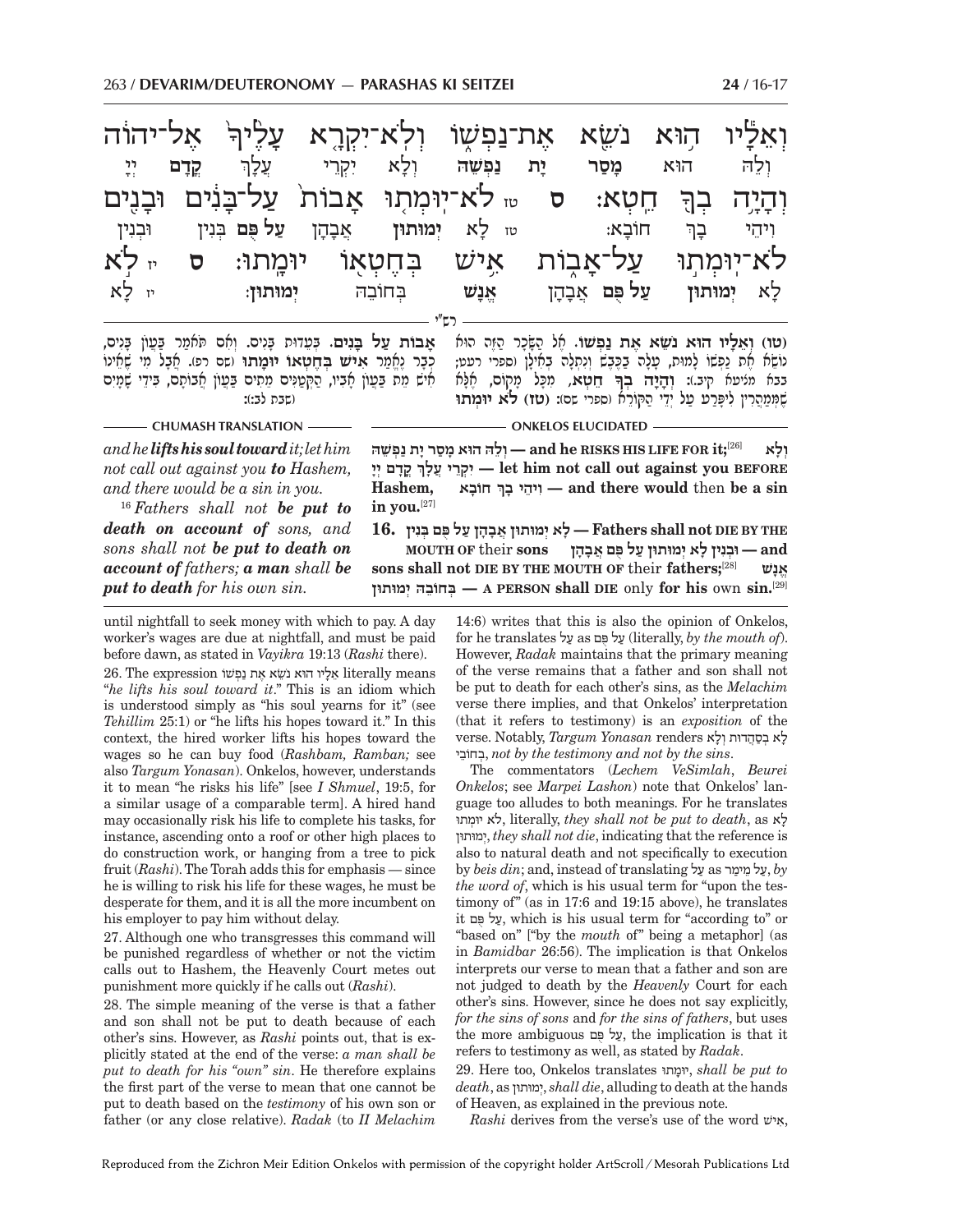ְּתַשֶּׁם גִּר יִ ֿוֹתֶוֹם וְלִא תַחֲבֹל בֶּגֶד אַלְמָּנָה: <sub>יי</sub> וְזֶכַּרְרָ ּתָׁ כִּי עֶבֶד .<br>-<br>1 ַּיְ יהוָה אֱלֹהֱי<sub>ּ</sub>ךָּ מִשֶּׁם עַלְ־כֵּ֫ן אֲנֹכֵי מְצַוְּךְ ית<sup>ָי</sup> בְּמִצְ<u>ר</u>ֹיִם וַיִּפְדְךְּ ה-י<sup>ַן יִ</sup>יך .<br>-<br>|-<u>וֹשֶׁב</u>ַחְתָּ ۬ בְשָׂדֶ<del>ׁ</del> ؆ؘ۪ڗؘٳ<sub>ٙ</sub>ڐ .<br>-<br>|ר לַעֲשׂוֹת אֶת־הַדָּ יֵה הַזֶּה: ס<sub>ֹיט</sub> כִּי תִקְצֹר ۚ קְצְירְךְ =ָי עָׂמֶר בַּשֶּׂ<del>ו</del>ָ וֹדֶׁה לְא תָ תשׁוּב לקחתו ּיְתִוֹם וְלֵ<u>א</u>לְמָ יִנְה יְהְיָ<u>ה</u> תִסַּב<sub>ּ ></sub> בְּסוּת אַרְמְלָ א: יח וְתִדְכַּר אֲרֵי עַבְדָ<del>ּ'</del>  $\aleph$ תַצְלֵי דִין גִיּוֹר <sub>\*</sub>וְיִתָּם וְלַ וְרָא מַשְׁכּוֹנָא ֧֧֧֢ׅ֧֢ׅ֖֖֖֖֖֖֖֖֧֚֚֚֚֚֚֚֚֚֝<u>֚</u> **מִתַּמַן** ֿן עַל כֵּן אֲנָא מְפַקֵּד *ל*ָ ך  $\sum_{i=1}^{N}$ אָלָהָר ָ הויתא במצרים וּפו ך ְ ְו ִת ְתְנֵשׁי ְ ְבּחְ קל-ן<del>,</del> לְמֶעְבַּד יָת כּ ת פִּתְגָמָ הדין: יט אֵרֵי תַחֲצוֹד ד- ך ֿעָמְרָא נ א בְחַקְלָ לא תתוּב למסבה לגיּוֹרא א לְיַתְמָא וּק ְזֵא וּלְאַרְמְלְתָּא יְ יתו \*נ"א: ִ יתּ- ם

ְָ על מנת כּו פּדיתידּ לשמוֹר חוּקּוֹתי. אִפילּוּ יש חִסְרוֹז כִּיס בִּדְּבר: **ְ (יט) ושׁ כ ְ חתּ ֹ עֶמר.** ְולֹ ָא גִדישׁ (ספרי רפג) ִ . מָכּ ָ אן אְמרוּ: לְרַבּוֹת שִׁכְחַת קָמָה וספרי שם), שֶׁשָּׁכַח מִקְנָۢתָהּ מִלַּקְנוֹר**: לֹא**<br>**תִשׁוּב לְקֵחִתוּ.** מִכְּאן אֲמִרוּ: שֶׁלַּאֲחֲרֵיו שֶׁכְחֶה שֶׁלְפְּנֵיו אֵינוֹ טוֹמֶר שֶׁיַּשׁ בּוֹ סְאתַיִּם וּשְׁרָחוֹ אֵינוֹ שִׁכְתָה ופאה ו, וּז: בַּשָּׂדֶה.<br>טוֹמֶר שֶׁיַּשׁ בּוֹ סְאתַיִּם וּשְׁרָחוֹ אֵינוֹ שִׁכְתָה וּמִלְיָתָהּ מִנִּקְלוֹר: לֹא<br>תִשׁוּב להחתו. מכּאו אמרו: שלאחריו שכחה שלפניו אינ

**(יז) לֹא תֶ טּ ִה מ ְשׁפּ ֵ ט גּר י תוֹם.** ְוע ֶ ל הָע ִשׁ ְ יר כָּב ְ ר הוּזהר לֹא תַמֵּה מִשְׁפִּט" (לֹטיל טז, יט), וְשָׁנָה בָּעַנִי לַטֲבוֹר עֲלֵיוּ בִּשְׁנֵי" ַ לַאוִין, [שֶׁאֲף עַל הֻטָנִי הְזְהִיר "לֹא תַפֶּוּה מִשְׁפֵּט וְלֹא תַכִּיר פַּנִים", ְיְהָיְהָיִה הְזָהָיָה הָיִהָיָה הָיִהָּל הָיִהָיִה לְכָךְ הָזְהִיר<br>וּזְלִפִי שֶׁנָּקַל לְהַפּוֹת מִשְׁפַּט טָנִי יוֹתֵר מִשֶּׁל טָשִׁיר, לְכָךְ הָזְהִיר<br>ושנה טליו: **לֹא תחבל.** שלא בשעת הלואה: (יח) **וזכר**ת. יִשְׁנ הָ עֲלִין: לֹא תִחְבֹל. אֲלֹא בִשְׁעַת הְלוֹאה: (**יְח) וזכ**ו רש"י

**CHUMASH TRANSLATION ONKELOS ELUCIDATED** 

17 *You shall not tilt the judgment of a proselyte, an orphan, and you shall not take as security the garment of a widow.* <sup>18</sup> *You shall remember that you were a slave in Egypt, and Hashem, your God, redeemed you from there; therefore I command you to do this thing.*

<sup>19</sup> *When you reap your harvest in your field, and you forget a bundle in the field, you shall not turn back to take it; it shall be for the proselyte, the orphan, and the widow,* 

 **judgment the tilt not shall You — ָל א ת ְצֵל ִ י דּ ִ ין גּ ְ יּוֹר וִיָתּם 17. וֹלַא תִסֵּב מַשִׁבּוֹנָא כִּסוּת [30]**<br>ו **לאָ מְ רְא — and you shall not take as security the garment of a widow.**[31]

 **remember shall You — ְו ִתְדכּ ֲ ר אֵר י ע ְבָדּ ֲא הֵו ָית ְא בּ ִמ ְצרִים 18. that you were a slave in Egypt, מּןָתּמ ִ ְ ְ ְ יָי ֱ אָל ָהך — וּפְרָקך and Hashem, your God, redeemed you from there; כּן לֵ ע ְ ְ לֶמ ְעבּ ָד י ִת פּ ְתָגָמ ָא הֵדין command I therefore — ֲאָנ ְא מפֵקּ ָ ד לך you to do this thing.**[32]

**19. ְ ְ בּח ְק ָלך harvest your reap you When — ֲאֵר י ת ְח ֲ צוֹד חָצָדך ְ** $\mathbf{f}$  **in your field,**  $\mathbf{f}$  בחַקִלְא בחַקּלָא h wou forget  **not shall you — ָל ְא ת ְ תוּב ל ִמ ְסֵּבהּ** [33]**,field the in bundle a it — ְל ִג ָיּוֹר ְ א לי ְתָמ ְ א וּלאְר ְמ ְלָתּ ְא יֵהי ;it take to back turn shall be for the proselyte, the orphan, and the widow,**[34]

*man*, that this refers only to adult children; minors, however, are punished for their fathers' sins by the Heavenly Court. Onkelos renders אישִׁ as נשׁאֱ, *person*, rather than ברגְּ, *man*, in order to indicate that it refers to both men and women (see *Nefesh HaGer*, *Mavo* ה"ד איש ;*Torah U'Peirushah*).

30. In the verse, the *vav* prefix (meaning *or*) is missing from the word יתוֹם. Onkelos, however, inserts it. [In some texts, there is no *vav* prefix in Onkelos either.]

Although it is prohibited for a judge to pervert the judgment of any litigant, as stated above, 16:19, *You shall not tilt judgment*, our verse contains an additional prohibition against perverting the judgment of a poor person (for a proselyte and orphan are typically poor). This is necessary because it is easier to pervert

the judgment of a poor person than that of a wealthy person (*Rashi*).

31. This verse (like the others in the passage) refers to a security taken for an overdue loan (*Rashi*; see note 12). 32. For I took you out of Egypt on condition that you keep my mitzvos even if they entail monetary loss [such as the mitzvos stated in the previous verse] (*Rashi*).

33. Our verse contains the law of *shich'chah*, leaving forgotten bundles of harvested grain for the poor. The seemingly superfluous term דהֶשּׂ בּ, *in the field*, comes to apply the law of *shich'chah* also to standing stalks of grain that one forgot to harvest (*Rashi*).

34. I.e., for the poor (see *Vayikra* 19:10 and 23:22). A proselyte, orphan, and widow are typically poor (see note 30).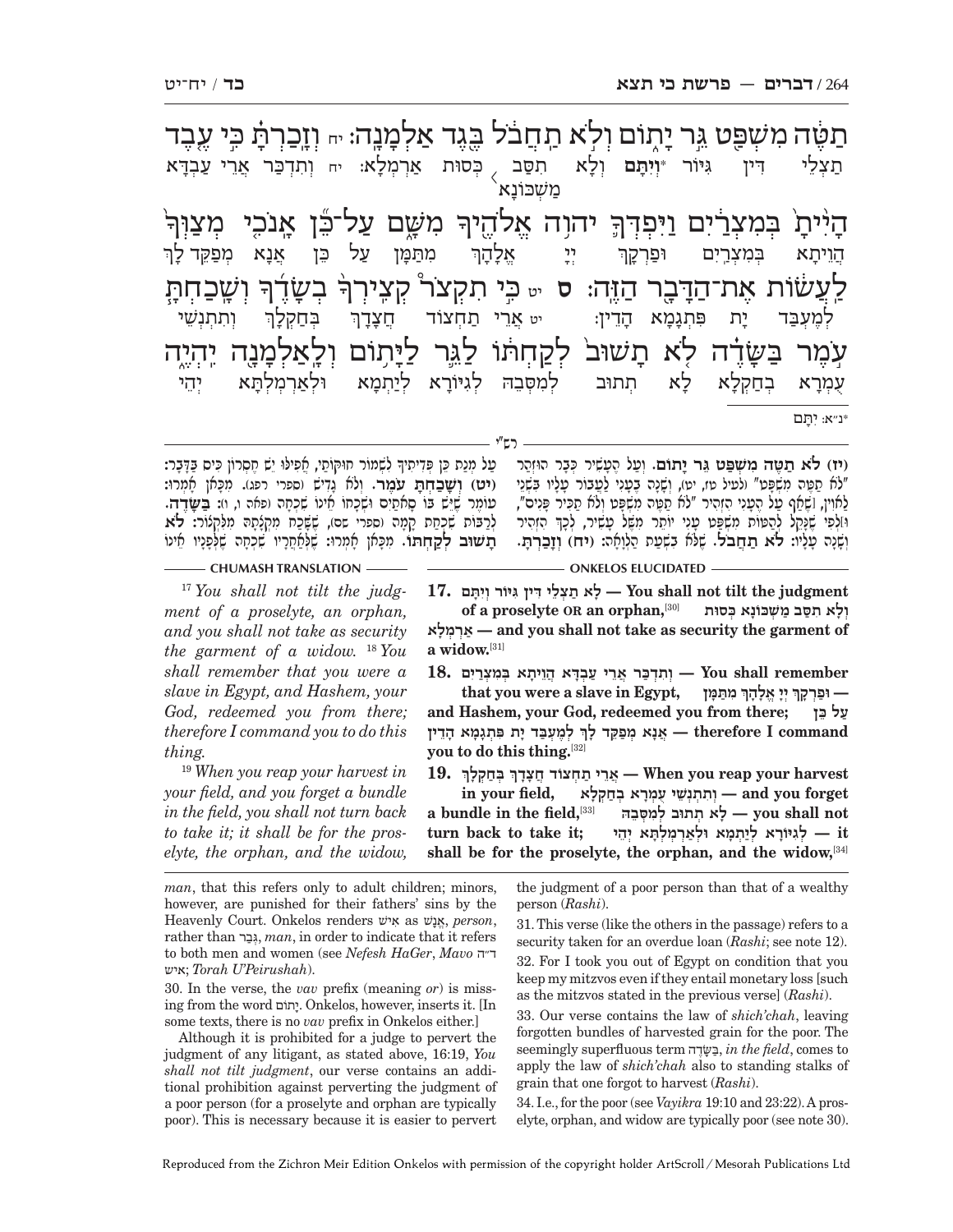-<br>-<br>1 : **ס** כ כּzי .<br>-<br>1 ַ בְּכָל מֵעֲשָׂה י יֲדֵיך<del>ּ</del> ּיהוֹה אֱלֹהֶיך .<br>ค. לְמָ**עַן יְבְרֶכְ**ּך<del>ּ</del>ׂ .<br>-<br>1 ל<sub>ָ</sub>ּגֶּר לַיָּ ּיְתוֹם וְלֵאַלְמָ*י* יִנְדָה<br>יְ ֿ לִא תְפַאֵר אַדְוָרֶיך<del>ּ</del> .<br>ค. ְ תַחְבֹּטֹ זֵיתְךָ <u>-</u><br>-โ <u>ְלַג</u>ְּר לַי<del>ָּ</del> ֥ תוֹם ַ לֹא תְעוֹלֶל אַחֲרֶיך .<br>ר יִהְיֶה: <sub>כֹּא</sub> כִּי תִבְצֹר כַּרְמְךָ <sup>-</sup> <u>ּ</u>וֹלָאַלְמָ יֶנֶה יֶהְיֶה: <sub>כב </sub>וְזֶכַרְלָ ּתָ֫ כִּי־עֶבֶד הָ יה וְ $\mathbf{v}$  - י  $\dot{\mathbf{r}}$ בְּאֶרֶץ מִצְרֶיִם ַ לַעֲשׂוֹת אֶת־הַדָּ .<br>דֶבֶר הַ<mark>זֶּ</mark>ה: ס <mark>[כה</mark>] <sub>א</sub> כִּי־ .<br>-<br>1 ַ ֿעַל־בֶּן אָנֹכֶי מְצַוְּךָ ְ : <sup>כ</sup> ֲאֵרי ְ ְבּ ֹכל עוֹב-ֵ ד ְ י יד- ך  $\sum_{i=1}^{n}$  אל- ה- ך בְּדִיל דִּיבָ יָרְבְנ<sub>ָ</sub> ך **ניוֹרא** א לְיַתְמָא וּלְאַרְמַלְתָּ א ְ ל- א **ְתפֵ ֿיַלי ב**ַתְרָך תַחְבּוֹט זֵיתָ ך ְ ְלִגיּוֹר ְ -א לְיַתְמָ א ן ל<sub>ָ</sub>א ו א תע-**ְ**נְלֵל בַּתְרָךְ יְהֵי: כֹּא אֲרֵי תִקְטוֹף כַּרְמָ  $\mathcal{I}$ וּלְאַרְמַלְתָּא יִ א יְהֵי: כב וְתִדְכַּר אֲרֵי עַבְדָא ו*ָ* הויתא א בְּאַרְעָא ז א דְמִצְרֶיִם י לְמֶעְבַד יָת נ ת פּתְנָמָא הָ ֵ דין: **כה** <sup>א</sup> ֲאֵרי ַעֲל כֵּן אֲנָא נ מפּקּד ך

רש"י

**ָ .** ִ זוֹ שְׁכָחה (שם): **(כא) לֹ ְא ת ֵעוֹלל.** ִא ָ ם מָצ ָאת בוֹ **אֲ חֶריך** וְלֹא נָטֵף, יֵשׁ לָהּ חֶׁחָד מֵהֶם הֲרֵי הִיא לְבַטַל הַבָּיִת וספרי רפה;<br>פאה ז, ד). וְרָאִיתֵי בַּגְמִרָא יְרוּשָׁלָמִית ופאה שם): אַיזוֹ הִיא כַּתֵּף, ִ עוֹלֵלֹת לֹח תִקְהֶנָּה. וְחֵיזוֹ הִיח עוֹלֵלֹת, כַּל שָׁחֵין לַהּ לֹח כַּתֵף ִפְּסִיגִין זָה עַל גַּב זֶה. נַטֵף, אֲלוּ הֻתִּלוּיוֹת בַּשֶּׁדְרָה וְיוֹרְדוֹת:

**ְ**

**ָ**שַׁכְחָה, שֶׁאֵינוֹ בְּבַל תָּשׁוּב ופאה ו, ד)**: לְמַעַץ יְבָרֶבְךָ.** וְאַף<br>טל פי שבאת לידו שלא במתכּוּיו. הל וחומר לטושה במתכוּיו. ֧֖֖֖֖֖֧֧֧֧֧֪֪֪ׅ֧֪֪ׅ֪֪֪֪֪֪֪֪֪֪֪֪ׅ֛֪֪֪֪ׅ֧֚֚֚֚֚֚֚֚֚֚֚֚֚֚֚֚֚֚֚֚֚֚֚֝֝֟֓֡֬֓֞֟֓֡֬֓֬֓֝֬֓֝֓֬֝֓֝֬֓֝֬֓֬֬ ְאֶיִת הִבְּדֶּה (ספרי שם): **(כ) עֵלְיהָ (ספרי שם):**<br>הֲרֵי הוּח תִּתְבָּרֶךְ טָלֶיהָ וספרי שׁם): (ב) לֹא תְפַּאֵר. לֹח<br>תִּמוֹל תִּפְאֹרִתּוֹ מִמְּנּוּ. מִכְּחוֹ שַׁמִּנִּיתִין פִּאָה לְאִילוָ וְחוֹלֵין הָלֹחָ): ָטַל פִּי שֶׁבָּאת לְיָדוֹ שֶׁלֹּא בְּמִתְפַּוּין, קַל וָחוֹמֶר לָטוֹשֶׂה בְּמִתְפַוּין.<br>אֵמוֹר מֵטַּסְה: נַפְלַה סֵלֵט מִיַדּוֹ וּמִצְאָה טַנִי וְנִתְפַּרְיֵם בָּה,

**CHUMASH TRANSLATION ONKELOS ELUCIDATED** 

*so that Hashem, your God, will bless you in all your handiwork.*

<sup>20</sup> *When you beat your olive tree, do not remove all the splendor behind you; it shall be for the proselyte, the orphan, and the widow.* <sup>21</sup> *When you harvest your vineyard, you shall not pick the undeveloped clusters behind you; it shall be for the proselyte, the orphan, and the widow.* <sup>22</sup> *You shall remember that you were a slave in the land of Egypt; therefore I command you to do this thing.*

**ְ בִּדִיל דִּיבָרְבְּנֶךְ יִיְ** אֵלְהָךְ so that Hashem, your God, will bless **you ְ .handiwork your all in — ְבּ ֹכ ָ ל עוֹבֵד ְי יָדך**

**20. ְ יתךָ ז בּוֹט ֵ חְ ת י רֵאֲ — When you beat** (i.e., harvest) **your ol-**יש נער איבויש איז א א העלי בתרך האי של של של של של של של של ive tree,<br>העלי בתרך לא העלי של ab not ELIMINATE לגיורא ליתמא ולאַרמלתּא יהי **be for the proselyte, the orphan, and the widow.**

**21. ְ ְ ,vineyard your harvest you When — ֲאֵר ִ י ת ְק טוֹף כְּרָמך undeveloped the pick not shall you — ָל ְא תָעֵל ל בּ ְתָרך it — ְל ִג ָיּוֹר ְא לי ְתָמ ְ א וּלאְרמ ְלָתּ ְא יֵהי** [39]**;you behind**]38[**clusters shall be for the proselyte, the orphan, and the widow.**

**re shall You — ְו ִתְדכּ ֲ ר אֵר י ע ְבָדּ ֲא הֵו ָית ְ א בּאְרָע ְא ד ִמ ְצָרִים 22.**

member that you were a slave in the land of Egypt, and **ְHashem redeemed you; עַל כֵּן אֵנָא מִפַּקֵּד לַךְ לְמֵעָבַּד יַת פִּתְגָמָא דיןֵהָ — therefore I command you to do this thing.**

35. The manner of harvesting olives was to beat the tree branches with a stick so that the fruit would fall off (see *Ibn Ezra; Targum Yonasan*).

36. Onkelos interprets the verse's ארֵפתְ as if it were written ערֵבתְ , *eliminate*, as the letters פ and ב, and the letters א and ע, are interchangeable (*Pas'shegen*). *Rashi*, however, interprets ארֵפתְ as a form of the word ארֵפְּ , *splendor*, so that the verse means that you shall not remove all the splendor of the olive tree. Either way, the verse is stating that there is a mitzvah to leave over some olives at the corner of the tree as *pe'ah* (as mandated for grain fields in *Vayikra* 19:9).

that are forgotten and left behind during the harvest [*shich'chah*] (*Rashi*).

38. A cluster of grapes is formed by many smaller clusters growing on small branches of a main shoot. In a fully developed cluster, the upper mini-clusters grow in close succession and rest on top of one another, and the lower mini-clusters hang downward. A cluster that lacks both of these features is called an לתֶעוֹלֶ , from the word עוֹללֵ , *young child*, as it is not fully developed (*Rashi* to *Vayikra* 19:10; *Rav* to *Pe'ah* 7:4).

39. It is likewise forbidden to turn back to pick clusters that had been forgotten (*Chullin* 131a; see note 37).

37. The term "behind you" comes to include olives

Reproduced from the Zichron Meir Edition Onkelos with permission of the copyright holder ArtScroll / Mesorah Publications Ltd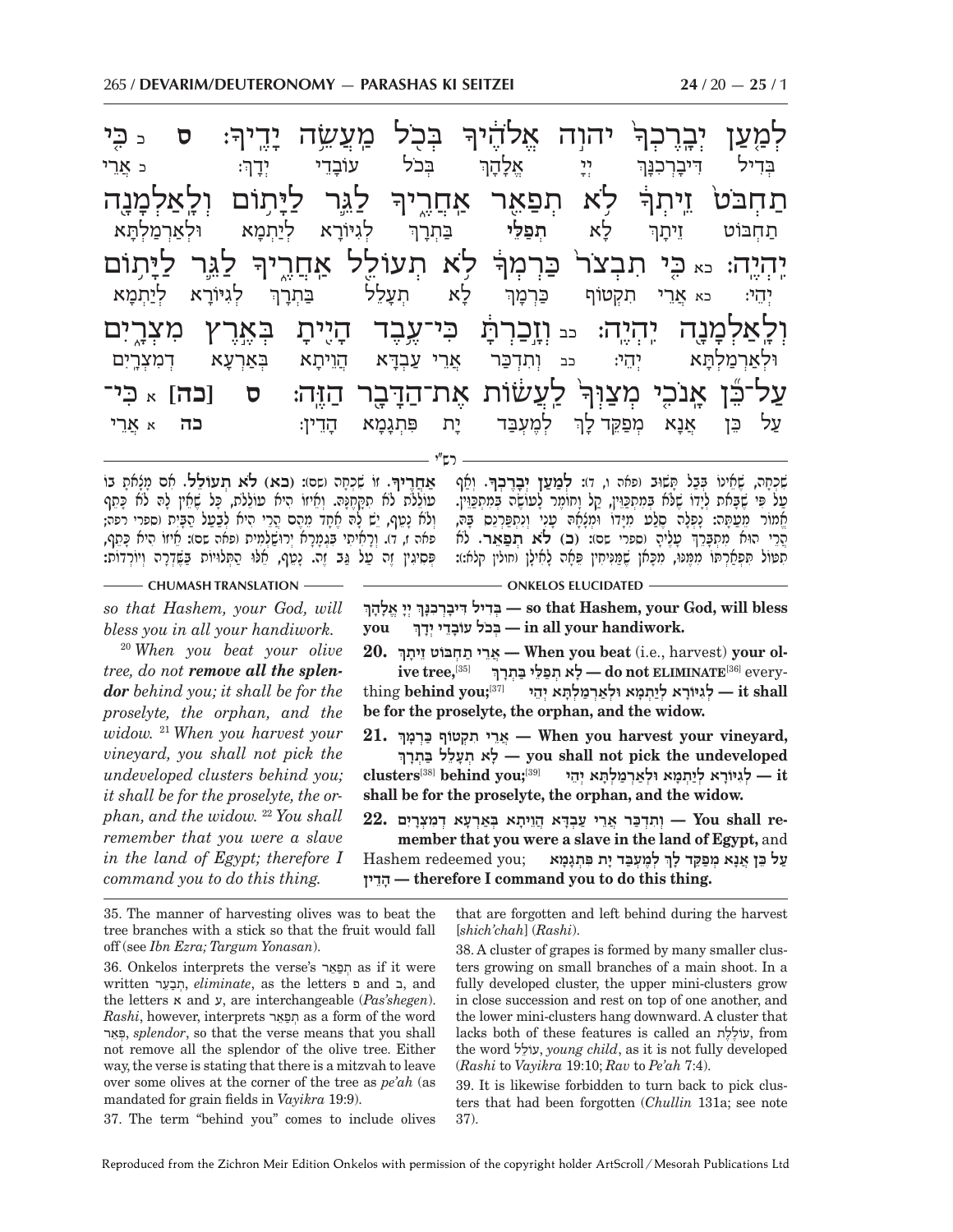יִהְיֶה רִיב<sup>ֹ</sup> בֵּין אֲנָ*שׂ* שִׁים וְנְגָּשָׁוּ אַל־הַמִ*י*שִׁפּט טוּם אָת־הַצַּדִּיק וְהִרְשָׁיעוּ אֶת־הָרָ  $\ddot{\psi}$ ע: د יִבְ יְיָה אִם־בִּן הַכ<u>ִּ</u>וֹת<del>,</del>  $\prod_{i=1}^n$ ְרָשֶׁע וְהִפִּילְוֹ הַשֹּׁפֵט<sub>ּ</sub> וְהִכְּהוּ לְפָ ֧֕׆**֓**ׇ֬׆ׇׇ֦֬֬֬֬֬ יו כְּדֵי רִשְׁעָ ְנָתָו בְּמִסְפֵּר: ְיֵהי **ִדין** ֵבּ ֻ ין גּ ְבר יּ ְ -א וְיִתְקָרְבוּן לְדִינָא ו ינַא וידוּנִנּוּן ויזכּון י<u>ָ</u><br>יְת **ז יחַיִּבוּן** יַת חַיַּבַא: **יִיבְא:** בּ וְיהֵי אִם בַּר חַ **חיב לק א ה** חַיָּבָ א **ְוִיְרֵמ ֵינהּ** דּ יּ-יִנַא וְיַק **וַיַלְקֵינֶה קַדֲמְוֹהִי** כּמסּת חובתה בִּמְנְיַן:

רש"י

מְלַמֵּד שֶׁאֲין מַלְקִין אוֹתוֹ לֹא טוֹמֵד וְלֹא יוֹשֵׁב, אֶלָּא מוּטֵּה<br>ומכות כב:**): לִפְגַיו בִּדֵי רִשְׁעֲתוֹ. וּלְאַתְרֵיו כִּדֵי שֵׁתֵּיִם. מִכָּאן** תָ*ֿמְרוּ: מַלְקִין אוֹתוֹ שָׁתֵּי יָדוֹת מִלְחֲחָרָיו וּשִׁלִּישׁ מִלֹּפָנִיו וספרי<br>שס; מכות שם: בִּמִחָפֵר. וְחֵינוֹ נַקוּד "בַּמִּסְפַר", לְמֵד שֵׁהוּא* דָבוּק, לוֹמַר: בְּמִסְפַּר וּלַזַאֲרְבָּעִים וְלֹא אַרְבָּעִים שְׁלֵמִים, אֶלָּא<br>מִנְיָן שֶׁהוּא סוֹכֵם וּמַשְׁלִים לְאַרְבָּעִים, וְהֵם אַרְבָּעִים חָסֵר<br>אִת וומכות שִם:

**ִ (א) כּ ִ י י ְהֶי ִה ריב.** ָ סוֹפ ִם לְה ִ יוֹת נָגִּשׁ ֶ ים אל הִ מּ ְשָׁפּ ֱ ט. אמוֹר ְמֵטַתַּה: חֵין שָׁלוֹם יוֹלֶא מִתּוֹךְ מִרִיבָּה. מִי גֵרֵם לְלוֹט לִפְרוֹשׁ מִן <u>הַלְ</u>דִּיק, הֱוֵי אוֹמֵר: זוֹ מְרִיבָּה וספרי רפו)**: וְהִרְשִׁיעוּ אֶת**<br><u>הרש</u>ע. יַכוֹל כַּל הַמִּתְחַיִּבִּין בַּדִּין לוֹקִין, תַּלְמוּד לוֹמֵר "וְהֵיָה אָם בִּן הַכּוֹת הָרָשָׁע", פְּטָמִים לוֹקֵה פְּטָמִים אֵינוֹ לוֹקֶה. וּמִי<br>הוּא הַלּוֹקֵה, לְמוֹד מִן הָעִנְיָן, "לֹא תַחְסֹם שׁוֹר בְּדִישׁוֹ" (פסוק ד) ָ , ל ֶ או שׁלֹּ ִא נתּק לֲ עֵשׂה (ספרי שם): **ְ (ב) ו ִה ִפּילוֹ ה שֵֹּׁפט.** 

## **CHUMASH TRANSLATION - THE RESOLUTION ONKELOS ELUCIDATED**

**25.**

1  *When there will be a quarrel between men, and they approach for judgment, and they judge them, and they vindicate the righteous one and find the wicked one guilty;* <sup>2</sup>  *it will be that if the wicked one is one [worthy] of a beating, the judge shall cause him to fall, and he shall strike him, before him, according to his wickedness, by a count.* 

[1]**LITIGATION a be will there When — ֲאֵר ְ י יֵה ִ י ד ֵ ין בּ ֻ ין גּ ְברָיּא 1.**  $\textbf{between}\ \textbf{THE}\ \textbf{MEN}^{[2]}$  **יִדְתְּקִרְבוּן**  $\textbf{=}$  and they ap**proach** *beis din* **for judgment, and [the judges] judge them, ִ ו יחְיּבוּן one INNOCENT the vindicate they and — ִו יז ָ כּוֹן י ת זָכָּאה באָיָּח ת יָ — and find the wicked one guilty;**

 **wicked the if that be will it — ִו ֵיה ִ י א ם בּ ר חָיּ ְב לא ְלָקָא ה חָיָּבא 2. one is** found to be **one LIABLE TO A LASHING** (i.e., *malkus*),[3]  **ויילקינה [4] — then the judge shall CAST HIM DOWN** ו**ילקינה מוֹהיִ דָקֳ — and he shall LASH [the guilty man] before him,**  deserves he that lashes of amount an with **— ְכּ ִמסּ ְ ת חוֹבֵת ְהּ בּ ִמְנָין according to his wickedness, by a count.**[5]

Onkelos generally translates the Hebrew root מכה, *to strike,* as מחא) e.g., *Shemos* 9:25; above, 1:4). However, when referring to a *disciplinary* beating, such as the court-sanctioned lashes discussed in this passage, Onkelos translates מכה as לקי) *Beurei Onkelos*  to *Vayikra* 26:24). Alternatively, לקי refers to a simple blow (which is typically the blow given for discipline), while מחא refers to a *destructive* blow. Indeed, in the next verse, regarding the prohibition to add an extra

blow lest it be too much for the victim's body to bear (see note 6 below), Onkelos renders הּכמ as חאמ, since the point there is that that extra blow might prove to be *destructive* (*Lechem VeSimlah;* see there for an interesting explanation of the familiar *Selichos* text, חיֵמ .(distinction this on based , וּמֵסּ ֲ י... א ִבוּה י לְקֵיהּ

4. *Malkus* is administered while the guilty party is bent over toward the ground (*Rashi,* from *Makkos* 22b). 5. The word פּרסְ מִ בְּ in the verse is to be understood in conjunction with the first word of the next verse, as if it would say בְּמִסְפָּר אַרְבָּעִים, which can be rendered "according to a count *that brings to* forty." From this the Sages infer that the standard number of lashes is not forty, but thirty-nine — the number before forty (ibid.).

The simple reading of our passage is difficult to understand, for it implies that *malkus* result from a dispute between two people — but this is not the case, since the loser of a civil dispute does not receive lashes! The Gemara (*Makkos* 2a) therefore explains that our passage is not referring to an ordinary dispute, but rather to a case of *eidim zomemim* (scheming witnesses; see

**<sup>25.</sup>**

<sup>1.</sup> See above, 1:12 note 27.

ֻ,גּ ְבריּא as *,men* ֲ,אנ ִשׁים s'verse the translates Onkelos 2. *the men,* perhaps to indicate that this passage refers to "the men" discussed earlier in 19:19, as explained in note 5 below (*Beurei Onkelos*).

<sup>3.</sup> The Hebrew הכּוֹת ן בִּ literally means *a son of a beat* $ing$  (the Hebrew בִּן is the same as בֵּן, as in נִ *Yehoshua son of Nun*); i.e., he is *worthy* of a beating (*Ibn Ezra*; *R' D. Z. Hoffman;* see similarly, *I Shmuel* 20:31). Onkelos clarifies that this means that the person is *liable to a lashing*, i.e., the penalty of *malkus*. See further, *Nefesh HaGer.*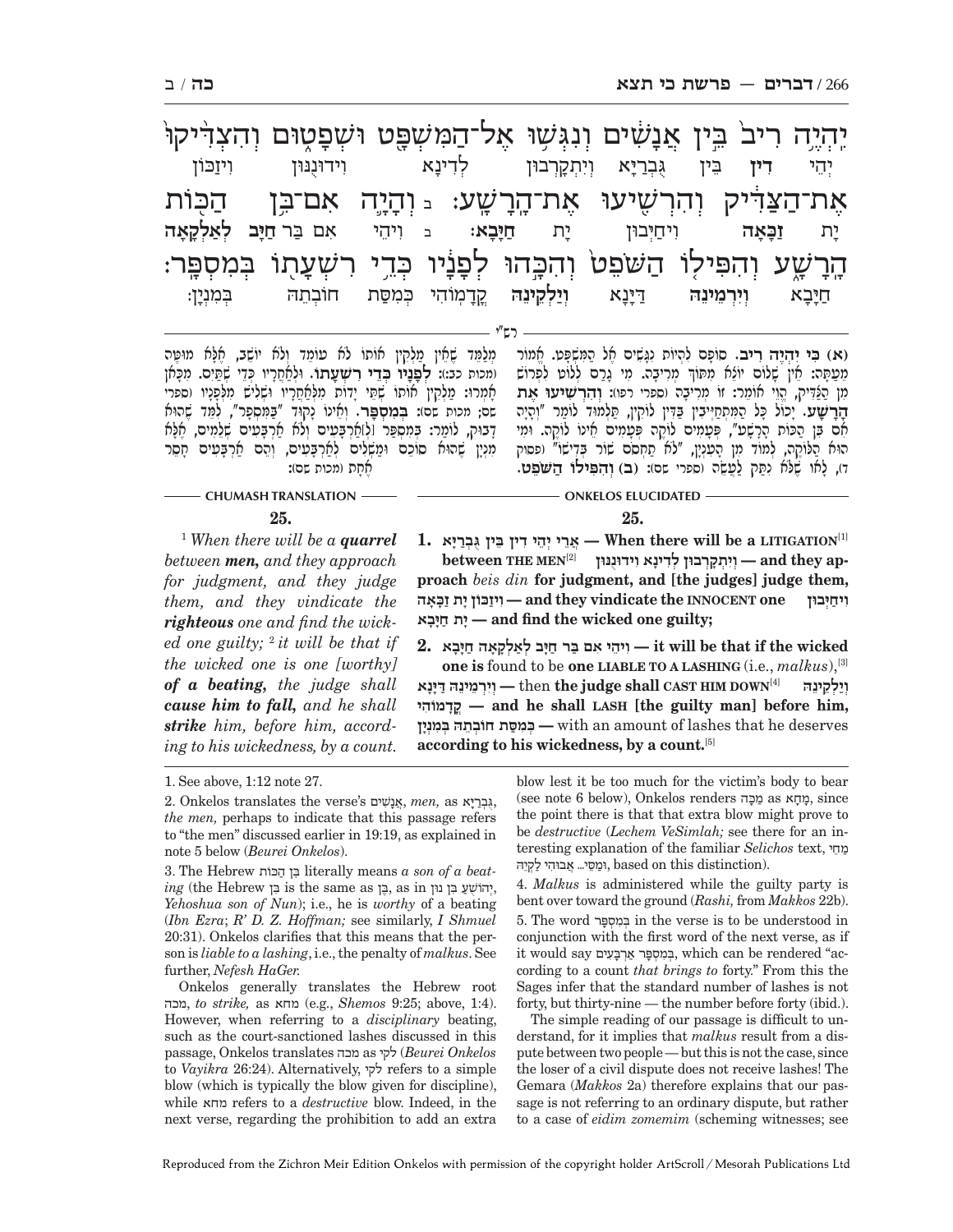|                                                                        |     |               |                 |        |     |            |        | ג אַרְבָעִים יַכֶּנּוּ לִא יֹסֵיף פֶּן־יֹסִיף לִהַכֹּתוֹ עַל־אַלַה               |
|------------------------------------------------------------------------|-----|---------------|-----------------|--------|-----|------------|--------|----------------------------------------------------------------------------------|
| אלֵין                                                                  | עַל | לאַלְקֵיוּתֵה | דִילְמָא יוֹסֵף | יוֹסֵף | לַא | יַלְקֵינֵה |        | ג אַרְבְּעִין                                                                    |
| ד לְא־תַחְסָם שָׁוֹר <sub>-</sub>                                      |     |               |                 |        |     |            |        | ּמַכְָּה רַבְּה וְנִקְלֶה אָחֶיךָּ לְעֵינֶיךְः                                   |
| אֲחוּךְ לְעֵינָיךְ: - לָא תֵ <b>יחוֹד פִּם</b> תּוֹרָא                 |     |               |                 |        |     | וְיֵקַל    | רַבָּא | מֲחָא                                                                            |
|                                                                        |     |               |                 |        |     |            |        | בִּדִישְׁוֹ: ס הּכִּי־יֵשְׁבֹוּ אֲחָים יַחְדָו וּמֵת אַחָד מֵהֶם וּבֵן אֵין־לֹוֹ |
| ה אֲרֵי יִתְּבוּן אַחִין כַּחֲדָא וִימוּת חַד מִנְּהוֹן וּבַר לֵית לֵה |     |               |                 |        |     |            |        | בִּדְיָשֵׁה:                                                                     |
|                                                                        |     |               |                 |        |     |            |        |                                                                                  |

**ִכּ ֵ י י ְשׁבוּ א ִ חים י ְ** ֹשֶׁלֹא נִגְמְרָה מְלַאְכְתּוֹ וַלְמַעֲשֹׁר וּלְחַלָּה) וְגִידּוּלוֹ מִן הָאָרֶץ, אַף<br>כָּל כַּיּוֹלַא בּוֹ, יָלָא הַחוֹלֵב וְהַמְגַּבֵּן וְהַמְחַבֵּץ שָׁאֵין גִידּוּלוֹ מִן<br>הָאָרֶץ, יָלָא הַלָּשׁׁ וְהַמְחַמֵּף שֶׁנִּמְרָה (יבמות יז:), פּרט לאָשְׁת אַחִיו שִׁלֹּא הִיה בּעוֹלמוֹ (ספרי רפח; י יוֹ יוֹ יוֹ זוֹ זוֹ דְּבְעֵי יִהְ יִהְ יִהְ יִהְ יִהְ יִהְ יִחְ יִהְ יִהְ יִהְ יִהְ יִהְ הָלֹם יִי יִחְ הָלֹם<br>יבמות יו.): **יִחֹדוֹ.** הְמִיוּחַדִים בַּנְחַלֶה, פַּרְטַ לַחִ֫חִיו מו הַחֹם (שם ושם יז:): **ֵוּב ֵ ן אין לוֹ.** עֵ יּ ָ ין עָליו (יבמות כב:) ֵ , בּן אוֹ ב ת,

ָ **(ג) לֹא יֹ ִסיף.** ִמָכּאן אְ זָהָר ְה למֶ כּ ֶה א ֲ ת חֵבירוֹ (סנהדרין פה.): **ָ .** ָכּל ה ְ יּוֹם קוֹר ָ אוֹ רָשׁ ִ ע, וּמֶשָּׁלָּק ְ ה קוֹר ָ אוֹ אִחיך **ְוִנְקלה א ִ חיך** (ספרי שם): **(ד) לֹא ת ְ חסֹ ְ ם שׁוֹר בִּדישׁוֹ.** ִדֶּבּר הָ כּתוּב בַּהֹוֵּה, וְהוּא הַדִּין לְכָל בִּהֲמָה חַיָּה וָעוֹף הָעוֹשִׂים בִּמְלָאכָה שֶהִיֹּא בִּדְבַר מַאֲכָל. אִם כֵּן לָמָה נֶאֲמַר "שׁוֹר" לְהוֹלִיא אֶת<br>הָאָדָם וספרי רפז, בבא מגיעא פתּז**: בִּדִישׁוֹ.** יָכוֹל יַחְסְמֶנוּ<br>מִבַּחוּץ, פְּלַמוּד לוֹמֵר "לֹא תַחִסֹם שוֹר", מִכֵּל מַקוֹם ובבא מִצְיֹח **אַ יִּהְיֹח עֹ**ל יִהָ הַלְּמֹה לִךְ "דִּישׁ", לוֹמֹר לִךְ

**CHUMASH TRANSLATION** — **CHUMASH TRANSLATION** — **ONKELOS ELUCIDATED** 

3  *Forty shall he strike him, he shall not add; lest he exceed and strike him beyond these a great blow, and your brother will be degraded before your eyes.* <sup>4</sup>  *You shall not block an ox in its threshing.*

5  *When brothers dwell together and one of them dies, and he has no son,* 

- **not shall he; him LASH he shall Forty — אְר ְבּ ִע ין י ְלֵק ֵינ ָהּ ל ֵ א יוֹסף 3. — ִדּ ְילָמ ֵ א יוֹס ְ ף לא ְלָק ֵ יוּת הּ ע ִל אֵלּ ָ ין מ ָח א רָבּא** ,amount that to **add lest he exceed and LASH him beyond these a great blow**[6] **קליֵו ְ ְ ְ ְ לֵע ָיניך אחוּךֲ — and** cause that **your br other will be degraded before your eyes.**
- **an**]7[**OF MOUTH THE SEAL not shall You — ָל ֵא ת ֻ יחוֹד פּ ָ ם תּוֹר ִא בְּדָי ֵשׁהּ 4. ox** while it is **in its threshing,** thus preventing it from eating.[8]
- **ִ וימוּת** [9]**together dwell brothers When — ֲאֵר ִי י ְתּ בוּן א ִח ין כֲּחָדא 5.** [10]**,son no has he and ,dies them of one and — ח ִד מְנּ הוֹן וּב ֵר ל ֵ ית להּ**

above, 19:16 note 27). Although normally their penalty would be to impose on them whatever they conspired to impose on their intended victim (above, 19:19), our verse teaches that in some cases they are punished with *malkus* (that is, in cases where the penalty they tried to impose cannot be given to them, for whatever reason; see *Makkos* 2a for examples).

6. See note 3 above. The Hebrew term בּהר can mean "numerous"; lest he continue to strike him *many* blows beyond these (see *Rabbeinu Meyuchas*; *Malbim*). Onkelos, however renders it as בּאר א חמ," a great blow" (rather than יאה גִּס, *numerous*). This can mean: lest the extra lash be more than the victim's body can bear (see *Sforno*). Alternatively, the extra lash is referred to as "a *great* blow" to magnify the severity of the sin. *Any* extra blow given to a fellow Jew is a grave sin and it is considered as if he struck him a heavy blow *(Beurei Onkelos*; *Me'at Tzori*).

This verse refers not only to an agent of the court who hits the guilty party too many times, but to any Jew as well. Anyone who hits another person transgresses this prohibition (*Rashi*).

7. The Hebrew חסוֹםְ ת means "close off," or "block" (see *Yechezkel* 39:11 with *Rashi* and *Metzudos*). The Aramaic

תיחוֹדֵ, *seal* or *close*, conveys essentially the same thing, and Onkelos adds פּםֻ, *the mouth of*, to clarify that the Torah means blocking off or sealing the animal's mouth [as with a muzzle; see *Targum Yonasan*] (*Nefesh HaGer*; cf. *Marpei Lashon*; *Lechem VeSimlah*)

8. "Threshing" and "ox" are only examples; it is equally forbidden to muzzle any animal or bird while it is working with any type of food (see *Rashi*).

The prohibition against muzzling a threshing animal seems unrelated to the rest of the passage. Its placement here teaches some of the guidelines for the sort of transgression for which a *beis din* punishes with *malkus*: Only a transgression that is similar to that of muzzling a working animal is punished with *malkus*. For example, it must be a mitzvah-prohibition; it must involve a physical act; and it cannot be a sin that can be remedied by a subsequent mitzvah-obligation [לֹאו הַנִּתַּק לַעֲשֶׂה] (such as the sin of theft, which can be remedied by the mitzvah of returning the stolen item). See *Makkos* 13b. 9. That is, they are both alive at the same time (*Rashi*). 10. Although the Torah states that the following passage applies when a person dies without a *son,*  the Gemara states clearly that the same applies to any form of offspring — a son, a daughter, or even a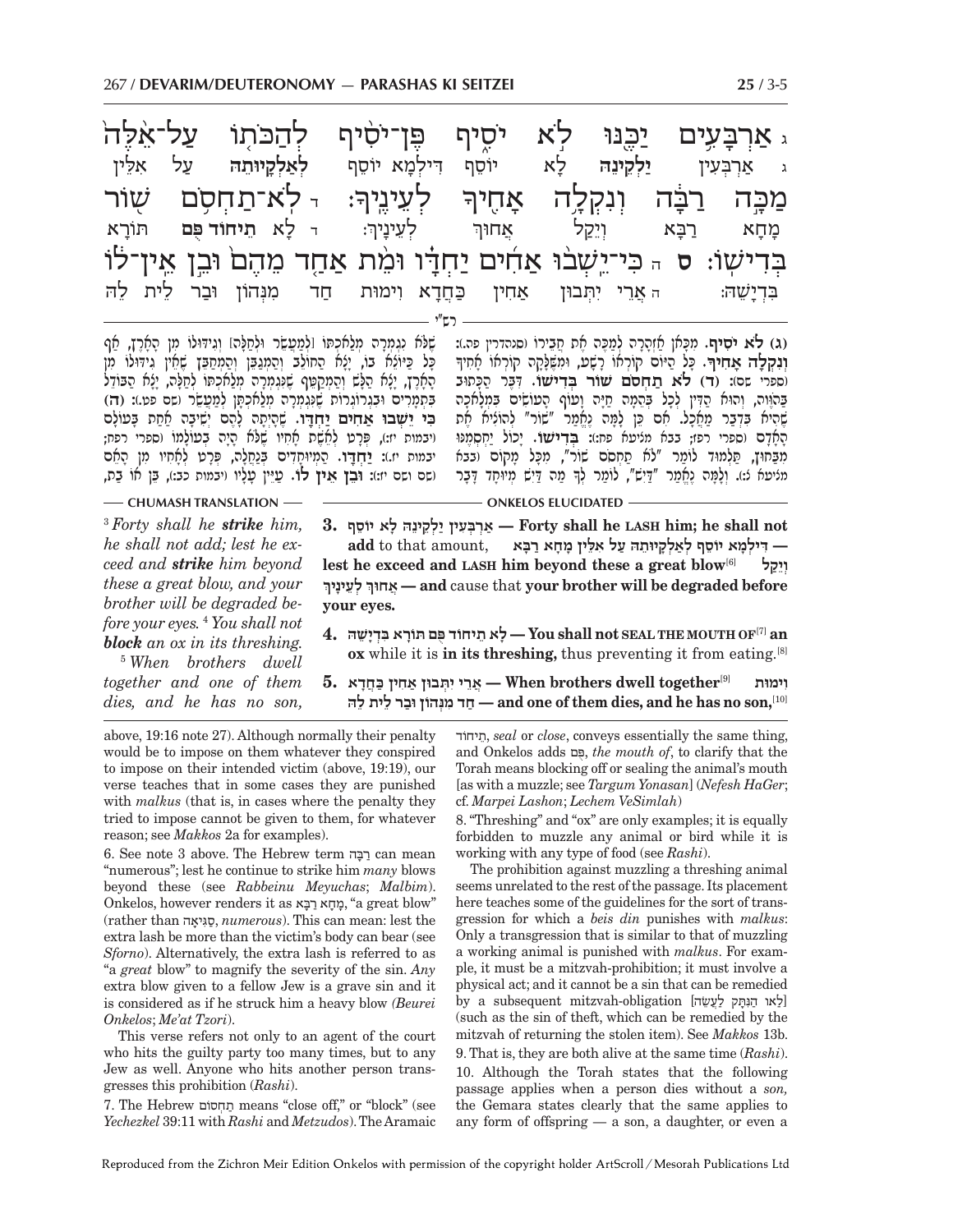המת החוּצה ה לְאֵישׁ זֶר יְבָ -<br>הָבָ ה' י $\zeta$ ָבֹא עָל <u>ָי</u>לִיהָ ְוּלק-ּ וֹיבּמהּ: ֓֒֓֓֓֓׆֥֓<br><del>ׇ</del> יִיָּה הַבְּכוֹר<sup>י</sup> אֲשֶׁר תֵּלֵד יָלְ ַקוּם עַל־; שִׁם אָ $\vec{\omega}$ המת מחה שמו מי ְ־אֵל: ז וְאִם־לֹא יַחְפֹּץ  $\dot{\bf k}$ הָ זאיש ל ְלֵקֲחַת אֶת־יְבִמְתֶוֹ וְעֲלְתָ ָזָה יְבִמְתוֹ הַשַּׁעְרָה אָ ְרָה אֶל־הַזְקֵנִים לָא וִ תהי אתת ֿו<sup>ָ</sup>נָא ק א לב- $\aleph$ **אחרו** יִבמַה ֶבְמַה<sub>ּ</sub> יֵעוֹל עֲלַה וְיִסְּבַהּ לֵהּ לְאִנְתּוּ וְיַבְּמִנַּהּ: וּ וִיהֵי בּוּכְרָא ו א דִי תְלִיד יְקוּם *עַ*ל ְשׁמ-א דַאֲחְוּהִי מֵתָנָא וְ א וְלָא יִ יתמחי *שׁ*מה ַרְאֵל: ז וְאִם לָא יִ א י ְצֵבּי ִל ְתרע **ִל ְקד ם** ס-ֻזְבַיִּ א גַּבְרָא ק א לְמִסֵּב יָת יְ ַּיַת יִבְמִתֵּהּ וְתִסֵּק יִבְמִתֵּהּ  $\overline{\langle}$ **ֵבּית ִדּינ א**

∗נ״א: חִלוֹנָי

**הַבְּבוֹר. גְּדוֹל הֻאֲחִים הוּח מְיַיִּבֶּם חוֹתַה וספרי רפט; יבמות כד.): בּכוֹר.** ְגּ ָ דוֹל האִ ח ְ ים הוּא מי ֵיבּ ָ ם אוֹתהּ (ספרי רפט; יבמות כד.): ֶ אוֹ בן הֵ בּן אוֹ בת הֵ בּ ֶ ן, אוֹ בן ה בּ ת אוֹ בת ה בּ ת: **ְ (ו) וה יה ֲא ֶשׁ ֵ ר תֵּלד.** ְפָּר ְ ט לֵא ִ יילוֹנ ֶ ית שֵׁאָינ ֶ הּ יוֹלֶדת (שם ושם): **י קוּם על שם אחיו. זה שייבּם את אשׁתּוֹ יטּוֹל נחלת המת בּנכסי** ָמחוּי (יבמות שם): **(ז) ה שּׁ ְ ער ה.** ְכּתְ ר ִ גּוּמוֹ, "ל ְתר ֵ ע בּ ִ ית דּ ָינא": ָאִביו (שם ושם): **ְולֹ ִא ימֶּ ח ְ ה שׁמוֹ.** ְפָּר ְט לֵאֶשׁ ָ ת סִר ֶ יס שְׁשּׁמוֹ רש"י

#### **CHUMASH TRANSLATION ONKELOS ELUCIDATED**

*the wife of the deceased shall not marry outside to a strange man; her deceased husband's brother shall come to her, and take her to himself as a wife, and perform yibum with her.* <sup>6</sup>  *It shall be that the firstborn that she will bear shall succeed to the name of his brother who died, so that his name not be blotted out from Israel.* <sup>7</sup>  *But if the man will not wish to marry his brother's widow, then his brother's widow shall ascend to the gate, to the elders,* 

 **deceased the of wife the — ָל ְא תֵה ִ י אתּ ֵת מָתָנ ְא לָבָר ִא ל ְגב ָר אֳחָרן**  $\mathbf{h}$  **ishall** not marry outside to ANOTHER<sup>[11]</sup> man;  **—** rather, **her deceased husband's brother shall come to her ,wife a for himself to her take and — ְוִי ְסּב ֵהּ ל ְהּ ל ִאְנ ְ תּוּ וי ְבּ ִמנּהּ and** thus **perform** *yibum* (levirate marriage) **with her.**

 **that firstborn the that be shall It — ִו ֵיה ְ י בּוּכָר ִא דּ ְ י ת ִליד 6. ְ ו ָל ִא י ְת ְמֵחי ,died who brother his of name the to ceedsuc shall — ְי קוּם ע ְ ל שָׁמ א דֲא ִחוּה ֵ י מָתָנא bear will she אלֵרָשְׂ יִּמ הּ ִ מֵשְׁ — so that his name not be blotted out from Israel.**[12]

 **not will man the if But — ְו ִא ָם ל ִא י ְצֵבּ י גּ ְבָר ְא ל ִמסּ ָב י ְת י ִב ְמֵתּהּ 7. ְ ו ִתסּ ְק י ִב ְמֵתּ ִהּ ל ְתרע ,widow s'brother his marry to wish ascend shall widow s'brother his then — ֵבּ ִ ית דּ ָינ ִא ל ְקָד ָם סבָיּא**

grandson or granddaughter. If a person has any living descendants, his widow is exempt from *yibum* [levirate marriage] (*Rashi; Yevamos* 22b).

For suggestions of why Onkelos — who generally translates verses as they are explained by the Oral Tradition — chooses to translate this verse literally as "son," rather than "offspring," see *Nesinah LaGer* here, and in Introduction; *Beurei Onkelos.*

11. The word זר literally means "outsider." In most of the Torah, this word refers to a non-Kohen, and Onkelos translates it as לּוֹני חִ , *commoner,* from the root חול, *non-sacred,* referring to a person who lacks the sanctity of the Kohanim*.* Here, where the word refers to an outsider in the sense of anyone other than the brother-in-law, Onkelos renders it רןחֳא, *another* (see *Pas'shegen; Beurei Onkelos*)*.* Some editions of Onkelos, though, have the word לּוֹני חִ here. See *Nesinah LaGer*  and *Or HaTargum* for explanation of this version.

12. The simple meaning of the verse is that the firstborn child of the *yibum* is named after the dead brother (*his brother* meaning "his [father's] brother") so that his name is carried on. This is true only in the spiritual sense, for there is no requirement to name the newborn son after the dead brother (*Yevamos* 24a; *Ramban*). On a Kabbalistic level, though, the newborn *does* become the successor to the deceased man's soul, so that his spiritual being is perpetuated (*Rabbeinu Bachya*; see also *Bereishis* 38:8-9 with notes 7 and 8).

*Rashi,* following *Sifrei* and *Yevamos* 24a, interprets the verse differently from its literal meaning, explaining that it is to be read: *The firstborn [of the deceased man's brothers] — if [the widow] can bear [children] — shall succeed to the name of his dead brother.* That is, the verse teaches three laws: (1) The firstborn of the brothers (i.e., the oldest of the surviving brothers) has the primary obligation to perform *yibum* (if he does not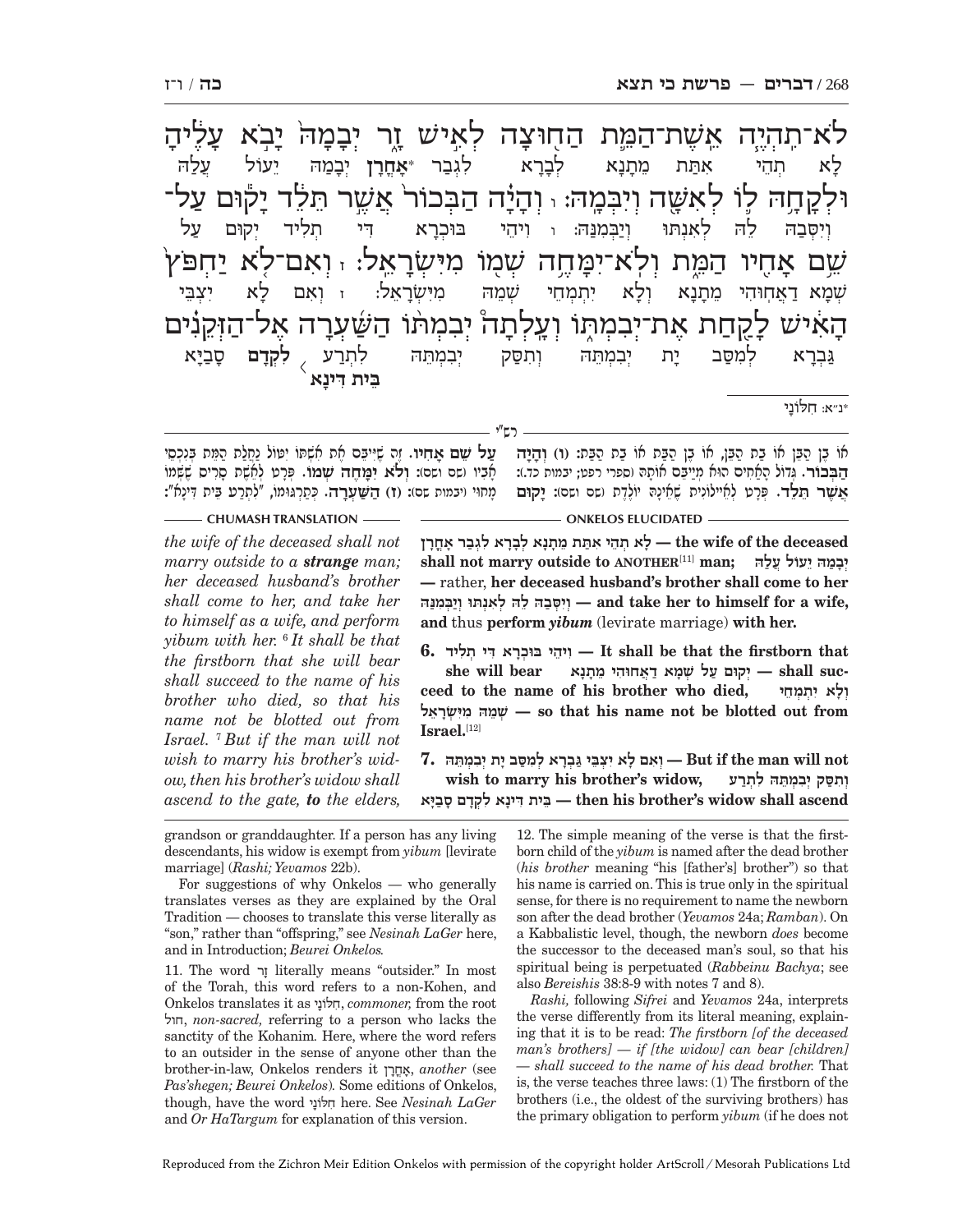רש"י **יְא<sub>ֲמָ</sub>י**ָ ָ־הֹ מֵאֵ**ּ**ן יְבָבִ ֲ יָמִׁי לְהָקִ ים לאחיו ַ זִּחְיו *שׁ*ם בְּיִשְׂרָאֵ يتزم ذٰ א ֿ<br>בָה יַבְּמֶי: חֵ וְקֵרְאוּ־לָוֹ זִקְנֵי־עִירֻוֹ וְדִבְּרֵוּ אֵלֵיו וְעָ ָנַמַד וְאָ<u>ּ</u>בֹ יְקֹור ֥לֹא ח-ֿוַפַֿצְתִּי לְקַחְתָּהּ: <sub>ײַ</sub> וְּנִגְּשָׂ שׁ ְה י ִב ְמ ֣תּ ֵ וֹ אל ֘ -יון לְעֵינֵי הַזְקֵנִים וְחֶלְצָה נַעֲלוֹ מֵעַל רַגְלוֹ וְיָרְקֶה בְּפָ יָנְיו<sub>ָ</sub> וְעֲנְתָ ַזה וְאָמְו ּרָה וְתֵימַר \*ס<u>ָ</u> זֶרֵב יְבָנ נִמִי לַאֲקָ יַת<br>ז אמא $\nu$ א בְּיִשְׂרָ רָאַל לָ א \*\***אֵ בי** לְיַבָּמוּו ְנְמוּתִי: ח וְיִקְרוֹן לֵה<sub>ּ</sub> סָ ֵ בי קְ רֵתּ ִ הּ וימ ְ לּלוּן **ִעֵמּהּ** ִו ְ יקוּם וֵיימ ר ל  $\zeta$ א בֻ ָרְעֵנָא ק מסבה: ט ותתקרב במתה ֵ תה **ִל ְקד ם** ס-ָֿז<mark>ְ</mark>בַיָ א **וְתִשְׁרֵי שֵׁינֵהּ מֵעַל רַגְלֵהּ וְתֵרוֹק בְּאַנְפִּוֹהִי וְ<b>תָתֵב** וְתֵימַר \*נ"א: ל- א צ-יָבֵי \*\*נ״א: אֲבָא

(ח) **ועמד.** בַּעמידה (ספרי רג): **ואמר.** בַּלְשׁוֹן הִקּוֹדָשׁ, ואֵף הִיא דְּבָרִיה בַּלְשׁוֹן הַקּוֹדָשׁ (ספרי רגא; יבמות קו:): **ְ (ט) ויְ רק ְ ה בּפ נ יו.** ע ל גֵּ בּי קְ רקע (שם ושם):

*and she shall say, ''My deceased husband's brother has refused to establish a name for his brother in Israel; he did not consent to perform yibum with me.''*

8  *Then the elders of his city shall summon him and speak to him; then he shall stand and say, ''I do not wish to marry her.''*

9  *Then his sister-in-law shall approach him to the eyes of the elders; she shall remove his shoe from on his foot and she shall spit before him; she shall speak up and say,* 

#### **CHUMASH TRANSLATION** ————————————————————— ONKELOS ELUCIDATED

**to the gate OF** *BEIS DIN***,** [13] and come **BEFORE the elders, shall she and — ְוֵת ימ ָר סֵר ְב יָב ִמ י לֲאָקָמ א לֲא ִחוּה ְ י שָׁמ ְא בִּי ְשָׂרֵאל say, "My deceased husband's brother has refused to establish a name for his brother in Israel; מוּתיִ בָּיל י ְ בֵא אָ לָ — he DOES not consent to perform** *yibum* **with me."**

 **his of elders the Then — ְוִי ְק ֵ רוֹן ל ָהּ סֵב י קְרֵתּ ִהּ ו ימ ְלּ ִ לוּן עֵמּהּ 8.**

**city shall summon him and speak WITH him; ויקוּם ִ if he still refuses, then he shall stand** — **ו**יימר לא רענא למסבה **and say, "I do not DESIRE**[14] **to marry her."**

 **law-in-sister his Then — ְו ִת ְתָקר ְב י ִב ְמֵתּ ְהּ לָוֵת ִהּ ל ְקָד ָם סבָיּא 9. ְ ו ִת ְשֵׁר ֵ י ס ֵינ ֵהּ מעל ,elders the BEFORE him approach shall להֵּגְר — and she shall UNTIE**[15] **his shoe from on his foot, יִתְרוֹק בְּאֵנְפּוֹהִי — and she shall spit before him,**[16] — יְתֵרוֹק בְּאֵנְפּוֹהִי

perform it, the obligation falls upon the other brothers). (2) The obligation of *yibum* applies only when the widow is not sterile. (3) The brother who performs *yibum shall succeed to the name of his dead brother,* that is, he inherits all of his dead brother's property, as well as the dead brother's portion of their father's estate.

13.Here the term שער cannot mean "city" (as in 24:14 above, et al.), since the woman is presumably already *in* the city! Rather, it refers to the gates of *beis din,*  which is where the elders of *beis din* sit (*Rashi* with *Kitzur Mizrachi; Mizrachi*).

14. Although in verse 7, Onkelos translates לא יַחִפּץ as לֹא חַפַּצְתִּי he will not "wish," here Onkelos renders, לֹא יִצְבֵּי as נאעֵר א ל, a term that often has the connotation of a physical desire to marry a particular woman (Onkelos uses the same word above, 21:11, when referring to a man who desires a woman captured in battle: וְתִתְרָעֵי בהּ, *and you will desire her.* Likewise, in *Bereishis* 34:19, **Onkelos states, אִחְרְעִי** בְּבַת יַעֲקֹב, he desired Yaakov's *daughter.*) With this choice of word, Onkelos indicates that the brother-in-law is explaining his reason for

refusing to perform *yibum.* It is not that he disregards the mitzvah or has no interest in perpetuating his brother's name; he simply has no desire to marry this particular woman (see *Beurei Onkelos*; *Nefesh HaGer*; for an alternative explanation, see *Nesinah LaGer*).

15. The Hebrew root חלץ means "to remove" (*Yevamos* 102b). Indeed, in *Vayikra* (14:40), Onkelos renders the Hebrew לּצוְּ חִ וְ, as לּפוּןְ ישׁ וִ, *and they shall remove*. Here, however, he renders it "untie." This reflects the teaching of *Yerushalmi* (*Yevamos* 12:1), that the performance of *chalitzah* is accomplished primarily through *untying* the brother-in-law's shoe, and not through removing it from his foot. *Rosh* (*Yevamos* 12:7) suggests that the shoes in earlier times could not be worn with the straps untied; thus, untying the straps of the shoes effectively removed the shoe (*Nefesh HaGer*). Alternatively, Onkelos indeed means that the widow is to *remove* the brother-in-law's shoe; he simply refers to the act of removing the shoe as "untying" because untying is the initial step of removing a shoe (see *Pas'shegen* to *Shemos* 3:5).

16. The standard term for "before him" is the Hebrew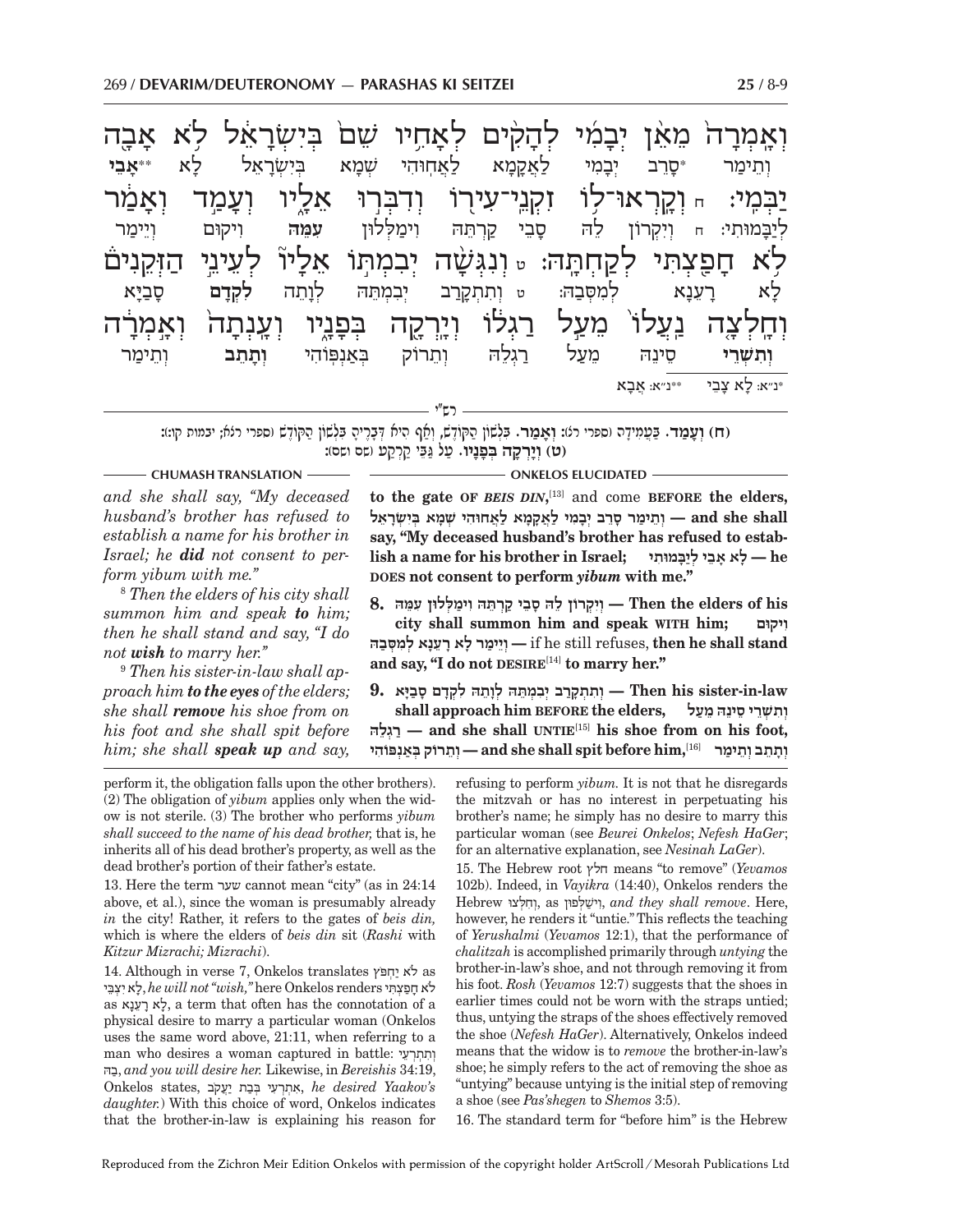בפה לא תחוס

<mark>יה לְא</mark> ו

**ידה** 

<u>ר</u> ֚כּכ-

ה יִעֲ **ְ**נִשֶּׂה לָא אִישׁ אֲשֶׁר לְא־יִבְנֶה אֶת־בֵּית אָ**'** :אחיו ֿשְׁמָוֹ בְּיִשְׂרָ רָאֵל בֵּית חֲלִוּץ הַנְּעַל: ס<sub>ַ יֹא</sub>ַ כִּי־יִנָּצ<sup>ֹ</sup> **ַצׁוּ אַבָ** שִׁים: $\ddot{\omega}$ י ְ חדּ-ָ־וֹ אֵישׁ וְאָדֹ ֿז<sub>ּ</sub>דִוֹיו וְקֵרְבָ אשת ּחָד לְהַצִּיל אֶת־אִישֶׁהּ מִיַּר מַכֵּהוּ וְשָׁלְחָה יִ ֔-ה והחזיקה בּמבּ ה בִּמְבָשֵׁיו: <sub>יב</sub> וְקַצֹּתֶה אֶת־ ֿ אֶבֶן <mark>ו</mark> .<br>ค' <mark>ֶ</mark> בְּכְיסְךָ .<br>ה - ח ֵ וֹס עינF ך : **ס** יג לֹא־י ְ" הי ְ Vה לך כְּדֵין יִתְעֲבֵד לִגְבַר דִי לָא יִ יַבְנִי יַת ביתַא א דֲ א ֽח ִוּהי: <sup>י</sup> ְוִי ְתְקֵרי שמה א ֵ ל בּית **ְשִׁרי** ֵסינ-א: יא אֲרֵי יִנְצוֹן גֻּבְרִין: בּ חַדא חִוּהִי וְתִתְקָרַב אתֵת חַד בְא יָ<mark>ּ</mark> ת בַּעֲלַה מיּד מחוֹהי יִתְוֹהִי וְתוֹשֵׁט יְדַהּ וְתַתְקֵף **בְּבֵית בַּד בִּבִית בַּהְתְּתֶה:** יב ת

רש"י

לא יהי

 $\mathbf{r}$  :  $\mathbf{r}$   $\mathbf{r}$   $\mathbf{r}$  :

ְאֵין שָׁלוֹם יוֹאַא מִתּוֹךְ יְדֵי מַנוּת וספרי רנבז: <mark>וִיב) וְקַצוֹתָה אֶת</mark><br>בּפּה. ממוֹן דִמי בֹּשתוֹ, הִכֹּל לִפִי המבייש והמתבייש. אוֹ אִינוֹ בַּפַּה. מָמוֹן דְמֵי בָשִׁתּוֹ, הַכֹּל לִפִי הַמְבַיֵּישׁ וְהַמְתִבַּיֵּישׁ. אוֹ חֵינוֹ אֶלָא יָדָהּ מַמָּשׁ, נֶאֱמַר כָּאן **לֹא תָחוֹם** וְנֵאֱמַר לְהַלֶּן בְּעֵדְים<br>זוֹמְמִין "לֹא תָחוֹם" ולעיל יט, כא), מַה לְהַלֶּן מָמוֹן אַף כָּאן מָמוֹן<br>וספרי רנגז: **ויג) אֵבֵץ וַאַבֵּץ**. מִשְׁקַלוֹת:

ָ<br>דְּבִיסָךְ

כך

### **CHUMASH TRANSLATION ONKELOS ELUCIDATED**

*''So shall be done to the man who will not build the house of his brother.''* <sup>10</sup> *Then his name shall be proclaimed in Israel, ''The house of the one whose shoe was removed!''*

<sup>11</sup> *If men fight with one another, a man and his brother, and the wife of one approaches to rescue her husband from the hand of the one who is striking him, and she stretches out her hand and grasps his private parts,* <sup>12</sup> *you shall cut off her palm; your eye shall not show pity.*

<sup>13</sup> *You shall not have in your pouch a stone and a stone —* 

ּעִינה

**ֲא ֶשׁר לֹ ִא י ְבֶנה.** ִמָכּ ְאן ל ִמ ֶ י שָׁחל ֶ ץ שׁלֹּא יֲח ִ זוֹר וייֵבּ ְ ם, דָּל ְא כִתיב

ת חוּס

"אָשֶׁר לֹא בָנָה" אֶלֶא "אֲשֶׁר לֹא יִבְנֶה", כֵּיוֶן שֶׁלֹא בָנָה שוּב לֹא<br>יִבְנֶה וספרי שם; יבמוס י:: (י) **וְגִקְרָא שְׁמוֹ וגו**׳. מִלְוֶה טַל כָּל<br>הַטוֹמדִים שֵׁם לוֹמַר "חֵלוּץ הַנִּטֵל" וספרי שם; יבמוס קו:: (**יא**) ב

**ִינּ ֲ צוּ אנ ִ שׁים.** ָ סוֹפ ָ ן לבֹ ִא ל ֵידי מ ְ כּוֹת, כּ ֶ מוֹ שֶׁנֱּאמר **ִמיּ ד מֵ** 

**— and she shall RESPOND**[17] to him **and say, בדֵעֲתְ י ין ִ דֵכּ ְ the to done be shall So — "ִל ְגב ִר דּ ָ י ל ִא י ְבֵנ ָ י י ֵת בּ ָית א דֲא ִחוּהי man who will not build the house of his brother."**

10. וְוִתְקְרֵי שְׁמֵהּ בְּיִשְׂרָאֵל (Then his name shall be pro-<br>בֵּית שְׁרִי סֵינָא (The house of the "ב **one whose shoe was UNTIED."**[18]

 **,another one with fight men If — ֲאֵר ִ י יְנ ֻ צוֹן גּ ְבִר ין כֲּחָדא 11. ְו ִת ְתָקר ִב אתּ ת חד ,brother his and man a — ְגּב ר וֲא ִחוּהי ְ ל ֵשׁ ָיזָב ָא י ת בֲּעלהּ approaches** them of **one of wife the and— חוֹהיִ מ דָ יּמִ — to rescue her husband from the hand of the one and — ְו ֵתוֹשׁ ְט יד ְהּ ות ְתֵק ְף בֵּב ית בּ ְה ְתֵּתהּ ,him striking is who she stretches out her hand and grasps his PLACE OF SHAME,**

**;HAND her off cut shall you — ְוּת ָ קוּץ י ְת ידהּ 12. ְ ָ ל ְא תחוּס** [19] **ינךָ עֵ — your eye shall not show pity.**

**13. ְ ְ בּ ִכ ָיסך לך י ָ הֵי אְ לָ — You shall not have in your p ouch ְdishonest weights, in the form of paralytic a** 

 the ,Here ֱ.קד ִמוֹהי translation Aramaic its and , ְלפניו Torah uses the word בִּפָּנָיו, which can also mean "in his face"; Onkelos, likewise, uses the word פּוֹהיִ נְאבְּ , which has the same connotation. This choice of words indicates that although the widow in fact spits *before* her brother-in-law, it is intended to be as degrading as if she spat directly at his face (see *Mizrachi, Gur Aryeh*).

17. The Hebrew root ענה can mean "to call out," or "to respond" (see *Ibn Ezra* to 26:5 below). Here, Onkelos renders it "respond," for the widow is not simply making a statement about the nature of *chalitzah*;

her words are a *response* to her bother-in-law's proclamation of "I do not wish to marry her" (see *Or Ha-Chaim*).

18. The verse teaches that it is a mitzvah upon all who are present at the *chalitzah* to proclaim three times: חֲלוּץ הַנָּעַל, "[This is] the one whose shoe was removed!" (*Rashi*, based on Mishnah, *Yevamos* 106b). The word בּיתֵ was not actually part of this proclamation, but is written in the verse for the purpose of exposition (see *Yevamos* 44a and *Kiddushin* 14a).

19. This is a figurative expression for a financial penalty

ואָבו

ְ **מ ְ תק ל וּמ ְ תק ל**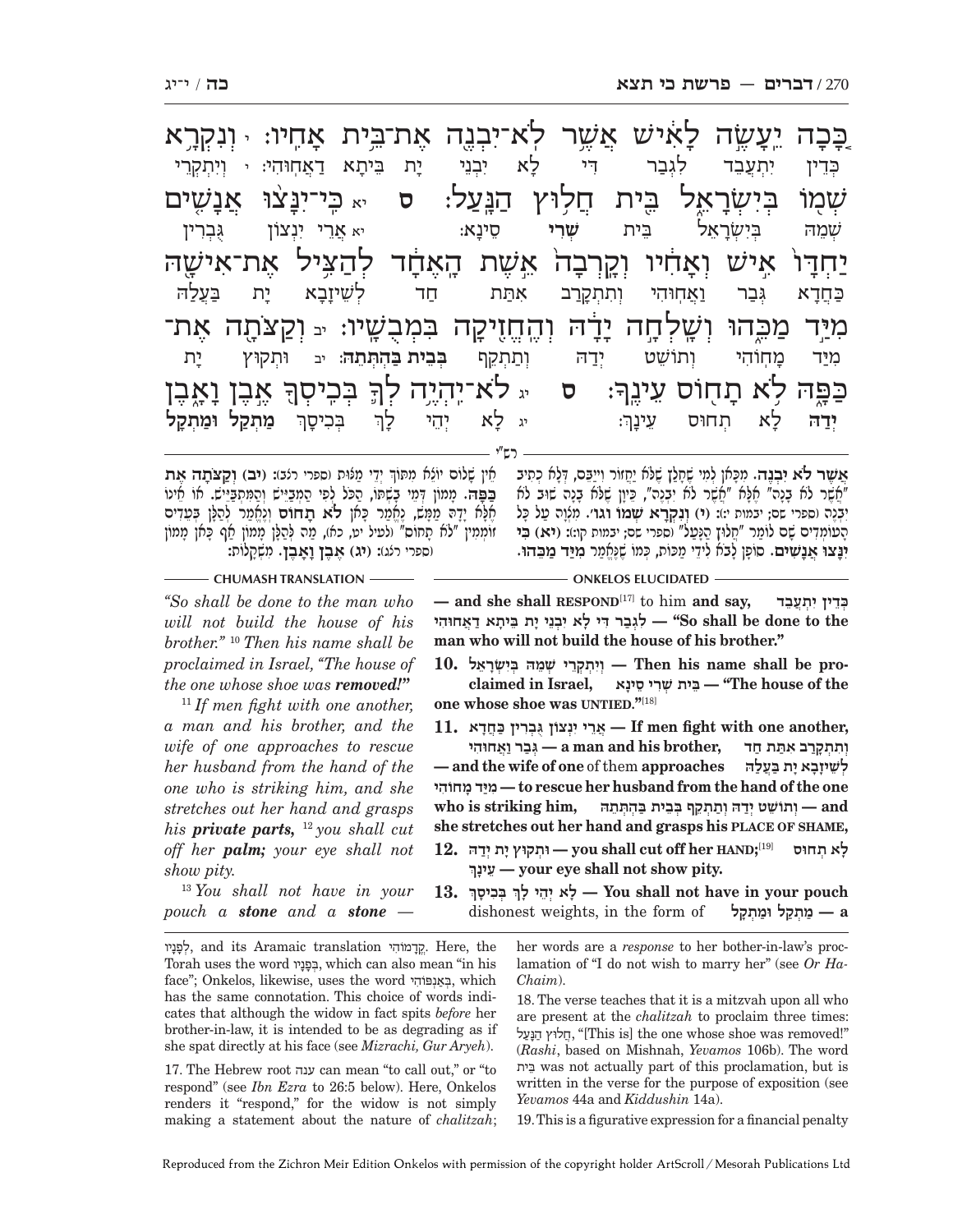ְ אֵיפְה וְאֵיפֶה גְּדוֹלֶה .<br>-<br>1 <mark>ֶ</mark> בְּבִיתְךָ .<br>ค לה וּקטנּה: ּה לֹא־יהיה ֿ אַיפָ<mark>ּ</mark>ָה שָׁלֵמֶה ו<mark>ָ</mark> צ1ֶ דק ֿוּקְטַנֵּה: <sub>ײ</sub> אֶבֶן שָׁלֵמֶה וָצֶ יֶצֶדֶק יְהְיֶה־*ל*ָ ה־לָן .<br>-<br>1 ֹ נתן .<br>-<br>1 **ַעַל הָאֲדָנָ** ֧֧֝֓<u>֚֓</u>֓׆ׇ֧֧ׅ֧֧ׅ֧֧֧֧֧ׅ֧֧ׅ֧ׅ֧ׅ֧֧֚֚֜֬֘֘֜֜֓֜֜֜֜֜֓֜֜֓֜֜֓֜֜֓֜ ָ־מָה אֲשֶׁר־יהוָה אֱלֹהֻיךִ<del>ּ</del> י <mark>לְמַעַן</mark> יַ<mark>אֲר</mark>ִיכוּ יָ ָׂיָמִיך י יְהָיָה־ל<u>ָי</u>ךְ יה כֿ ֿ ל־ע ֵשׂה אֶg לּ ֖ ֹ ה כּ ֥ ֹ ל ע ֵשׂה ע7ֶ ול: **פ** ּ $\mathbb{F}_{\mathbf{F}}$  יש כֵּי תוֹעֲבֵת יהוָה אֱלֹהֶיך לֲנ ְ **ְמ ִכיל ְ א וּמ ִכיל א** ר ְ בּת- א ְ ְבֵּבית- ך רַב וּזְעֵיר: יד *כָ*א יְ יהי ך ְ **ְמ ִכילן שׁ ְ למ ן** \***ִדּ ְקשׁוֹט** ְוּזֶעְרתּ- א: טו **מ ְ ת ְק ִלין שׁ ְ ל ִמין** \***ִדּ ְקשׁוֹט** ְיהוֹן ל- ך ְ י-יהב ֿ עַל אַרְעָא <mark>ּ</mark>  $\zeta$   $\zeta$   $\zeta$   $\zeta$  אל- ה- ך ֿ בְּדִיל דְיוֹרְכוּן יוֹמָ יך ְיהוֹן ל- ך כּל עבד נְבֵד אִלֵּין כֹּל עָנִ בד **ְשׁק ר**: ְ : טז ֲאֵרי **ְמר** .<br>רחק *י* ק<u>דם יי</u> אל- ה- ך ל- ך \*נ"א: ְ וּקשׁוֹט

רש"י

**ְ**ָוּם נשִם: (שו) אֶבֶן שְׁדֵבְּה וָצֶדֶ.<br>אָם עשׂית כּו יהיה לדּ הרבּה ושם):

**CHUMASH TRANSLATION ONKELOS ELUCIDATED** 

**גִּדוֹלֹה וּקטַנֵּה. גִּדוֹלִה כִּשׁמִכְתְּשׁת את הִקְטְנֶה, שַׁלֹּח יהָא נוֹטְל ָ**בְּגְדוֹלָה וּמַחְזִיר בְּקְטַנָּה ושם רנד)**: לא יִהְיֶה לְךָ.** אִם עָשִׂיתָ כֵּן גְּדוֹ<mark>לָה וּקְטַנָּה.</mark> גְּדוֹלָה כְּשֶׁמַּכְחֶשֶׁת חֶת הַקְטַנָּה, שֶׁלֹא יְהֵא נוֹטֵל – לֹא יִהְיֶה לְךָ כְּלוּם ושם): (**טו**) **אֶבֶץ שְׁלֵמָה וָצֶדֶק יִהְיֶה לְ**ךָ.<br>בּגדוֹלה וּמחזיר בּקטנה ושם רנד): **לא יהיה ל**ך. אם עשי

*a large one and a small one.* <sup>14</sup> *You shall not have in your house an ephah and an ephah — a large one and a small one.* <sup>15</sup> *A perfect and fair weight shall you have, a perfect and fair measure shall you have, so that your days shall be lengthened on the Land that Hashem, your God, gives you.* <sup>16</sup> *For an abomination to Hashem, your God, are all who do this, all who do wrong.*

**WEIGHT**[20] **and** another **WEIGHT** that purport to be the same, **רב עירֵוּזְ —** while in truth one is **a large one and** the other **a small one.**[21]

**14. ְ ְ בֵּב ָיתך לך י ָ הֵי אְ לָ — You shall not have in your house** dishonest **ְ**measuring containers in the form of **ילאָ כִ וּמ א ְ ילָ כִ מְ — A MEA-SURE**[22] **and** another **MEASURE** that purport to be the same, **תאָבְּ ר תּאָרְעֶוּזְ —** while in truth one is **a large one and** the other **a small one.**

- **15. ְ WEIGHTS TRUTHFUL PERFECTLY — מ ְת ְק ִל ין שׁ ְל ִמ ִ ין דּ ְק ְ שׁוֹט י ָ הוֹן לך shall you have, ְ PERFECTLY — ְמ ִכ ָיל ן שׁ ְלָמ ִ ן דּ ְק ְ שׁוֹט י ָ הוֹן לך TRUTHFUL MEASURES shall you have, ְ that so — ְבִּד ְ יל דּ ְיוֹר ָ כוּן יוֹמיך your days shall be lengthened ְ ְ ָ יֵה ָב לך the on — ע ל אְרָע ִא דּ ְי יָי ֱ אָל ָהך Land that Hashem, your God, gives you.**
- **ְ ָ כּ ָ ל עֵב ִ ד אֵלּין 16. BEFORE REPULSIVE For — ֲאֵר ְ י מרח ֳק קָד ְם יָי ֱ אָל ָהך Hashem, your God, are all who do this, קרָשׁ ד ְ בֵע לָ כֹּ — all**  who do acts of **DECEIT**.

(*Rashi*). Since the funds for this payment would generally come from money she had earned while working, it is as if the "hand" that brought her the money is cut off. This is why the verse uses the term פּהּכּ, *her "palm*,*"* a term which is used to denote labor, as in *Mishlei* 31:13:  *Haamek* see (*willingly work palms her* ,ותּע ְשׂ בֵּחֶפ ץ כֶּפּ יה *Davar*).

Although Onkelos generally translates verses the way they are explained by the Oral Law, he translates this verse literally. With this, he indicates the law that *Sifrei* derives from this verse: At times, the literal meaning of the verse is to be followed. If the woman in question is endangering her victim's life, one must cut off her hand if there is no other way to save him (*Maharatz Chayes*, cited by *Chalifos Semalos*; *Me'at Tzori; Shaarei Aharon*).

20. Onkelos translates בןֶאֶ) literally, a *stone*), in

accordance with its implied meaning — a stone used as a weight — as explained by *Rashi.*

21. He uses the large (i.e., heavier) weight to weigh the goods that he buys, so that he receives a larger quantity, and he uses the small (i.e., lighter) weight when he weighs goods to sell, so that he gives away less (*Rashi*). 22. An *ephah* is a measure equal to three *se'ahs;* accordingly, Onkelos generally translates *ephah* as "three *se'ahs*" (e.g., *Shemos* 16:36). Here, though, the Torah uses the term *ephah* as an expression for any dry measure, which Onkelos indicates with the word יפילא, which means "a measure of volume." ילא כִ מְ is related to the word ליִ כְּ , *vessel,* since volume is measured in receptacles. In addition, it may mean "measuring tool," since the term כול means *to measure,* in Aramaic as well as in Hebrew; see Onkelos to *Shemos* 16:18; *Yeshayah* 40:12. See further, *Vayikra* 19:36, note 67.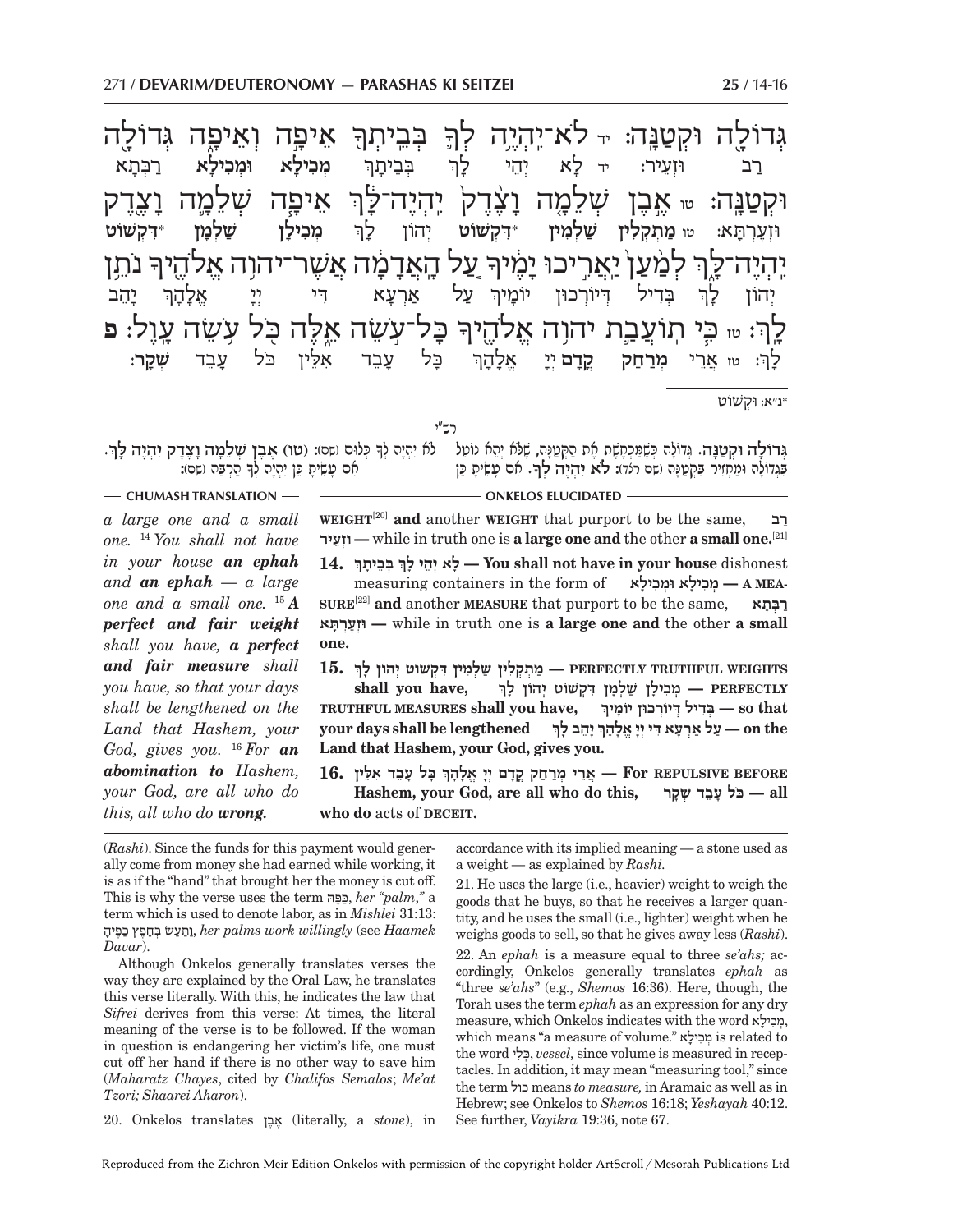**ָ .** ִא ִ ם שׁקְּ רָתּ ְ בִּמדּוֹת **(יז) ז ֵ כוֹר א ֲ ת א ֶשׁר ע שׂ ְ ה לך ְ**וּבְמִשְׁקָלוֹת <u>הֵוֵ</u>י דוֹאֵג מִגְּרוּי הָאוֹיֵב שֶׁנֶּאֱמַר "מֹאוֹזְיֵ מִרְמָה תּוֹטֲבַת<br>ה' " (משלי יא, א), וּכתיב בּתריהּ "בּא זדוֹן וּיבֹא קלוֹן" (שִם בּ; יַ *תנחר יון יון דְּעִיכ כַּעְרֵיט בָּיו*<br>תנחומת ח): (**יח) אשר קרך בדרר ָ** $\zeta$ יֹרֶד בְּתוֹכָהּ, בָּא בֵן בְּלִיַּטֲל חֵסְד קַפָּץ וְיָרַד לְתוֹכָהּ, אֲף עַל ְְ, יִהְ זוֹתַךְ מִילוֹת וְזוֹרֵק כְּלֵפֵי מִעְלָה וִשִׁי יִבְּל הַ**בְּחֲשֶׁלִים**<br>אחריה, קסרי כח מחמת חטאס, שהיה הענו פּוֹלְטוּ (שס):  **נֱּחשׁ ִ לים** ִפּ ֶ י שִׁנּ ְכָו ִה הְקָר ָ ה אוֹת ִ הּ בְּפֵנ ֲ י אֵחִרים (שם): **וְ יזֵ נּ ְ ב בּך ָאֲ חֶריך** רש"י ִ בְ<mark>יֵאתְכֶם מִמִּצְרָיִם:</mark> גִּשָׂה לְךָּ עֲמָלֵק בַּדֶּרֶךְ מפטיר יז ז -וֹר את אשו .<br>-<br>1 יִא<sub>ַ</sub>הָה  $\mathbf{\Xi}$ דנח ּזֲלִים אֲדֲוָרִיךָ .<br>ล. וינב ֶ בַּדֶ<u>ּ</u>רֶך .<br>คิ יי א<del>ַ</del> $\phi$ ת קלך  $\mathbf{h}^{\parallel}$ .<br>-<br>|-ּעֲיֵף וְיָגֵעַ וְלָא יָרֶא אֱלֹהִים: 。 וְהָיָ֫ה בְּהָנִיחַ יהוְה אֱלֹהֶיךָּ | לְךְ ְנֻי**ֶ**ח וְיַ יְג<u>ֵע</u> וְלִא יְ יָרֶא אֱלֹהֶים: 。 יִדְיָיה בְּהָ ַנְנִיחַ יהוְה אֱלֹהֶיךִּ ְ ֲעמֵ -ֿיִנלַק בְּאָרְחָא ב בִּמִפַּקָכוּן מִמִצְרֵיִם: יָת ת דִי <u>עֲב</u>ַד *ל*ָ ך יז $\overline{\langle}$  ְד ִכיר יִת כל ל **דֲּ הווֹ ִמ ְתאֲ חִרין** בּ ְ תר- ך ְ ְבּא- $K\Box$  א **ְוק ִ טּיל** בּ-⊑ְך יח **דִי** עָ יָנְ ך ׇׅ֧֧֧֦֧֢ׅ֖֖֧֓֝֬֓֓֓֓֓֓<u>֓</u> .<br>י ך מְשַׁלְהֵי וְלָ ְאֵי וְלָא וְ א ד ֵחל **ִמן ֳקד ם ְיָי**: יט ִו ֵיהי כּ ְ ד ינ" יח ְ יי ֱ -אל: ה-ך

ָ

<u> הַעֲרָי הַ הְּהָיֹר עֵיף בְּג</u>ְמָת, דְּכִתִיב "וִיּצְמִת ּם הָעַם לְמִיּם" (שמות יז, ג), וּכְתִיב אֲחֲרֵיו "וַיִּבֹּת עֲמָלֶק" (שם ח; תנחומת שם): ְ (שם): **ְולֹא יֵ רא** ֲעָמֵלק (ספרי שם) **ֱאלֹ ִהים**, **ְויֵגַע.** בֶּ דֵּרך ּ יְרֵא עֲמָיֵ<br>מלּהרט לד:

דָּבָר אַתֵּר, לְשׁוֹן קֵרִי וְטוּמְחָה (תנחומא ט), שֶׁהָיָה מְטַמְּחָן בְּמִשְׁכַּב ׅׅ֧֚֚֚֚֚֚֚֚֚֚֚֚֚֚֚֚֡֡֜֓֡֟֡֡֓֡֟֓֡֟֓֡֟֓֡֡֬ ֵ מְרִת ָיחֶתך ְ ו ִהְפִשׁ ְירך ָשֶׁהָיוּ הָאוּמוֹת יְרֵאִים לְהִלָּחֵם בָּכֶם, וּבָא זֶה וְהִתְתִיל וְהֶרְאָה<br>מַקוֹם לַאֲחֵרִים. מֵשָׁל לְאַמִבֻּמִּי רוֹתַחַת שָׁאֵין כַּל בִּרְיָה יְכוֹלָה

#### **CHUMASH TRANSLATION ONKELOS ELUCIDATED**

<sup>17</sup> *Remember what Amalek did to you, on the way, when you were leaving Egypt,* <sup>18</sup> *that he happened upon you on the way, and he cut down the hindmost among you, all the feeble ones behind you, when you were faint and exhausted, and he did not fear God.* <sup>19</sup> *It shall be that when Hashem, your God, gives you rest* 

**ְ ֲ עָמֵלק 17. what**]23[**Remember — ֲהֵו ְ י ד ִכ ָ יר י ִ ת דּ ֲ י עב ָ ד לך on — ְבָּאְר ָח ְא בּ ִמפּ ְק ִ כוֹן מ ִמּ ְצָרִים ,you to did**]24[**Amalek the way, when you were leaving Egypt,**

**ְ ְ בָּאְר ָחא 18. עךָרְע י ָ דִּ — that he happened upon you**[25] **on the way ְ ְ ָ כּ ל דֲּה ִ ווֹ מ ְתאֲחִר ין בּ ְתָרך he and — ְוק ִטּ ָ יל בּך KILLED**[26] **among you all WHO WERE STRAGGLING**[27] **behind**   $\mathbf{p}$  **p i ?**) — when you were faint<sup>[28]</sup> and exhausted,<sup>[29]</sup> — **?**<br>**p** – יִלָּא דְחֵל מִן קֵדָם יִיִ **ex and**]28[**faint were you when — ְוא ְתּ ְ מ שׁ ְלֵה ְ י ו ָלֵאי you HASHEM.** [30]

**19. <b>} (** $\mathbf{r}$  יִוּהֵי כִּד יִנִּיחַ יִיִּ אֵלְהָךְּ לִךְ $\mathbf{r}$  that when Hashem, **ְ**

27. The word ליםִ שׁ חֱנֶ is related to the root חלש, *weak,* with the second and third letters of the root interchanged, as though it said שׁיםִ לחֱנֶ) *Rashi*, with *Mizrachi*; *Ibn Ezra*). *Rashi* interprets this to mean those lacking in spiritual strength, that is, the sinners, who were ejected from the Clouds of Glory that protected the Jewish people; thus, they were left vulnerable to Amalek's attack. Onkelos, however, seems to interpret ליםִ שׁ חֱנֶ in the literal sense: those who were lacking in physical strength, and consequently were lagging behind the encampment (*Beurei Onkelos*).

28. Faint with thirst (*Rashi*; see, similarly, *Iyov* 22:7). Notably, the Gemara in *Moed Katan* 2a connects the term חיןִ לשְּׁ ה ית בֵּ, *a field that requires irrigation* ("a thirsty field"), to the Aramaic word היֵלְ שׁ מְ , *faint [with thirst]*, citing Onkelos here. [The letters ח and ה are interchangeable (*Rashi, Moed Katan* ad loc.).]

29. This refers to weariness from traveling (*Rashi*).

30. The term היםִ ֹאל אֱ רֵי implies a general fear of God. Onkelos renders it "he was not fearful of Hashem" (literally, *he did not fear "because of" Hashem*), because the

<sup>23.</sup> See above, 24:9 note 16.

<sup>24.</sup> When Onkelos discusses the *nation* of Amalek, he .(13:29 *Bamidbar* see (*Amalekite the* ֲ,עמ ְלקאה writes Here, though, he states לקֵמעֲ, *Amalek,* indicating that Amalek himself (the grandson of Eisav and the forebear of the Amalekite nation, or possibly a later king of the Amalekites who bore his ancestor's name) came to do battle with the Jewish nation (*Lechem VeSimlah* to *Shemos* 17:8; see also *Ibn Ezra* to v. 14 there).

<sup>25.</sup> The Torah refers to the encounter with the term ׇ֚֚֡֬ רךְק, related to the term רהֶקְמִ , *happenstance*, indicating that Amalek's attack was sudden and unexpected (see *Rashi*).

<sup>26.</sup> The Hebrew נּבֵזיְו is from the root זנב, *tail*, and means literally "to cut the tail off"; its meaning here is that the Amalekites attacked the rear of the Israelite encampment. Accordingly, the next words in the verse, כּל הַנֶּחֲשָׁלִים אֲחֲרִיךּ, all who were straggling behind you, are a clarification of this term (*Ibn Ezra*). Onkelos translates it all as a single phrase, rendering נּבֵזיְו as simply *he killed* (see *Shaarei Aharon*).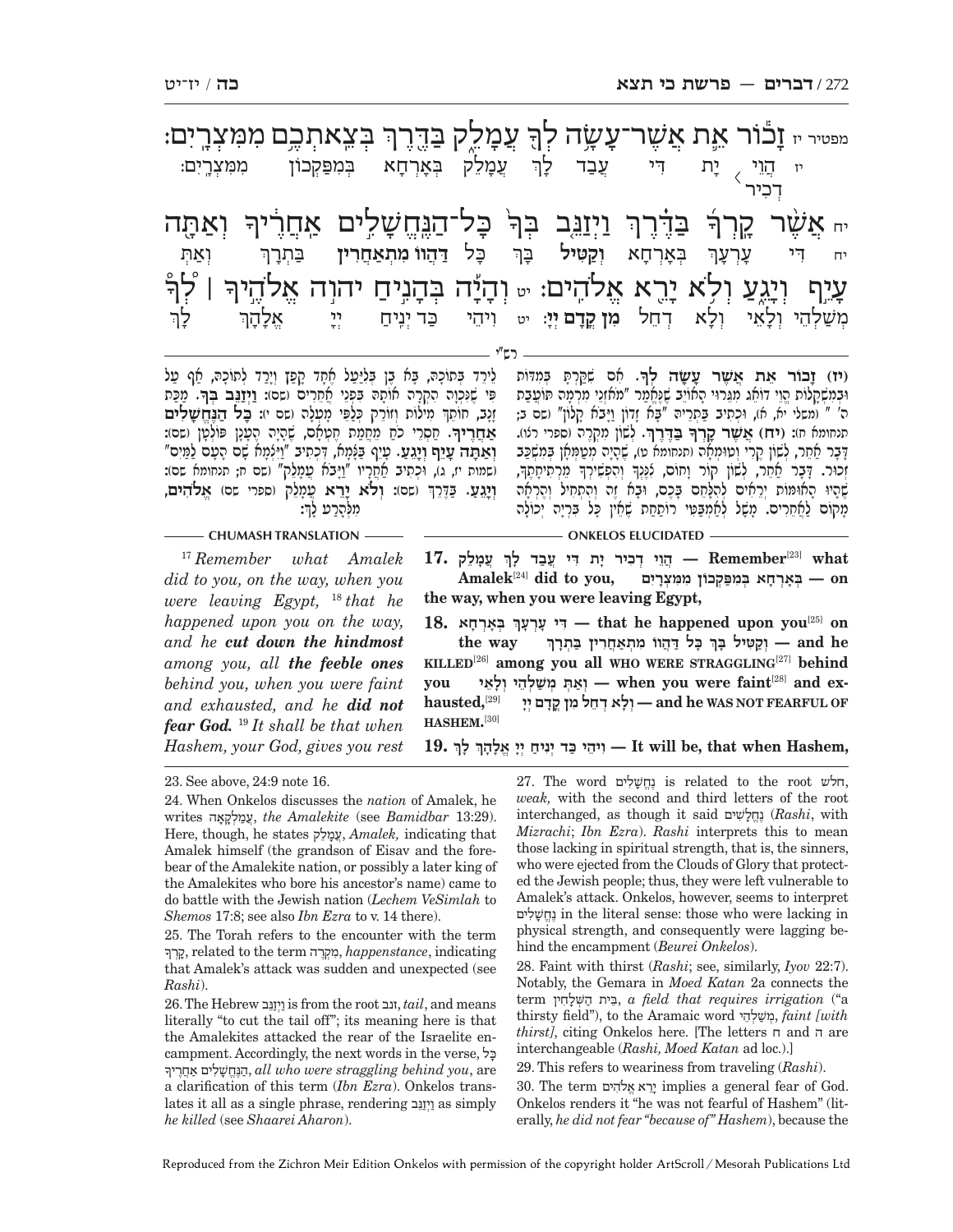

**CHUMASH TRANSLATION ONKELOS ELUCIDATED** 

*from all your enemies all around, in the Land that Hashem, your God, gives you as a heritage, to take possession of it, you shall wipe out the memory of Amalek from under the heaven — you shall not forget!* 

 $\boldsymbol{\phi}$  **your God, gives you rest from — ִמָכּ ל בֲּעֵל ְי דָבָבך all your enemies all around, נאָסָחֲא ְ ָ יֵה ָב לך ְ בּאְרָע ִא דּ ְי יָי ֱ אָלָהך ְתהּירְ מֵלְ — in the Land that Hashem, your God, gives you as ִ תּ ְמֵח ָ י י ְ ת דּוּכָרָנ א דֲעָמֵלק ,it of possession take to ,heritage a יּאָמשׁ חוֹת ְ תְּ מִ — you shall wipe out the memory**[31] **of Amalek from under the heaven — שׁיֵנְתְ תּ אִ לָ — you shall not forget!**

point of the verse is not that Amalek *generally* lacked fear of God, but that he was not afraid of arousing Hashem's wrath by doing this particular act of attacking Israel (see, similarly, *Shemos* 1:17 with note 18).

above). Here, though, the Torah states that we are to wipe out the *memory* of Amalek. This refers to more than simply annihilating them: we are to utterly obliterate them, destroying even the animals of the Amalekites, so that no memory of them shall remain (*Rashi* with *Mishmeres HaKodesh*).

31. In general, when the Torah refers to annihilation, it uses the phrase "wiping out the *name*" (e.g., 9:14

Reproduced from the Zichron Meir Edition Onkelos with permission of the copyright holder ArtScroll / Mesorah Publications Ltd